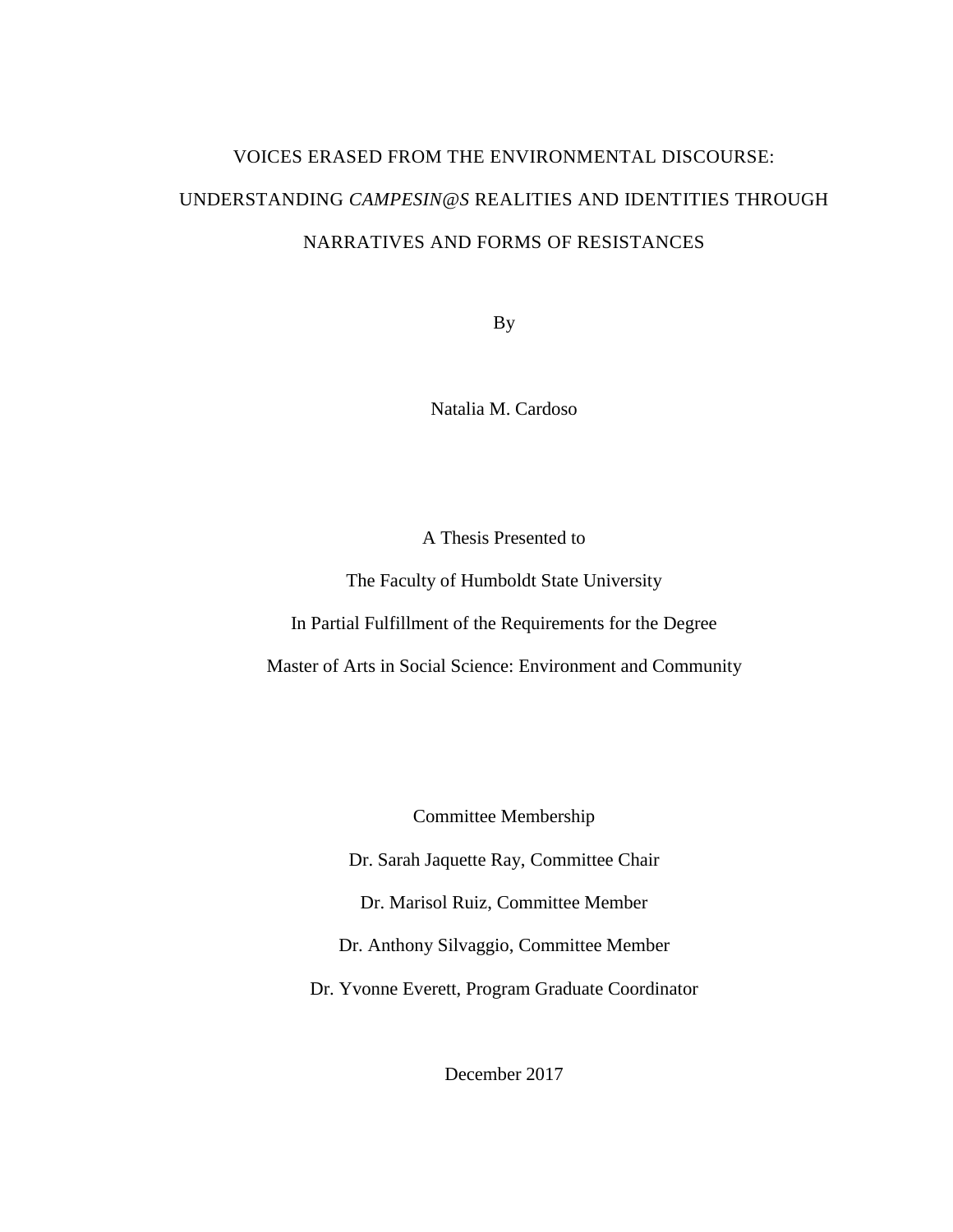#### ABSTRACT

## <span id="page-1-0"></span>VOICES ERASED FROM THE ENVIRONMENTAL DISCOURSE: UNDERSTANDING *CAMPESIN@S* REALITIES AND IDENTITIES THROUGH NARRATIVES AND FORMS OF RESISTANCES

#### Natalia M. Cardoso

In a society where it seems ever more important for people to define their identity based on their personal story while seeking approval and validity, many *campesin@s*'[farmworkers] identities are not being treated as such. *Campesin@s'* narratives and their identity are trivialized due to the environmental movement, the food movement, and society at large. Furthermore, the lack of inclusivity and representation of *campesin@s* continue to be reinforced in the environmental discourse. This research centers on personal narrative to understand what makes a *campesin@'s* identity, how personal narratives play a critical role in empowering *campesin@s*, and the knowledge *campesin@s* can contribute to the environmental discourse. This research is situated in two agricultural cities that are located in the central coast of California. The qualitative research methods utilized in this research consisted of two case studies, semi-structure interviews, and participant observation. *Campesin@s* lose control of identify themselves when personal narrative is not taking into consideration, inevitably allowing for the dominant narrative to fabricate them a false identity. Consequently, without proper interpretation and understanding of who *campesin@s* are they will continue to be write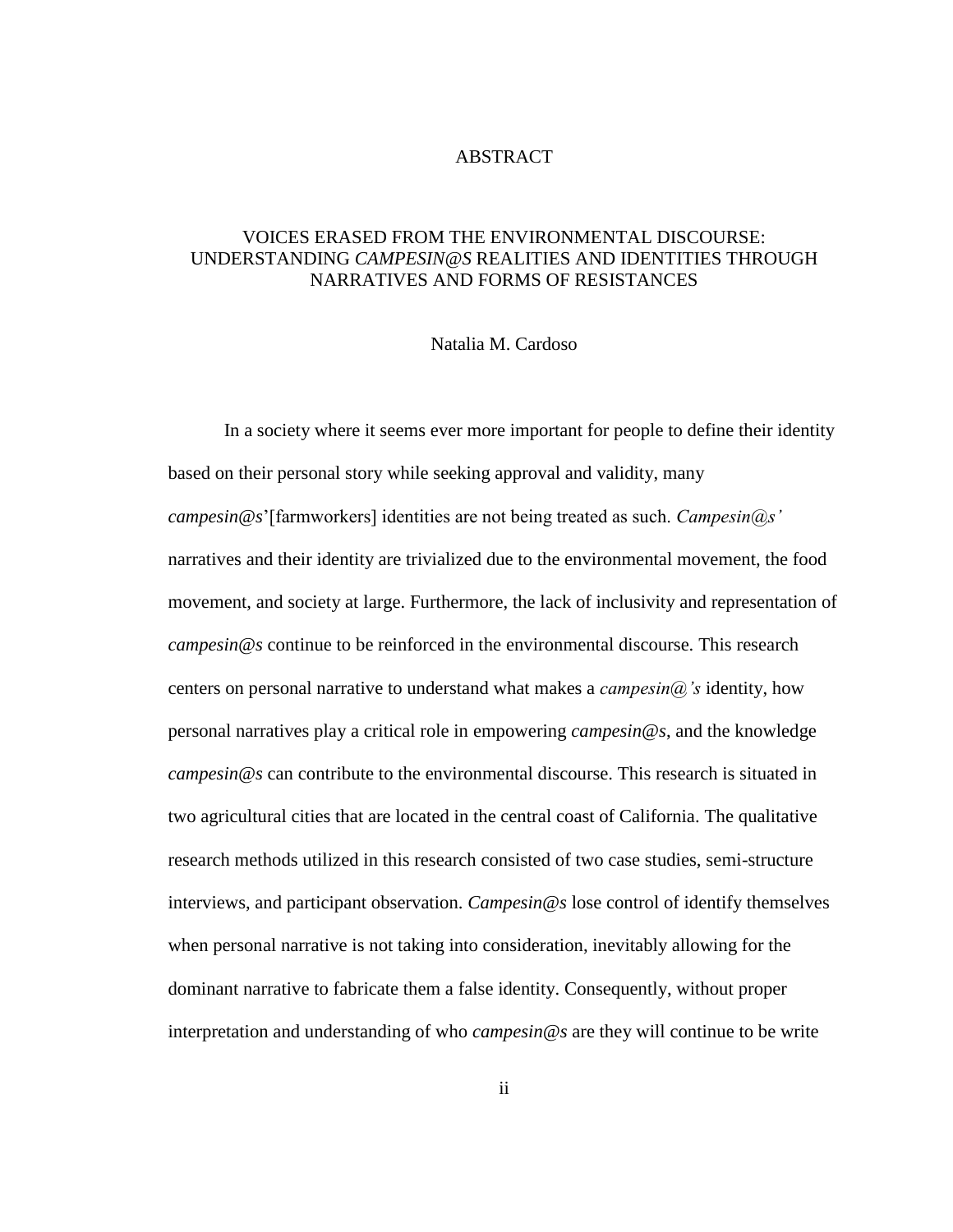them off from our society and as a human beings. *Campesin@s'* narratives must be included in the environmental discourse as they are researchers and scientists of their fields. By providing allocated spaces for *campesin@s* to share their narratives and experiences there will be a more inclusive, holistic exchange of knowledge within the environmental discourse.

Keywords: *campesin@s*, personal narrative, environmental discourse, dominant narrative, marginalize, *raza*, identity, community, migrant imageries, *la causa*.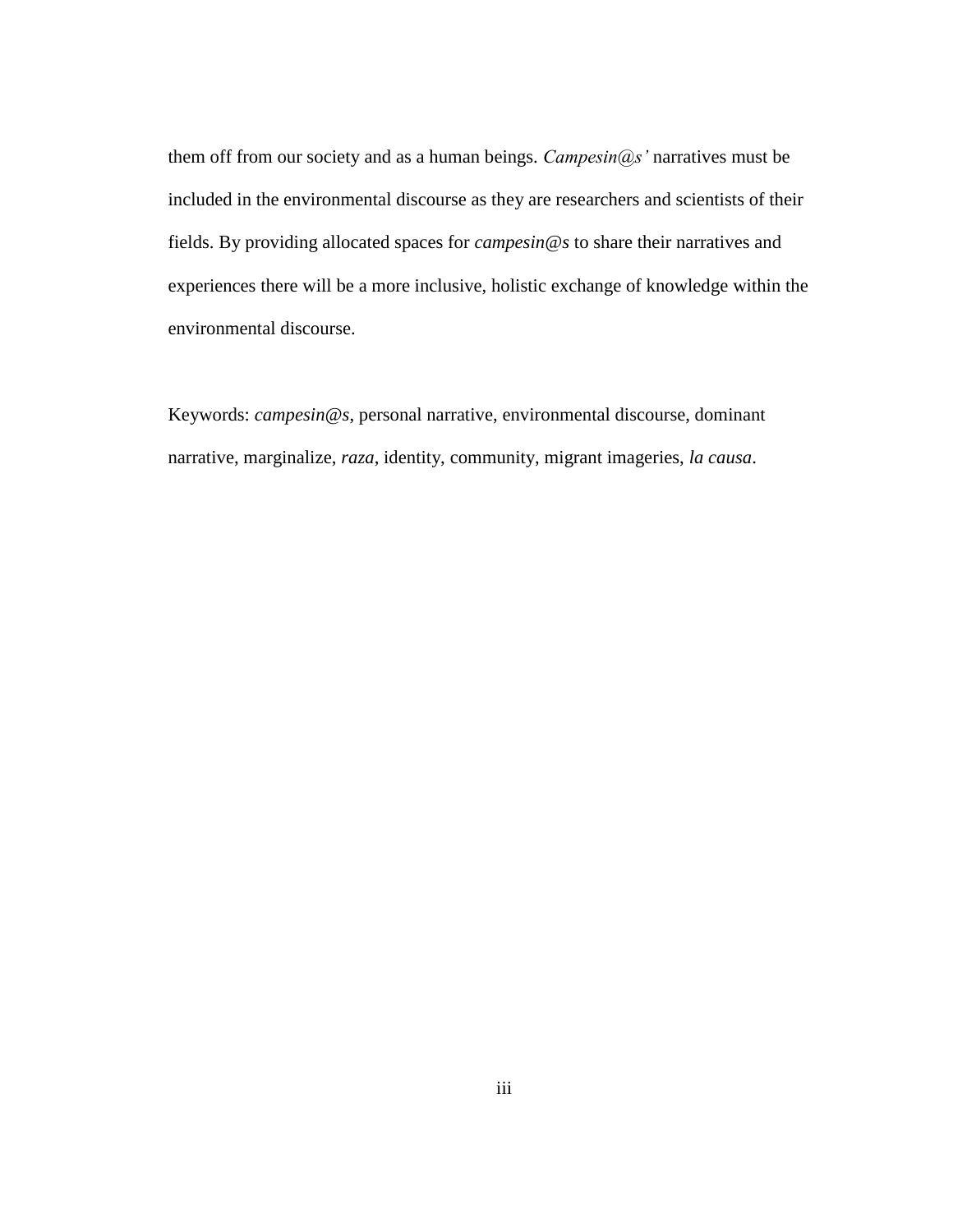#### ACKNOWLEDGEMENTS

<span id="page-3-0"></span>*Primeramente a Dios.* I want to first give thanks to God for giving me free will and love to give unto others as he has done for me. *Le quiero dar gracias a mis padres*. My parents for sharing their world with me and allowing me to see beyond borderswithout their teachings, love, and wisdom I would not have fully understand my roots and identity. I give thanks to my *hermana* y *hermano* who have always encouraged and motivated me. *Gracias por siempre creer en mi.* I want to thank both my Mexican and Ecuadorian family and ancestors who paved the way for me to reach this point of my life. *Qamkunapah*. *Campesin@s* y *cuadrilla* thank you for opening up and sharing your narratives with me. Thank you for letting me get a glimpse of your world, you are the true researchers and authors- this work would not have been possible without your existence.

I want to acknowledge and pay my respects to Dr. Sarah J. Ray, my committee chair who extensively worked with me to become a better writer, researcher, and critical thinker. Thank you Dr. Ray for challenging me and serving as both a committee chair and a mentor. I want to thank my committee, Dr. Anthony Silvago and Dr. Marisol Ruiz. Dr. Silvago for teaching that activists come in different shapes and that resistances takes many forms. Dr. Ruiz thank you for serving as a radical educator and a comrade in *La Lucha*. Thank you for always keeping it real and passing down that *Abuelita* knowledge. I want to recognize my program director Dr. Yvonne Everett for her guidance and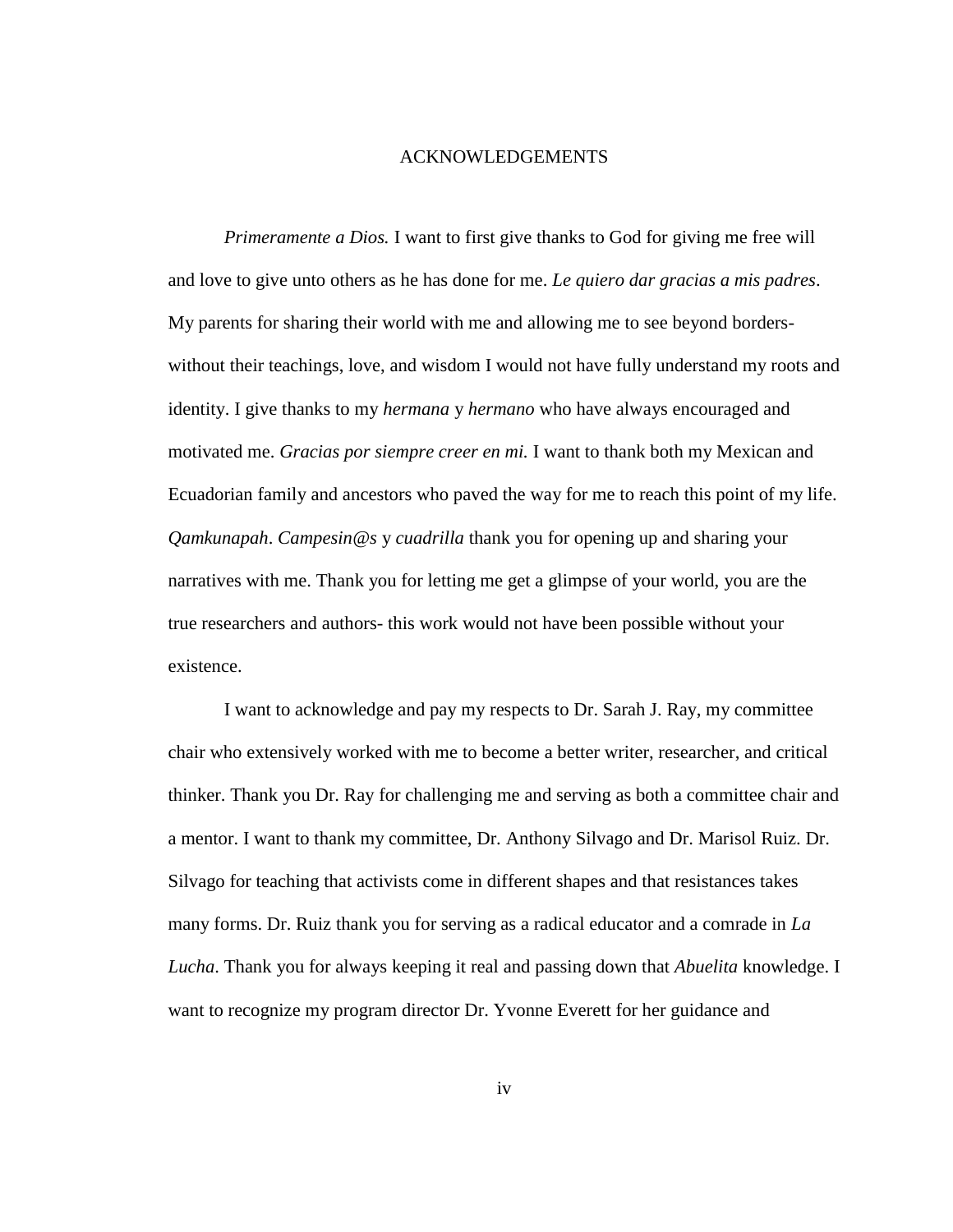indispensable dedication to the program. I am grateful for Dr. Mark Baker for his teachings and direction during my first semesters in graduate school.

Lastly, I want to thank my husband who has witnessed the transformation of my research and thesis. Thank you for reminding me that this was bigger than me and for the times when I lost sight of all of this, you were there to tell me this is for our *raza*.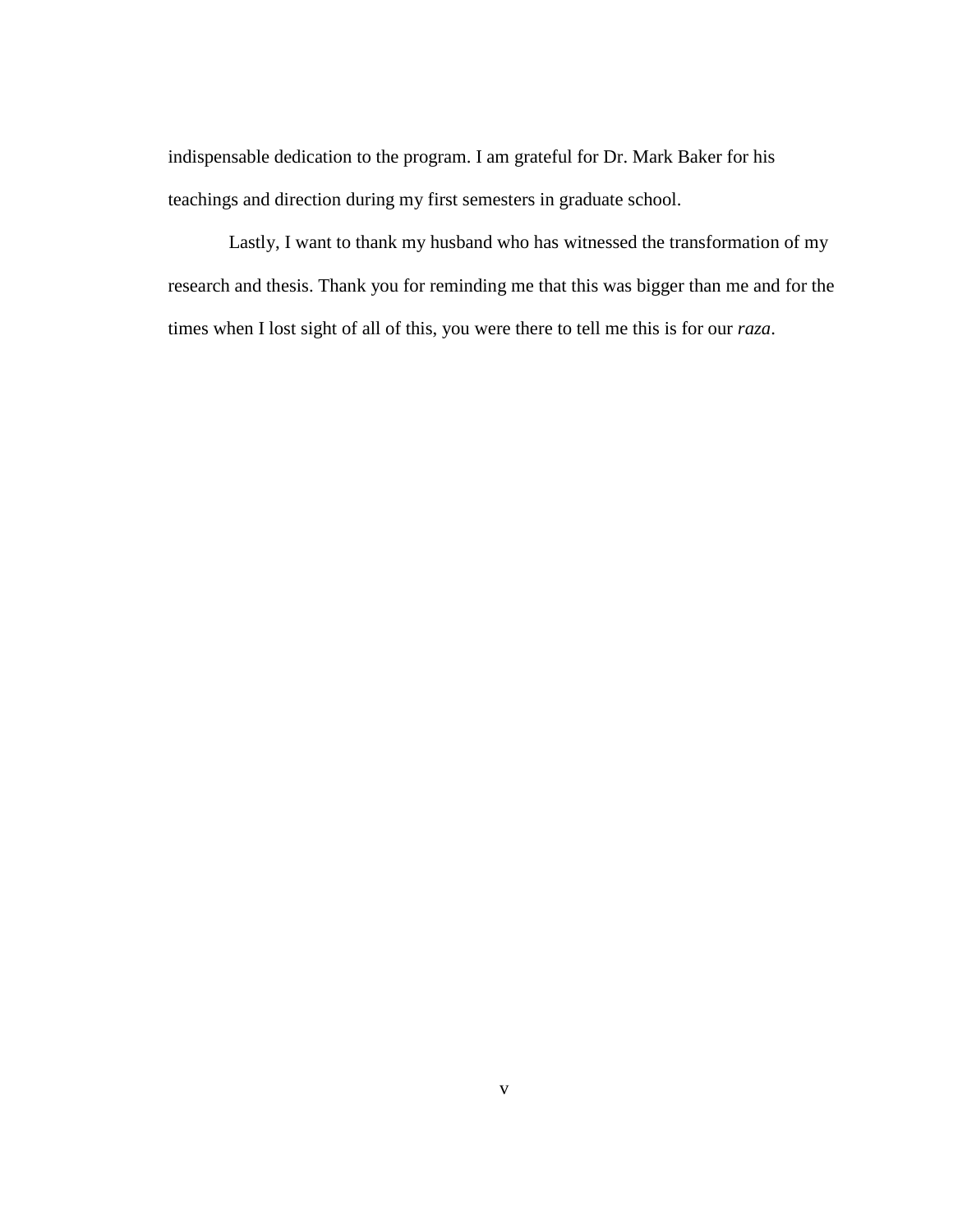# TABLE OF CONTENTS

| Part III Participant Observation in Santa Maria, CA- Strawberry Fields  60 |
|----------------------------------------------------------------------------|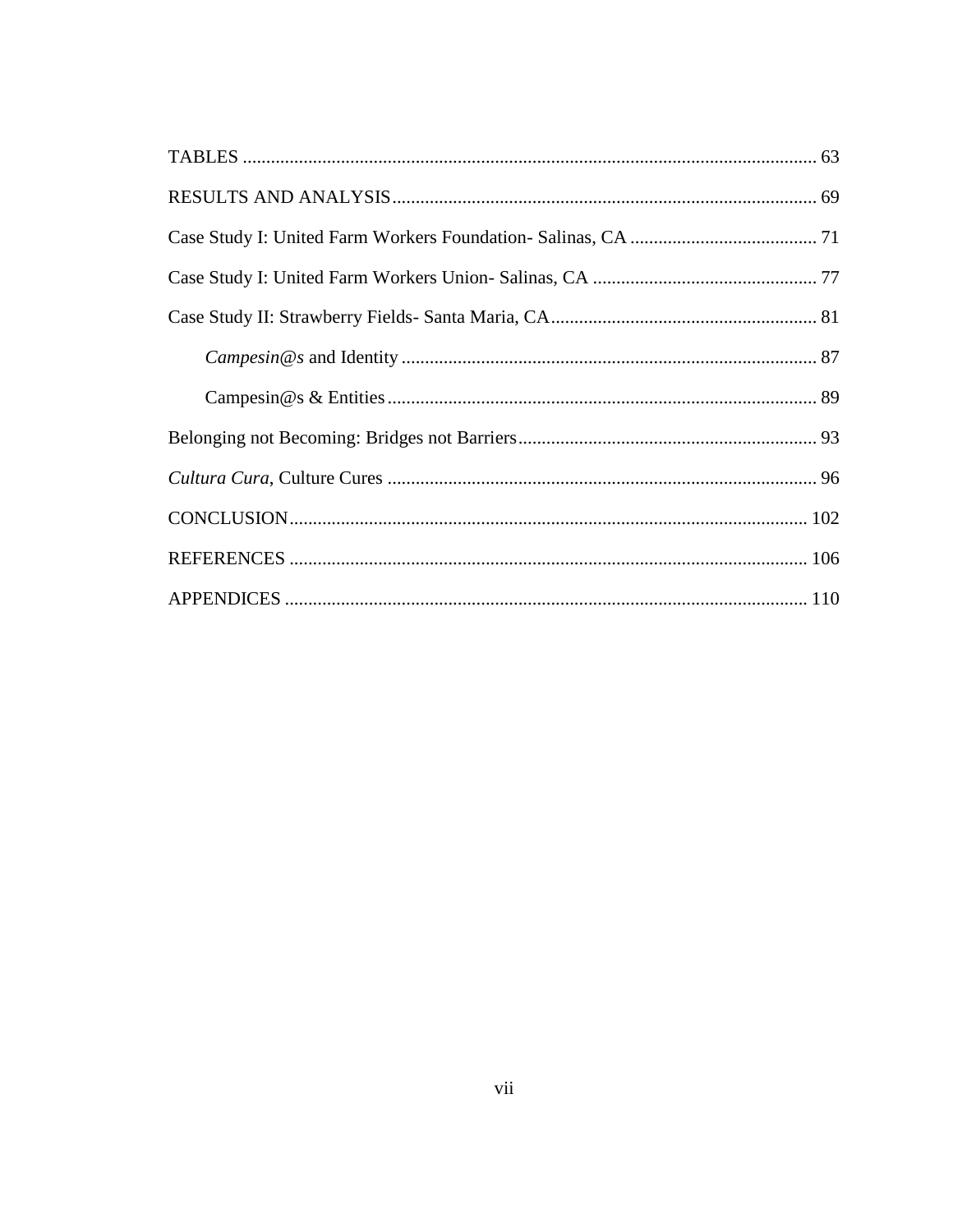# LIST OF TABLES

<span id="page-7-0"></span>

| Table 1: UFW Employees' Responses to relation among campesin@s & agricultural       |  |
|-------------------------------------------------------------------------------------|--|
|                                                                                     |  |
| Table 3: UFW Employees' responses on campesin@s contribution to the environment. 64 |  |
|                                                                                     |  |
|                                                                                     |  |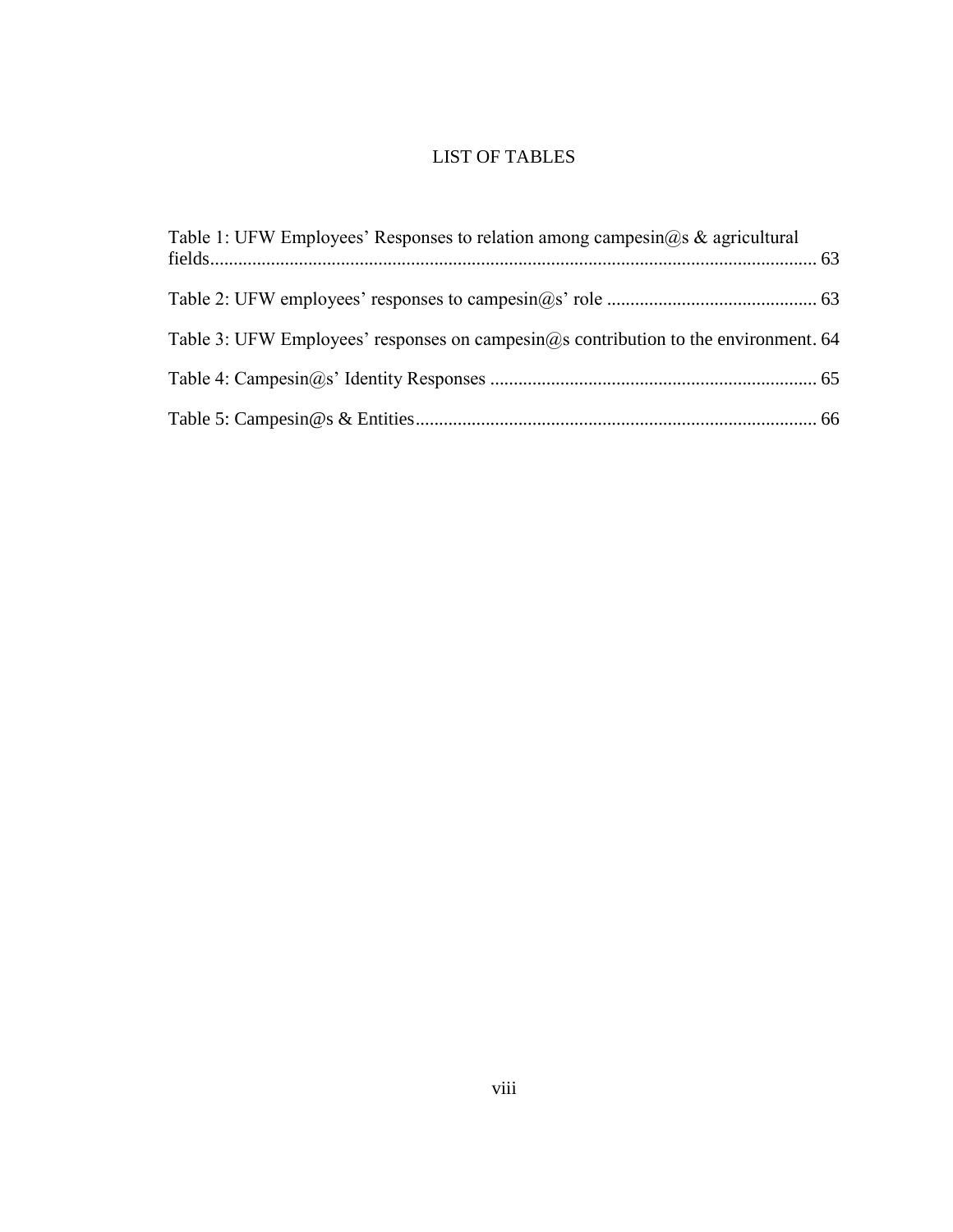# LIST OF FIGURES

<span id="page-8-0"></span>

| <b>Figure 1</b> My brother is holding Ortolan, veterinarian cream used to treat animals' sores 1 |  |
|--------------------------------------------------------------------------------------------------|--|
| <b>Figure 2</b> My father's family taking a break from working in the strawberry fields in       |  |
|                                                                                                  |  |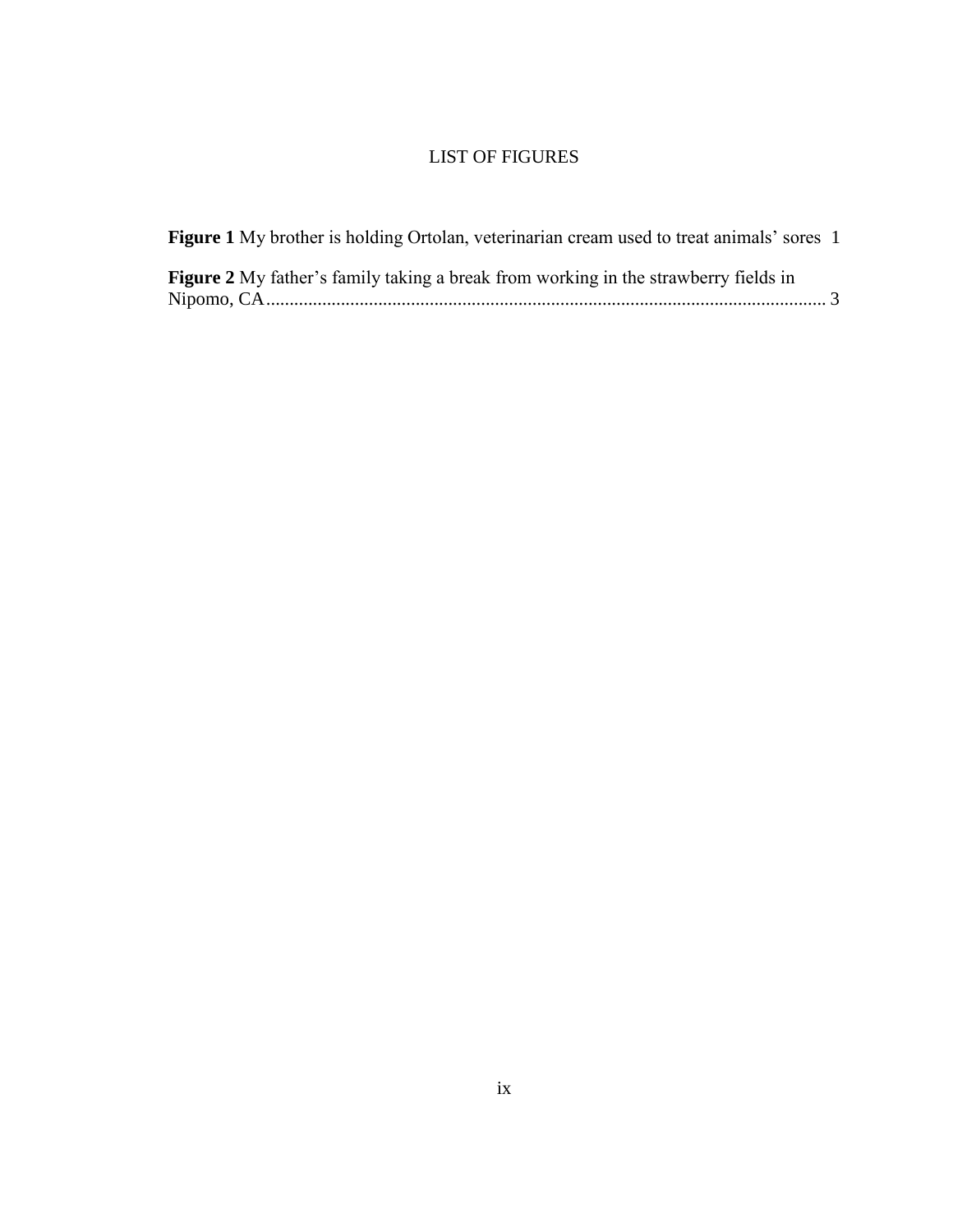## CHANGE OF NAMES

<span id="page-9-0"></span>During the interview process names were changed due to confidentiality.

- *\*Campesin@* Fuerte -Fuerte translates to strong
- \* *Campesin@* Reservado Reservado is a person that tends to keep to himself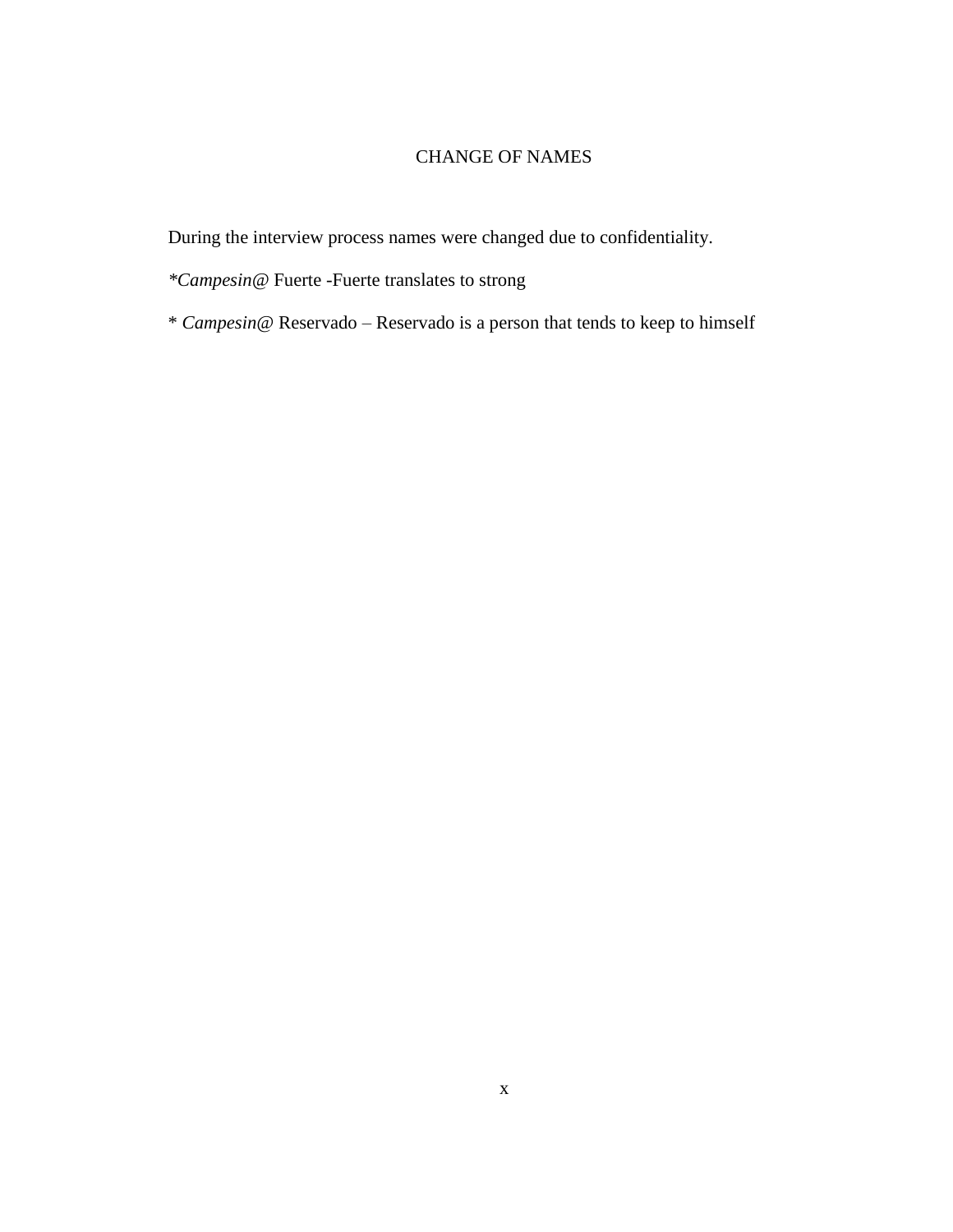#### PURPOSE

<span id="page-10-0"></span>*Narrative I:* My dad comes to see me. He asks me how my day went in the fields. I share with him about the *Doña* and the how hard it is on my back, to be bending for 10 hours. My whole body started aching after 3 hours. I tell him I'm not a *piscadora* [strawberry picker] like I wished I was (like he was). I inform him that I call the *campesin@s* and myself the "frontline" of the *piscadores* as we go before the *piscadores* to cut the *guia* [vains], cleaning up the circuits in order for the *piscadores* to quickly pick up the strawberries. I start asking my dad about his experience when he worked in the fields, he shares with me how he would work with his parents and his siblings. Remembering how his younger siblings that were still in high school would come to help pick the strawberries once school had finished. I feel that we are connecting in another level. My dad asks me if my brother used the cream he gave him, used by veterinarian to treat sore and ached muscles for animal patients. I tell him that he used the cream and rolling pins to massage my legs. My whole body is pain as I'm finally lying in bed at 9pm. Before my dad leaves he expresses how proud he is of what I'm doing and how proud I make him.

<span id="page-10-1"></span>

**Figure 1** My brother is holding Ortolan, veterinarian cream used to treat animals' sores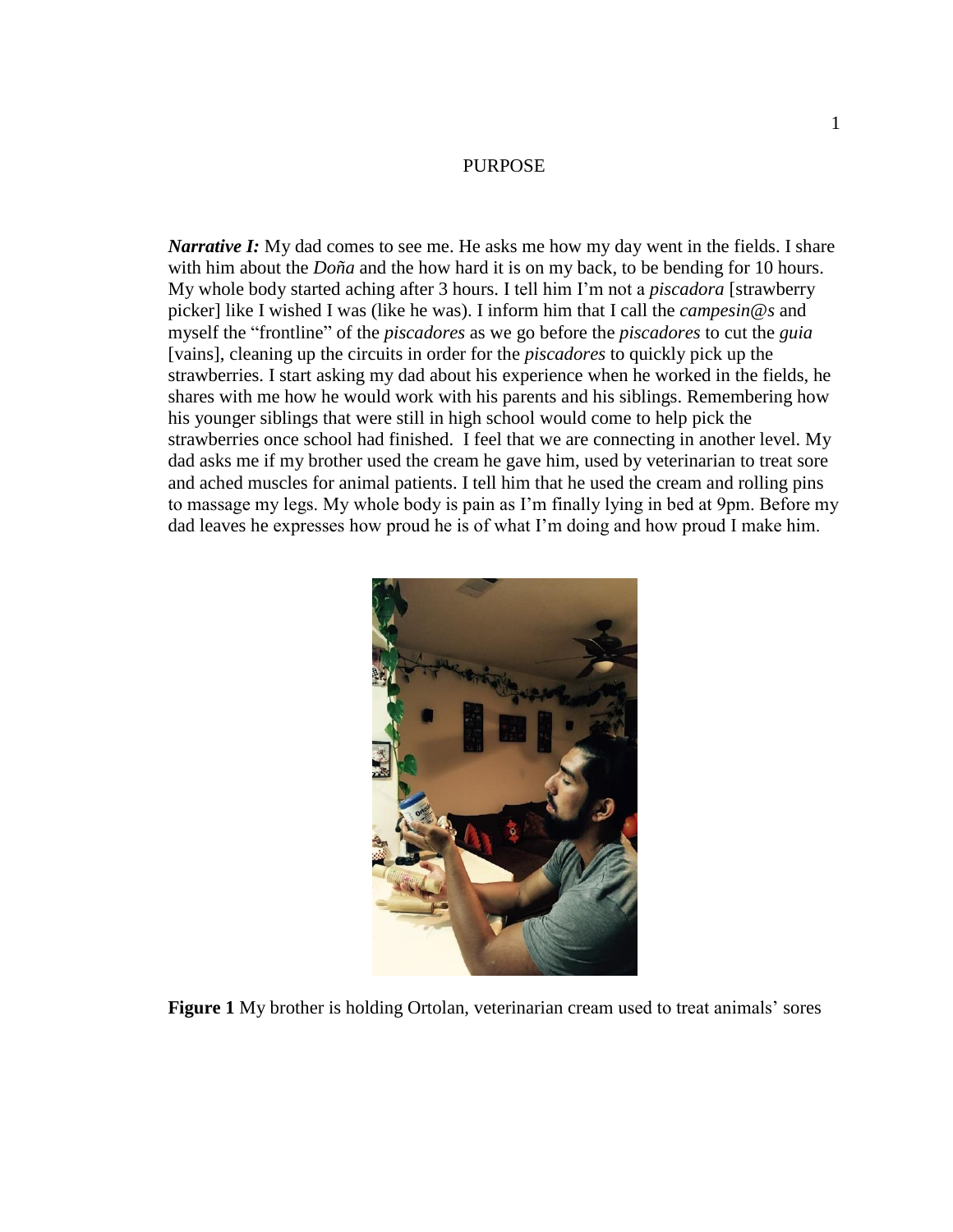There were so many things that I needed to learn, understand, and process in how individually, and as a whole my *raza* [people] were being impacted by social structures and how such structures dictated or were part of our identity formation. Many times we take for granted the privileges we have- forgetting what our parents, grandparents, our ancestors had to go through, in order for us to have the opportunities we have. At times one has to work backward before going forward in discovering one's self-identity. That is where my purpose lies. I knew that in order to have a better understanding of myself, I had to start where it began- with the people that gave birth to me, my parents. Both my parents left their native land to migrate to the U.S., to have a better future for their family, their future children, and for themselves. My parents started in the fields. My father worked in the strawberry fields for 3 years and mother only worked for 3 days as she was pregnant with my eldest sister. They shared with me that it was one of the hardest jobs they had ever worked. Through experiencing such livelihood my parents had their own *campesin@* reality, in which allowed them to be compassionate and embrace the *campesin@* community. My mother began babysitting *campesin@s'* children when I was 5 years old. One particular *campesino* family has remained like family to us, as my mother took care of their daughters like they were hers. We played together, grew up, and the three of us were fortunate enough to attend college. I had the honor to interview their father who has been working in the fields for about 30 years. He spoke with wisdom and included his wife during the interview, verifying some of his responses with her. He was the same as he I remembered him, a kind soul with a warm laugh and hardworking hands.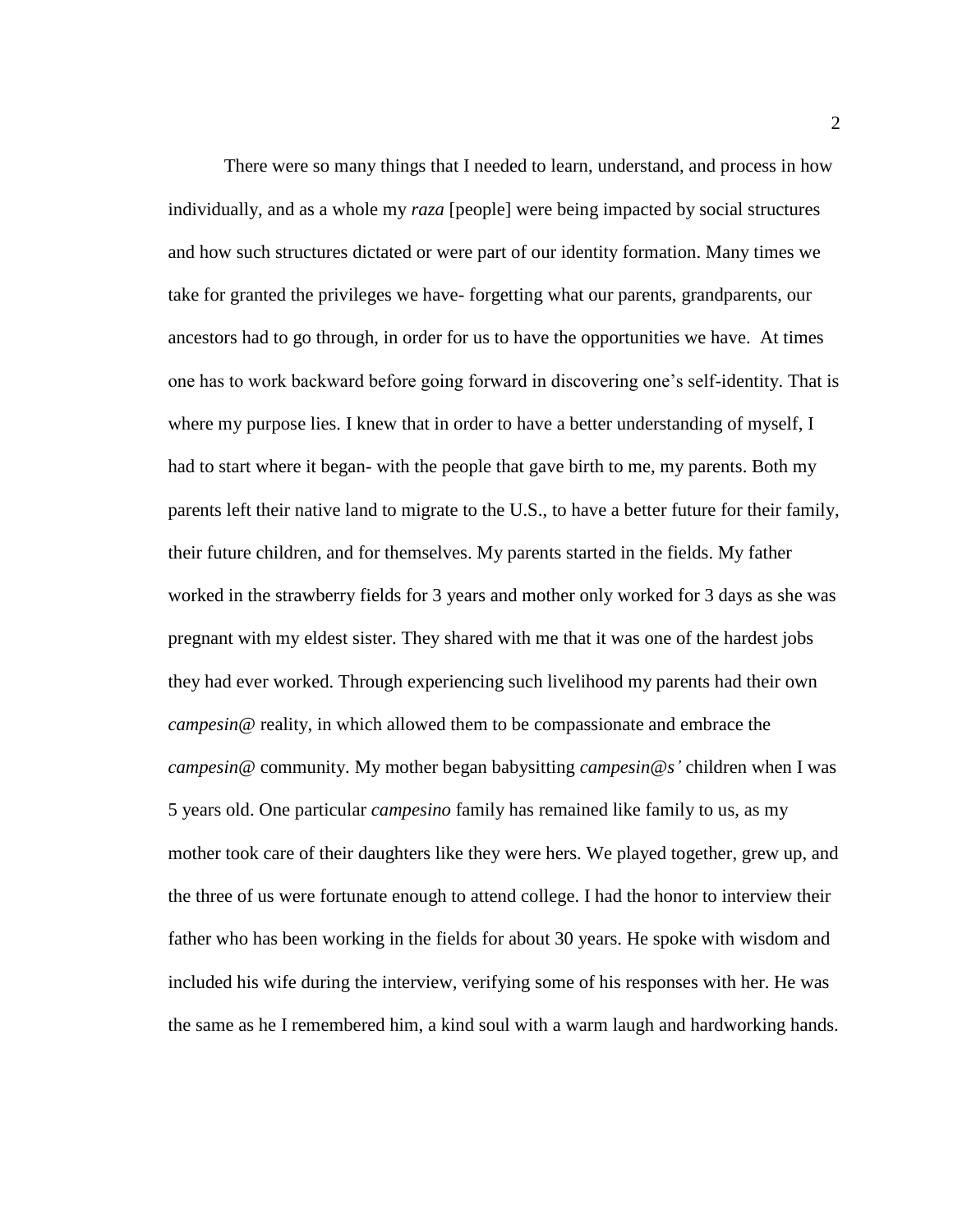

**Figure 2** My father's family taking a break from working in the strawberry fields in Nipomo, CA

<span id="page-12-0"></span>I am investing my energy and time to an environmental discourse that serves to open up space for more people of color, people that come from a diverse backgroundboth ethnic and educational, and a space that does not alienate people with labels in which *they* do not identify with. It is through such means that one can open up and share *their* world with others not familiar with their realities. Marisol Ruiz, professor in the Education Department highlights how the dominant group feels threaten by us, Latin@s,  $Chican@s$ , Brown people, by our presence and how they find ways to silence us. "They want us to take it and keep quiet. Are we such a threat? *Pero estamos aqui. Resistimos*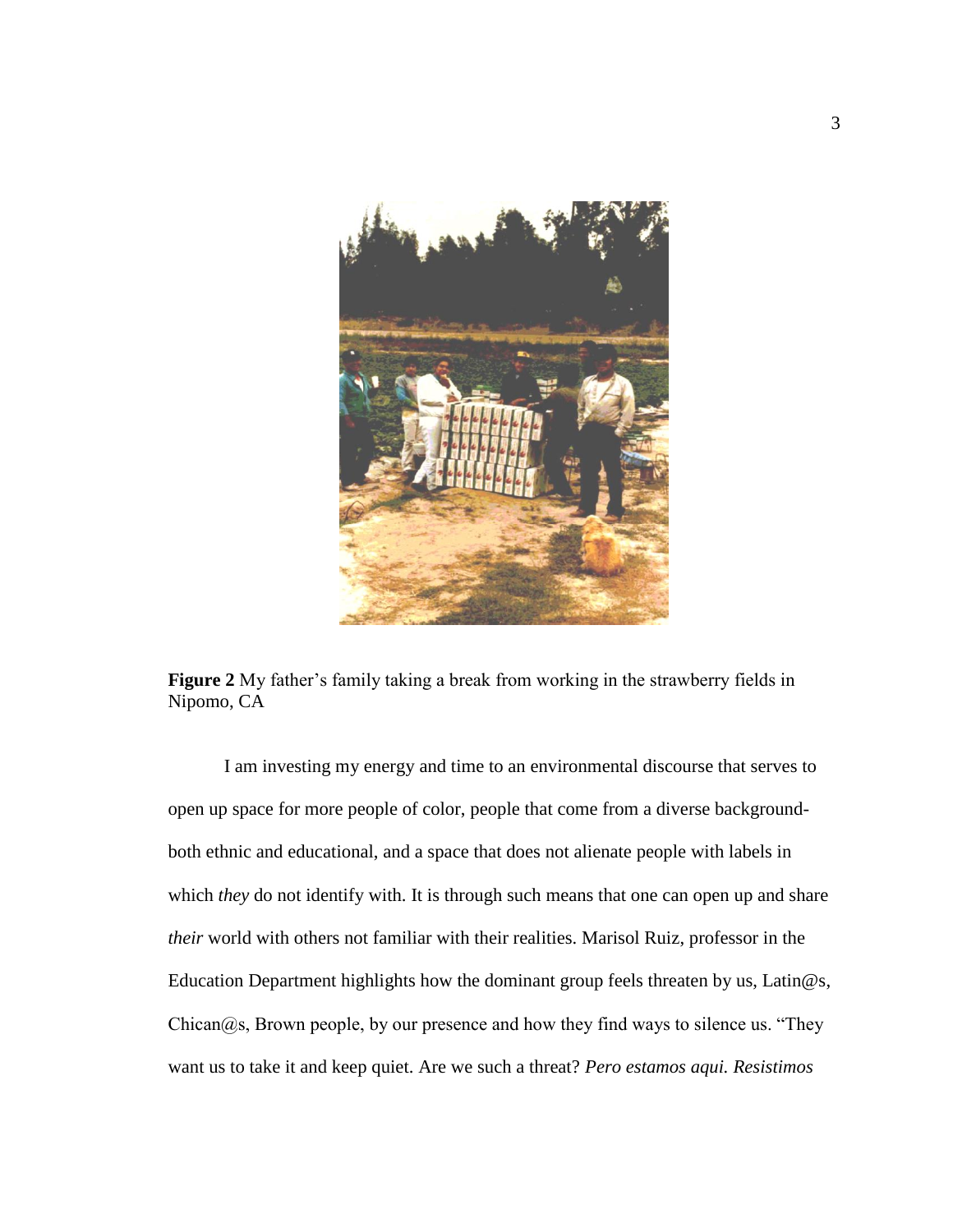*atra vez de existencia.* (But we are here. We resist through existence)" stated Ruiz when she spoke to my comrades and I during one of our M.E.Ch.A.(Movimiento Estudantil Chican@ Aztlan) committee meeting. It is through my presence that I exist, with my body that I stand, and my voice that I challenge the dominant group, that has been entangled with white supremacy ideals and practices. I challenge the environmental discourse that has followed a similar worldview through its principles and interactions by excluding Abuelita [grandmother, said in an endearment way] knowledge that my people withhold and not inviting them to the discourse that very much pertains to them.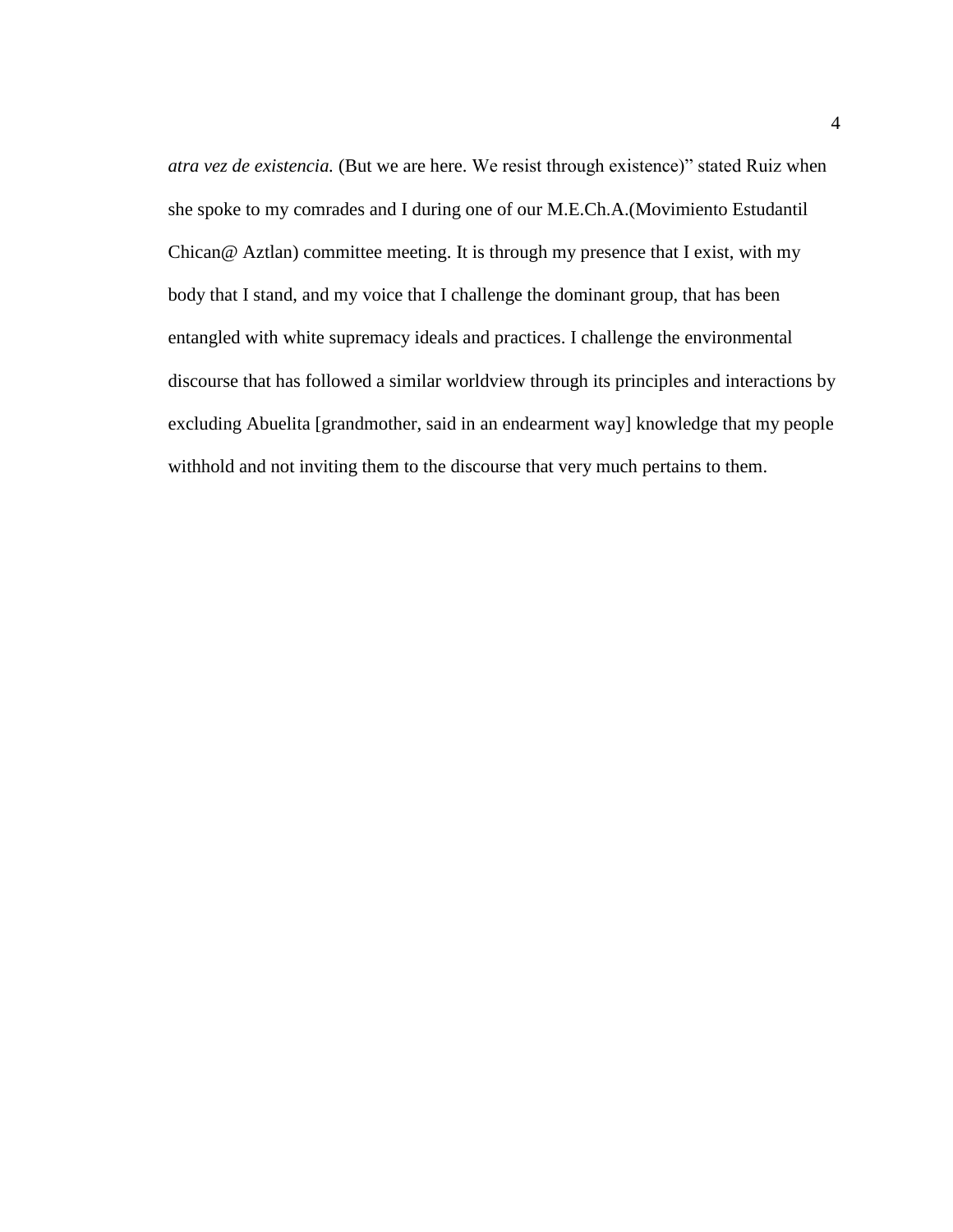#### INTRODUCTION

<span id="page-14-0"></span>*Narrative II*: *Querido Señor Presidente, no somos criminales, ni malos hombres, ni si quería somos ilegales- somos seres humanos y trabajadores. Y como humanos merecemos ser tratados tal como somos, ni menos ni más. Esto es una proclamación a la sociedad, que merecemos ser parte de la discusión del medioambiente y nosotros somos los únicos que tenemos el derecho a representados nosotros mismos. Porque tal conversación nos involucrar y pertenece a nuestro ser bien y nuestra presencia. Necesitamos ser oídos.* Dear Mr. President, we are not criminals, nor bad men, we are not even illegals- we are human beings and workers. And as humans we deserve to be treated as such, not less nor more. This is a proclamation to the society, that we deserve to be part of the environmental discussion and that we are the only ones that can represent ourselves. For such conversations involve us and has to do with our wellbeing and our existence. We must be heard.

#### A Collective Narrative from *campesin@s*, 2016

I want to be as transparent as I can with my audiences. I do not claim to be the "authoritative" voice of this work or of this group. Nor do I wish to speak for this group of people, I serve both as the mediator, to channel the narratives that *campesin@s* have shared with me, and as an outsider within, sharing both the realities I experienced and witnessed. Prior to my academic stature, my reality was seen as a personal struggle and at times, validated once seen from a national scale. In my research, I rely on the personal narrative to understand what makes a *campesin@'s* [farm worker] identity, how personal narratives play a critical role in empowering *campesin@s*, and the value narratives can contribute to the environmental discourse. This will create a more comprehensive assessment to execute an effective, inclusive plan in improving our agricultural lands while creating more sustainable practices in our environments. This plan entails creating a new language, one that will produce a bridge between *campesin@s* and people that are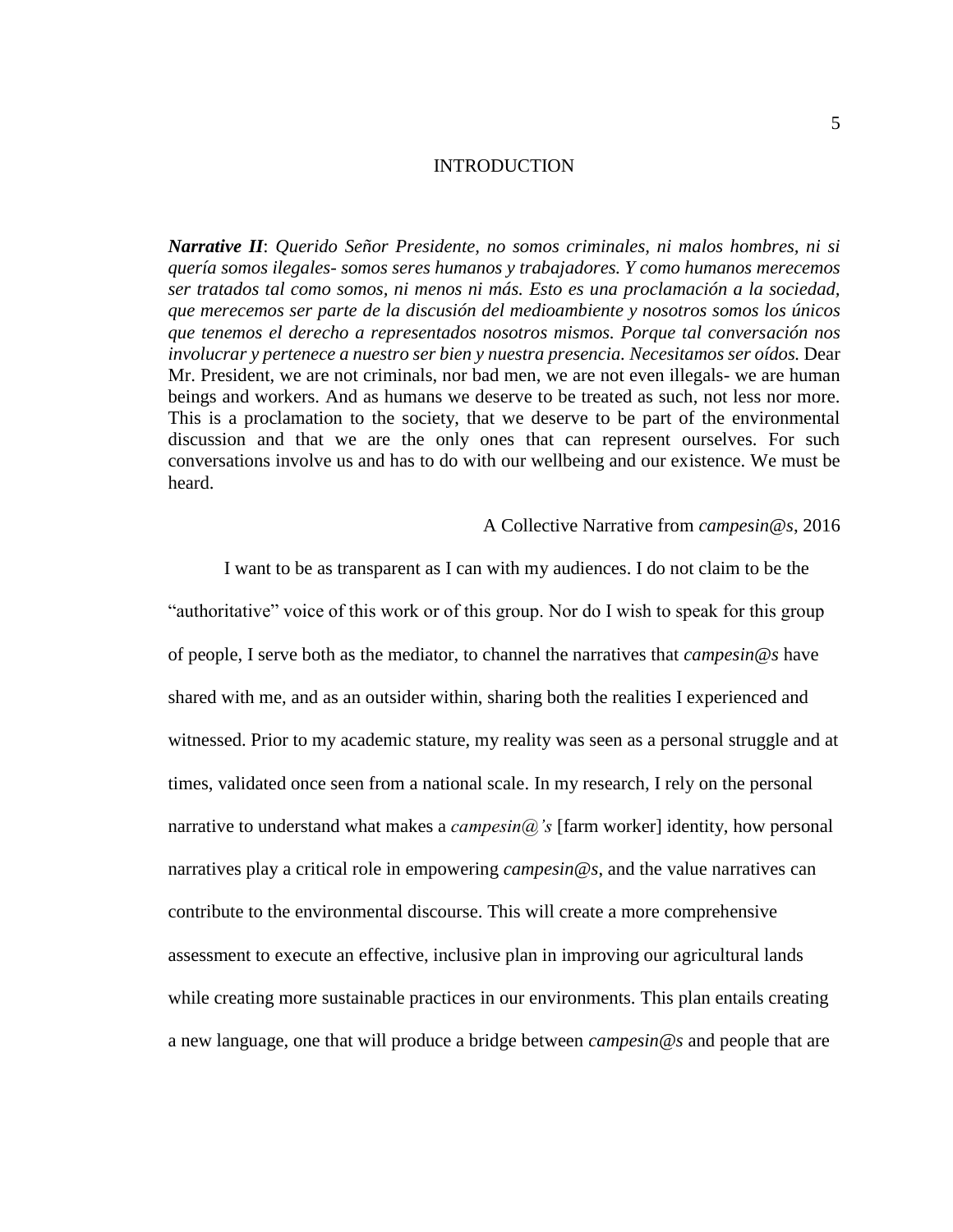working, volunteering, serving- being part of this environmental discourse. The *campesin@s'* struggles in the fields is a social issue that is pivotal to a large-scale transfiguration in how we view and treat the people that feed our nation. I address the complexity of *campesin@* identity while taking into account how political entities, societal structures, and the labor force play a significant role in projecting a false narrative and creating an identity for *campesin@s* due to the master frame and narrative, written and told by the white supremacy system that is in place. Throughout my work I return to white supremacy as it allows for a discourse of colonization, decolonization, and forms of resistance. With approaching this critical issue from all three angles it challenges the master frame and narrative, enabling for *campesin@s* narratives to be at the center of the discourse and serving as their own subjects. By *campesin@s* being subjects they have the right to define their own reality, establish their own identities, and name their history in this society that benefits from *campesin@s*. 1

bell hooks states that those who dominate are seen as subjects and those who are dominated are considered objects. "As objects, one's reality is defined by others, one's identity is created by others, one's history named only in ways that define one's relationship to those who are subject" (hooks, 42). One group that has skewed *campesin@s*' identity has been the mainstream environmental movement as it dismisses *campesin@s*' experiences and knowledge. To elaborate, the movement has failed to incorporate the *campesin@* community in its agenda. Gregory Mengel argues that the

<sup>1</sup> hooks, b. (1989). *Talking Back: Thinking Feminist, Thinking Black*. Boston: South End Press. p. 42-48.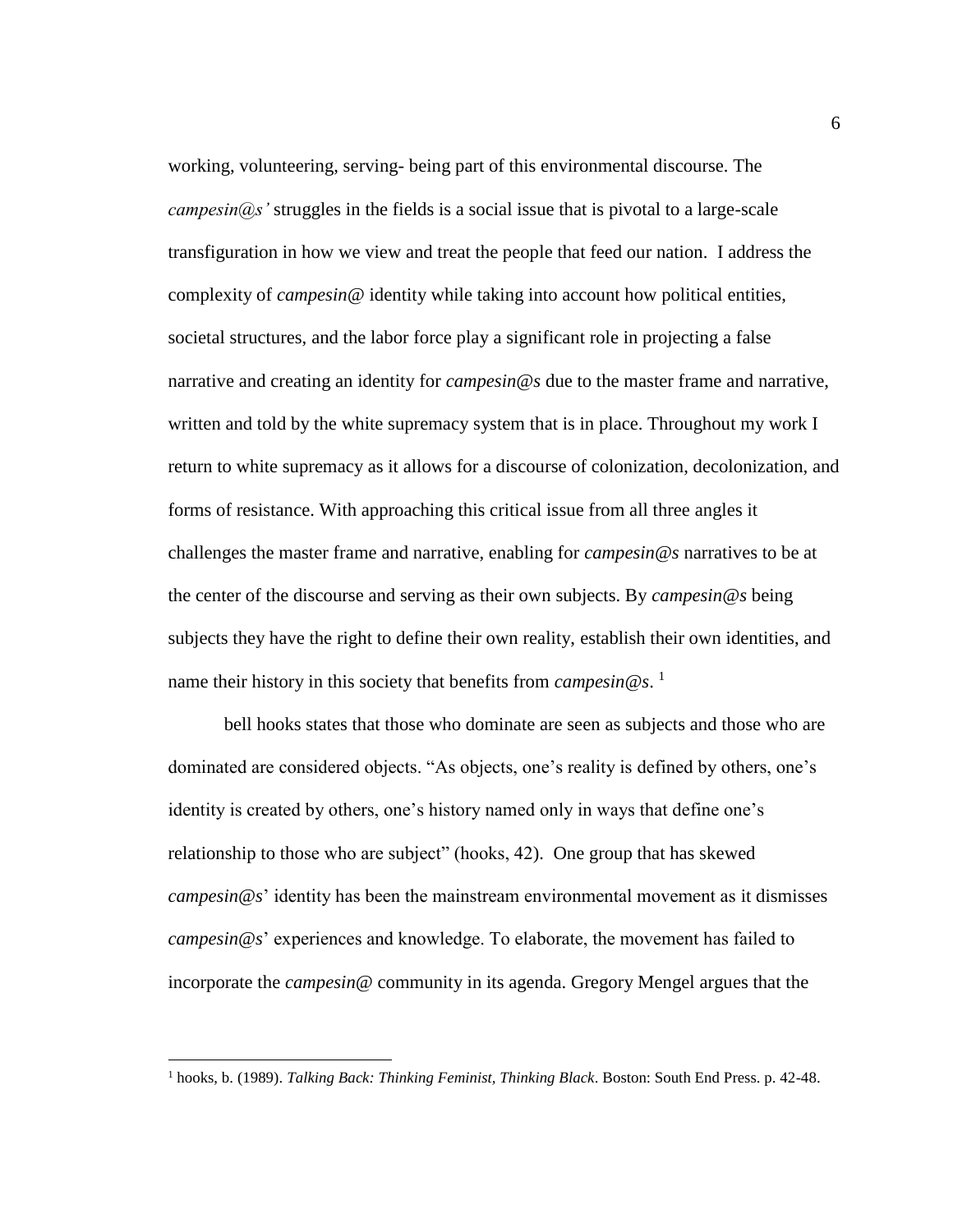agenda and worldview of the ecology movement is formed by unacknowledged race and class privilege, making it irrelevant to people of color and low income white people (2012). The movement has generated literature, products, and propaganda that have created a dichotomy between "American citizens" and "illegal immigrants". Creating both texts and imaginary that portray *campesin@s* to fit the criteria of those writing and painting the images. What our country has managed to achieve is to allow for certain groups to become the "authority" voice as they speak on behalf on an identity that is not theirs, while reinforcing a manifestation of the politics of domination.<sup>2</sup> Sarah Jaquette Ray asserts in her work *Ecological Other: Environmental Exclusion in American Culture* that environmentalism can create social injustice through discourses of the body. Ray contends that "the expression of environmental disgust toward certain kinds of bodies draws problematic lines among ecological 'subjects'-those who are good for and belong in nature- and ecological 'others'-those who are treats to or out of place in nature" (2013). Discourses need to be centralized around environments and the humans that already exist and work in such areas, in order to create spaces and allow for these ecological "others"- for *campesin@s,* to become their own subjects.

Personal narrative helps to understand who *campesin@s* are and their realities in the U.S. Many *campesin@s* share similar backgrounds in regards to their race, class, and legal status—playing an essential role in agriculture since before the Bracero Program. Despite this, *campesin@s* continue to be exploited and treated as second class citizens, if

<sup>2</sup> My thoughts were shaped by hooks, b. (1989). *Talking Back: Thinking Feminist, Thinking Black*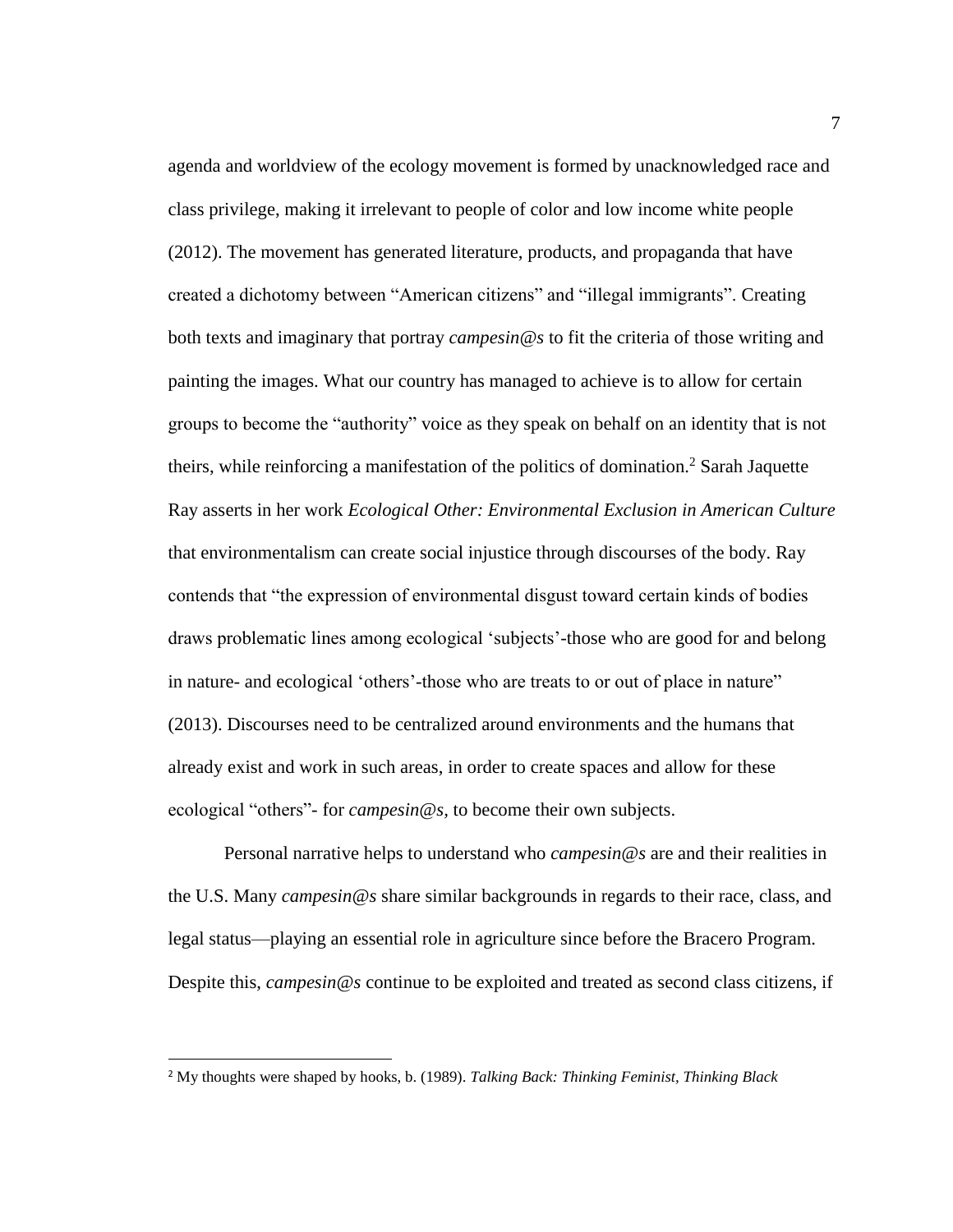citizens at all. hooks addresses the power that "authorities" wield when they write about a group to which they do not belong, stating that "as long as their authority is constituted by either the absence of the voices of the individuals whose experiences they seek to address, or the dismissal of those voices as important, the subject-object dichotomy is maintained and domination is reinforced" (43). Allowing for *campesin@s* to be their own agents and authors of their lives dismantles these forms of oppression. Comprehending the complexity of the *campesin@s'* identity is vital as it can contribute to the environmental discourse by integrating a more inclusive, accurate representation of the *campesin@* community, providing a more concrete, complete environmental discourse.

My research began during a historical moment; 3 distinct individuals were running for president. Hillary Clinton, Bernie Sanders, and Donald Trump- all of which would have brought more division and animosity among our country, if elected president. Prior to Donald Trump becoming our 45<sup>th</sup> president, I shared with my cohort how I was nervous and unease for republican nominee, Donald Trump to actually be the president of the United States. Several of my colleagues chuckled stating that it was all a big joke, reassuring me that he would never make it pass the primaries. It is now February 2017 and Donald Trump has been making executive orders that have brought more fear and hostility to our country. And while our country seems to be torn right in between, with half of our country wanting Trump to be our commander in chief while the other half remains in protest, now more than ever is vital for the voices and narratives of *campesin@s* to be heard. White supremacy has long been existing in our society and perpetually creating detrimental effects among the *campesin@* community, producing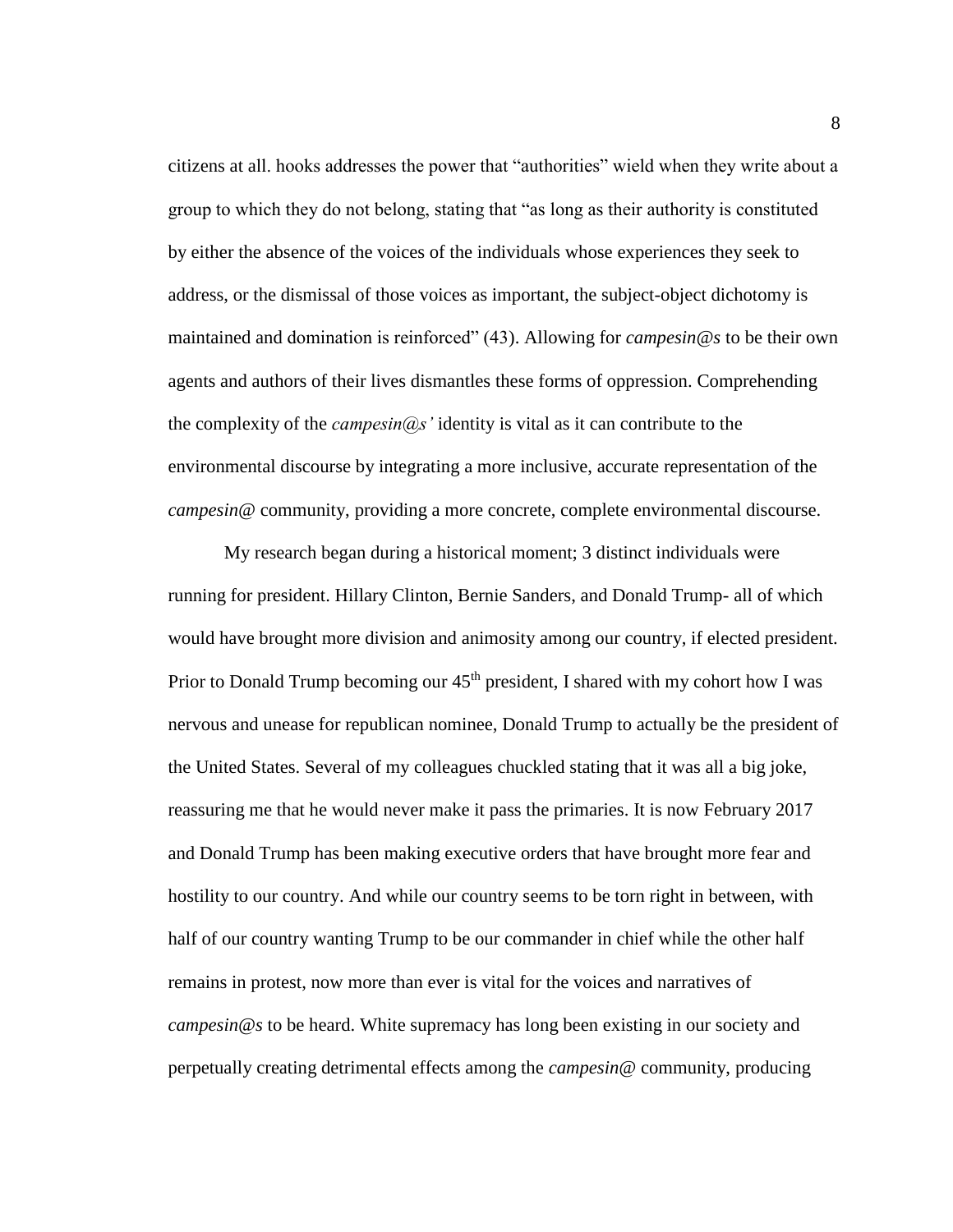racism that was obscure for many individuals, and generating false narratives that would criminalize and objectified *campesin@s*. The dominant group, white supremacy, has created narratives that has classified *campesin@s* to be not only objects but less than humans.

This research is situated in two agricultural cities that are located in the central coast and are 157 miles apart- Salinas and Santa Maria, California. The questions that drove my research were: What encompasses the formation of the *campesinos'* identity in Salinas and Santa Maria? How will understanding the complexity of the *campesinos'* identity contribute to the environmental discourse in a manner that will integrate a more inclusive, accurate representation of the *campesino* community? The first question aimed to have a more thorough understanding of who *campesin@s* are by exploring how they see themselves, their perception on how society views them, and the realities that they daily face. The second question emerges from scholarship about how social movements and communities cannot progress from a single organizing method. Nor can resistance derive and maintain its momentum from a singular technique; in order for social change to occur, collaboration with a diverse set of backgrounds, perspectives, and techniques need to take place. In what follows, I compare and contrast patterns and overlapping themes that derive from the qualitative interviews and my participation observation. I argue that if the environmental community advocates for the conservation of natural resources and ecosystems, then *campesin@s'* voices need to be part of such environmental discourse.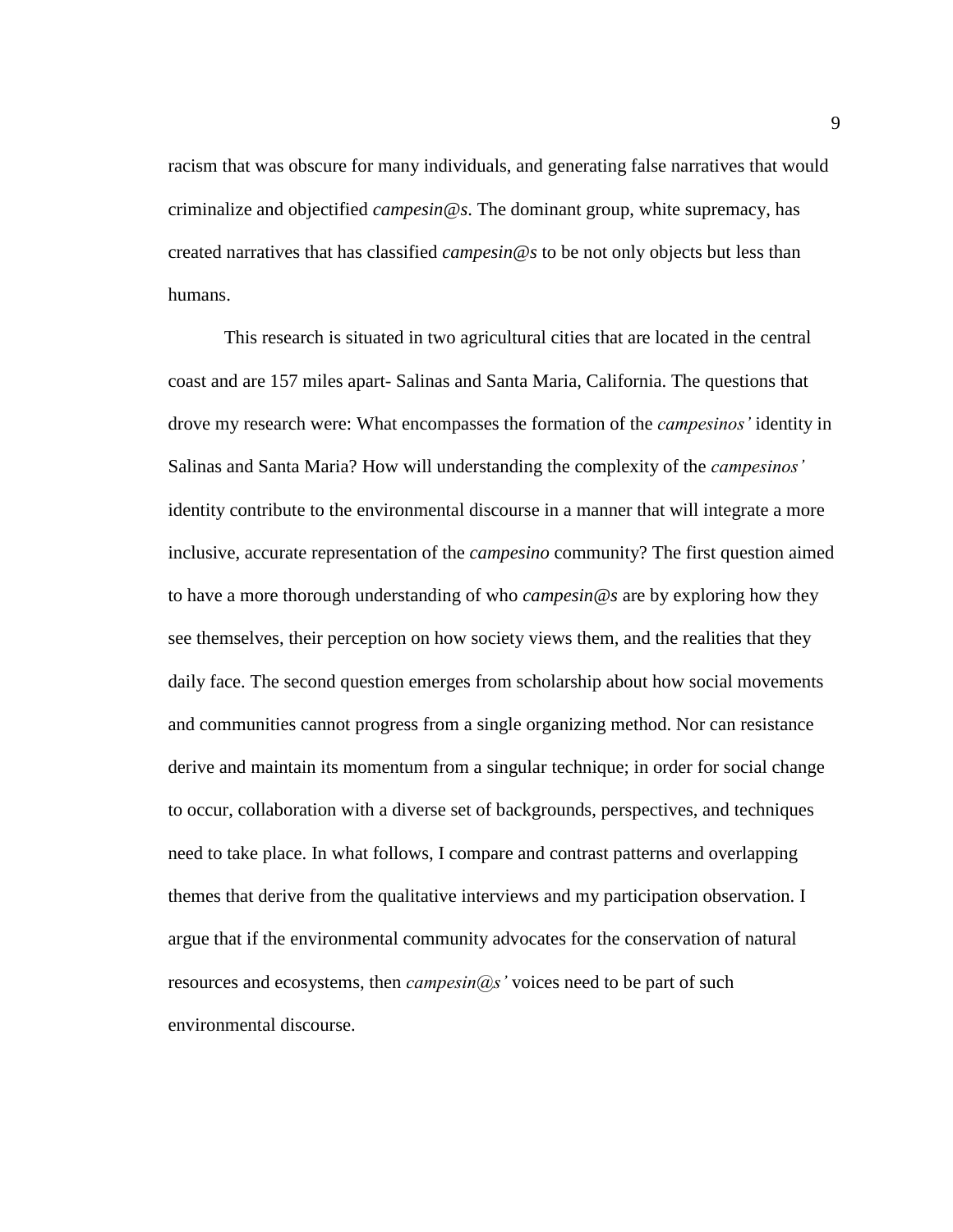This thesis is comprised of research approaches, research design, and research methods. This research honors an inductive framework as I built my theory through grounded theory, emphasizing on individual meaning and the significance of rendering the complexity of the situation (Creswell,13). The framework of my research is conceptualized through qualitative research, focused heavily on interviews to collect narratives. Through narrative research I was able to study the lives *campesin@s* and asked many *campesin@s* to share their stories. I strive to justify the narratives of *campesin@s* and to create meaning from the views of *campesin@s*. I was able to attach my personal narrative in regards to my relation and commitment with the *campesin@* community resulting in a collaborative narrative. There has been a void in the literature regarding this group of individuals and the value they equate as a human being. I have centered my research on two case studies, which I aim to use to amplify the voices of these marginalized participants. The qualitative research methods that were employed were semi-structure interviews, participant observation, and journaling. These research methods enabled for my research questions to be explored throughout the process of collecting data, analyzing, and interpreting.

In order to transform our environments and environmental discourse to a more inclusive, accurate representation it is necessary to understand the complexity of the *campesin@s'* identity and to listen to their narratives as they bring a perspective and knowledge that too often is devalued. It took me years to discover such phenomenon and almost two decades to recognize that the *campesin@* community that I once was ashamed of, was my path to empowerment. I did not realize the specious reasoning that I had lived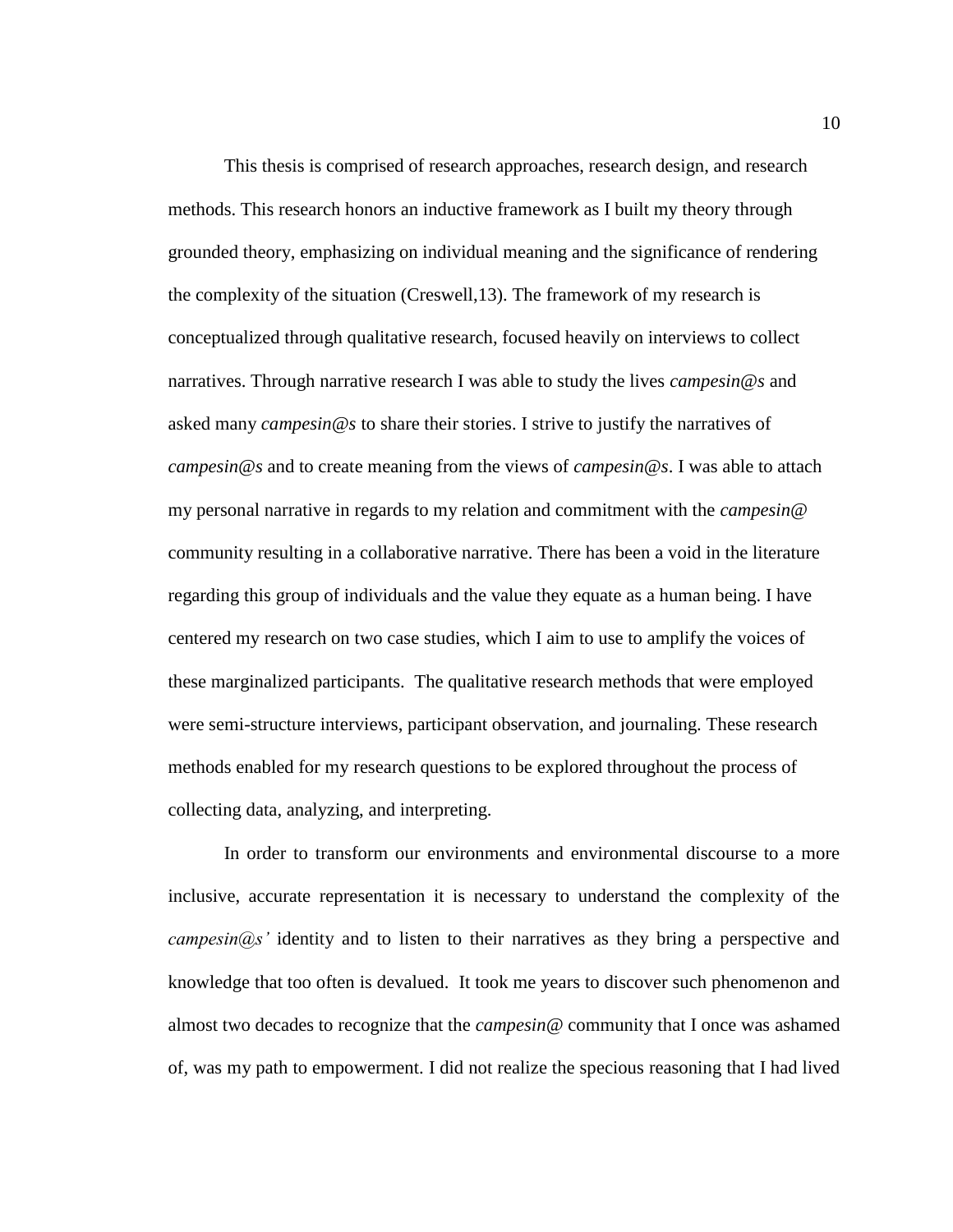by was constructed by institutionalized racism and a white supremacist system. Self-hatred towards my own brown skin and absence of love towards the community that had raised me were visible effects of what racism and white supremacy did to my life, without my consent. I returned to my community and immersed myself with the knowledge and wisdom that my community had all along. In doing so I began to dismantle such hostile mindset in order to reclaim my self-identity and have ownership over my mind and the strength I had within me all along. Through such process and understanding, I stand proud to bring forward what my community and *raza* taught me. I have the responsibility to share this message because of the commitment and trust that my community gave me.

*Narrative III:* In the distance I hear a Spanish radio station covering the 2016 presidential campaign. It's discussing the republican nominee, Donald Trump, and his promises to certain "Americans" to make this country great again. The Spanish radio station is being heard from a *campesino* who is carrying a small mobile radio, he is two rows away and ahead of me. He is cutting the vines from the strawberries, quickly and diligently. Earlier that day the supervisor paid a visit to our work site, catching our *cuadrilla* [crew] by surprise. The supervisor complained to our *Mayordomo* (supervisor's assistant and *campesin@* recruiter) that we are working to slow, not cutting the vines correctly, and "standing" for too long. I think of the supervisor's words and what I'm seeing. A hard working man with his back bend while listening to how this country needs to become great again. He wipes his sweat off with an old bandana and tells his daughter to continue working. He is done with his row and goes to where his daughter's row to help her.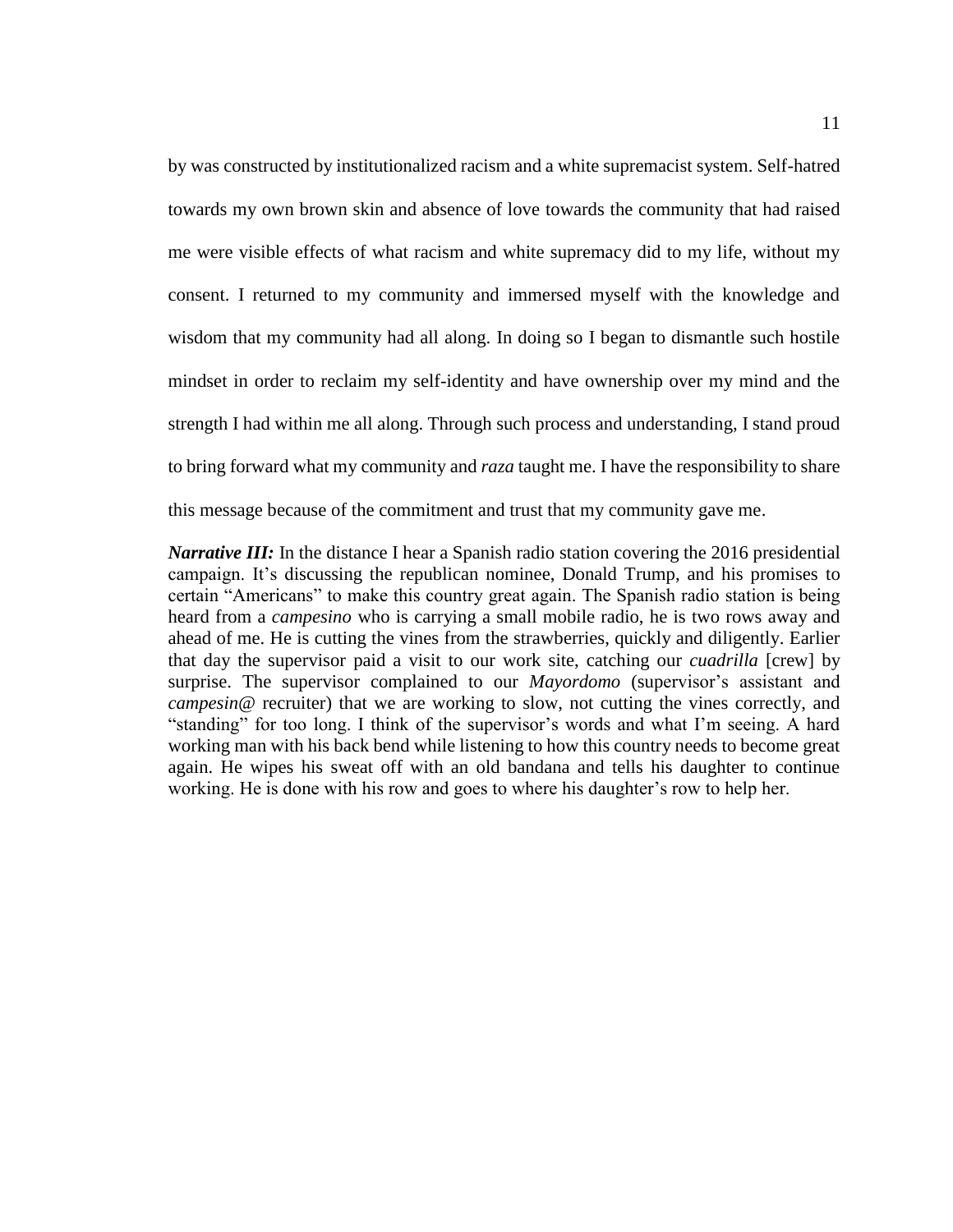#### LITERATURE REVIEW

<span id="page-21-0"></span>Caught up in the whirl of a gringo society, confused by the rules, scorned by attitudes, suppressed by manipulation, and destroyed by modern society… I have come a long way to nowhere, unwillingly dragged by that monstrous, technical, industrial giant called Progress and Anglo success.

#### Rodolfo Gonzalez, *I am Joaquin* 1967

Understanding *campesin@s'* identity formation in multi-ethnic communities helps to transform environments and environmental discourse requiring diverse perspectives and experiences beyond the dominant narrative that exist in academia today. Comprehending the complexity of *campesin@s'* identity and listening to their narratives, as they bring experience and knowledge, provides a wider understanding on how to achieve what so many environmentalists devote their energies to: pure, organic food, and an agricultural production system free of pesticides. Yet, the perspective that is often left out of this mainstream environmentalist mission are the very bodies whose labor produces the ideal fresh, organic, pesticide-free produce. I argue that it is a contradiction to continue to talk about consuming organic food while failing to acknowledge the bodies that slave over these crops. People who work ten hours a day, six to seven days a week under the sun with their backs bent should be treated humanely and given the same opportunities that most other work forces receive by working in the U.S.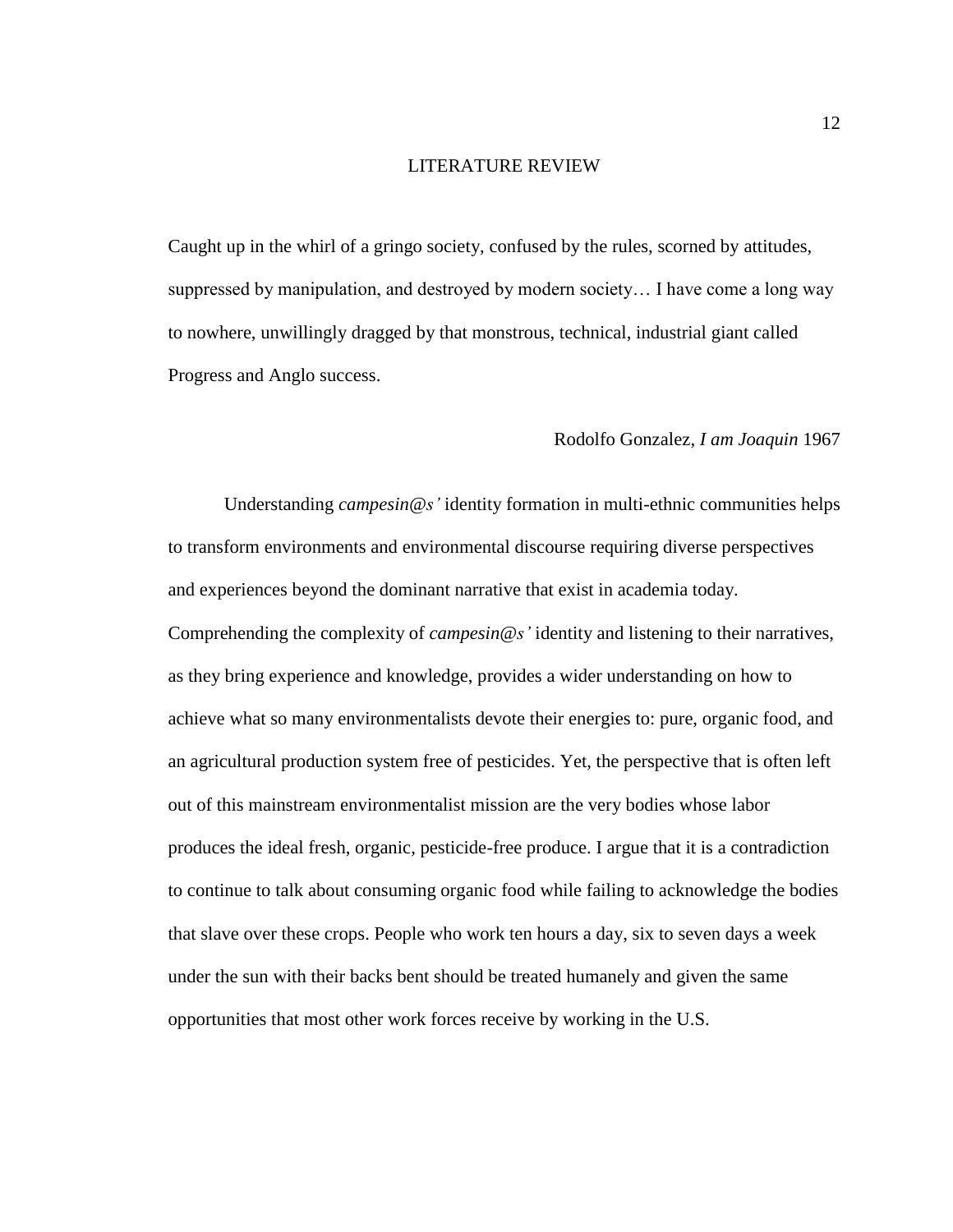This literature review covers three pivotal bodies of literature in order to understand the environmentalist obsession with food production and health. First, I examine the complexities of identity formation through the entities and social structures that play a significantly contribute to *campesin@s'* identity. Second, I highlight a metamorphosis of identity through assimilation, existence, and existing through resistance. Lastly, I look at how contemporary environmentalism has dismissed *campesin@* voices while imposing on them a false identity. This literature review constructs a theoretical framework through which *campesin@s'* realities and narratives serve as a category of analysis that can translate to a new body of knowledge and language to communicate with *all* existing bodies that work the agricultural lands.

Although, I have chosen to use the following literary works to help create a frame work, I want the reader to comprehend the process of following personal narratives in their respective context. This grand focus on personal narratives may offset traditional academia. For example, traditional academia is noted as a dominant voice that often oppresses the personal narrative due to its infeasible nature to prove ideas and feelings through science or quantitative means. These people rarely get their voices heard in an academic setting as the dominant voice often dismisses on a conscious and unconscious level. Despite personal narratives failing to produce certainties in the realm of education, it does not take away the fact that these personal narrative are coming from real people dealing with real issues.

<span id="page-22-0"></span>Critical Race Theory and Social Structures Literature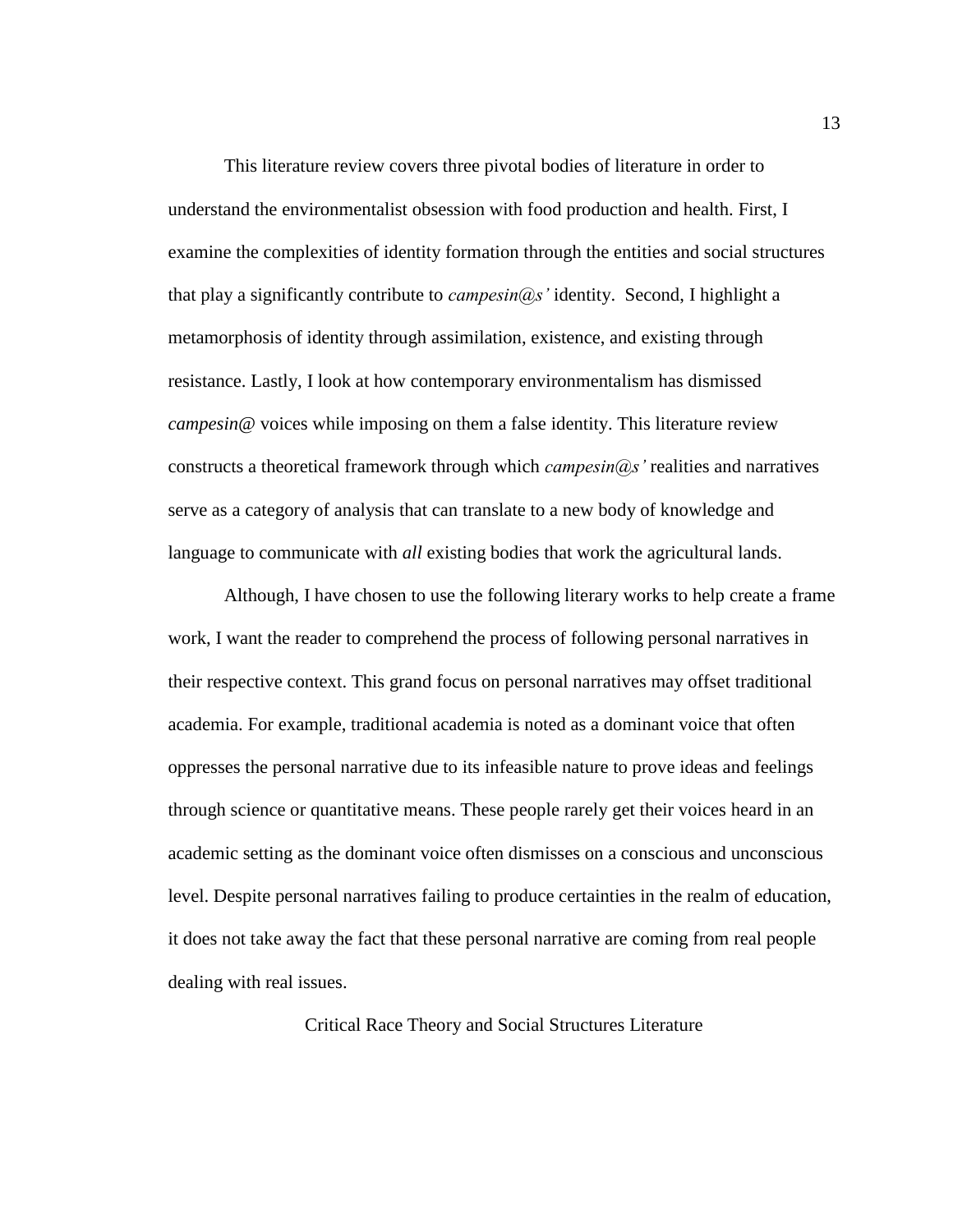The world is abundant in perceptions that humans construct. We perceive what is around us, drawing conclusions and creating categories from what we see and who we meet. The perceptions we create can be used to protect us from situations or people that may cause harm. For example, too often what we perceive is constructed and manipulated against one another, stimulating discrimination, animosity, and stigmatizations since time immemorial. Such as having a fear of authority figures due to negative experiences or not being a legal citizen of this country. Richard Delgado and Jean Stefancic in *Critical Race Theory* who in their work exemplifies how popular images and stereotypes of various minority groups shift over time. In one era, they can serve to gratify white people while in another era that same group can be portrayed as a group that requires close monitoring and repression (2012). This method has led minority groups to choose to either assimilate or resist the false conceptions that others have imposed on them.

The term powerful concept of "race" dates back to the  $17<sup>th</sup>$  century. The American Anthropological Association states that "race is an enduring concept that has molded our nation's economy, laws and social institutions, a complex notion that has shaped each of our destinies" (2012). If we trace U.S. history, we find that one's status was determined by three crucial aspects: wealth, gender, and religion. These three characteristics served as main factors to define an individual's status. As academia tries its best to be inclusive to all voices to eliminate this dominant status, it still falls short when including the sub groups that some call the "Sleeping Giant" (Latin $\omega$  population in the U.S.). Under the "Sleeping Giant" falls the *campesin@* population. Furthermore, academia still poses a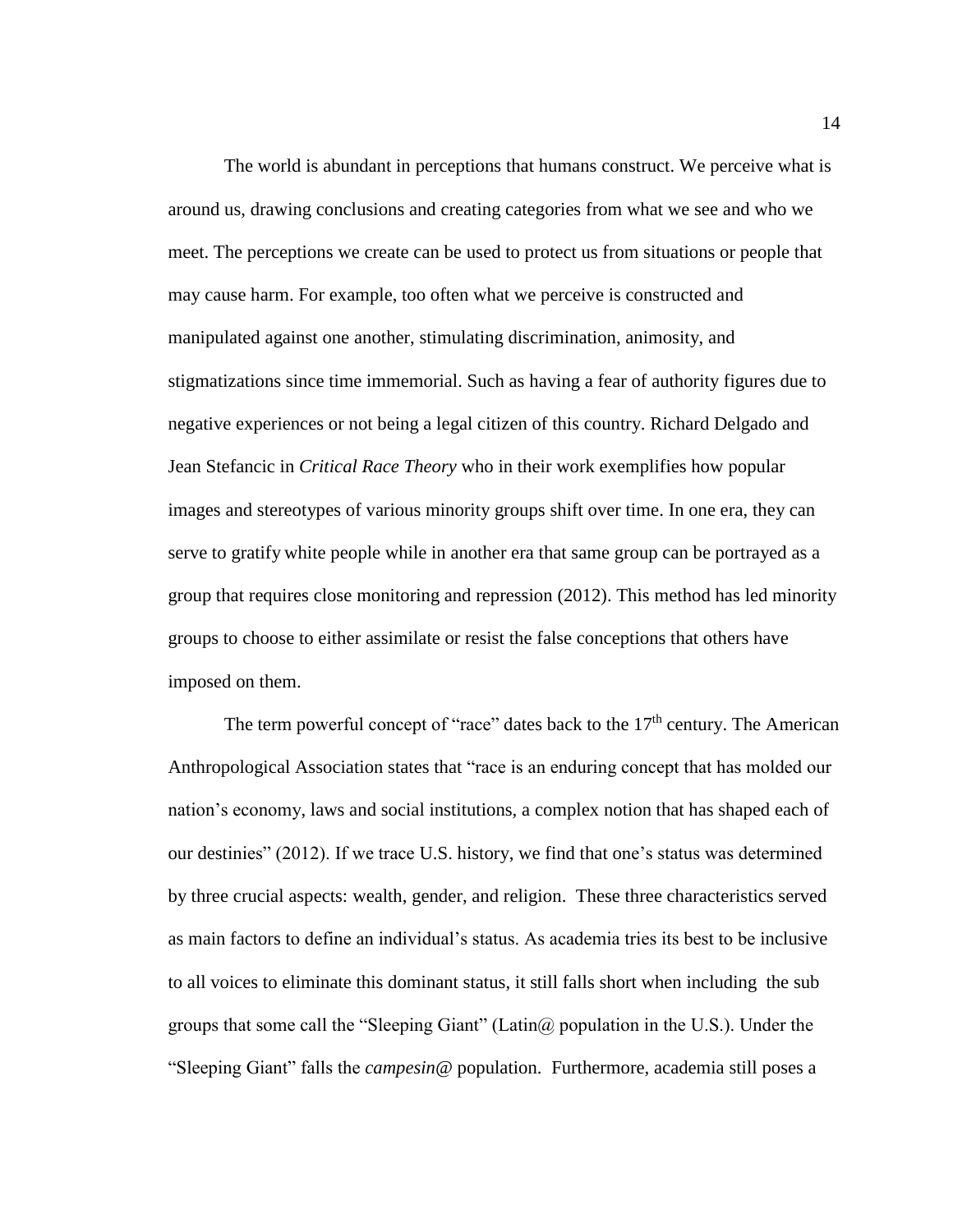dominant voice which has its roots from early founders of white, wealthy male population. This impedes the personal narrative from the *campesin@* population which is a major part of producing the numbers of the "Sleeping Giant" which previously was mentioned. Noticing the time before common slavery of Black people in the United States, white elites realize that they are outnumbered by indentured servants of white and black complexion. Recognizing that if black and white slaves were to unite and revolt, white elites would cease to maintain the power they have grown accustomed to. A need to create races based on exterior differences emerged. This notion of race has kept one captive as it dictates one's future by relinquishing the right to how we see ourselves and one another. Utilizing the concept of race has served as a means of control and power to categorize humans. This further allows the dominant narrative and its voice to over shadow the personal narrative of those who have, and never have, been meant for the system of academia. Drawing from the work of Delgado and Stefanic who expand on this notion state "What makes race a confounding problem and what causes many people to not know what race is, is the view that the problems of race are the problems of the racial minority. They are not. The problem of race belongs to all us" (2012). Critical race theory elaborates on how minority groups, in the case of this thesis, the *campesin@* community, are racialized from the dominant society, highlighting that, "the 'social construction' thesis, holds that race and races are products of social thought and relations... races are categories that society invents, manipulates, or retires when convenient" (Delgado and Stefancic, 2012). Delgado and Stefancic elaborate on this concept and how it plays in our society, stating, "social sciences have drawn attention to the ways the dominant society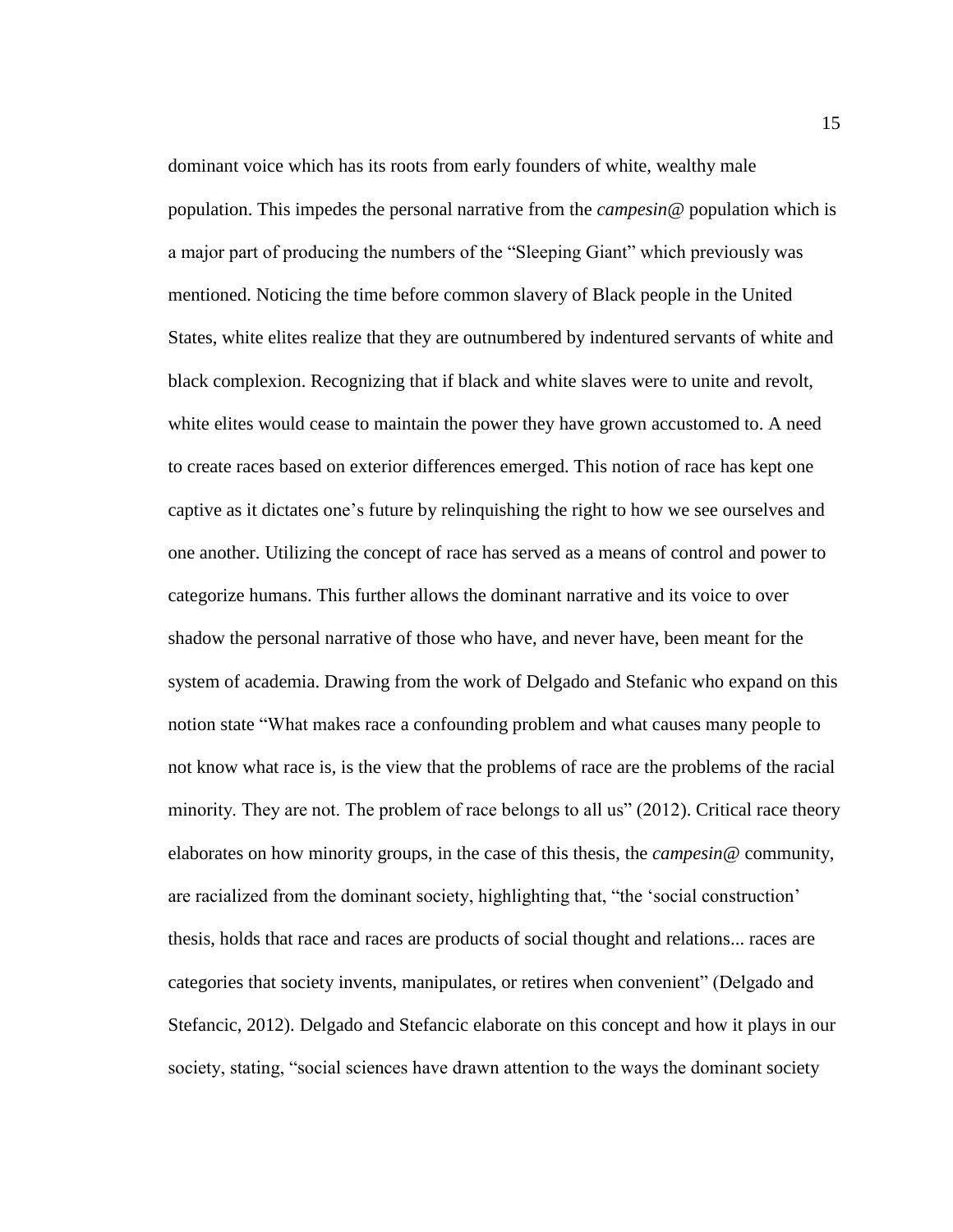racializes different minority groups at different times, in response to shifting needs such as the labor market… popular images and stereotypes of various minority groups shift over time" (2012). *Campesin@s* are not exempt from these types of popular images and stereotypes, they are portrayed as happy, hardworking *campesin@s* that are forever indebted to the farmer and the visiting country that provided such noble opportunity.

Perfecto, Vandermeer, Wright illustrate in *Nature's Matrix* how the formation of the plantation was the beginning of evolution and domination over agriculture, the stakeholders were the urban entrepreneurs who understood the economic value and profit of land. "The plantation system formed a model for agriculture as an economic enterprise that assembled masses of labour and large expanses of land for profitable exploitation," (Perfecto, Vandermeer, Wright, 39). Colonialists initiated a foundation of a capitalist agricultural system that continues to have economic, social, and environmental effects. Colonial founding father Thomas Jefferson's Query XIX in *Notes on the State of Virginia* (1785) envisions a nation of small farmers- individuals that are economically and politically independent as they are self-reliant, debt-free, and with God given virtue.<sup>3</sup> Sarah Wald, in *The Nature of California* draws parallels how the black plantation slave and the undocumented Latin  $\omega$  laborer perform a similar cultural function in the way they invest the white farmer with a complex of racial privilege, moral virtue, and citizenship

<sup>3</sup> Wald, S. (2016). *The Nature of California: Race, Citizenship, and Farming since the Dust Bowl*. Seattle: University of Washington Press.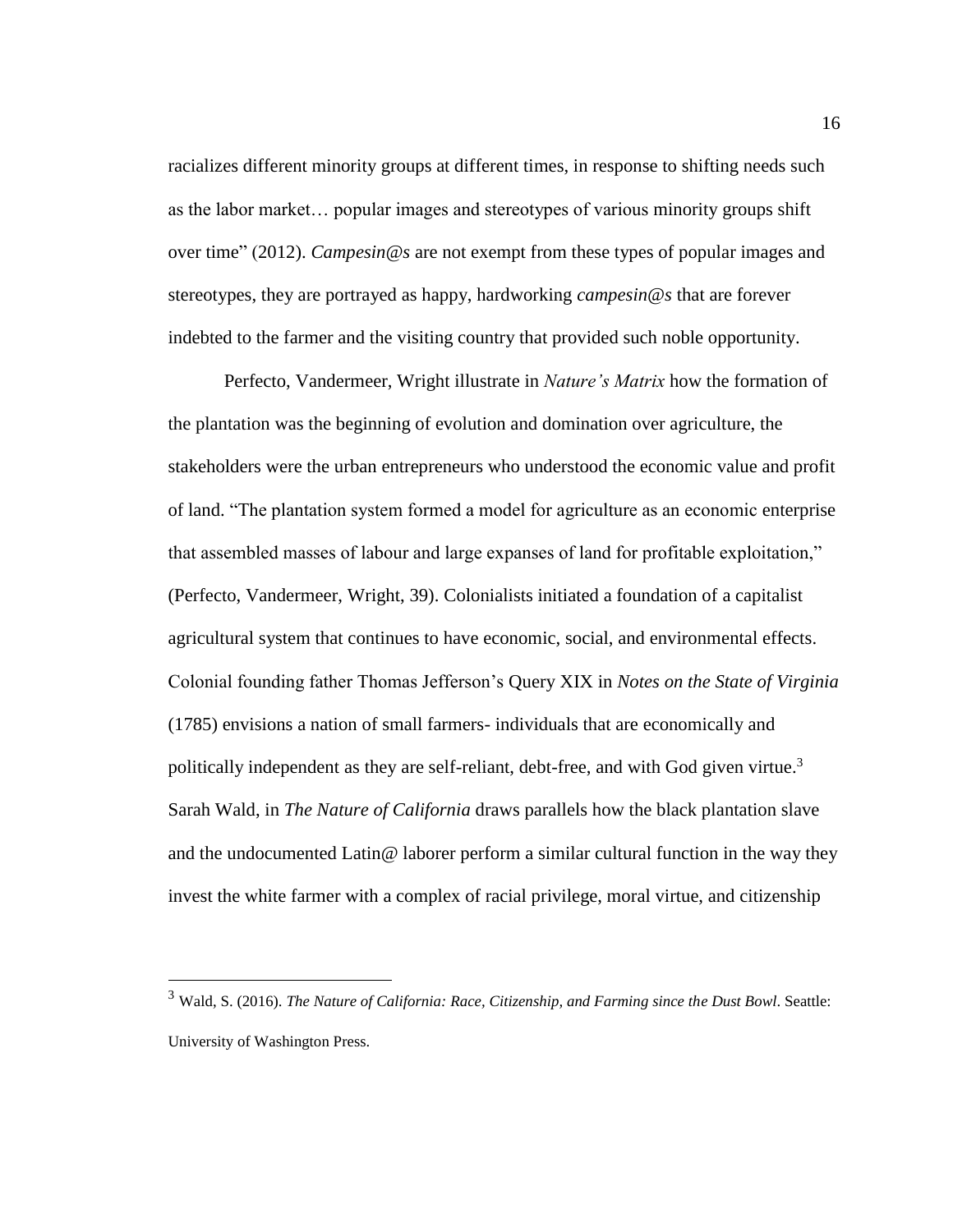rights. Understanding U.S's historical political and economic development exposes the structures that are in place that create the perceptions and relations we have with one another. With the U.S. government creating a system for society to depend on governmental services and a livelihood of agricultural migration, *campesin@s* have become the new group to enslave.

Wald examines how identities are historically constituted, socially constructed, and generally in flux become seen as absolute, universal, and always already existing. Wald expands how in the late nineteenth century, the state and civil society denied many immigrants the power to legal or cultural naturalization as some immigrants were considered inassimilable, foreigners racially unable to adapt to the requirements of U.S. citizenship (2016). The domestic and foreign policies derived from migrant-labor programs have welcomed Mexicans workers, *braceros* [strong arms], and *campesin@s* throughout history. Yet, many times this history is partially told and narrated by the dominant group, bringing controversy and long -standing effects in our country. By forming programs such as the importation of Mexican laborers, Bracero Program, and the more recent North American Free Trade Association (NAFTA), the United States stimulated a massive migration movement toward the U.S. "During World War I the U.S. government helped fill a labor shortage by facilitating the importation of Mexican laborers to work in the farms and ranches of private landowners" (Elinson and Yogi, 2009, 55). The Bracero Program exemplifies the circulation of mass migration and the opportunity of exploiting cheap labor. "The Bracero Program allowed Mexican nationals to take temporary agricultural work in the United States…Mexican peasants, desperate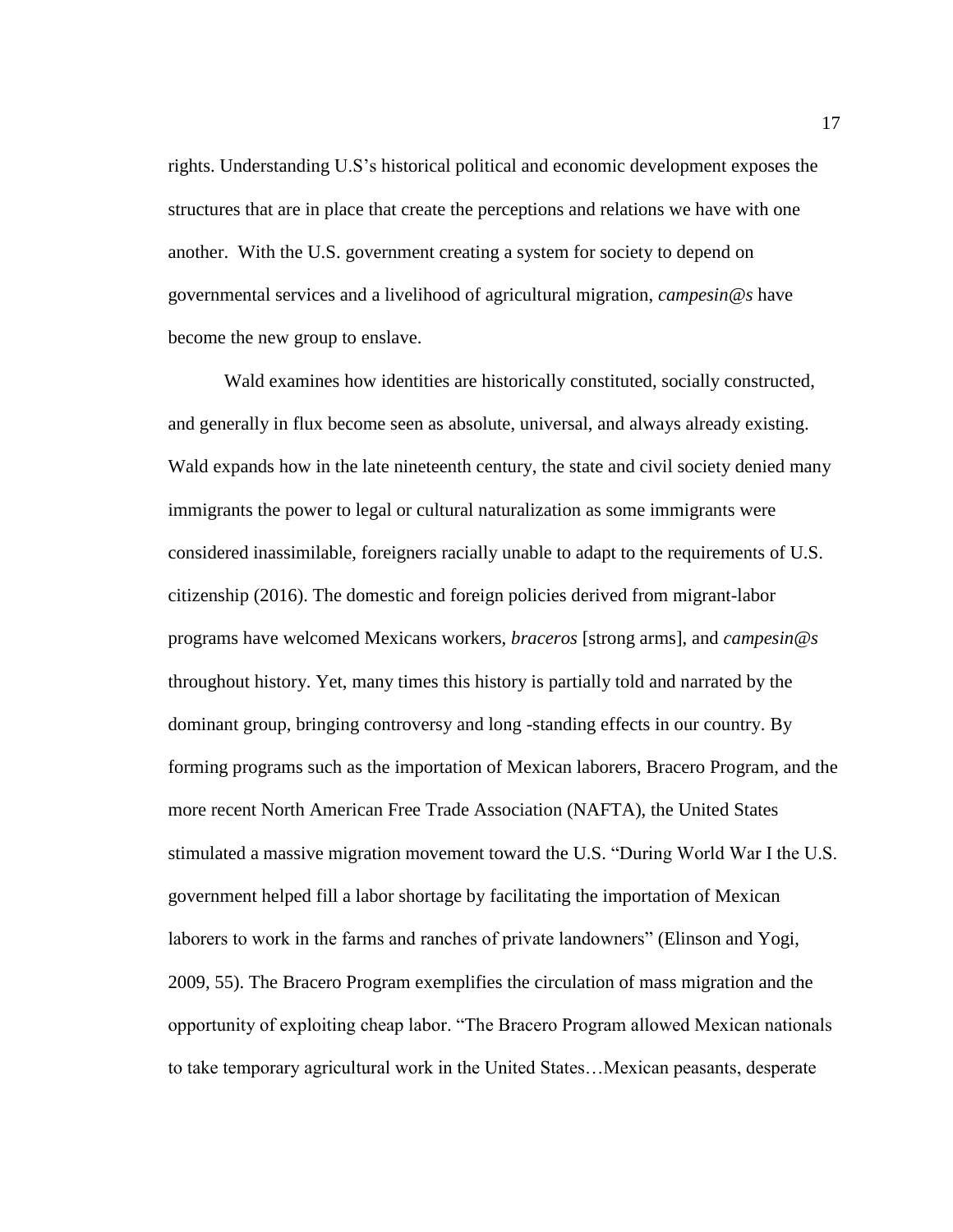for cash work were willing to take jobs at wages scored by most Americans," (National Museum of American History, 2015). NAFTA has become an agreement among the U.S., Mexico, and Canada that created a trilateral trade bloc in North America established since 1994 (Claufield, 2010). With NAFTA in place the 1917 Mexican Constitution that mandated the warranty of land reparations to indigenous groups cease to exist.<sup>4</sup> Comprehending the historical economic relation between the U.S. and Mexico reveals the social structure that is in place and how Mexican and Latino workers have responded.

## Identity Formation Literature

<span id="page-27-0"></span>By looking at through a multi-dimension lens there will be a better understanding how *campesin@* identity is developed. Simply looking at a *campesin@'s* historical background one might draw conclusions and impose an identity that might represent only their "voluntarily" choice of being a migrant but fail to address the totality of that choice and the sacrifices behind that decision. Comprehending the life experiences that *campesin@s* encounter individually, and as a community allows us to move toward a more holistic narrative. I looked at three bodies of scholarship to have a better grasp of what constitutes a *campesin*(a)'s identity: migration, culture, and personal experiences. In all three bodies of literature I examine how *campesin@s* have assimilated, existed, or existed through resistance and how that has affected their identity formation. The lens of

<sup>4</sup> Khokhar, T. (2013). Zapatista Development: Local Empowerment and the Curse of Top-down Economics in Chiapas, Mexico. *Kennedy School Review,* 13(41)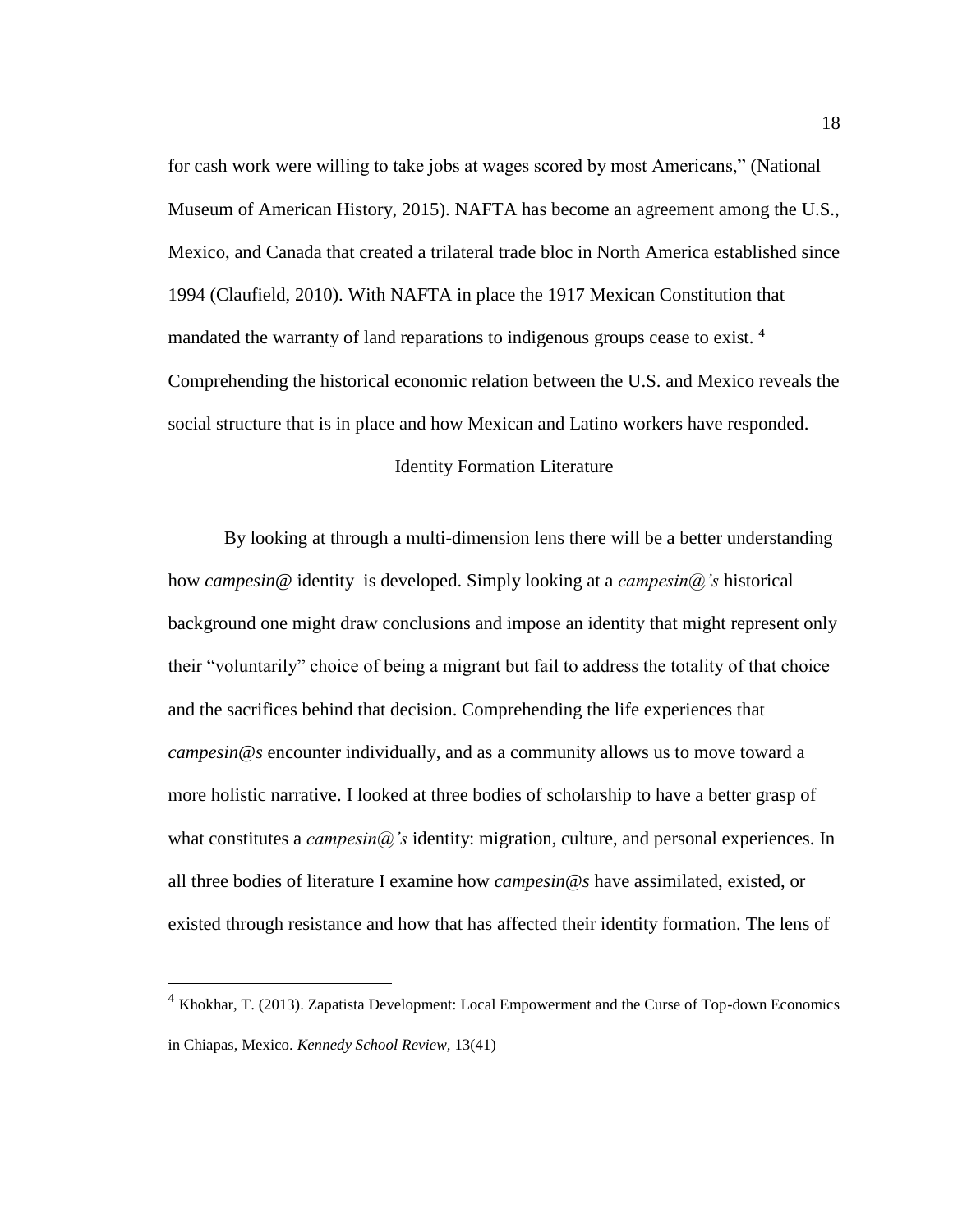migration demonstrates how *campesin@s* have lived with such life -changing experience. When looking at identity formation through the lens of culture, I highlight on the terms that *campesin@s* are associated with and how culture is a means of identity expression. Lastly, looking at identity formation through the lens of personal accounts I reference narratives that *campesin@s* have shared about their experiences and their identities. All three aspects that the bodies of literature address in their work intersect in some form or time, whether a *campesin@* embrace all or none as part of their identity is an individual decision that he/she/they are entitled.

#### Colonization & Migration Literature

<span id="page-28-0"></span>This body of literature engages with the lasting effects that colonization have had on the Mesoamerican people: the forced removal of the people and its native roots from the land- in this degraded form of living-- migration. Before European colonization, indigenous people from upper and lower North American continent existed and migrated without borders. Albert Memmi, author of *The Colonizer and the Colonized,* writes that the oppressed internalize an identity that mirrors or echoes the images put forth by the dominant group; elaborating how people come to accept and believe the myths and stereotypes about their group as part of their natural definitions of self (1965). Similarly, Brazilian educator, Paulo Freire writes that the oppressed at a time of their life feel an irresistible attraction toward the oppressor and his way of life, wanting at any cost to resemble to oppressor, to imitate him (1968). Keith Osajima, author of *Internalized Racism,* draws parallels from Freire and Memmi's analyses, which indicate that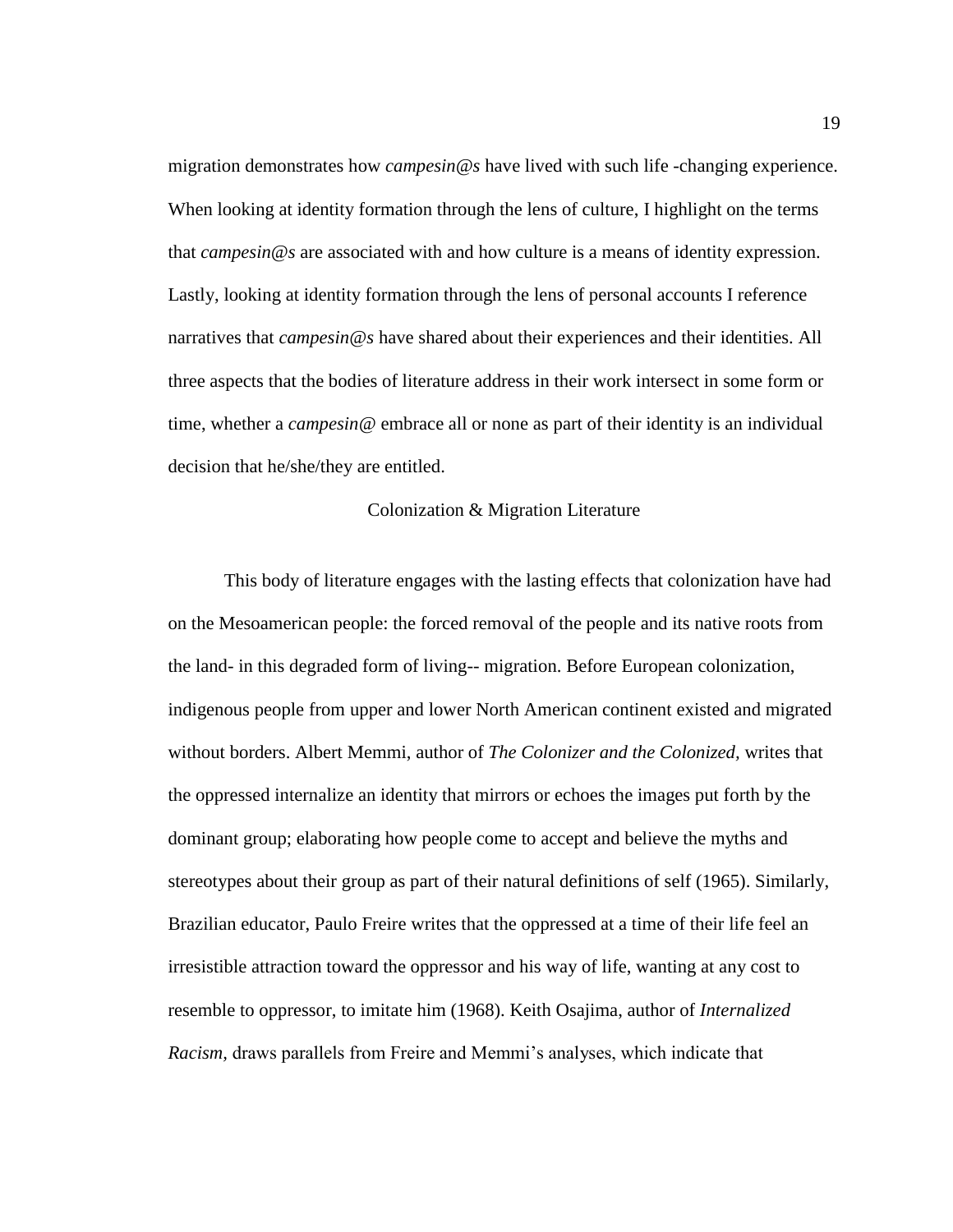oppression forces the oppressed to construct their identity, their subjectivity, in terms and contexts defined by the dominant group. In the words of a native spokesperson for *Mexica* New Year, an annual celebration where people gather to welcome the New Year that Mesoamerican people welcomed, stated "We must reject the term immigrant that they have placed on us. We are not immigrants. We are natives. We are native to these lands. They labeled us immigrants so that we can forget our roots. We must be proud of our roots" (*Mexica* New Year, 2017). Comprehending one's origin and history is the start of liberation of the mind and self-discovery. While not all Mexicans might identify as native, nor all Latin@s or Hispanics identify as Chican@s, a sense of belonging is tied to one's knowledge of their history. The dominant group has a responsibility of listening to groups where this history comes from and continues to be created from, and critical sources are the different voices and vantage points of struggle, determination, and hope.

Migration is a strenuous, life-and-death experience, one which *campesin@s* are forced to do. Yet, the dominant anti-immigrant argument states that migration is a voluntarily act, that migrants willingly risk their welfare, and that they therefore should not receive any benefits or opportunities. Migration studies assume a dichotomy between voluntary, economic, and migrant on the one hand and forced, political, refugee on the other hand. <sup>5</sup> Seth Holmes (2013), in *Fresh Fruit, Broken Bodies,* elaborates on the logic that this dichotomy proposes:

<sup>5</sup> Seth M. Holmes, *Fresh Fruit, Broken Bodies: Migrant Farmworkers in the United States* (Berkley: University of California Press, 2013), 17.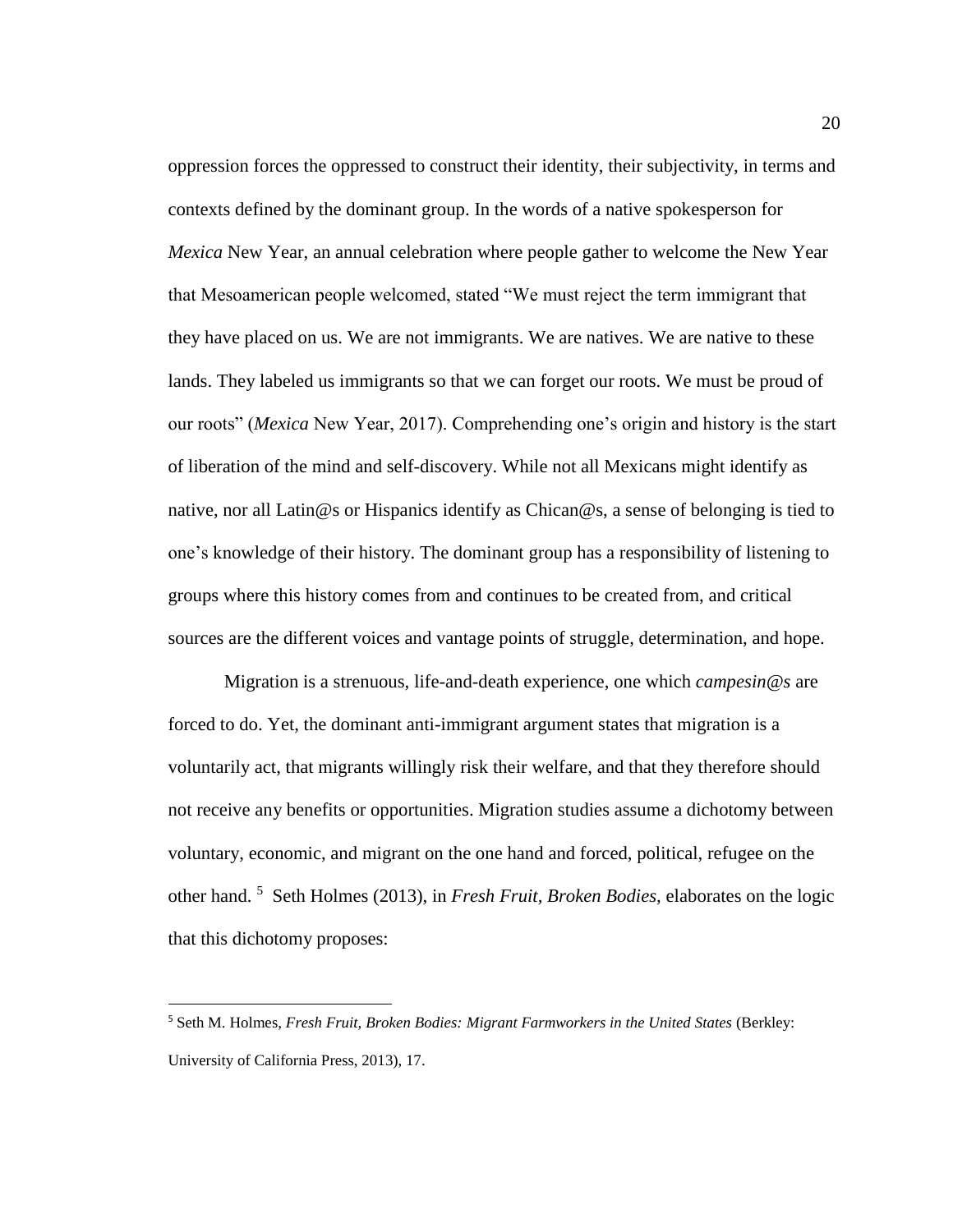that refugees are granted political and social rights in the host country as they were forced to migrate for political reasons. Conversely, migrants are not allowed these rights because they are understood to voluntarily choose to migrate for economic reasons... However, my Trinqui companions experience their labor migration as anything but voluntarily. (17)

Juanita Sundberg and Bonnie Kaserman's work, *Cactus Carvings & Desert defecations: Embodying Representations of Border Crossings in Protected Areas on the Mexico-US Border*, elaborate on the importance and the influence that the role of language, imagined community, notion of heritage, and a national identity has on building and shaping society's perception through discourse. These elements are the product of environmental subjects and identity formation that *campesins@s* are defined by. The role of language created by the hegemonic group to describe people that cross the Mexico-US border range from illegal immigrants, illegals, illegal invaders, aliens, wetbacks to anchor babies. The terms derive from different places-- from government laws like Operation Wetback, multiple government agencies, and media and popular culture. In addition to cultivating a set language, the state has constructed an imagined community for Americans, particularly for white Anglo-Americans, to belong and have ownership over designed spaces. This imagined community was established with the foundation being nature, gradually integrating into national narratives, the house being the designated natural areas for all citizens to enjoy, and the roof being the right to claim ownership over appointed territory.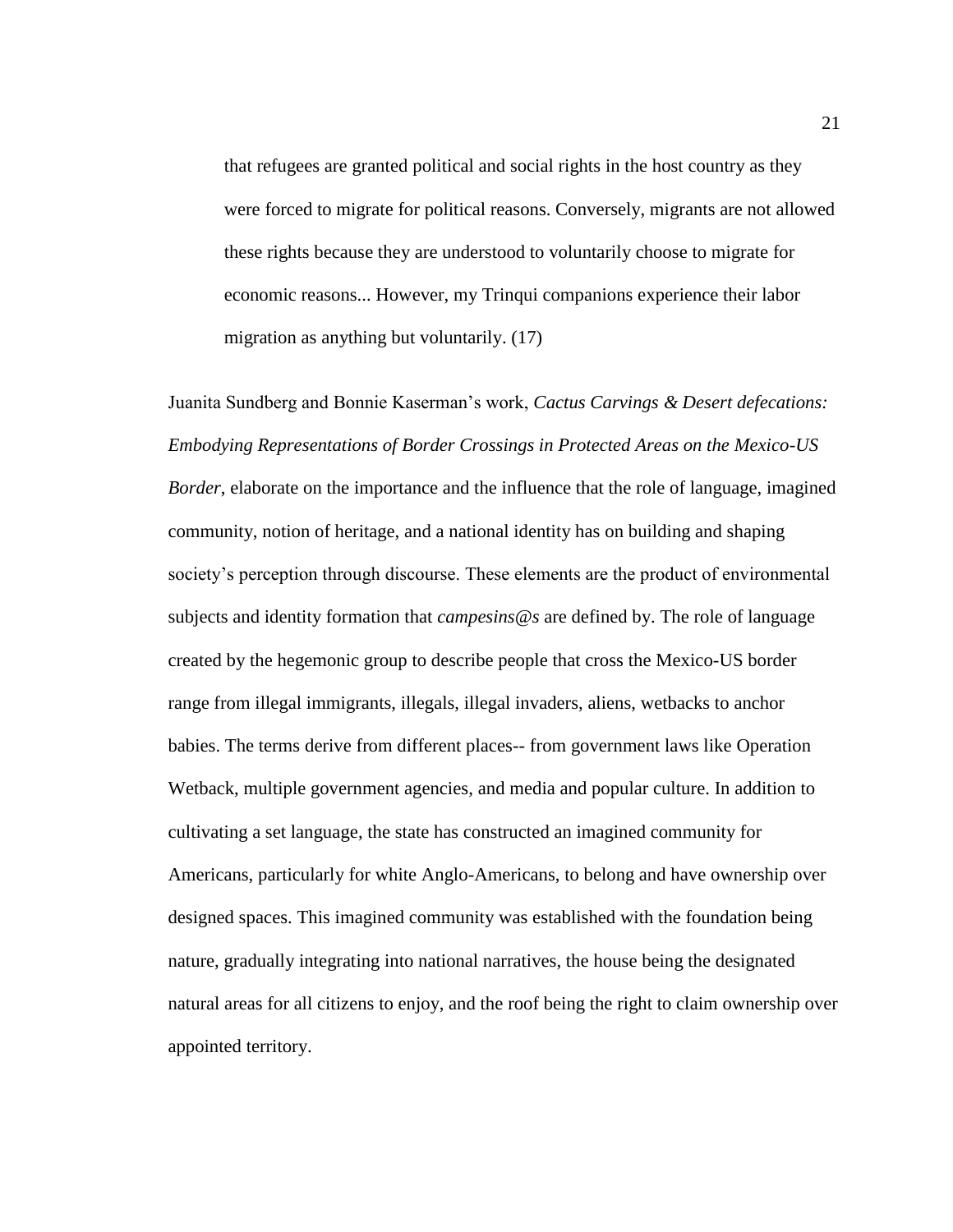With the state producing this imagined community, Americans are able to have a sense of belonging, while generating a self-identity by which Americans can declare as their own. Furthermore, this imagined community constructed by the hegemonic group has also set who will be included and excluded from the community. Sundberg and Kaserman expand that the association between undocumented immigrants and the traces they leave behind- trash and human waste- works to preclude them from inclusion in the body politic as rights-claiming individuals (2007). As these protected areas are being projected to Americans that such lands are "theirs", it frames the nation's heritage while establishing a national identity. Thus, when "wetbacks" cross the border illegally, they are not only invading America's rich soil but also evading the law, while being an environmental threat as they injure and contaminate nature. Dehumanizing undocumented immigrants and disassociating them as humans stigmatize undocumented immigrants as being a hazard towards Americans' protected soils and criminals who believe they are above the law. *Campesin@s* fall under the category of undocumented immigrants as the majority of them cross the border "illegally" which exposes them to the same ridicule and subordination. Furthermore, *campesin@s'* decision of arriving to the U.S. "illegally" leaves them at the mercy of Americans who have "earned" a national identity through this imagined community. Yet what is left out of the conversation is how *campesin@s* will never truly be Americans because this national identity was meant to exclude them, regardless if they arrived to the U.S. "legally" or through a working permit, they do not fit the profile. As mentioned previously, understanding the formation of *campesin@s* identity and their absence from the environment discourse through their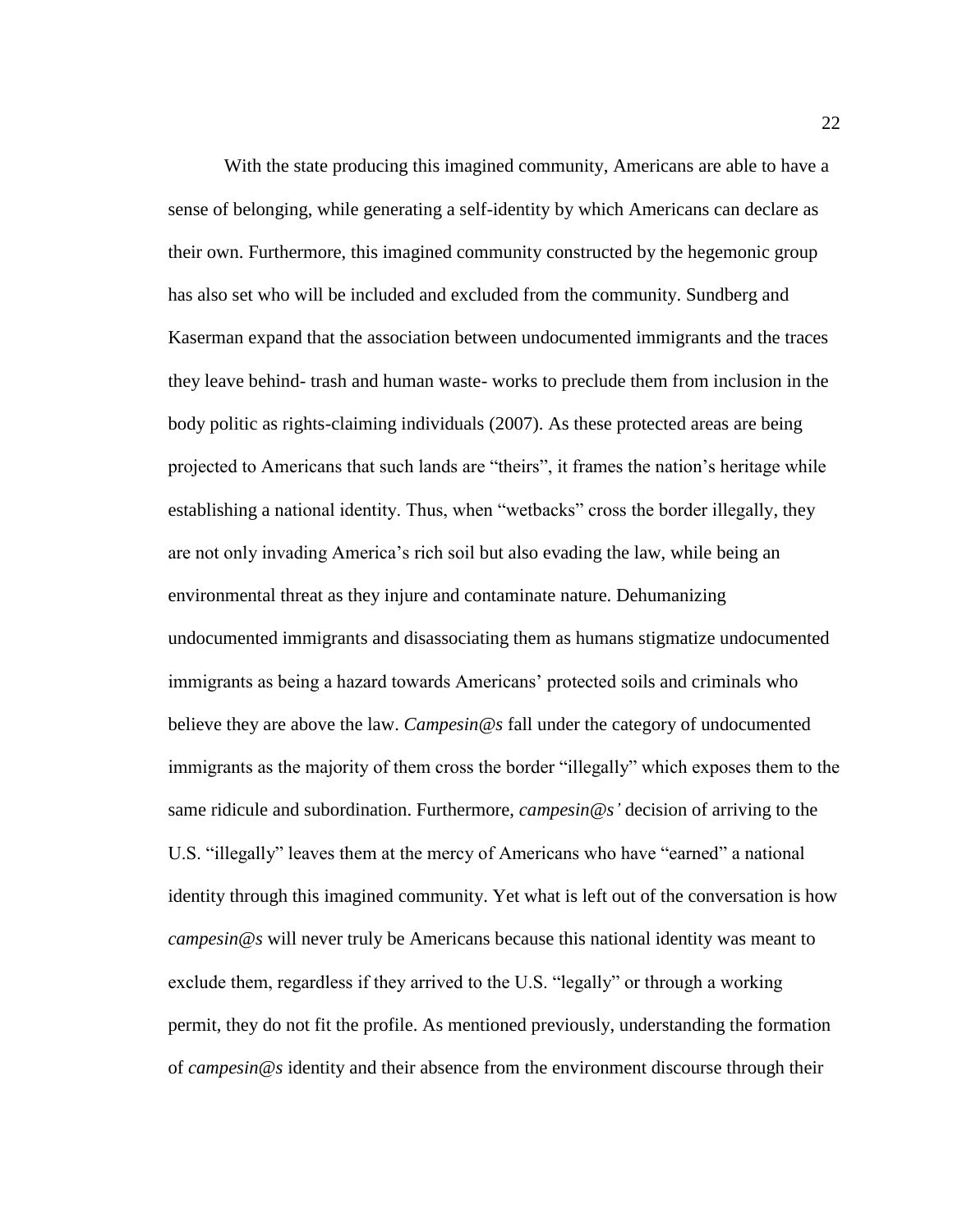personal narrative is directly dismissed given their citizenship status or the grouped identity of being associated as "illegals" in the U.S.

The obstacles that *campesin@s* take on during their migration journey range from saving enough money to pay the *coyote* [border-crossing guide] to being detained by the Border Patrol to never making it beyond the desert perimeters and never returning back home. This journey has a different level of impact and effects on immigrants and *campesin@s*. To many it is a difficult story to retell, to others it is a story that must be told. Alicia Schmidlt Camacho's analysis on the imagery of migration, *Migrant Imageries* brings in narratives of migrants who have crossed the border to the U.S. Camacho begins her account of migrant experience through the testimony of Aurelio's journey. Through Aurelio's failed attempt to cross the border, Camacho (2008) conceptualizes the migrant imaginary that Aurelio is part of:

his humiliations grant him a privileged vantage point from which to judge the cruelty of the passage… The North is like the sea, he tells us, conjuring the expansive divide that the territorial boundary inscribes between the wealth of the United States, its promise of opportunity, and the life of itinerant labor he knows in rural Jalisco. (13)

Camacho notes how Aurelio refuses to include his failed crossings into his narrative of self and yet, the North is of great influence in his self-definition as a wage earner and as a man. Camacho addresses how Aurelio's testimony underlines the struggle to maintain a sense of social agency that uproot migrants and places them at the mercy of the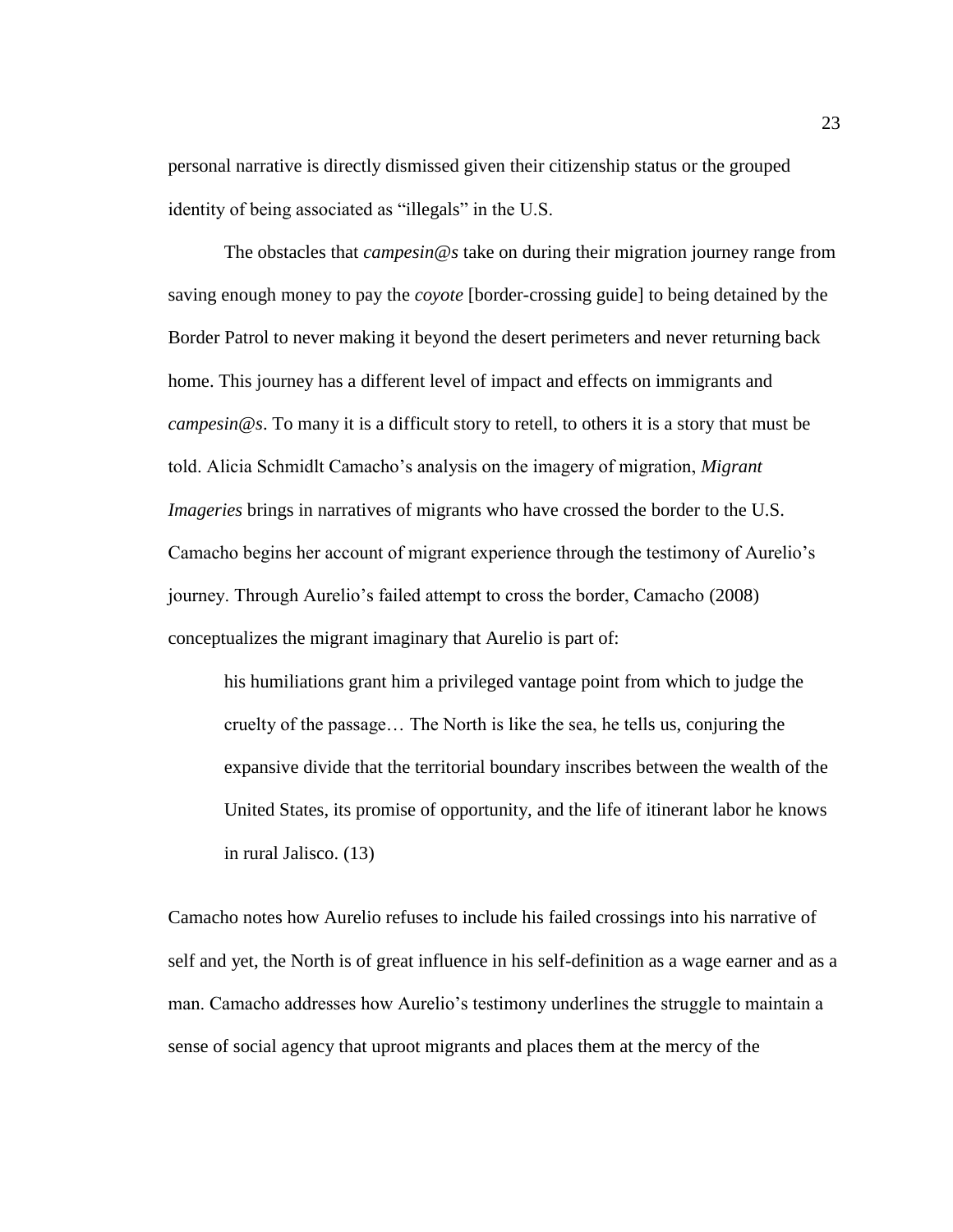transborder labor market and its racial caste system. Camacho conceptualizes how the displacement of Mexican migrants leads them to occupy a space between rights and rightlessness, between belonging and alienation, as they work and move through the transnational circuit (2008). Through this time and space *campesin@s* find themselves in a binary state, were they are to assimilate or resist, where they are to lose their roots and gain a new identity or were they are to retain a stronger tie to the country they are leaving behind.

Teresa Cordova in P*ower and Knowledge: Colonialism in the Academy* addresses the struggle that the working-class people of color have undergone when trying to voice their experiences, encountering numerous mechanisms to silence them. Cordova exemplifies how such voices are silenced, as she contends "We encounter silencing when our voices speak of resistance to injustice-both against ourselves and our people. And yet, colonization is the historical legacy that continue to haunt us, even today" (1998, 17). Cordova elaborates on the colonial relations that serve the exploitative needs of colonialism- to appropriate the resources of the people they colonize, whether that be land, water, or people (1998). Furthermore, Cordova states that "(d)etecting the ideology of colonial social relations is a critical step towards changing them" (1998, 19). In drawing parallels with how colonization has affected *campesin@s*, the insidious effects are the categories that *campesin@s* are categorized under: legal status, ethnicity, and race, all of which they reprehending for. Time and space must be allowed in order for *campesin@s* to reclaim and define their own identity, whether that entails to rejecting or accepting all or none as part of their identity. This enables *campesin@s* to make their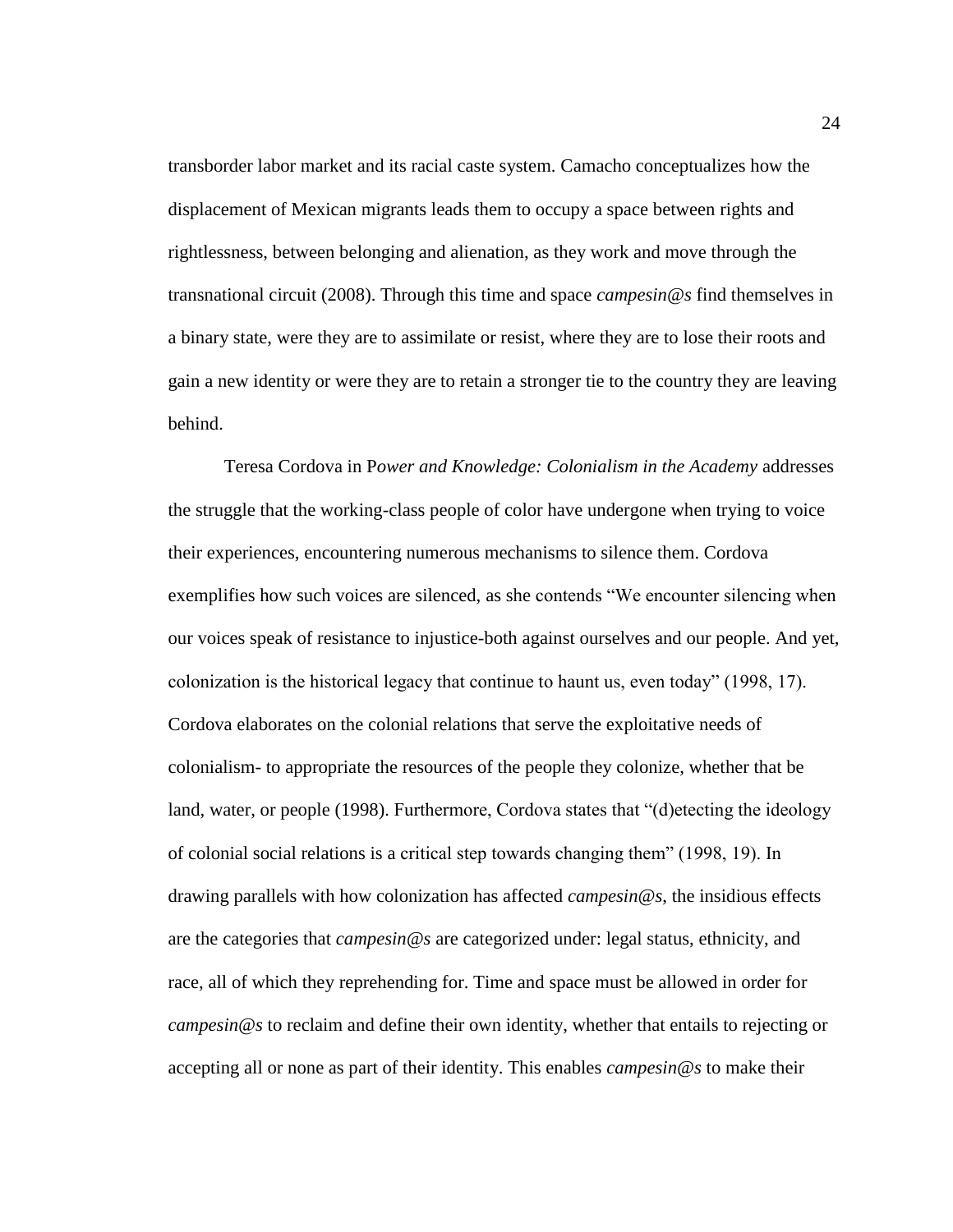decisions by how they identify in relation to the colonizer and how they view themselves is a vital point in challenging the hierarchy of truth and knowledge. To sum up the literary works being used, the importance of consuming produce without harmful chemicals, social construction of race, the creation of plantations as environmental domination, and the restrictive limits of American identity support the idea that the environmental discourse is dismissive of formation of *campesin@s* identity and their relationship with the land they work so closely with. Where the literature falls short is the personal narrative that is key to grasping what is truly missing from environmental discourse concerning personalizing the labor force.

### Domination and Culture Literature

<span id="page-34-0"></span>The following body of literature illustrates how the dominant group appropriates marginalized cultures and the demeaning terms the dominant group imposes to be identities for Latin@s. The concept and term "illegal" immigrants and "aliens" referring to Mexicans and Latin@s derives from United States' hypocritical stance of their capitalistic need for cheap labor and the government's lust to maintain its racial hierarchies.<sup>6</sup> Before the 1924 Immigration Act, prior to Operation Gatekeeper, and previous to the current bigotry reiterated by President Trump that Hispanics are criminals, indigenous tribes of Mesoamerica resided in the U.S. Holmes elaborates in

<sup>&</sup>lt;sup>6</sup> My work is influenced by personal experiences, immigration marches that I've been part, and works such as *El Plan de Santa Barbara* (1969)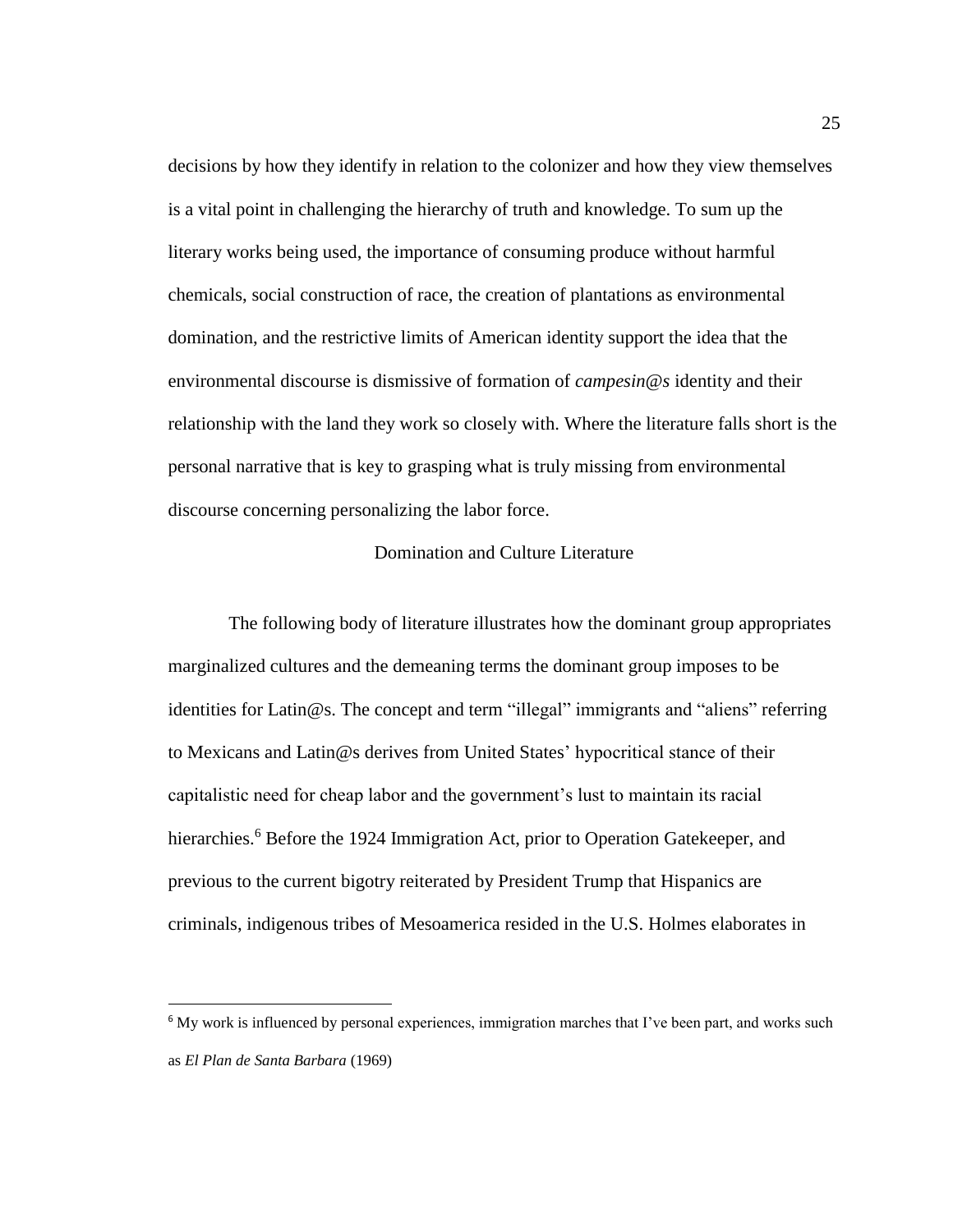*Fresh Fruit, Broken Bodies* how the words migrant, migrant worker, and farmworker are terms used to denote the primarily undocumented Mexican people who work harvesting fruit and vegetables in the U.S.<sup>7</sup> These terms not only separate farmworkers with the rest of the working population, due to their job title, but they also implicate a legal status that they belong to. Furthermore, these terms provoke our country to perceive these people as a nuisance to our society with a lower-class and an ethnic background that hinders our nation. On the contrary *campesin@s* are the backbone of our agricultural environments and the source to environmental knowledge. *Campesin@s* must be given the platform to share their knowledge of the fruits that we consume and the lands that we are advocating to be transformed to pesticide-free and sustainably practiced. Who better to ask than the *campesin@s* that work year-round in these lands? In understanding *campesin@s'* identity and narratives, *they* are able to be their own subject, no longer having to objectify themselves nor have to validate their reality. They not only share their story, but also reclaim their history, no longer dismissed from textbooks and discourses, but enabling one to read and learn *their* story.

Critically examining the motivations of scholars that choose to "study" or conduct research on *campesin@s* helps us see how the researcher places him/herself with *campesin@s*, as subjects or as their equal. The work of some researchers at times fails to do what it initially sought- to provide a deeper understanding of a certain group of people. This approach at many times reinforces the colonial system that is place. The

<sup>7</sup> Holmes, *Fresh Fruit, Broken Bodies: Migrant Farmworkers in the United States*, 185.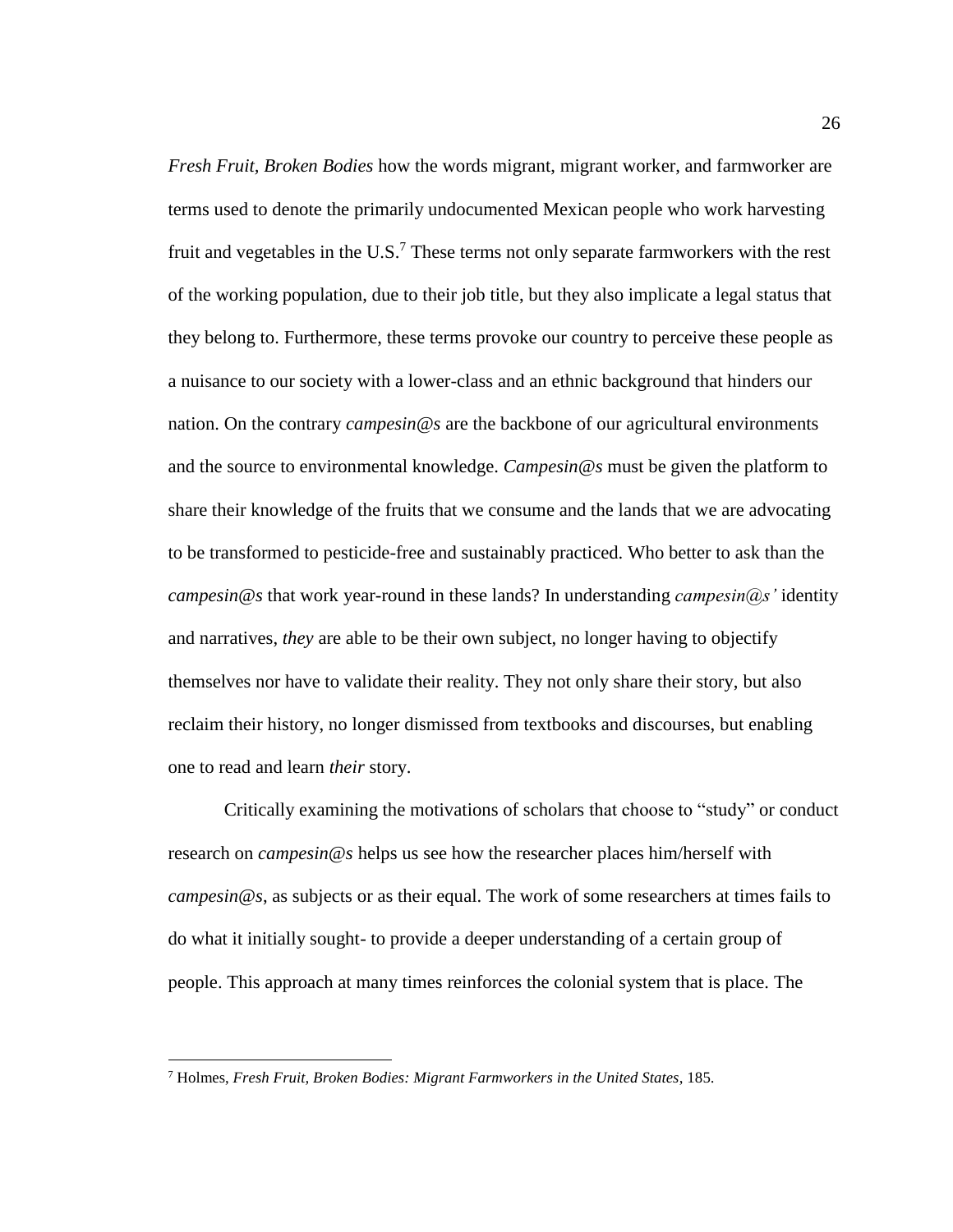Preamble of the National Association for Chicano Studies (NACS), established in 1972, addresses the problematic factors in research in the following:

We recognize that mainstream research based on an integrationist perspective which emphasized consensus, assimilation, and the legitimacy of societal institutions, has obscured and distorted the significant historical role which class conflict and group interests have taken in shaping our existence as a people to the present moment. Our research efforts are aimed at directly confronting such tenuous images and interpretations and challenging the structure of inequality based on class, race, and sexist privileges in this society…Our research should address itself to the pressing problems and issues affecting our communities. (1992)

Cordova illustrates such a form of research when addressing how "(w)e need to honestly examine the ways many of us have been brought 'under control' and as a result, betray ourselves, our people, and the vision of a better world" (24). Evaluating and questioning how knowledge is gathered and generated allows for more diverse voices to partake in the production of knowledge, empowering those to disseminate and facilitate such knowledge that they are part of. La Loba Loca, South American Migrant, artist, researcher focuses on disseminating information and facilitating knowledge shares centered on exposing whitewashed history by remembering and reclaiming ancestral teachings and medicine that she calls Abuelita [grandmother] Knowledge. Abuelita Knowledge is passed down knowledge that includes the "bodies of knowledge that have been oppressed, stolen, silenced, gone underground, hidden themselves in between spice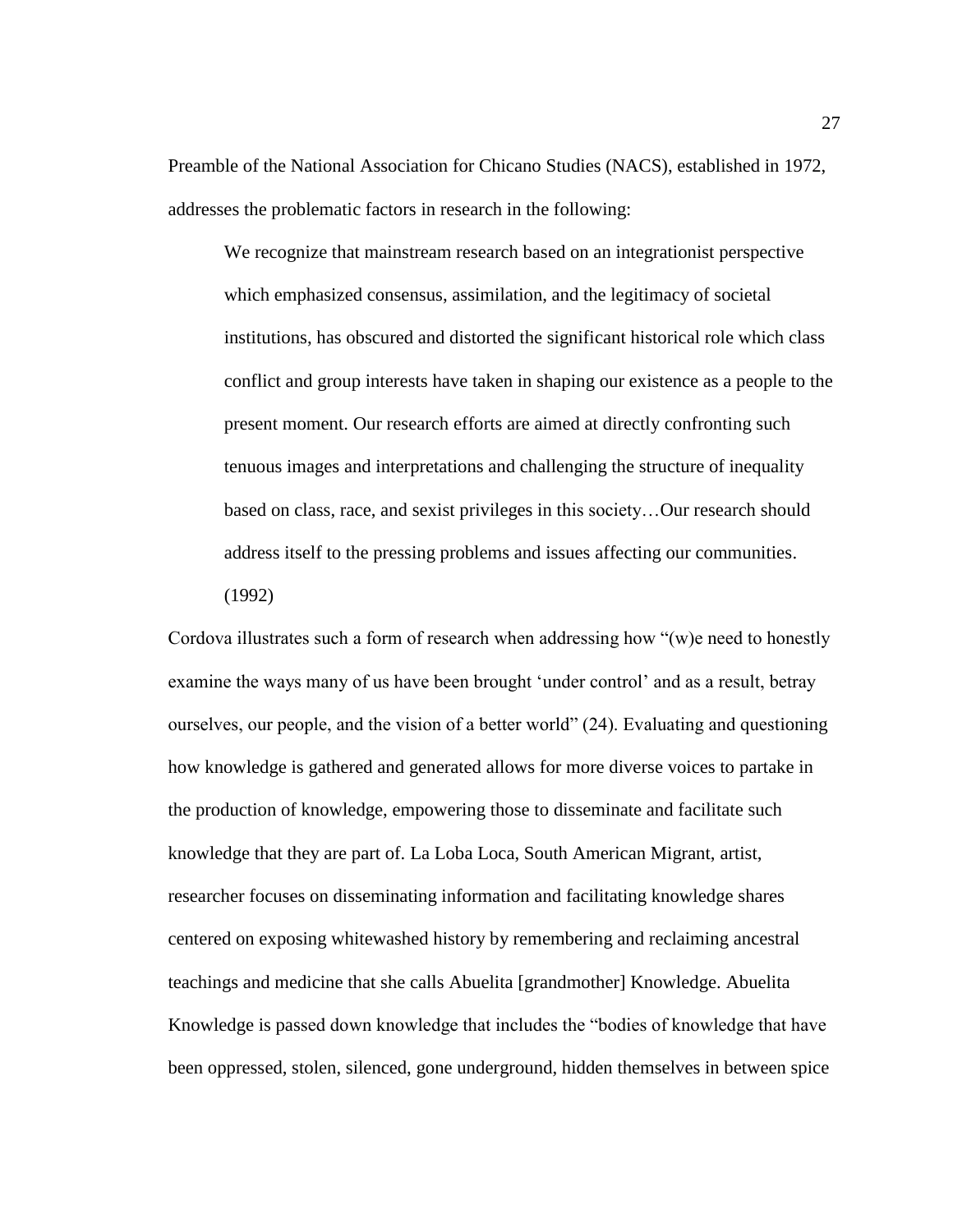jars in kitchen cabinets, locked away but remembered and restored when necessary" (Loba, 2016)." Loba highlights how Abuelita Knowledge is both a tool and a threat to this current system as it decenters whiteness and Eurocentric ways of knowing, reevaluating what knowledge is considered important and what source is considered valid (2016). Furthermore, Loba addresses how "acknowledging people of color's legacy in the mainstream would undermine the classist, racist, and xenophobic ideals that our society stands on" (2014). Attempting to understand a *campesin@'s* identity looking through cultural and societal components allows one to see how receptive and welcoming the dominant culture has been to the non-dominant cultures. What is revealed are the effects that colonialism have left in our society- racial hierarchies, communities marginalized, and cultural amnesia.

El Plan de Santa Barbara speak of *La lucha*, the struggle, which runs in the blood of Mexicans, Latin $\omega$ s, and immigrants, addressing in such form "Throughout history the quest for cultural expression and freedom has taken the form of a struggle" (1969). *Campesin@s* are very familiar of this struggle as they live it when leaving their native country to work in foreign lands. When reaching the other side of the border, *campesin@s* are faced with acculturation and assimilation in order to survive. Through *campesin@*s' *cultura* [culture], one is able to engage and learn from within the community- receiving knowledge from the main source. Through culture, one shares food while exchanging stories. Francisco Jimenez in *The Circuit: Stories from the Life of a Migrant Child* narrates his experience when working in the strawberry fields as a boy and the people he encountered along his migration. Jimenez shares the conversation that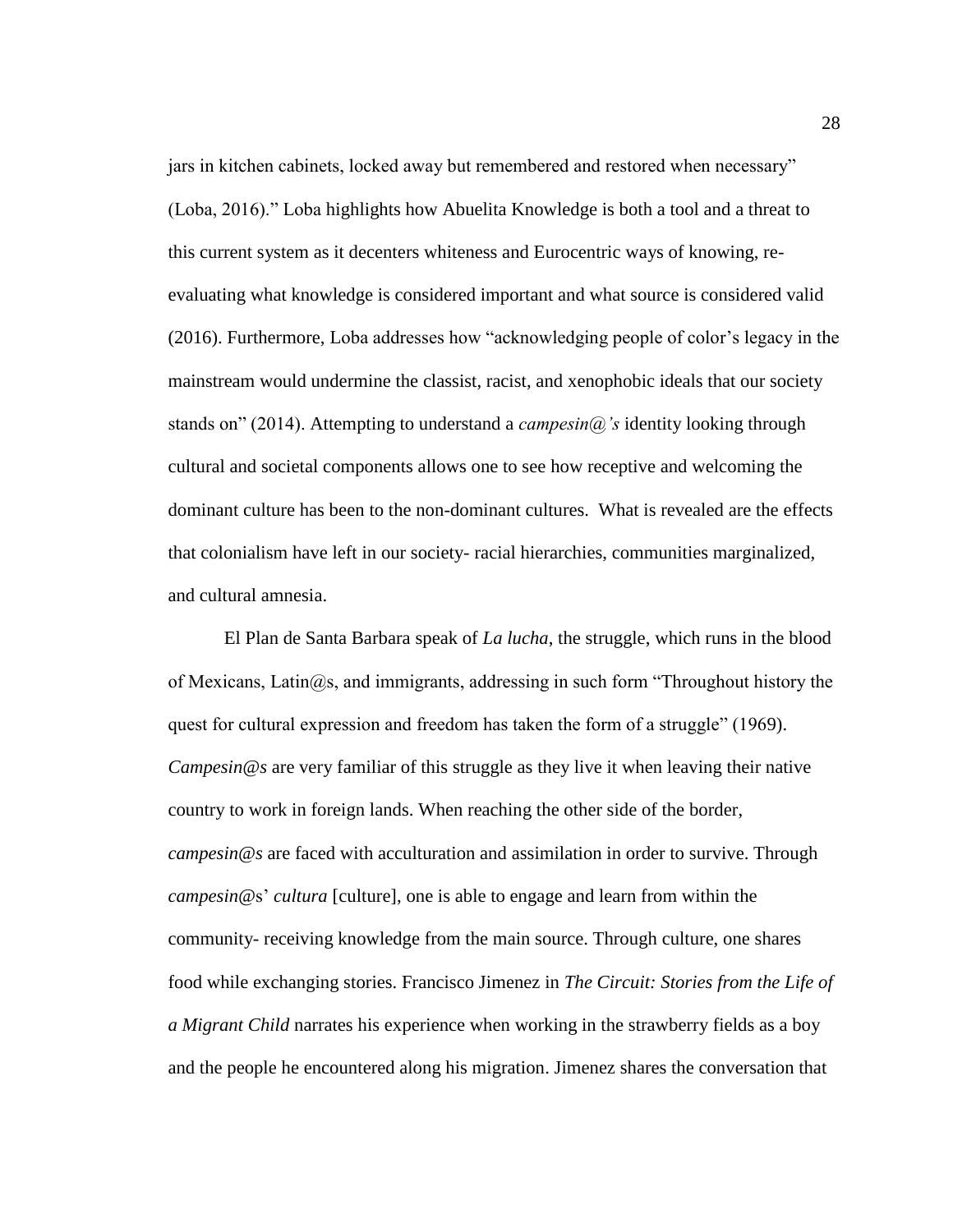took place with Don Gabriel during lunchtime when Jimenez and Don Gabriel exchanged lunch. C*ampesin@s*' struggles, stories, and experiences are filled with knowledge that can contribute to the new language that we must learn in order to communicate with people that are different from one's self. Thus, *campesin@s* become part of the knowledge production through their existence alone and for the broader scheme of other marginalized communities to participate in knowledge production.

This knowledge can be translated into articles or books, from the accounts of *campesin@s* who have the authority of lived experiences, enabling them to be in the best possible position to share information about the group they are part of.<sup>8</sup> At the same time, this knowledge can remain through the forms of narratives were *campesin@s* decide when to share and to whom they share with. Regardless of the form that the content is disseminated it is pivotal to recognize that all knowledge is valid and important. Loba addresses how many migrant people feel ashamed in sharing their remedies and "practices as we have been brainwashed to aspire to colonial and capitalistic white supremacist ways of knowing. It is affirming to know that this a collective body of knowledge, and that this knowledge is sacred and must be protected" (Loba, 2016). Meanwhile the dominant group prides itself on its green rhetoric such as the interdependence of non-human and human life, and over-priced tribal garments that are culturally appropriated from indigenous people. To elaborate, this green rhetoric falls short in mentioning the labor, the *hands* that produced these "eco-friendly, natural"

 $\overline{a}$ 

<sup>8</sup> hooks, b. (1989). *Talking Back: Thinking Feminist, Thinking Black*. Boston: South End Press. p. 42-48.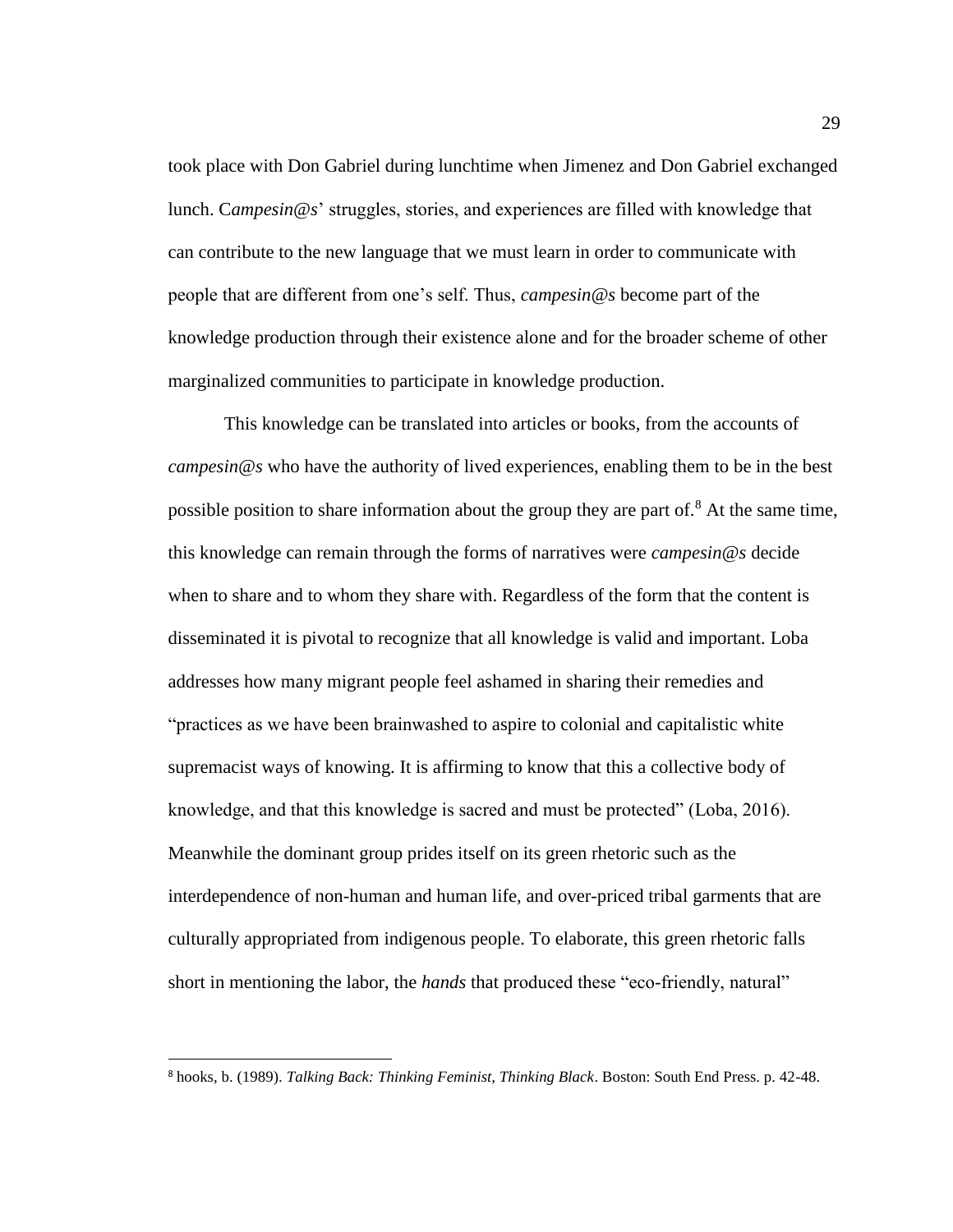products for the consumer. Perpetuating a faceless life who has no connection with the consumer; in this case the *campesin@* and the buyer, who superficially have no relation but underneath the surface they are more connected than separate. Loba states "Colonization did a great job at separating us from medicines that now are sold in highend health stores and expensive workshops taught by white people who have no idea of the implications of traditional practices" (2016). Certain cultures and traditions are not welcomed in the U.S.- *campesin@s'* culture and knowledge is not received into the process of knowledge making. Yet, culture is a fundamental means of not only expressing one's identity but a form of communication, without the need to use words. I will expand on this thought in my data analysis section where I saw cultures simultaneously unite and divide in the fields, reflecting the diversity of culture and values within the migrant community.

#### Non-Dominant Narrative & Chican@ Identity Literature

This body of literature expands on the non-dominant narrative and the Chican@ identity literature that has opened up the conversation on the narratives and identities that are too often seen as counterintuitive or as threats. Chican@ is not an identity that should be imposed on any Latin@ or Hispanic, but it should be brought into the conversation as it is a form of resistance towards the master narrative and preordained identity. In *The Theory of Racial Formation,* Michael Omi and Howard Winant assert that the master frame was created and is controlled by white supremacists that have subordinated and oppressed non-white groups. In *Traces of the Master Narrative* Ikemoto addresses her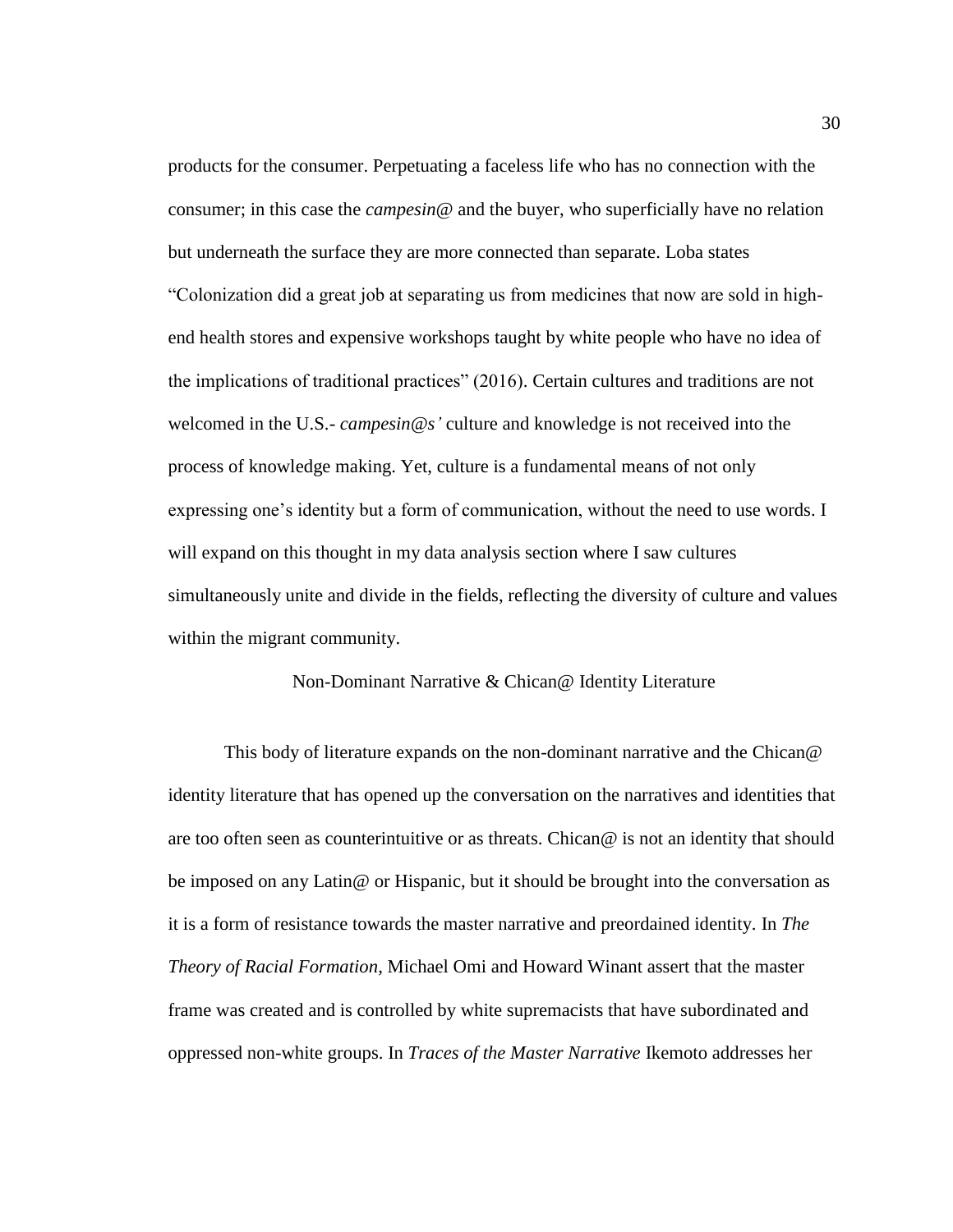goal of revealing the hand of the master narrative in social discourse for the reason to highlight traces of white supremacy as evidence of that narrative; she states "I use 'master narrative' to describe white supremacy's prescriptive, conflict-constructing power, which deploys exclusionary concepts of race and privilege in ways that maintain intergroup conflict" (302). Ikemoto defines master narrative as race and racial identity in opposition. By identifying, what master narrative is Ikemoto is able to illustrate the connection that master narrative has with replicating skewed identities that the dominant society's regurgitates, while the racial hierarchy that is in place projects whiteness being at the top.

Sarah Wald explores the paradoxical ways farmers and farmworkers in California are represented, elaborating how farm labor helps one understand who is allowed to belong to this nation and in what ways. Wald illustrates the notion of belonging in her following argument "The white citizen farmer and the abject alien farm laborer are subject constructions that rely on a common set of beliefs about land ownership and racialized labor hierarchies originating in the United States' legacy of slavery and settler colonialism" (5). Understanding these historical linkages of what constitutes identity and who is considered as a respected citizen enables one to depict what narratives are included in our education and in our society. Wald states that by studying agrarian narratives, she was able to identify the cultural logic through which various groups are written into and out of the nation, as well as the roles of nature and land ownership play in the way we envision national belonging (5). The narratives that *campesin@s* share are few yet powerful as they share from their personal experience. Yet, these narratives and perspectives are often devalued as they are transmitted from a personal account and not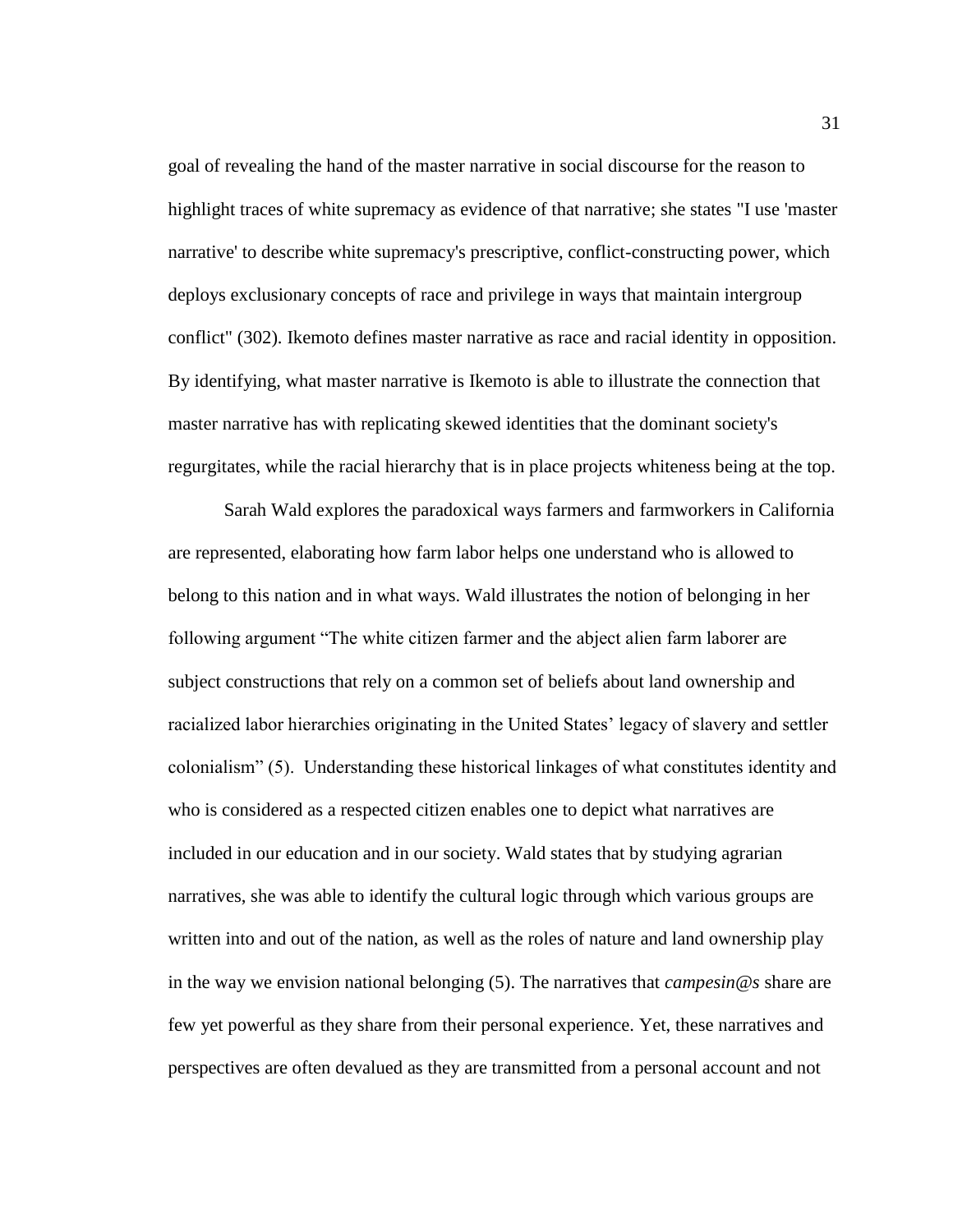from a higher learning institution or a validate entity, such as the dominant group. Meanwhile Michel Foucault illustrates how within each society there are sets of truths and how its people exercise them. Foucault (1977) states:

Each society has its regime of truth, its 'generated politics' of truth: that is, the types of discourse which it accepts and makes function as true: the mechanisms and instances which enable one to distinguish true and false statements, the means by which is sanctioned; the techniques and procedures accorded value in the acquisition of truth; the status of those who are charged with saying what counts as true. ( 131)

In this case, what is legitimized and held as truth is that *campesin@s* are subjugated to the dominant group and are subject to the U.S. governmental laws that have no sunset clause for cheap labor, serving a double sentence that the jury gives, basing their evidence on a bias dominant narrative. What is not validated are personal narratives, as they might be subjective with personal feelings or opinions that can intersect with truth.

Cordova argues that defining one's perspective as "objective" implies that it is unbiased and superior representation of truth (1998). Furthermore, Cordova argues "a dispassionate 'objective' assessment of our experiences is presumably superior to the biased, a subjective interpretation from our point of view. The legitimacy to define our own identities is appropriated through the ideology of objectivity" (1998, 22). The problem lies in the contradiction that one must disconnect one's mind from their heart or else one runs the risk of being subjective. Linking the connection between mind and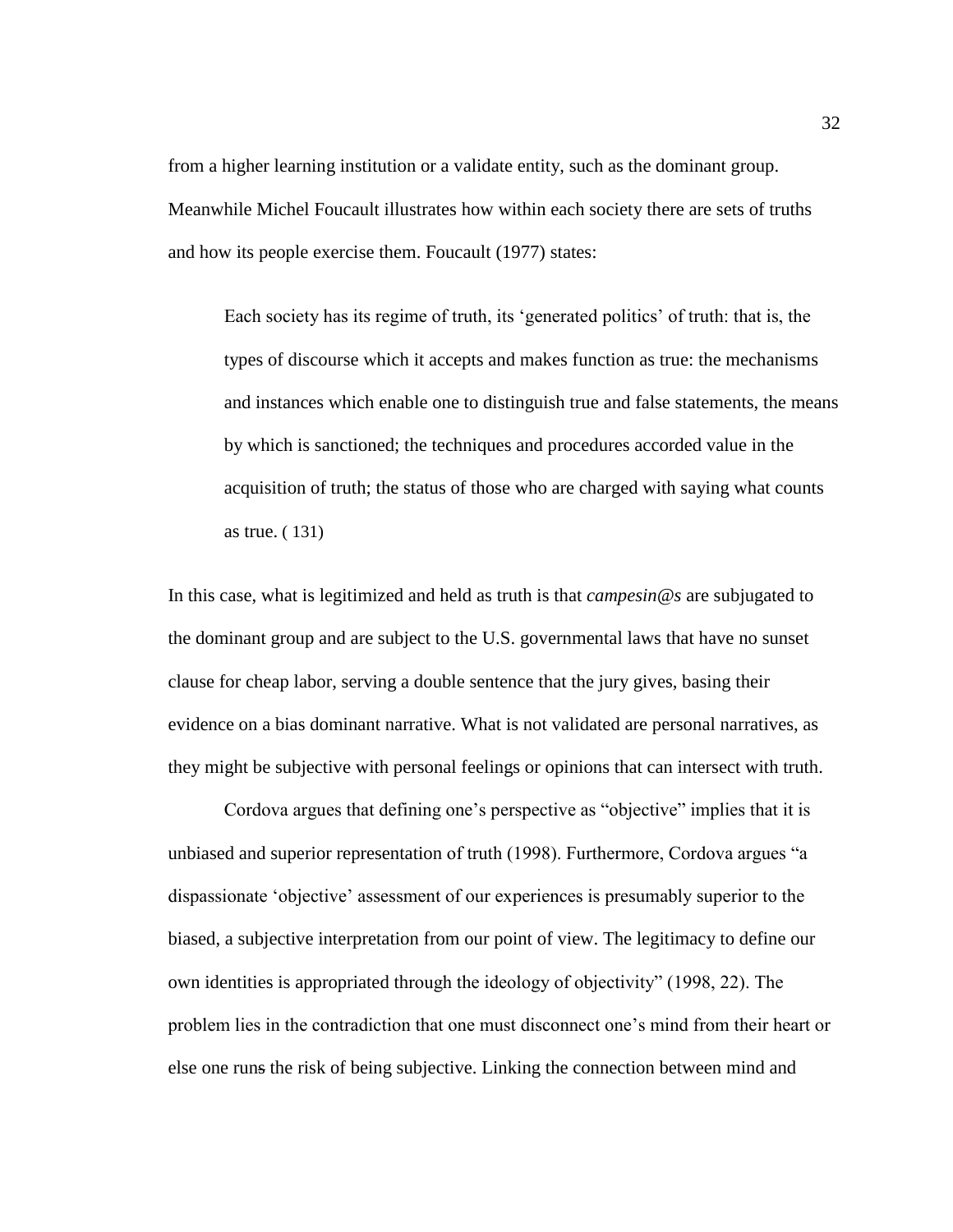heart, Laura I. Rendon in *Sentipensante (Sensing/Thinking) Pedagogy: Educating for Wholeness, Social Justice and Liberation* expands on figurative inner and outer landscape. Rendon connects the inner landscape to one's self- who one is, what one deeply cares about, and one's sense of purpose and meaning (2009). While outer landscape, Rendon states, is what one does with their minds, and its association with intellectualism, rationality, and objectivity (2009). Rendon addresses how "we have learned to divorce the inner from the outer. We have learned to numb our emotions and to see everything in bits and pieces disconnected from the whole" (2009). The *sentipensante* pedagogy that Rendon articulates is a transformative vision of education, one that encompasses the complementary relationship among the *sentir* [feeling] of intuition and the inner life to the *pensar* [thinking] of intellectualism and the pursuit of scholarship, and in differentiating the modes of learning- Western and non-Western ways of knowing (2009). While *campesin@s* heavily contribute to the labor industry and the U.S. economy, *campesin@s* offer knowledge, skills, values, traditions- life experiences from which we can learn from. Rendon states "(o)ften omitted from discussions of teachings and learning are the traditions of education of native people, which have existed for generations" (Rendon, 17). Resisting identities placed on one's own group is essential to decipher how groups like *campesin@s* have been oppressed and made marginalized to fit dehumanizing categories. One needs to realize that the term Chican@ and its presence within academia was made possible by some Chican@s who have occupied different roles in scholarship. Not all Latin@s, especially *campesin@s* with deep roots in another country besides the U.S., have yet been fully embraced in the environmental discourse.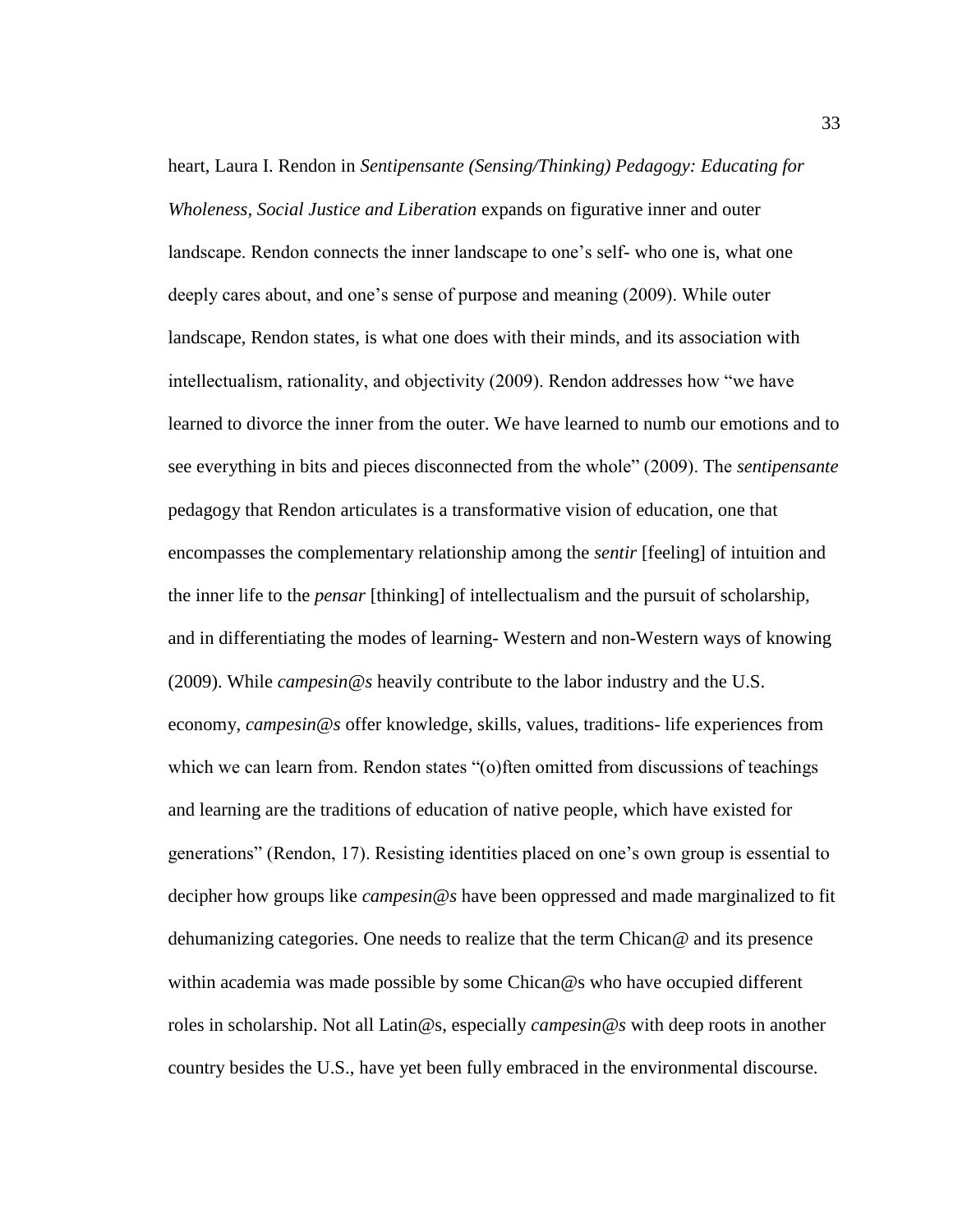In *Writing the Good Life: Mexican American Literature and the Environment*  Priscilla Solis Ybarra describes the alienation of Mexican Americans with land and the natural environment. The alienation that Mexican Americans faced was due to Anglo America rejection of the knowledge Mexican Americans had cultivated through generations of experience with the land in the southwest U.S. (Solis Ybarra, 2016). *Campesin@s* know these lands. While politicians and society might label the Northern part of the North American continent as "American", these lands were Aztlan once. It was the land that belonged to indigenous people and tribes that lived in land that recently has been considered U.S. property. <sup>9</sup> Aztlan now serves as both a metaphor to Chican@s and something concrete- land that they claim as theirs. It is no longer a subject to a foreign culture, which imposes a confined identity made by the oppressor. Octavio Paz in *The Labyrinth of Solitude* addresses the Spanish colonization that took place over 500 years ago and how colonization still continues to have enduring effects on Mexican@s that are in the quest for their identity. Paz states that our quest for identity gives us an unequaled look at the country hidden behind "the mask" as it difficult to identify one when they are a mix of races, characters, cultures (1994). Cordova elaborates how the term Hispanic is the colonizer's response to Chicano, Boricua, even Latino identities, while Chican@ identity comprehends the 500 year conquest, the connection to indigenous roots, and dreams for justice (1998). An organization that teaches the meaning

 $\overline{a}$ 

<sup>9</sup> My thoughts were shaped by M.E.Ch.A (1999) *The Philosophy of Movimiento Estudiantil Chicano de Aztlán*. Phoenix.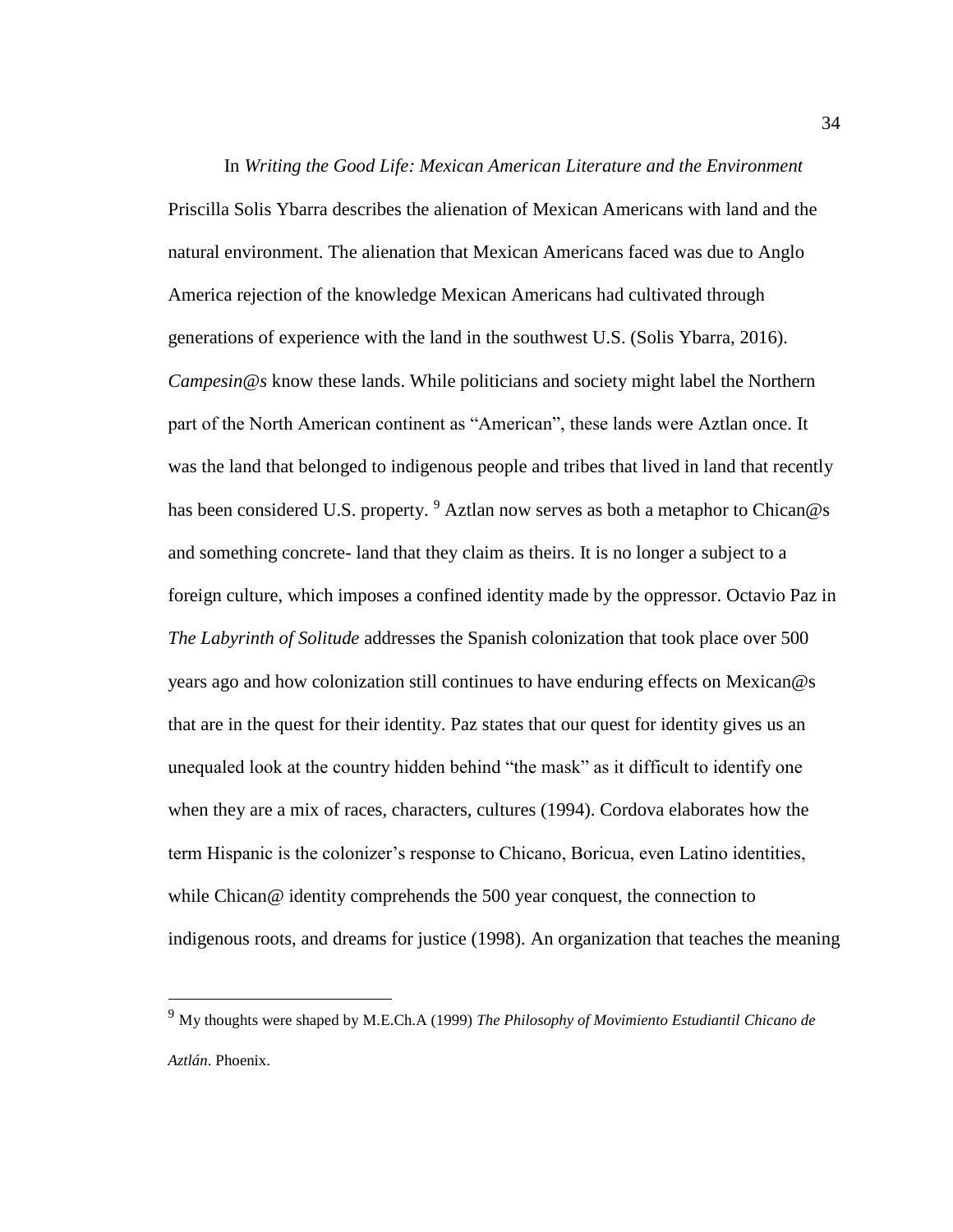of being a Chican@ is Movimiento Estudiantil Chican@ de Aztlan, M.E.Ch.A by educating how each individual needs to go through self-discovery in order to reach liberation. M.E.Ch.A is a student organization that advocates for higher education, culture, and history. M.E.Ch.A. embraces the term  $Chican@$  and the roots of Chicanismo. Chicanismo is a concept that incorporates self-awareness with cultural identity, a fundamental step in creating political consciousness. M.E.Ch.A. addresses how Chicanismo seeks to educate the barrios and *campos* [fields] about their people's history and culture in order to create a movement of self-determination for the Liberation of Aztlan (1999). When taking the identity of Chican@, one finds their self in looking beyond their understanding of existence and search to comprehend why their fellow comrade, brother, mother, community- *raza-* has been marginalized and continues to be exploited as cheap labor.

To realize one's own identity is to be in a position for understanding. Whether Chicanismo is a response to the rejection one felt from an American identity and a Mexican identity, a realization of false citizenship through natural birth or military occupancy, *or* a cry for self love and acceptance, it started from people trying to survive. Chican@ was one way or another put in a positioned to identify as a Chican@ but only from the shoulders of the people before them*.* A process is being taken place where a realization of being a human is understood and accepted by others to where actualizing an identity is possible. However, people coming from Latin American countries into the U.S. to work in the fields have not yet reached this step of forming an identity within the U.S. This does not mean that *campesin@s* do not have an identity, yet their identity is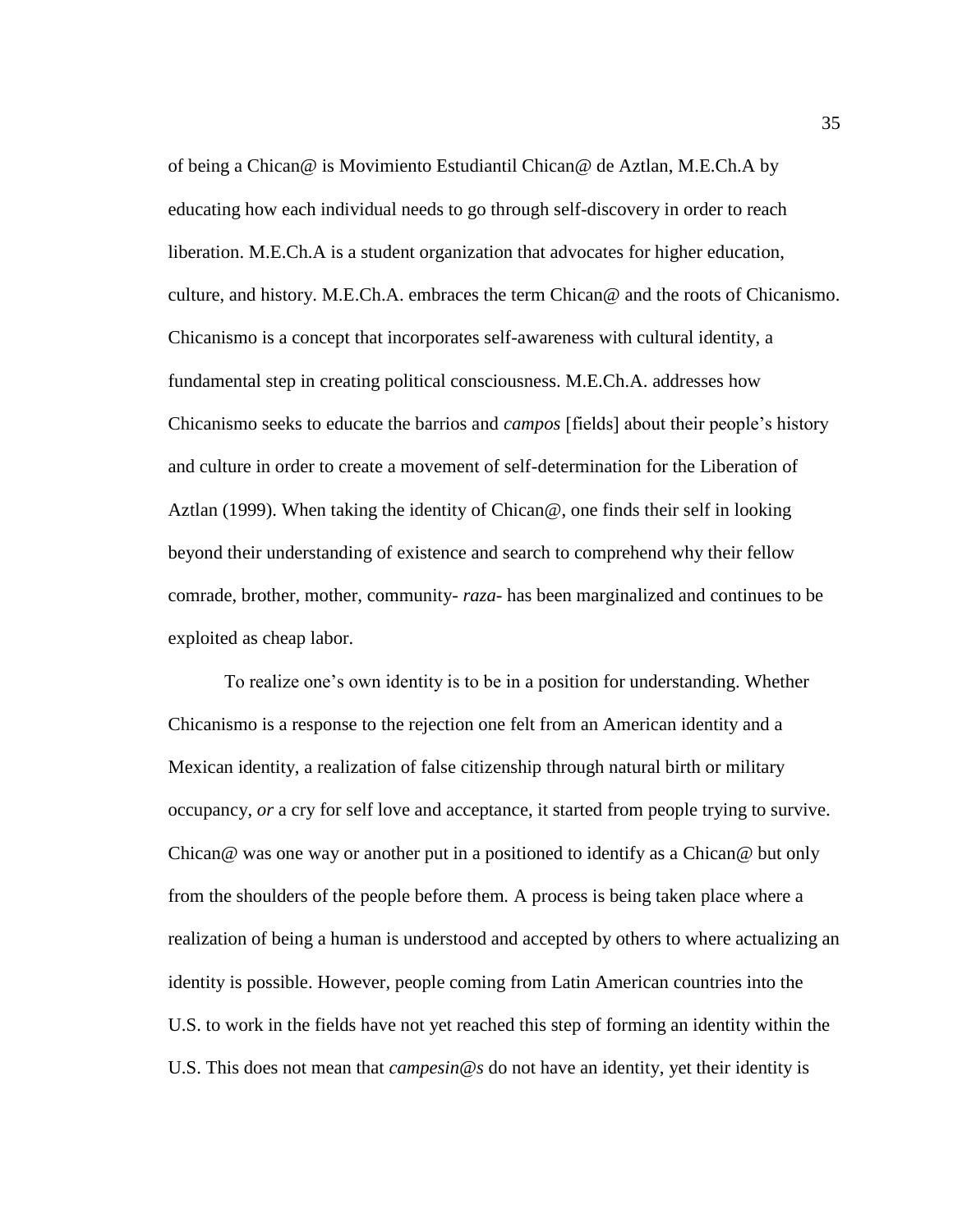often excluded from an association of a U.S. identity. To expect *campesin@s* to leap into scholarship from a recent arrival is ludicrous to fathom, although, it is not impossible. It is highly unlikely that *campesin@s* can place themselves in environmental discourse without first going through the necessary process of accepting a somewhat American identity or adjacent to that of an American identity and the fact that environmental discourse may be unfamiliar to a person trying to navigate in an alienating country.

The account of Francisco Jimenez of *The Circuit is* a firsthand experience of how the struggle of being a *campesin@* in many ways continues to remain the same. Jimenez (1997) recalls his housing experience as young *campesin@*, working and living by the fields as a child:

We called it Tent City. Everybody called it Tent City, although it was neither a city nor a town. It was a farm worker labor camp owned by Sheehey Strawberry Farms. Tent City had no address; it was simply known as rural Santa Maria. It was on Main Street, about ten miles east of the center of town. Behind Tent City was dry wilderness and a mile north of it was the city dump were single men, most of whom, like us had crossed the border illegally. (27)

Today Tent City does not exist, nor is there an actual labor camp in Santa Maria. Instead, what you find is a designated area where *campesin@s* reside, where they are marginalized and segregated. On the west side of Santa Maria, near the strawberry fields, is a community that many Latin@s refer to as La Tijuanita [Little Tijuana]. The majority of its residents are *campesein@s*. To pay for the overpriced rent, campesin@s need to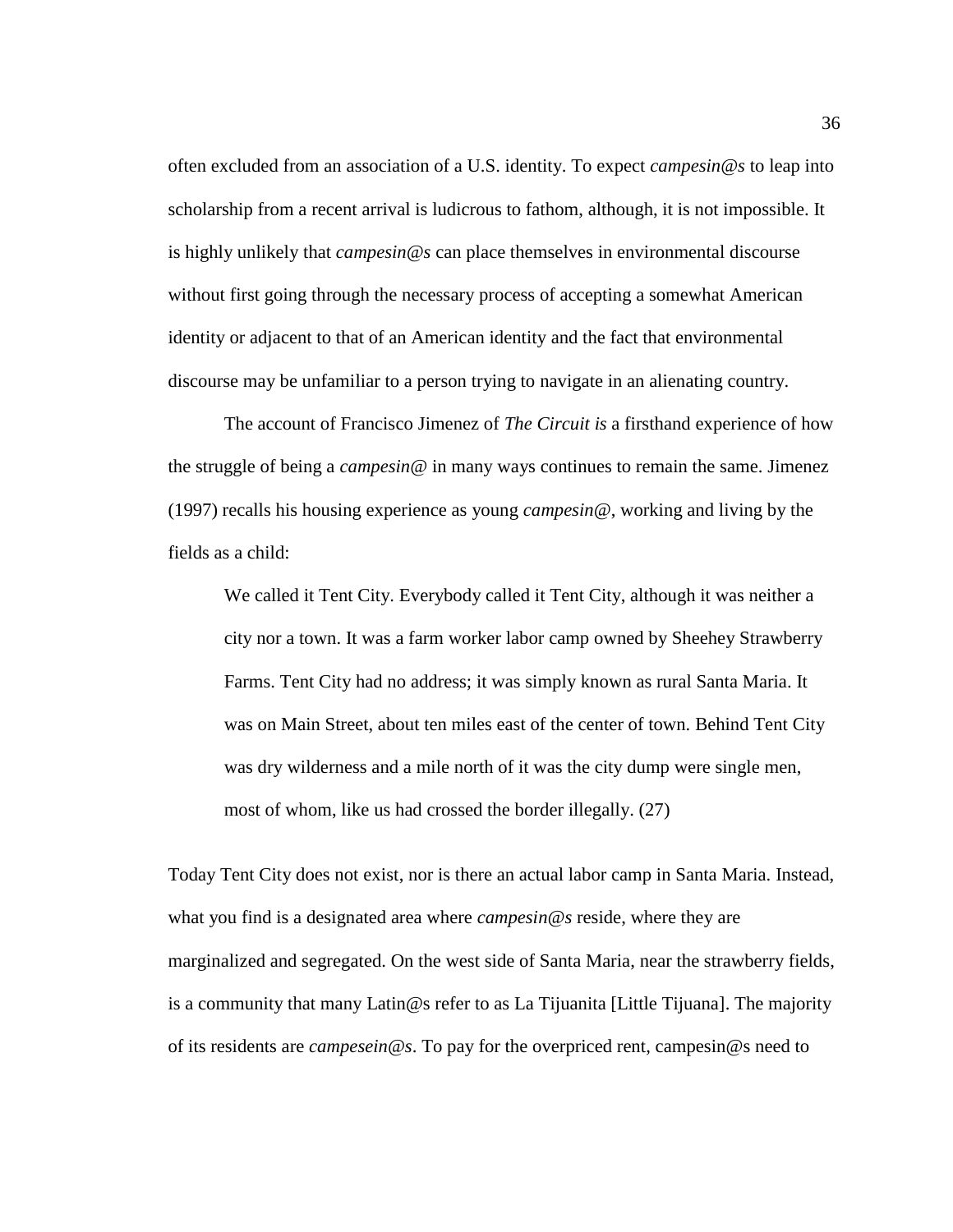rent their two-room apartment to 3-7 tenants. Through H-2A, a federal program for foreign farm laborers, *campesinos* are contracted and motels are converted to house H-2A *campesinos*. Recently new housing projects have been implemented in Santa Maria, CA. Both are controversial and cultivate frustration. Transformed motels housing H-2A *campesinos* have placed 4 *campesinos* per room until their work contract is terminated. These motel rooms meet minimal living conditions- a bathroom, a refrigerator, and a bed to share. However, according to H-2A housing regulations set by the U.S. Department of Labor (DOL), these rooms meet the standards as they fulfill the standards for space allotment, amenities, and housing conditions for H-2A lodging, which employers must provide at no cost to their workers (Swantson, 2016). Yet, this would not be tolerated if an employee contracted from a "developed" country, where the employee is leaving their native country for months in order to work abroad in exchange for his skills, experience, and knowledge. The double standards that present themselves in this controversial federal program are unethical and inhumane. As for the new housing project in Santa Maria, Joe Leonard CEO of Bonipak, an agriculture company that grows, harvests, cools, processes and ships millions of cartons of fresh vegetables to retailers, wholesalers and food service customers all over the world (Bonipak, 2016). Bonipak owners pride themselves of their motto, "What sets us apart is our seed to sales approach" and their vertically integrated "seed to sale" approach carried out by the entire Bonipak family. On their online website, Bonipak mentions that they control the entire process, ensuring consistent high quality produce year round, as they are located on California's Central Coast- in the Santa Maria Valley, where they are allowed longer growing seasons, providing Bonipak a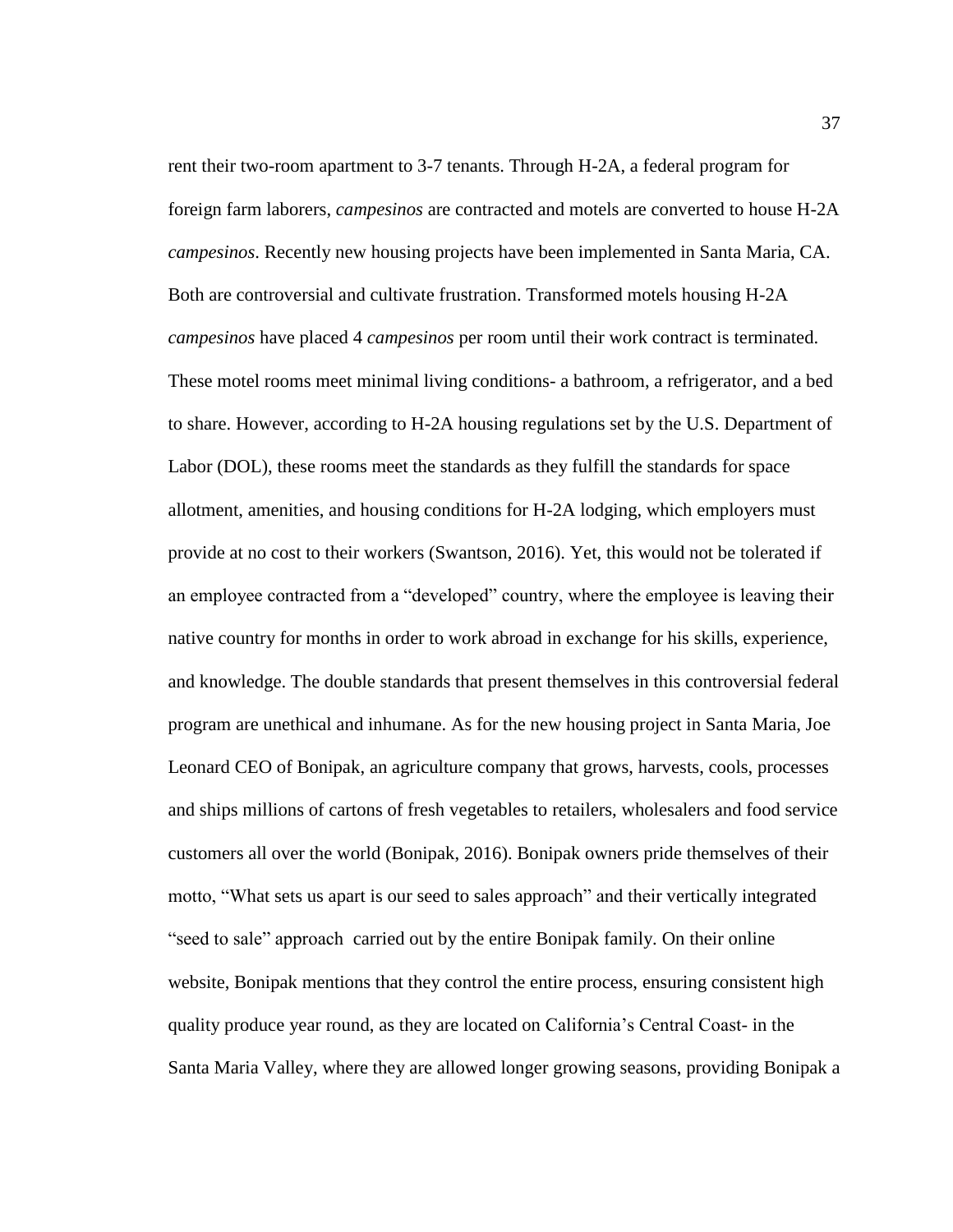competitive advantage over other growing regions. "They chose to settle in the Santa Maria Valley with its rich, fertile soil and mild year-round climate. Bonipak's founders understood location was just one step to ensure quality and consistent supply" (Bonipak, 2016). While there is no longer a labor camp or Tent City, environmental racism is still present as much as it was in the 1950s. The only things have changed are the locations and the type of housing *campesin@s* reside, making it more subtle and away from the public eye. Reading from personal accounts such Jimenez's work enables the reader to catch a glimpse of *campesin@s* realities. *Campesin@s* become the true experts of this field, both figuratively and literally, as their livelihoods relies on it.

To restate the element of survival, noted from Jimenez's writings and personal narrative *campesin@s* often find themselves in discomfort, especially when crossing into the U.S. "illegally". Environmental discourse and the identity formation of *campesin@s*  may be the furthest idea from one's mind, yet it does not discredit the vital role *campesin@s* play in the environment they work so closely with. Their voice along with their experience is real, both which need to be taken into account when noting who they are and how they should be included in the dominant narrative of academia, specifically in the environmental discourse.

#### Contemporary Environmentalism: Fabricating a False Identity

The following body of literature exemplifies how the contemporary environmentalism has accredited *campesin@s* a false identity that have silenced the voices of ca*mpesin@s* by not inviting them to the table of discourse, decision-making, and knowledge production about sustainable food production and consumption in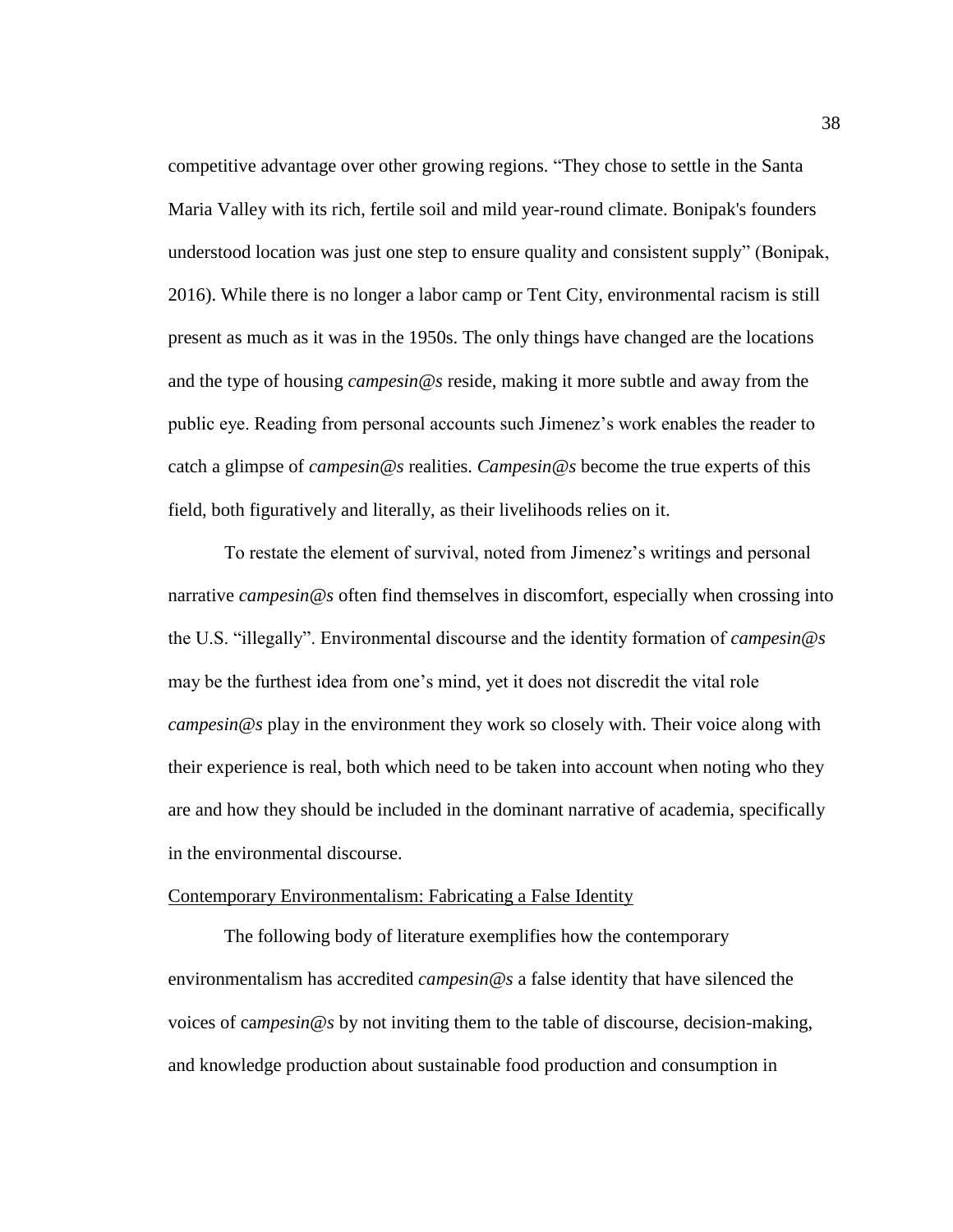America. *Campesin@s* must partake in all three components. Therefore, in order for the rest of the components to follow through, the component that must come first is the discourse. John Hultgren in *Border Walls Gone Green: Nature and Anti-Immigrant Politics in America* highlights the importance of discourse, as it is the vital material foundation through which biopolitics and sovereignty are contingently related to one another (2015). Hultgren elaborates how this has affected immigrant bodies as progressive discourse of green sovereignty precedes a biopolitical project that validates attempts to decrease immigrant populations to bare life (2015). Meanwhile, *campesin@s'* image and identity are distorted as misleading and false accounts are given to society. I drew many parallels from Ray's work, *The Ecological Other,* as she argues the importance of looking through certain lens in order to understand environmental crises. In this case, in order to understand how *campesin@s* have become the "other" and been given a false identity, we must look into the contemporary environment movement lens. In *The Vulnerable Planet,* John B. Foster addresses how war, economic inequality, and third world underdevelopment are the three components that are nextricably bound to the larger question of the systematic degradation of the planet and of the conditions of life for a majority of the world's people. Foster (1994) challenges the mainstream environmental movement by addressing the aspects that the movement lacks:

The failure to perceive this connection is the principal weakness of mainstream environmentalism. If we are to make sense of the environmental crisis, we must not abandon radical social concerns but broaden and deepen them to take into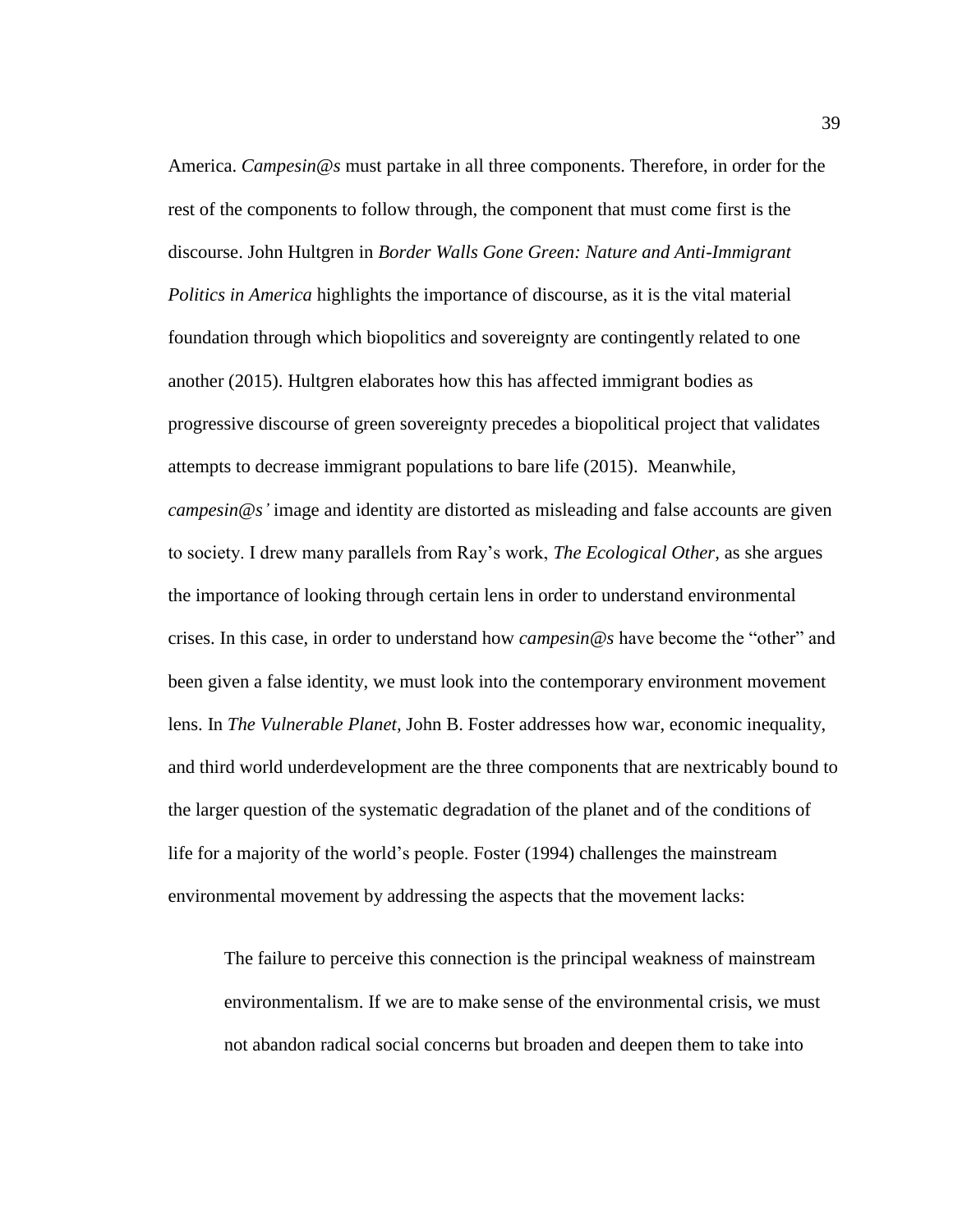account the destruction of the earth itself. It is above all the interconnectedness of social and environmental problems that constitutes the primary basis upon which a potent movement for change can be created. (9, 10)

Foster argues that the root of the problem lies in social and historical factors rooted in the productive relations, technological imperatives, and historically conditioned demographic trends that characterize the dominant social system (1994). Foster begins dismantling the "crisis of nature" by stating that at the core of the problem is the capitalist world system that took place in Europe in the late 1400s. C*ampesin@s* and immigrants are affected by the capitalist system as they are forced to leave their homes and migrate to the U.S. Nevertheless, when arriving to "American" soil, *campesin@s* are measured by their race and class. C*ampesin@s* come to the U.S. to work, they contribute to production and become part of the U.S. economy. Yet, they are considered and treated as inferiors, are marginalized in our society, and treated inhumanely in the workforce. Foster states that capitalism has been successful over the past centuries in "conquering" the earth while exploiting nature and enriching the sphere of the economy and increasing profitability. C*ampesin@s* and the agricultural lands are the product of such exploitive profit.

Loba recognizes the problematic rhetoric and practices that the mainstream environment movement imposes on people, particularly brown migrant people. Loba states how she is distraught when she sees how white people pretend to be connected to the earth while refusing to comprehend that migrant brown people come from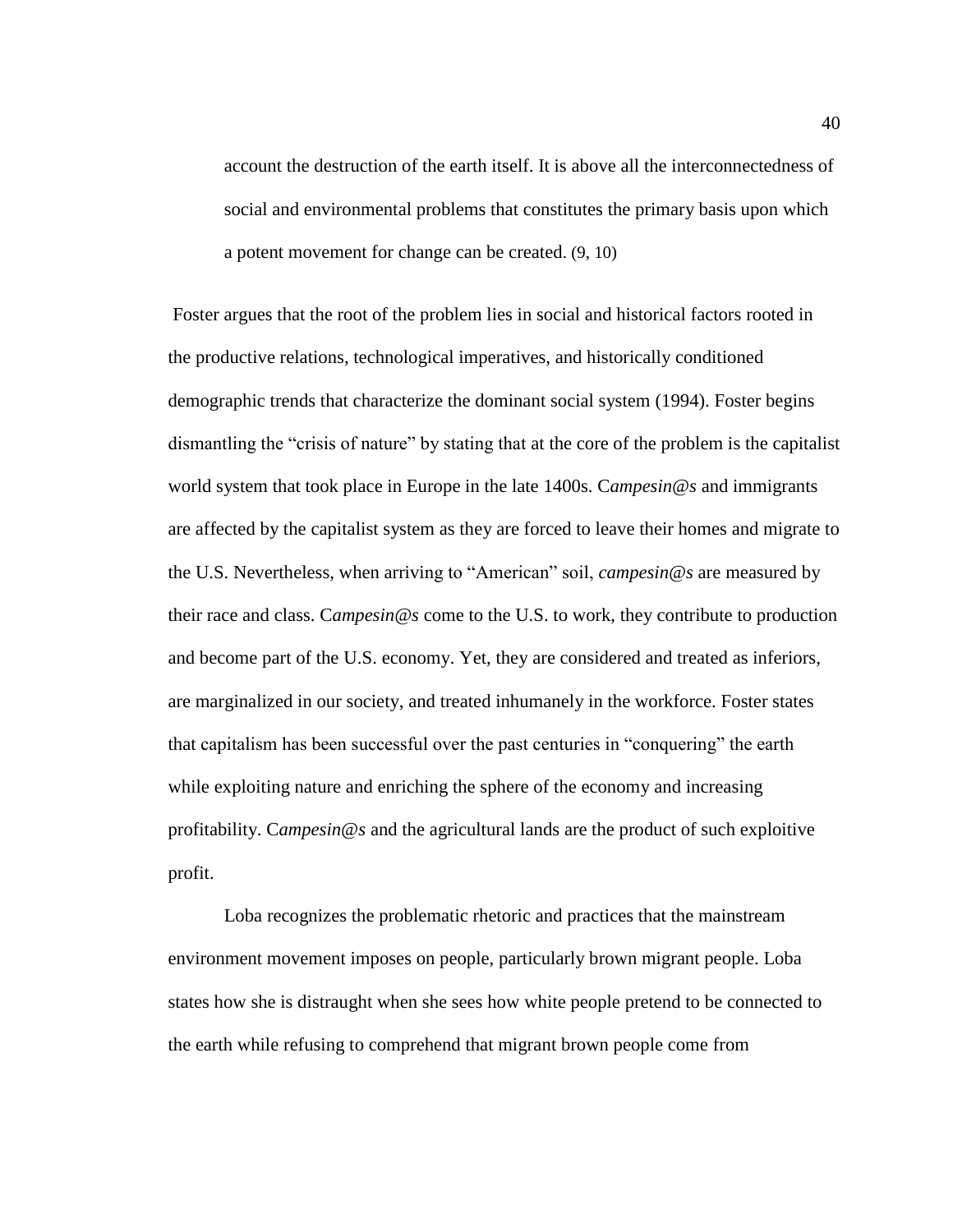backgrounds where "environmentalism" is not discussed as they grow up doing unintentional "green" things (2014). The U.S. government replaces its scapegoats, from one marginalized group to another. The faults and wrong doings of the "founding fathers" in their creation of the Declaration of Independence are evident in nature and the distortion of our environments and people. As the government continues to deplete and exploit environmental spaces, they find themselves needing to blame and shift their destruction unto to someone else. They have cultivated a divide and conquer rhetoric that the dominant American society has accepted as truth. The mainstream environmental movement has repeated a similar model in their narratives, texts, and visuals of nature and brown bodies. *Campesin@*s with a migrant background are part of the group that the environment movement targets, portraying them as threats contributing to environmental crises. Ray expands upon the ways that mainstream environmental thought ignores certain communities and environments; it treats certain human groups as contaminating the notion of purity and expresses this disgust or fear in corporeal terms (2013). The mainstream environmental movement has created a language of division between brown bodies and white, pristine wilderness spaces. It is a language that has created further borders among people and nature. The U.S.- Mexico border is not the only border that separates brown bodies entering American soil; imagery borders that the U.S. has constructed and the mainstream environmental movement restates are barriers that have cause division.

Similarly, in *Mexican Americans and the Environment: Tierra y Libertad*, Devon Peña exemplifies how social construction of nature has translated into texts, narratives,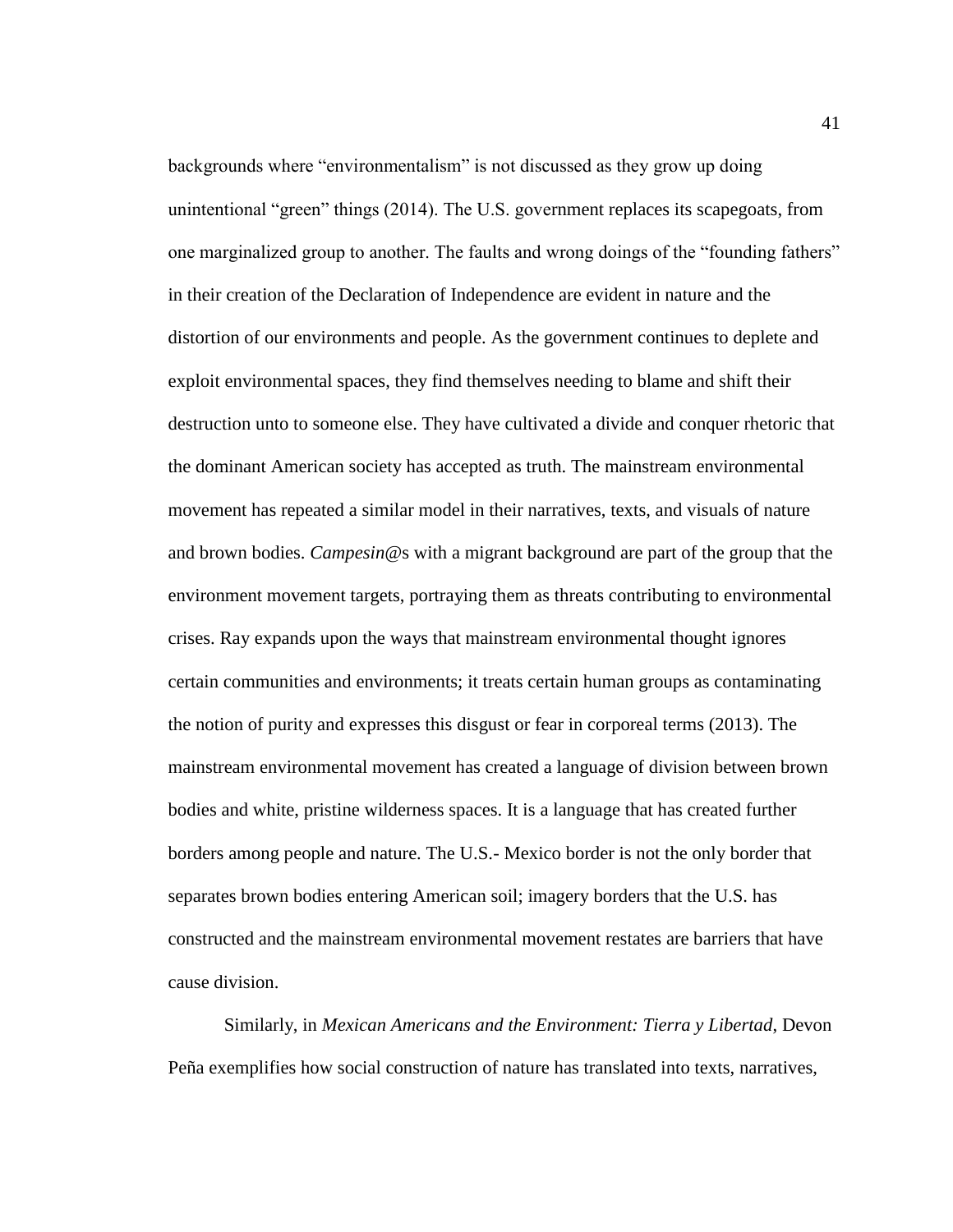and discourse that articulate power, meaning, and living in the world (2005). Furthermore, Peña elaborates how culture and social position form ideologies of nature, influencing people's lives and material experiences of places (2005). In regards to Mexican Americans, Peña (2005) expands how these groups of people were affected by the creating of wilderness, stating:

The Mexican American people had a different experience with wilderness. In the land grant communities at the time of Pinchot and Muir, wilderness was inhabited, a wild but familiar place. It was home. It was not a mere natural resource, a commodity, or an empty and unknown space. Nature was inseparable from civilization, an intimate and intricately interconnected part of it. (20)

Peña illuminates how Mexican American people have a long standing relationship with land because they once belong to it. Mexican American people did not see the need to protect nature because they were already caring for it. Throughout the years of division and alienation Mexican American people have had to find ways to reconnect and fight for what was once part of them. Some Mexican American people were able to reconnect with their environment through movements such as the Environmental Justice (EJ) movement.

There is a tremendous amount of work done by the EJ movement. Activists, artists, educators, writers, students, and individuals have dedicated their life to such a vital movement, addressing the social justice aspect of green spaces. The green spaces that many environmentalists categorized as pristine and untamed is what people of color call "places where we work, where we worship, where we learn, where we go to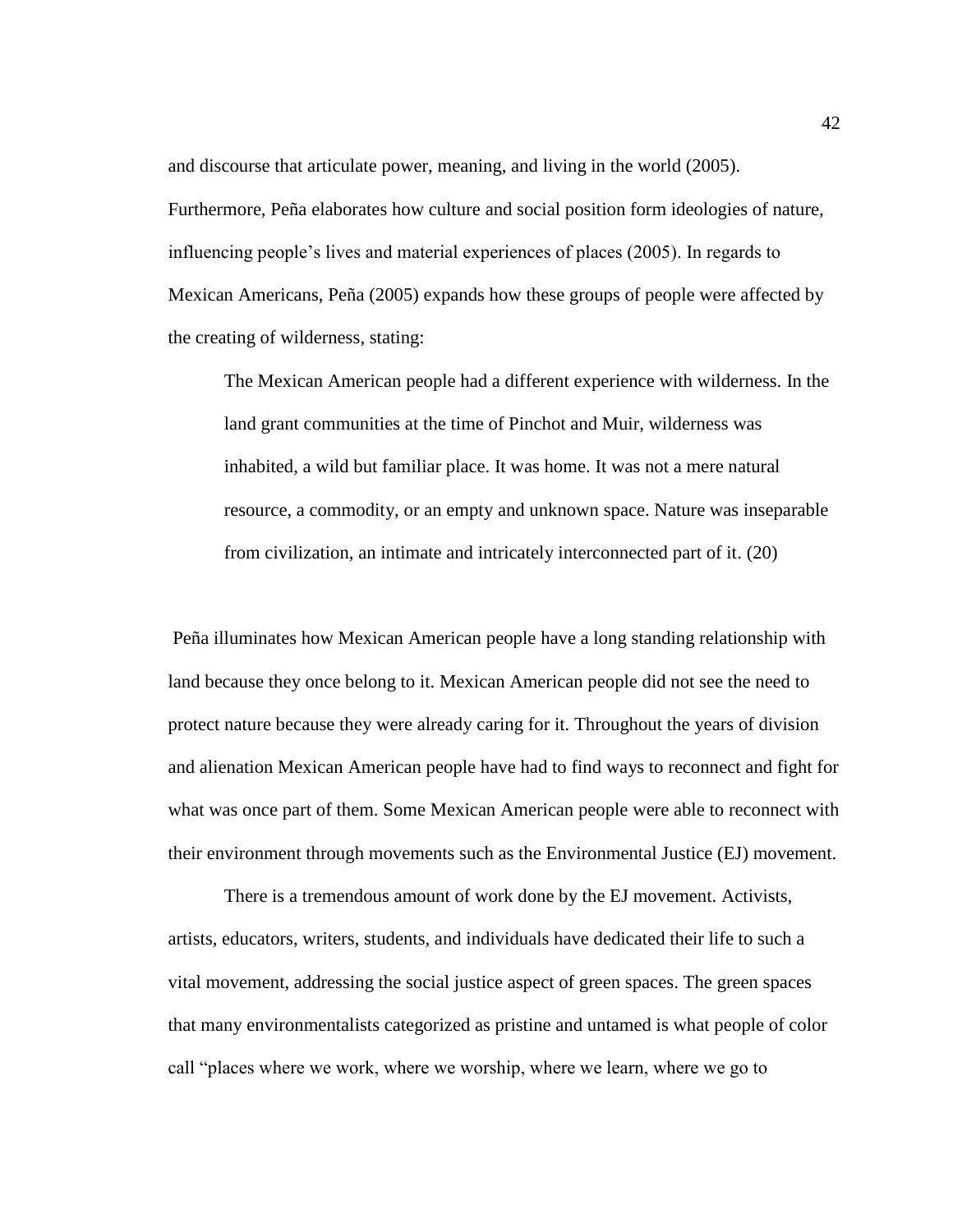school".10 The EJ movement has fought together with marginalized groups to bring social justice to their communities, while shedding light on the environmental racism that has occurred; it now has a proper name, as Michele Roberts co-director of Environmental Justice and Health Alliance identifies as environmental genocide. Long before the EJ movement ignited the protest against pesticide usages in the fields, campesin@s became one of the first EJ activist. The work of Dolores Huerta, Cesar Chavez, co-founder of the United Farm Workers and Agricultural Workers Organizing Committee was made up of fundamental leaders that fought for campesin@s to have a work site free of pesticides and fair work wages. There is still much work to be done, for instance making sure that Assembly Bill 1066- camepsin@s are paid overtime after 8 hour day or 40 hour standard work week, becomes active in 2019 and keeping agricultural companies accountable when campesin@s die in their fields due to heat exhaustion. 11 Environmental Justice work and the campesin@s' fight cannot be divorced as they intertwine.

Solis Ybarra elaborates how poll results tend to emphasize  $Latin@s'$  concern for environmental justice (2016). Yet Solis Ybarra strives to expand the conversation beyond its numbers and results as  $Latin@s'$  relationship with the environment goes further than environmental injustice, which are evident in their unique values and principles (2016). Similar to how *campesin@s* carry a distinct understanding and relationship with the environment. In my research, I focused on such pivotal aspects and strived to expand the

 $\overline{a}$ 

<sup>&</sup>lt;sup>10</sup> My work here was shaped by Michelle Roberts, co-director of Environmental Justice and Health Alliance <sup>11</sup> When volunteering with UFW Foundation in June 2016 I learned about AB 1066 and a *campesino* dying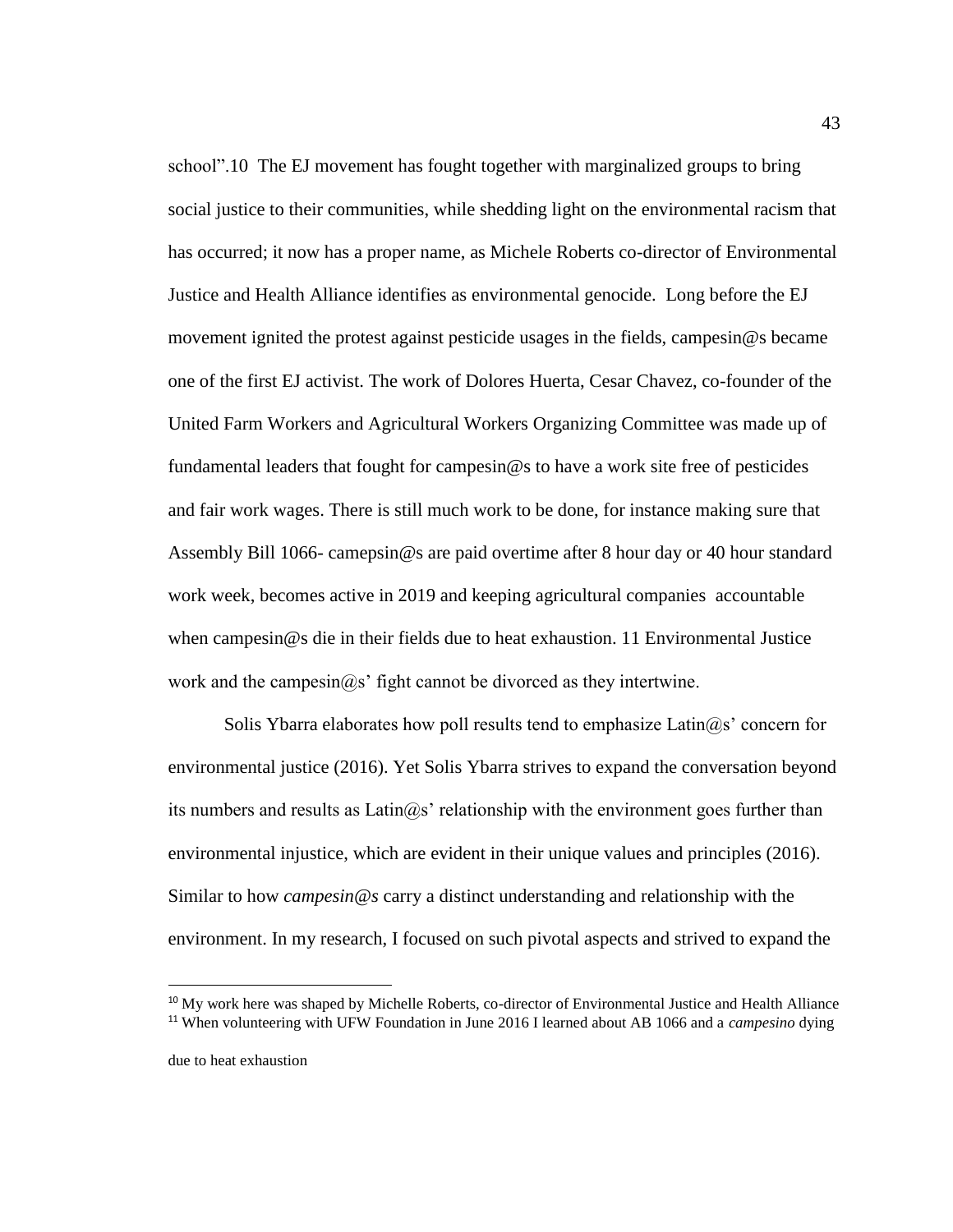conversation beyond the environmental justice or mainstream environmental movement discourse, as Ybarra calls for.

*Campesin@s'* stories are not monolingual; they are told in numerous languages and beyond our militarized borders. It is a well-known story that has been reiterated in our country, told from different perspectives and countless groups, yet has been neglected and dismissed in various forms. Unless we do not thoroughly address the marginalized communities, such as the *campesin@* community, and stop treating *campesin@s* as foreign objects, we will continue to repeat our mistakes. Michele Roberts states, "We need to take care of each other. Because the earth can take care of itself- always has and always will. We cannot shift our burden to others" (2017). An essential aspect of my research was to be involved in the fields where *campesin@s'* work and their realities became transparent. I had a small, yet fundamental understanding of the world that *campesin@s* live, which made evident the knowledge they have to offer. I found *campesin@s* to be the true social scientists of this field, dedicating their time and lives to the actual fields. The fields in which my parents once toiled were the same fields that I returned to conduct research. Regardless of not claiming the fields during my upbringing and leaving them for college, it was inevitable that the fields that I once was ashamed of were critical to my growth and scholarship. In a similar light, academia and the fields intersect and provide knowledge to one another- resulting in a form of transfiguration.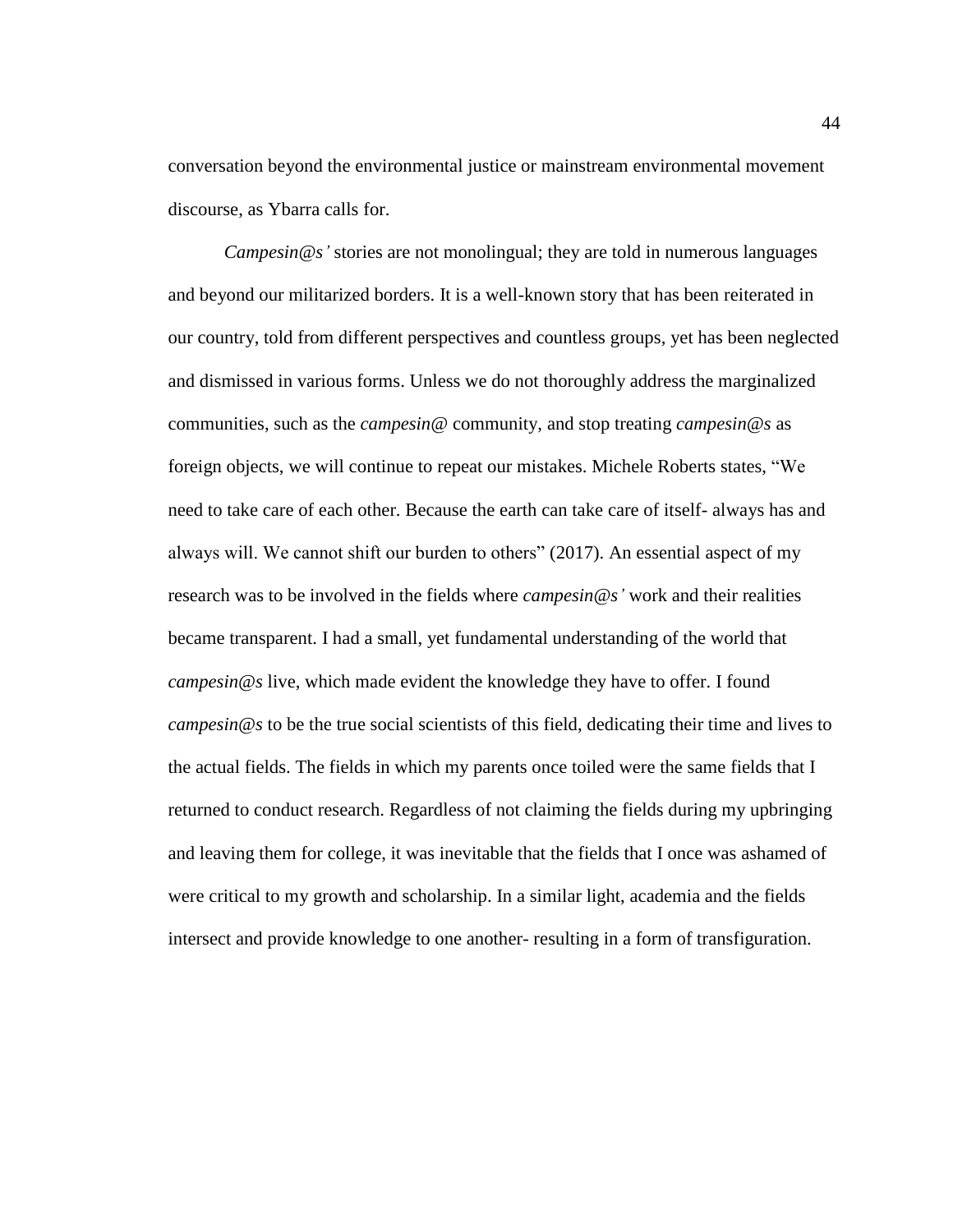### RESEARCH DESIGN

# Epistemology

The two case studies that I have centered my research around have sentimental value and community attachment as both cities were pivotal to my upbringing and growth. Santa Maria is the community that raised me and Salinas is the community where I began noticing the hostile, self-hatred patterns that I had developed over my adolescent years. As a Chicana, indigenous, first generation, brown woman I found myself in a society and educational system that did not value individuals like myself. In junior year of high school there was not enough time to read about the Mexican history in the U.S. or the Chican@ movement; that day our class only read two paragraphs about Cesar Chavez's contribution to the Chicano movement. I began questioning why our voices were left out of the lesson plans and why everything I read was heavily emphasized to glorify a dominant group. According to Thomas Schweizer, "Epistemology discusses the general problems of how we can know something and what knowledge is," (1998, 40). The knowledge that is dispersed continues to be controlled by the dominant group who disseminates partial, biased knowledge while framing the non dominant groups inferior to them. Approaching my research with a Black Feminist epistemology angle will surface the factors that the *campesin@* community are subjugated to. Black Feminist epistemology demands the integration of feminist standpoint while taken into account gender, race, and class as factors that are prevalent to understanding the disciplinary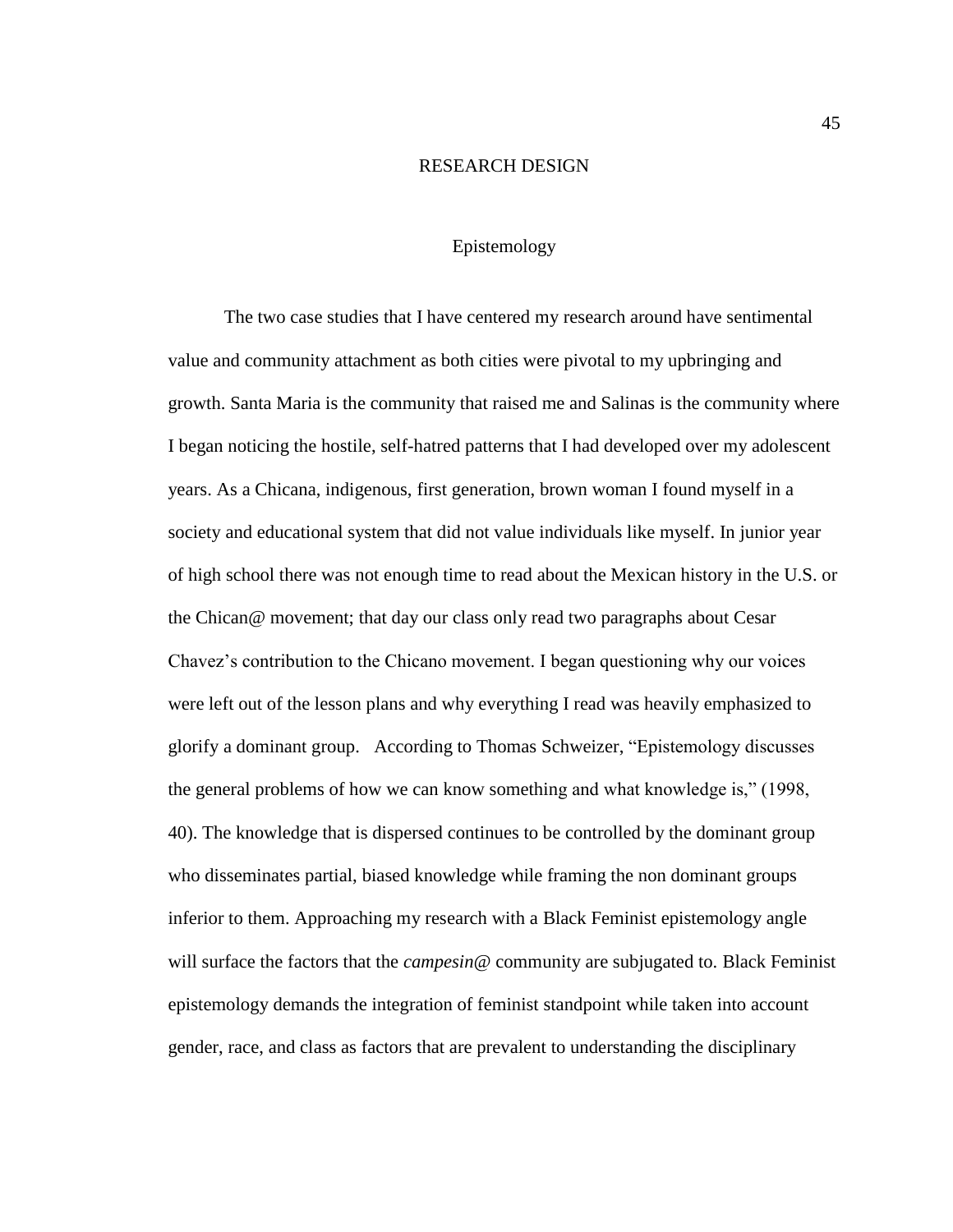domain of power and oppression. With the researcher and the researched being on opposite sides, feminist standpoint approaches deconstruct hierarchal structures and refrain from reproducing oppressive paradigms (Hesse-Biber, et al., 2004). Both the researcher and the researched need to be in the same platform in order to advance *together*, both require to be equally treated and valued. For example, Patricia Hill Collins addresses the concept of the "outsider within" by illustrating how black women have exposed white power from their personal experiences and narratives of working as domestic workers in the households of white families. This allows for a distinct perspective and insight on one's self, family, and society (2000). This perspective is inherent to the Black Feminist theory as 'outsider within' is an alternative way of seeing and approach to integrate a distinct perspective from marginalize groups by utilizing their 'outsider within' status. I am using Black Feminist theory for my theoretical framework and the 'outsider within' concept to map my thoughts and arguments. With these two approaches I could not only assess my culture from a feminist standpoint rooted in an understanding of race and class but provide a means to bring forward social change among my community.

 Colleagues, coworkers, and *campesin@s* have expressed that too often the work that is being conducted on *campesin@s,* the agriculture industry, and the complex aspects of immigrants and their migration to the U.S. is framed and written by white scholars, who have no relationship or exposure to the *campesin@* community. The experiences of these people has led them to become subjects for research and academia purposes, inevitably provoking a demand that individuals born into such realities should be the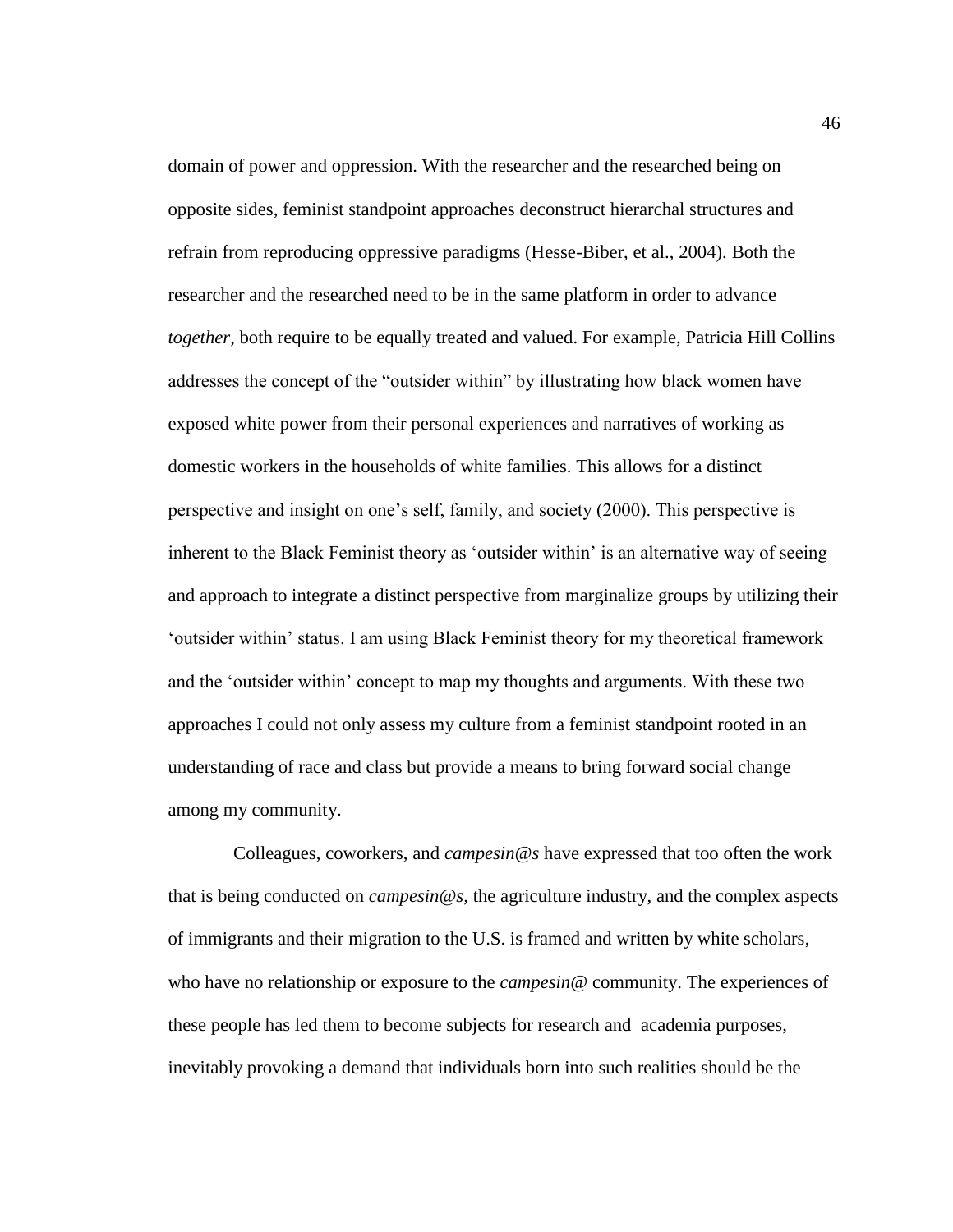primary authors of these accounts. Patricia Hills Collins and Black Feminist Thought challenge the dissemination of knowledge and the selective few that write the accounts of others. Collins (2000) states that:

Theory of all types is often presented as being so abstract that it can be appreciated only by a select few. Though often highly satisfying to academics, this definition excludes those who do not speak the language of elites and thus reinforces social relations of domination. Educated elites typically claim that only they are qualified to produce theory and believe that only they can interpret not only their own but everyone else's experiences. Moreover, educated elites often use this belief to uphold their own privilege (vii).

A top-bottom approach has heavily been exemplified among many marginalized communities, given credit to objective researchers who follow the dominant positivist model that aim to "save" communities from their perpetual catastrophes. While disregarding the knowledge that the community members have to contribute, as they are not validated due to the lack of title or education. Simultaneously, members of the community will not openly share if there is an absence of respect and camaraderie between the community members and researcher, whom are often seen as outsiders of *their* worlds. To elaborate, the objective researcher can never fully grasp the oppression that the members of the community are facing regardless of how much he/she "studies" them or lives their realities. Furthermore, the researcher, that has no connection to *campesin@s'* struggles, will be limited as their experience with oppression is temporal. If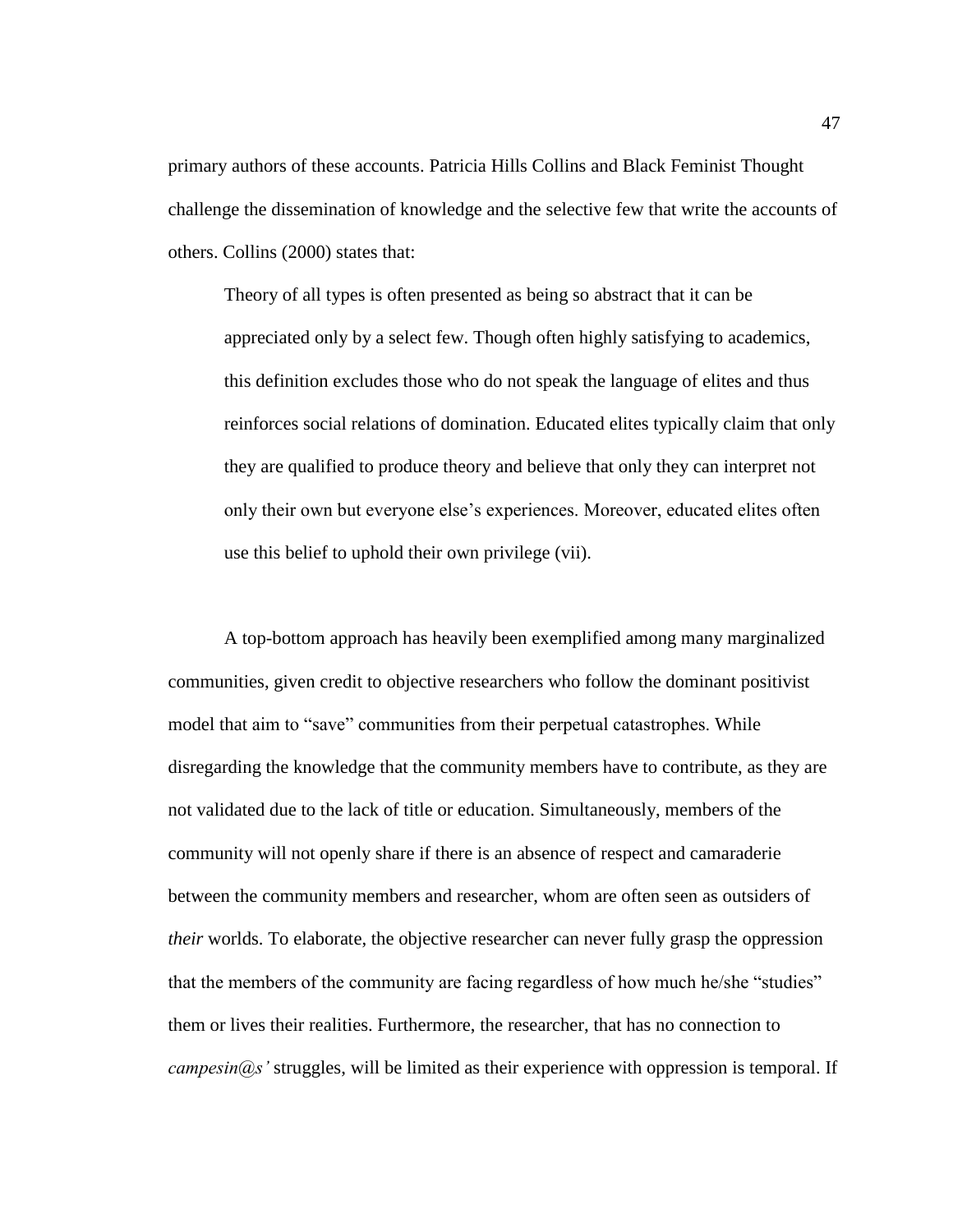the objective researcher focus is to collect data for the purpose of reliability or gain "useful" knowledge for the dominant group then there will be a false commitment to help overcome the oppression the *campesin@* community continue to face.

In *Racing Research, Researching Race* France Winddance Twine draws parallels of her ethnography in Brazil of racial and color hierarchies to the conventional research methods literature on field research. Twine discusses the importance of ethnical, emotional, analytical, and methodological dilemmas generated by racial subjectivities, racial ideologies, and racial disparities. Twine's work illustrates how essential is for field researchers and ethnographers, even those whose research is not primarily centered with racial disparities, will consider the significance of race as methodological issue (2000, 5). Researchers who follow the dominant positivist model whether white or non white need to discern when their skills would best apply as facilitators rather than researchers. Robert Blauner and David Wellman (1998) argue for generating a "legitimate methodological need" not to "improve research methodologies", striving for integration of racial and ethnic minorities into the social scientific community:

> Social scientists realize the need for a series of deep and solid ethnographies of Black and Third World Communities, and for more penetrating analyses of the cultural dynamics, political movements and other contemporary realities of the oppressed racial groups. Today the best contribution that white scholars could make toward this end is not firsthand research but the facilitation of such studies by people of color. We must open up the graduate schools in every discipline to Black,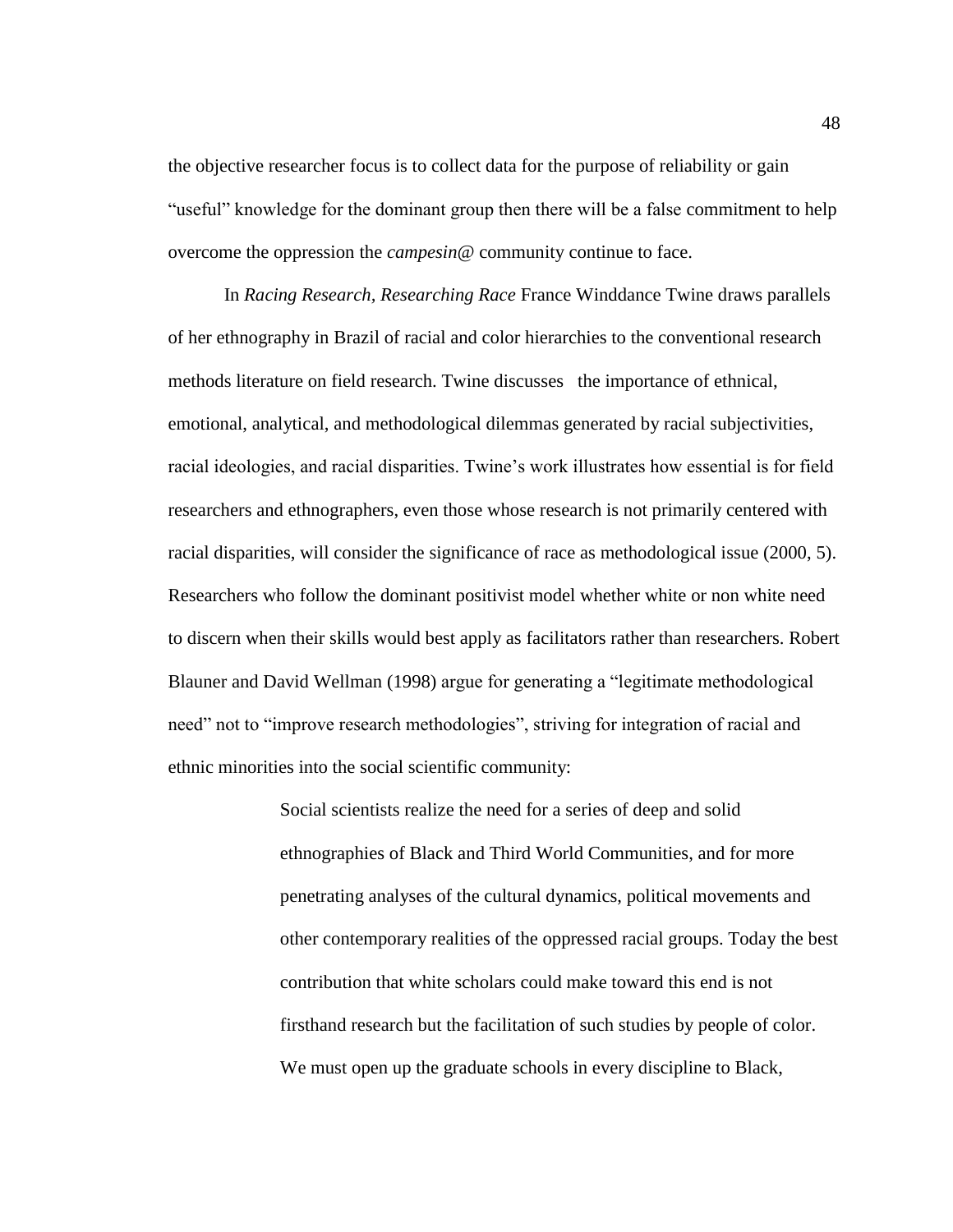Chicano, Puerto Rican and other minority people, particularly those with strong ties and loyalties to their ethnic communities. (329)

I am approaching my thesis with an 'outsider within' angle as I come from a marginalized community, hoping to contribute to a narrative that I am part of. Researchers that have little to no community attachment or identity formation among such communities reinforce a gap in literature. Collins defines outsider-within locations as social locations or border spaces marking the boundaries between groups of unequal power. Individuals acquire identities as "outsiders within" by their placement in these social locations (2000). By acquiring an 'outsider within' identity due to social structures that control our pattern of thinking and dictate our relations with one another, our identities are often manipulated. I reject the Eurocentric world-view that has attempted to enslave me by preordaining me an identity and way of living. Furthermore, I withdraw from the white dominant narrative structure that must be told to appease the colonial, dominant group. In the words of Collins "Oppressed groups are frequently placed in the situation of being listened to only if we frame our ideas in the language that is familiar to and comfortable for a dominant group. The requirement often changes the meaning of our ideas and works to elevate the ideas of dominant groups" (2000: vii).

This research aims to transcend a framework that does not fit the mold or in this case a colonized academic model that we must continue to dismantle by challenging it with our writing and voices. In addition to decolonizing frameworks an epistemology that compliments the informants and the work they are contributing to the research must take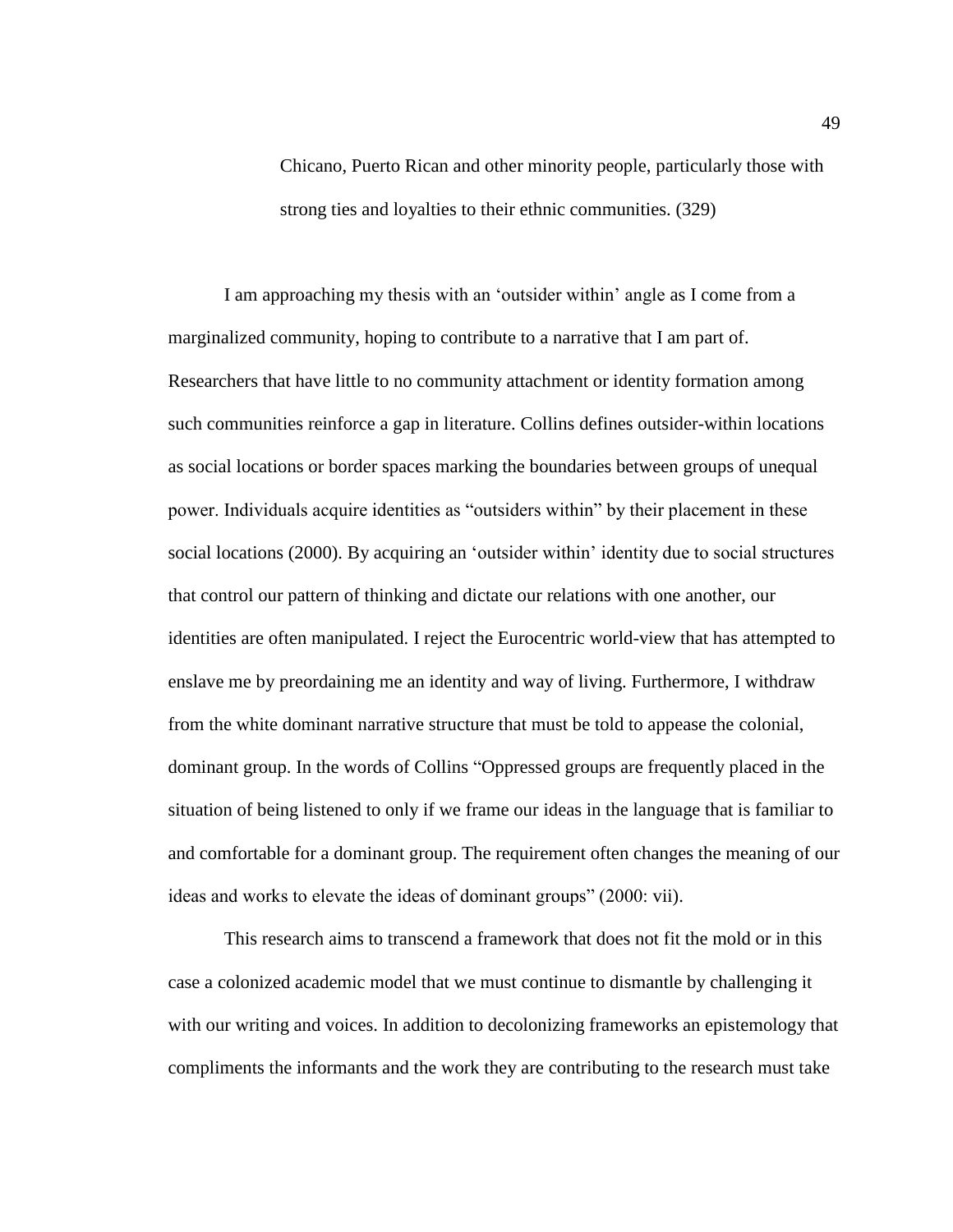place, not the other way around. Sharlene Nagy Hesse-Biber et al. state that "an epistemology is a 'theory of knowledge' and a philosophical theory that represents a fundamental belief system about who can be a knower and what can be known" (2004, 5). Traditional approaches validate research that is directed, decided, and conducted by the researchers themselves, thus naturalizing top down approaches. Decolonization occurs when challenging traditional approaches with non-traditional epistemologies, reconstructing towards a more inclusive knowledge production. Hesse-Biber et al. expand on such concept when stating "By questioning these traditional approaches to research feminist epistemology looks at the process of knowledge production through the research relationship itself, recognizing knowledge that is situated within lived experience and outside of scientific truth" (2004, 7). With a Black Feminist approach, I aim to create transparency while understanding that my own privileges and biases might come with limitations.

## Positionality

I come from a marginalized community that has been given the title *La Tijuanita*, it also known as Little TJ. It was given such name as the majority of residents that live in that community are Latinos or from Oaxaca, Mexico. Although I come from an underserved community I have had the privilege of receiving an education, furthering my education in higher institutions and among research work, having a better understanding of how our world functions. I find myself within a matrix of oppression and resistance where only my community and myself can truly liberate me from the dominant,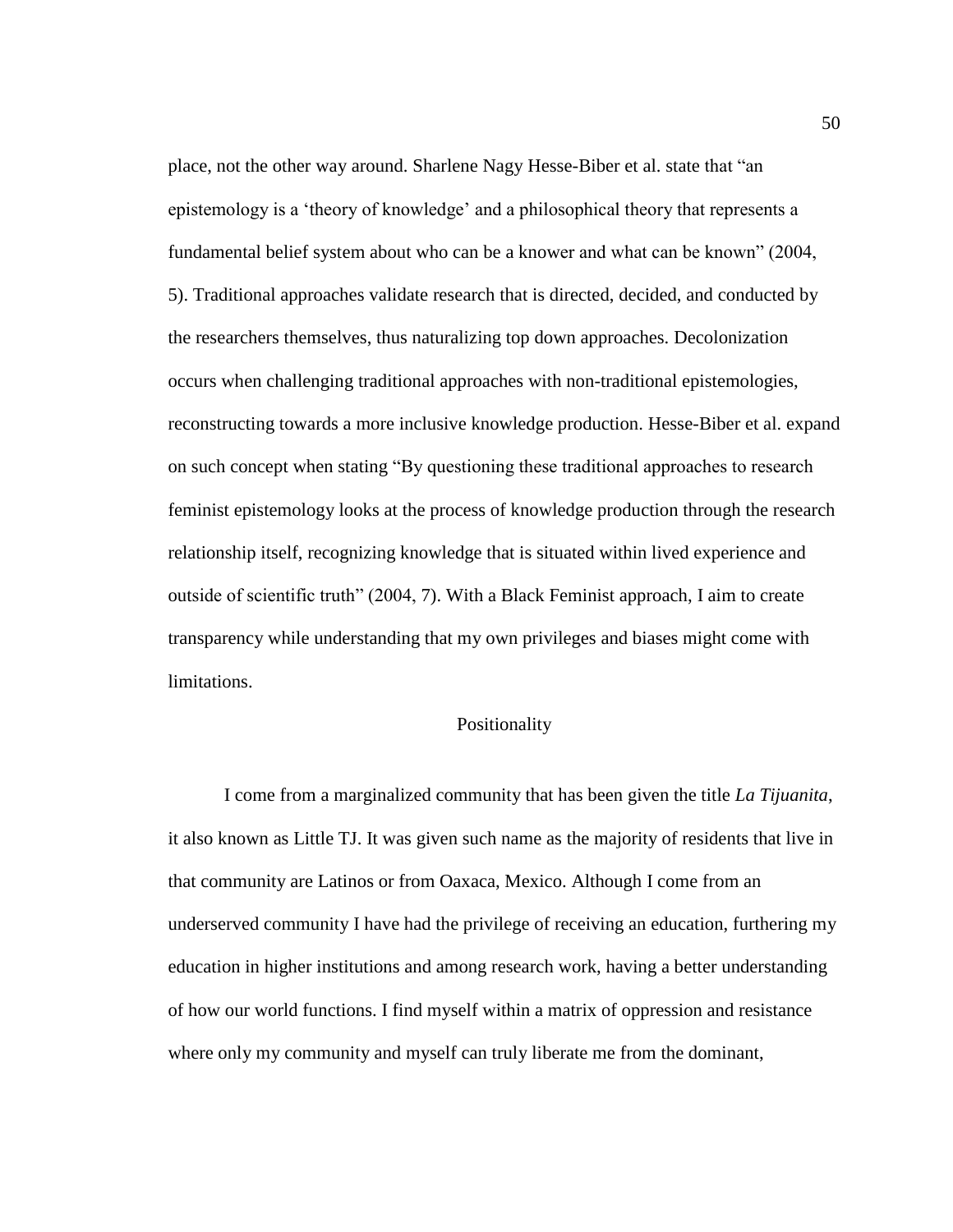oppressive group that has attempted to subordinate me by silencing my voice. I will further discuss my disadvantages and privileges in my positionality section.

Both my parents worked in the fields when they arrived to the states. My father was a *piscador* [a strawberry harvester] for 3 years in Nipomo, CA. I remember growing up feeling ashamed of my roots and even worse of the community that raised me. I was 14 years old when I began bleaching my skin. I used a product called Sally Hansen Extra Strength Creme Hair Bleach for Face & Body, its purpose is to brighten your dark hairs from your face and body. When I started using the product I realized that my skin tone slightly turned lighter. I remembered instant satisfaction. I used this product for 10 years. I did not see this behavior as problematic, as societal standards of beauty privilege being white with blue eyes and blonde hair. Not until my last year of undergrad college did I start to understand the complexity of such hostile framework of thinking towards my selfimage and the community that I was raised in. With exposure to the history of my *raza*'s [people] struggle, and the discovery of a sense of belonging and self-identity, I began embracing the community that had raised me. Yet my brown complexion would cause stares, my thick accent would make people ask to repeat myself, and the cultures that I pertained were partially and self-interested welcomed into our hegemonic society and certain discourses. To elaborate, the U.S. culture indulges in cultural appropriating while eating Latin-American foods and participating in painting their faces for *Dia de Los Muertos*, Day of the Dead. Furthermore, the U.S. culture has began eating organic, fresh fruits and vegetables, a good majority of these people like calling themselves environmentalists yet neglect the people that are part of their indulgence- the hands that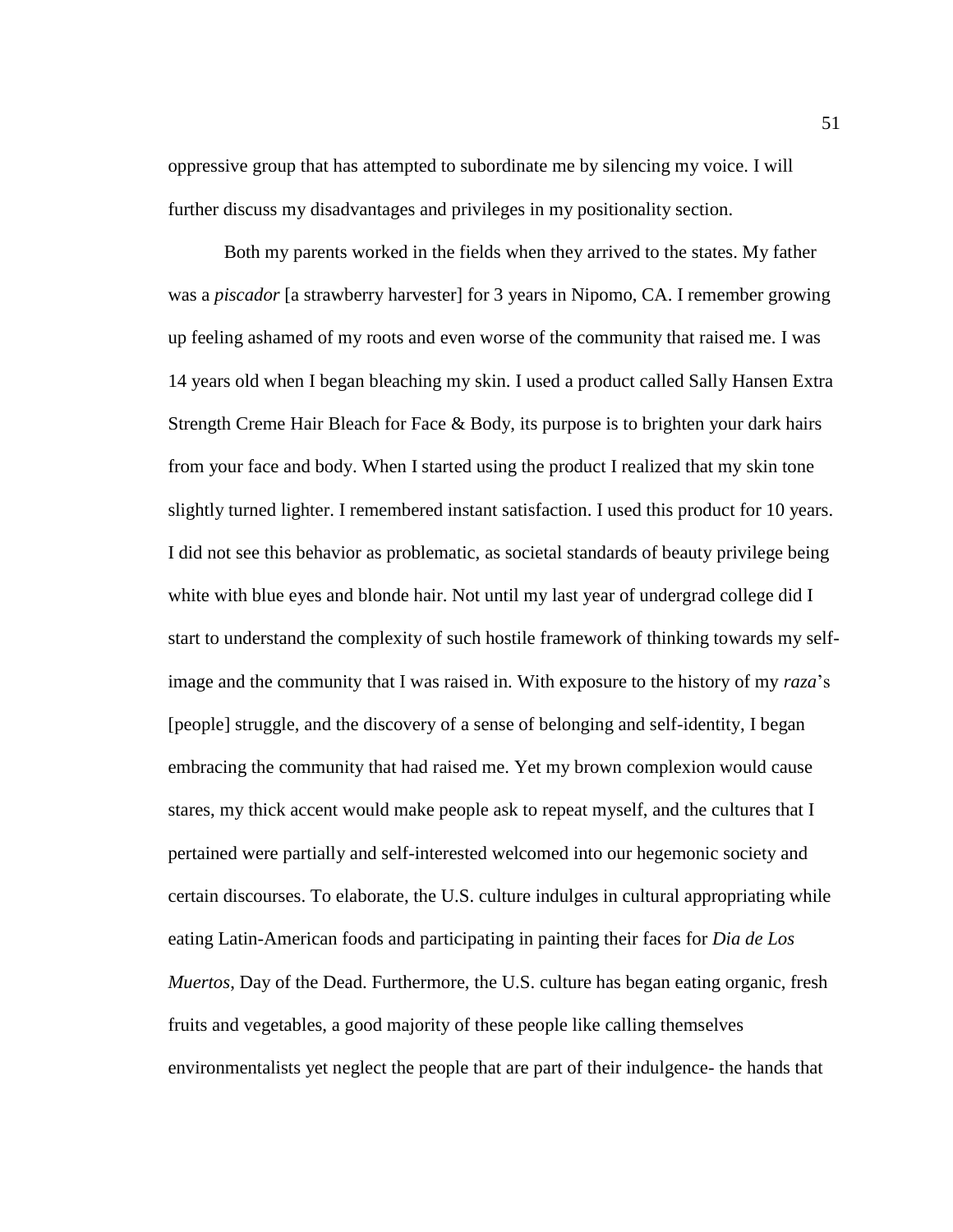labor over the work that harvest their foods- *campesinos*. This whole paragraph is so powerful—and your writing is very clear.

I have an understanding of why there is division, hierarchies, and destructive mentalities as I come from a campesin@ and a Latin@ community that have been the byproduct of such destruction. I only ever saw myself and my community from a Eurocentric worldview. I grew up hating the complexion of my skin, my accent, and belonging to Latino cultures. Being brown, Latina, and with Spanish as my native tongue and parents that just crossed the border to the United States, all entails a strenuous identity discovery and transformation. One that I like to call multi-consciousness, drawing on W.E.B. Du Bois' double consciousness: "It is a particular sensation, this double consciousness, this sense of always looking at one's self through the eyes of others…One ever feels this twoness-an American, a Negro; two souls, two thoughts, two unreconciled strivings; two warrings ideals in one dark body, whose dogged strength alone keeps it from being torn asunder" (1900, 62). In my own journey of trying to comprehend who I was in this so-called melting pot, I began to develop a multiconsciousness that encompassed my threeness- an American, Latina, and Chicana. I was born in this country, yet I was raised by two parents that came from two different worlds, values, and ideologies. Growing up, all I strived was to be unnoticed and fit in. Yet, I as I began to expand my circle of friends and communities I began to realize how awkwardly I stood out.

I hope to share this crucial, personal experience and process with both the *campesin@* and Latino community that raised me. I am inspired to do the work laid out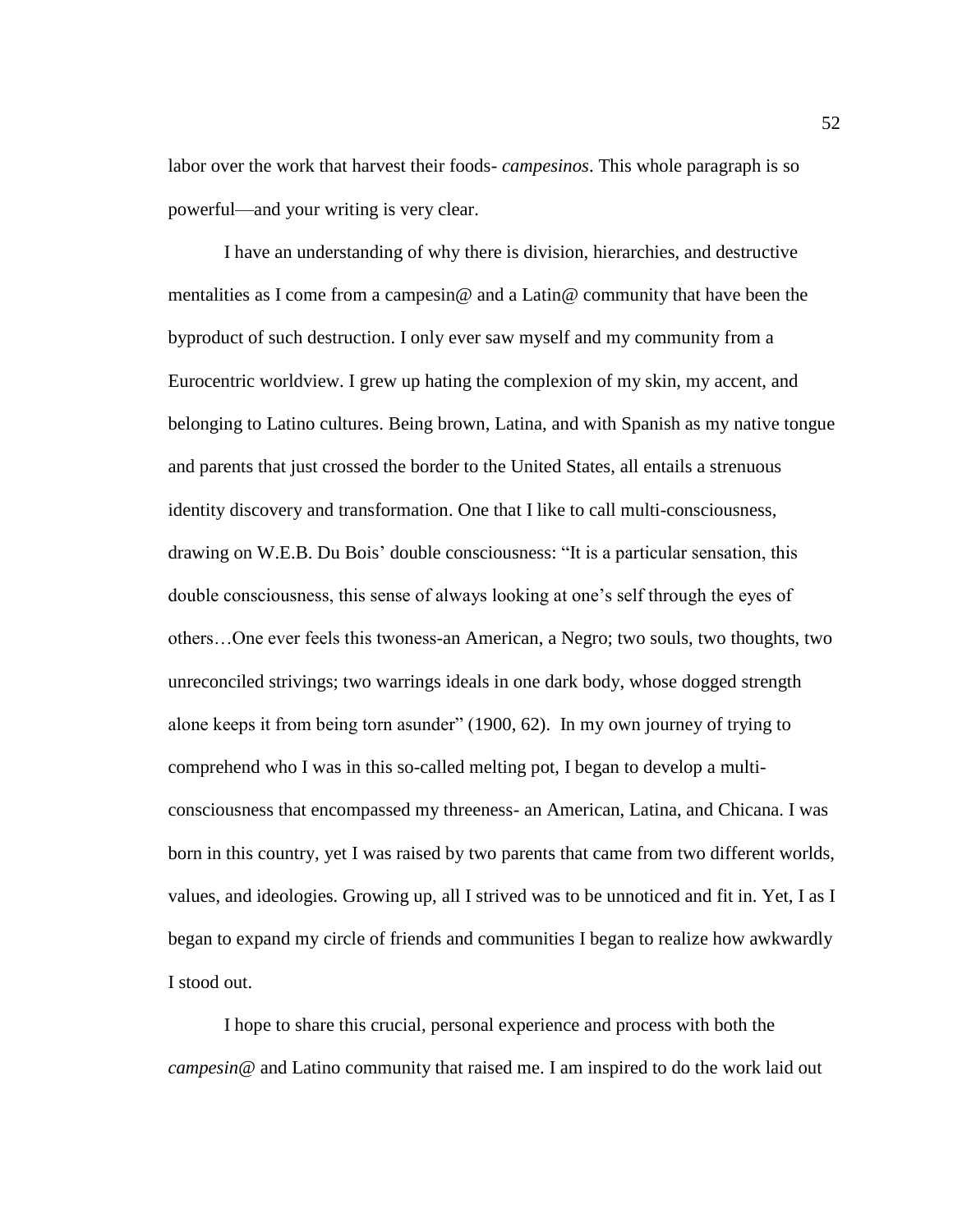in *El Plan de Santa Barbara*, for example, a Chicano plan for higher education that was written during the 1960s Chicano Movement, states that "Chicanismo simply embodies an ancient truth: that man is never closer to his true self as when he is close to his community. Chicanismo draws its faith and strength from two main sources: from the just struggle of our people and from an objective analysis of our community's strategic needs," (1969, 50). Going back to the community that raised me was crucial component of my thesis as it allowed me to understand the complexity of what *campesin@s* go through and the how their oppression is a racialized hierarchy. My insights, education, and privileges have limitations and a form of separation, yet by acknowledging such factors I understand both my position and relation to the community I engaged with. At the same time, I do not consider myself an expert in this field nor that I am an "authority" of this marginalized community. I do not consider myself as *the voice* of these people but part of their voices. This is a collective work filled with narratives and voices that I hope to channel effectively to bring justice to the stories that need to be heard.

Once starting research I discovered the complexity of not only understanding one's identity but the process of obtaining a concrete identification. On my first day of research with the UFW Foundation I found out that the Foundation offers a type of identification to people that are in need of another form of identity in order to open a bank account, legal work purposes, and other numerous reasons. However, some people have no record of identification, such as birth certificate or passport. When these people migrate to the U.S. they do not find the necessity or are in urgency to leave their country that they do not bring with them any type of identification. It took a while to process that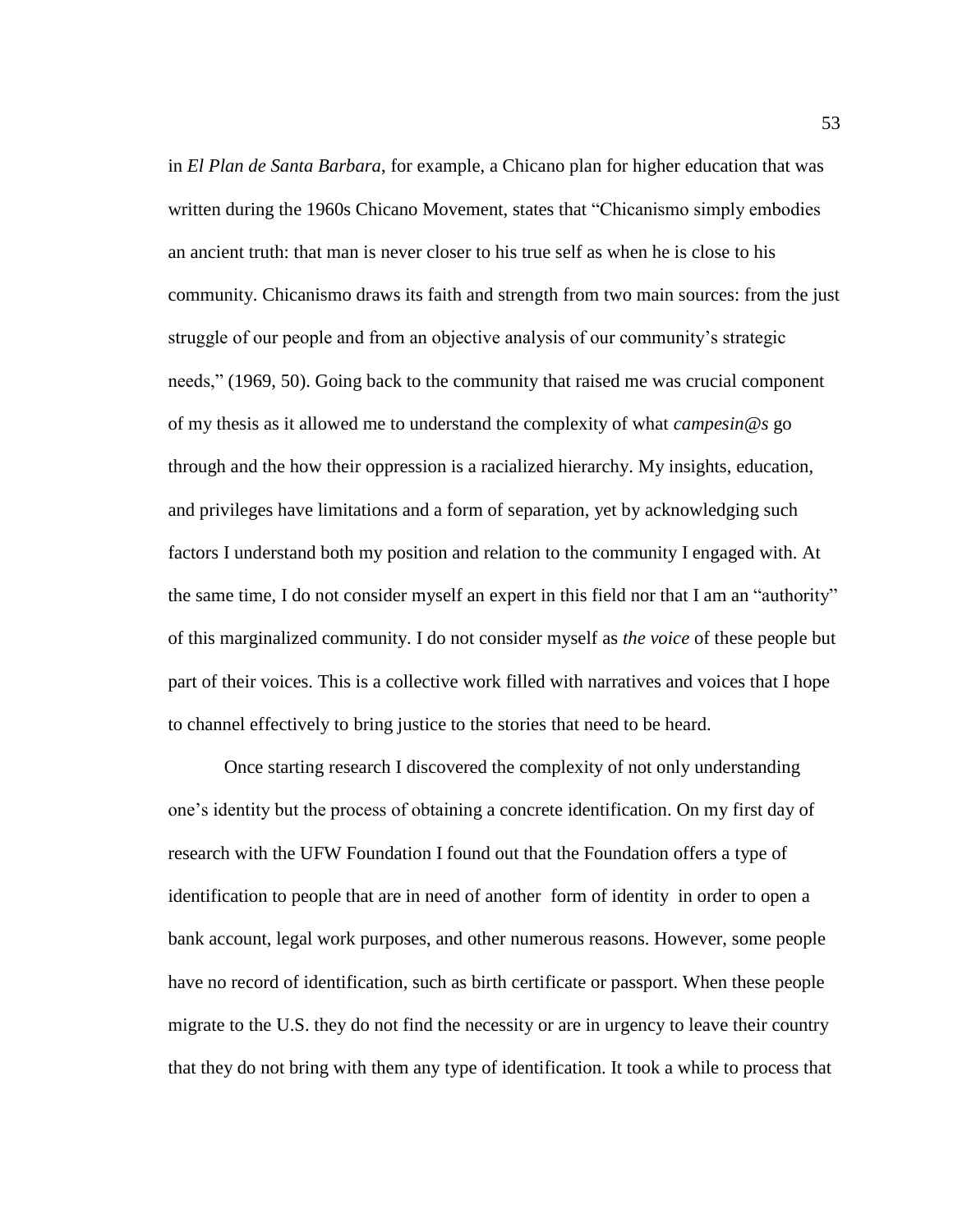this. Having one form of identification is troublesome, having no identification is looked down upon, as authorities need to know who you are, what your record is, and whether you are legally in this country. I began to think what kind of thoughts and anxieties *campesin@s* had in regards to this process of migration and arrival to the U.S. I later was able to have a better understanding of this journey when I conducted "participant observation" in the strawberry fields. When I conducted my research over the summer, I left the fields with two paychecks, a heart that broke, a soul that has been liberated, and a mind that says we won't stop until there is justice for my *raza*. I took with me that one day, their- *our*- narratives will reach a high volume of people bringing a more through, richer understanding of what *campesinos* go through and the complexity of the situation.

### Methods

In order to represent the work, narratives, and knowledge I learned from campesin@s I will employ a diverse set of qualitative research methods, as "no single method can grasp all the subtle variation in ongoing human experience. Consequently qualitative researchers deploy a wide range of interconnected interpretive methods, always seeking better ways to make more understandable the worlds of experience they have studied" (Denzin & Lincoln, 2005). This research is situated in two agricultural cities that are located in the central coast and are 157 miles apart. Salinas, CA and Santa Maria, CA have some similar demographics yet differentiate with diverse elements that contribute towards the formation of *campesin@s'* identity. Salinas, CA is known as the "Salad Bowl of the World", with a 72.6% Latino population and a 24% agriculture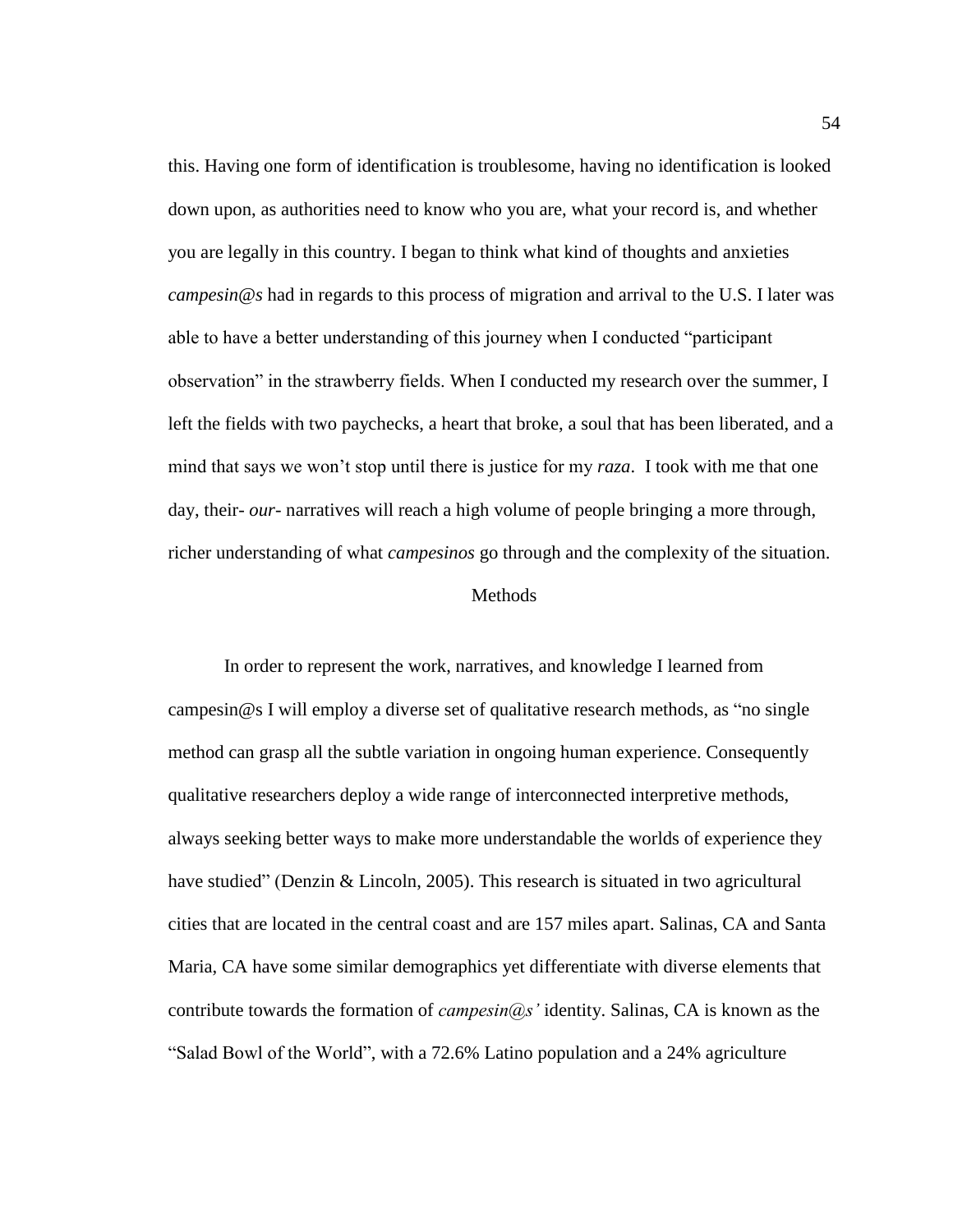industry presence (City-data, 2016). Salinas consists of a high populated region of *campesin@s* but is different than several agricultural areas as the presence of the 1960s union- United Farm Workers (UFW) is located at the heart of Salinas. In Salinas, I centered my work on the impact of social movements, the history of UFW within this community, the services that UFW provides to the Salinas community, and the intricate aspects that shape *campesin@s'* identity. While UFW has been found to have some contradictions as an organization I evaluated UFW with a critical lens and found many aspects that are of contribution to both my research and the *campesin@* community.

The second portion of my fieldwork was conducted in Santa Maria, CA. Santa Maria is considered an agricultural region where many farmers have invested their business as it has promising results. Joe Leonard CEO of Bonipak an agriculture company located in Santa Maria grows, harvests, cools, processes and ships millions of cartons of fresh vegetables to retailers, wholesalers and foodservice customers all over the world (Bonipak, 2016). To farmers, Santa Maria Valley is known for its rich, fertile soil and mild year-round climate; it has been a city where farmers could gain profits and make worth of their identity. To be a farmer is to give praise and consider both a national and global citizen as it gives back to its country and foreign nations. To *campesin@s* Santa Maria Valley is a town where they are able to work and provide for not only themselves or their immediate family but also their extended family that they have left behind. Yet, such courage and selfless act is not appraised nor given validation, on the contrary, their lives are always valued less than human and their identity is nothing more but a status, illegal. Many U.S. citizens have turned away from seeing this group of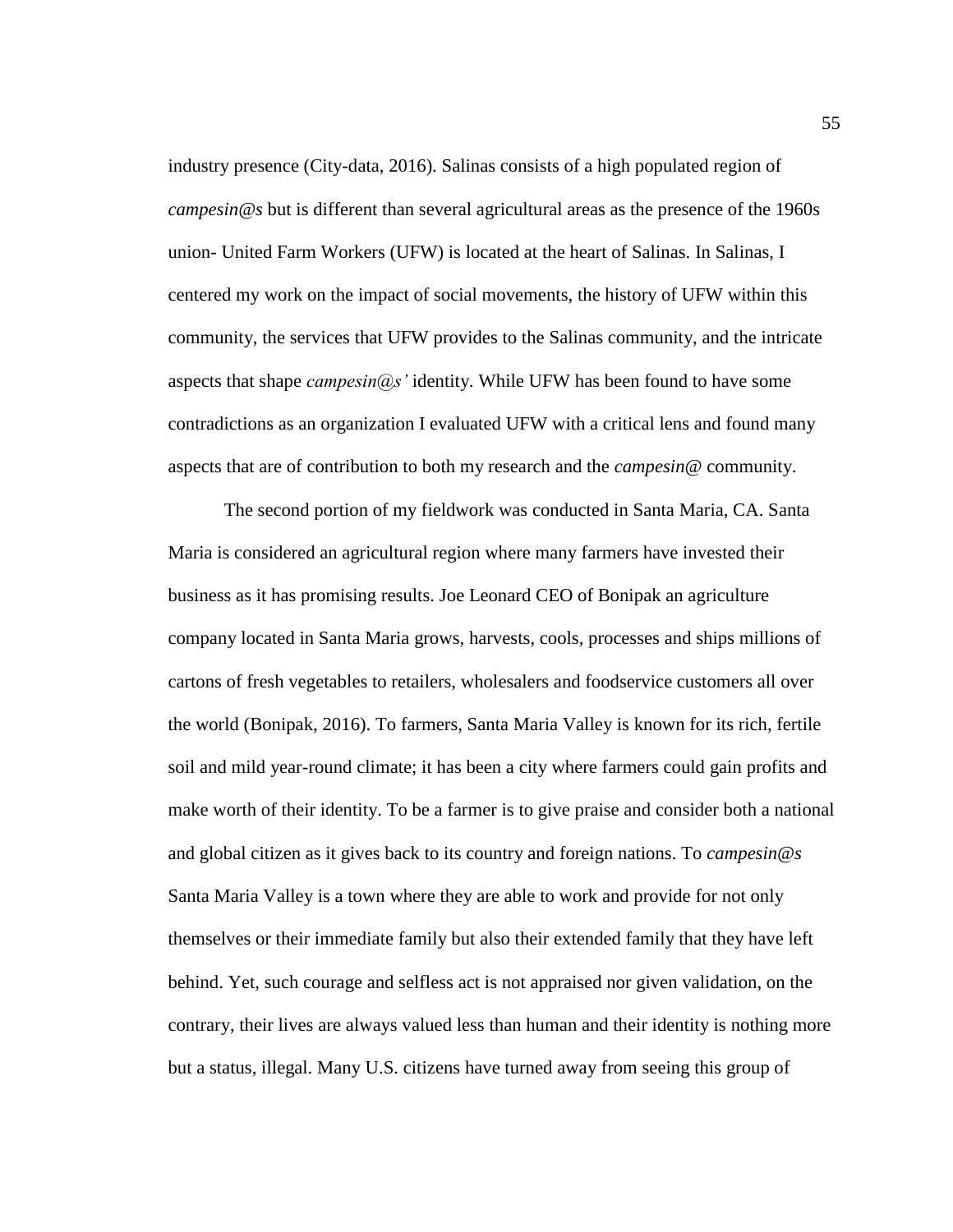people as humans with worth and names. Instead, what mainstream media and the U.S. government reiterates is that these individuals do not belong in our workforce, do not belong in our history, and are not welcomed in our country. For example, rhetoric from the current U.S. president, Donald Trump, has cultivated great fear in the lives of undocumented immigrants and the children that were able to qualify for residence through the Dream Act. Prior to him being elected president, he addressed the pressing issue of immigration, stating that "This election is our last chance to secure the border, stop illegal immigration, and reform our laws to make your life better" (Collinson; Diamond; Trump, 2016). However, in such a statement lies great contradiction, for removing this group of people spawns a set of repercussions. In this case it would be the fall of the agricultural industry, which Latin@s, immigrants, and undocumented people comprise. To the labor that *campesin@s* contribute, consisting of over 30,000,000 migrant and seasonal farmworkers in the United States (Gottlieb and Joshi, 2010), to the produce that Americans expect to be on their plates, the fruits that *campesin@s* bear would cease to exist. I wanted to further explore the dominant media that negate the voices that work and narrate the realities of what is going in the fields. Thus, I partook in participant observation where I was able to have a better grasp of campesin $(a)$ s' realities and my identity through the personal narratives and work ethics of *campesin@s*. In this segment of my research, I focused on identity formation, how immigration policies affect *campesin@s* lives, and the level of awareness that *campesin@s* have on their work rights.

My research is divided into three sections: Part I: Participant Observation in the United Farm Workers (UFW) Foundation in Salinas, CA. Part II: Participant Observation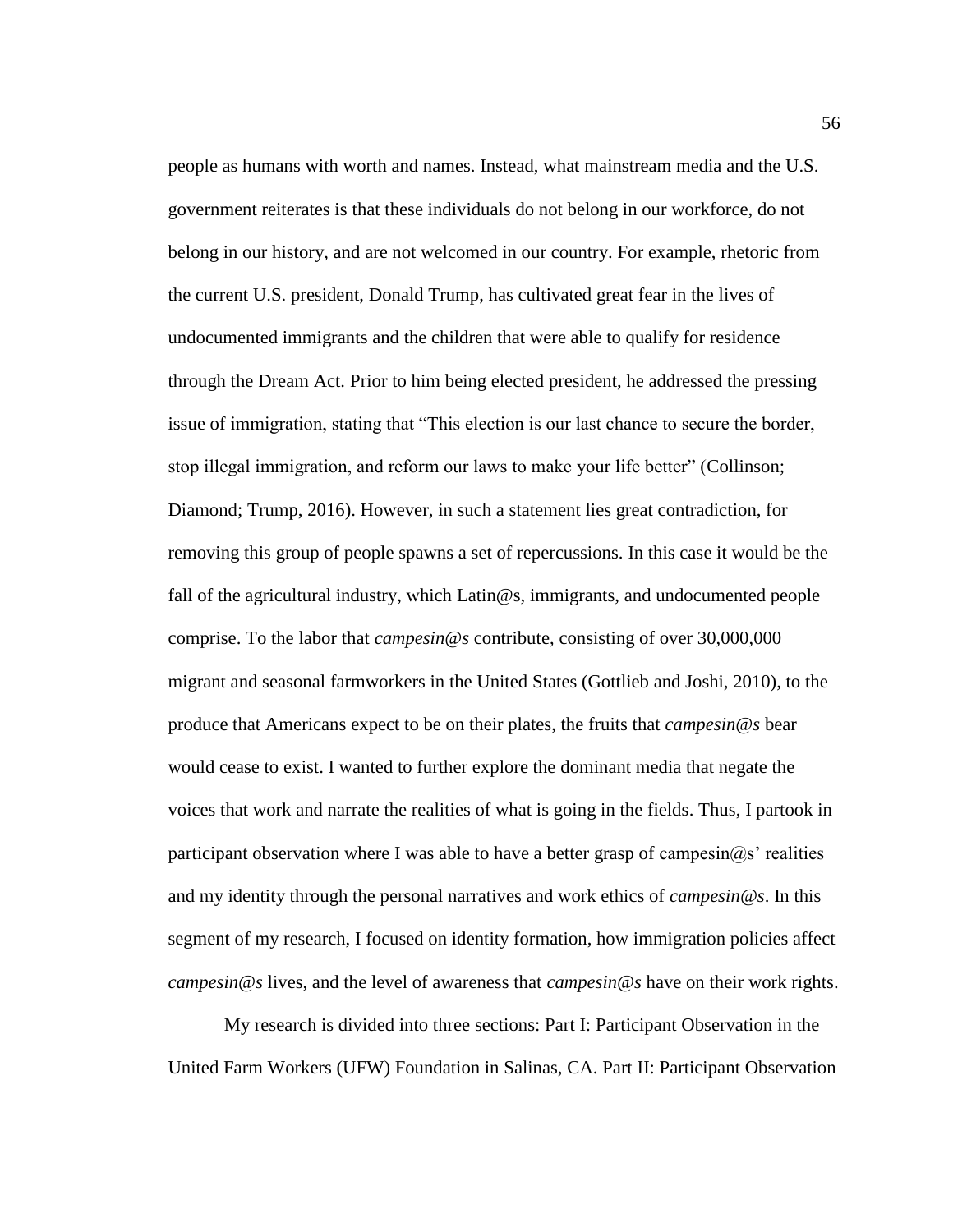in the UFW Union Salinas, CA. Part III: Participant Observation in the Strawberry Fields in Santa Maria, CA. This research was conducted during the summer. For each participant observation, I kept a notebook to journal the beginning and end of my day. By the end of every participant observation sections I conducted semi-structured interviews.

Part I: Participant Observation in Salinas, CA\_ UFW Foundation

Part I of participant observation in the UFW Foundation happened during the first 4 weeks of my research. I would be at Foundation office from 9-1, 5 days out of the week. I served as a volunteer seeing the legal services that the Foundation offers to *campesin@s* and the community. The last words that were said to me in the Foundation were by Martiza, the service provider assistant. Martiza informed Juan, the Foundation's supervisor, my reason to work in the fields, Martiza said "She's going to go work in the fields. She doesn't want to hear about what the *campesinos* do. She wants to do what *campesinos* do. She wants to experience it for herself". Martiza has been one of the most supportive people for my work in the fields. Everyone else thinks I will not last working in the fields for 4 weeks or has wished me luck, as I will need it. One of my best friends told me "Good luck because you're going to die". I knew their remarks came from understanding the strenuous, laborious work I'm going into, making this part of research more essential. It has more meaning than simply conducting research or producing a thesis. It is a means of understanding more of where I come from and having a deeper understanding of what this group of people continues to go through, till this day.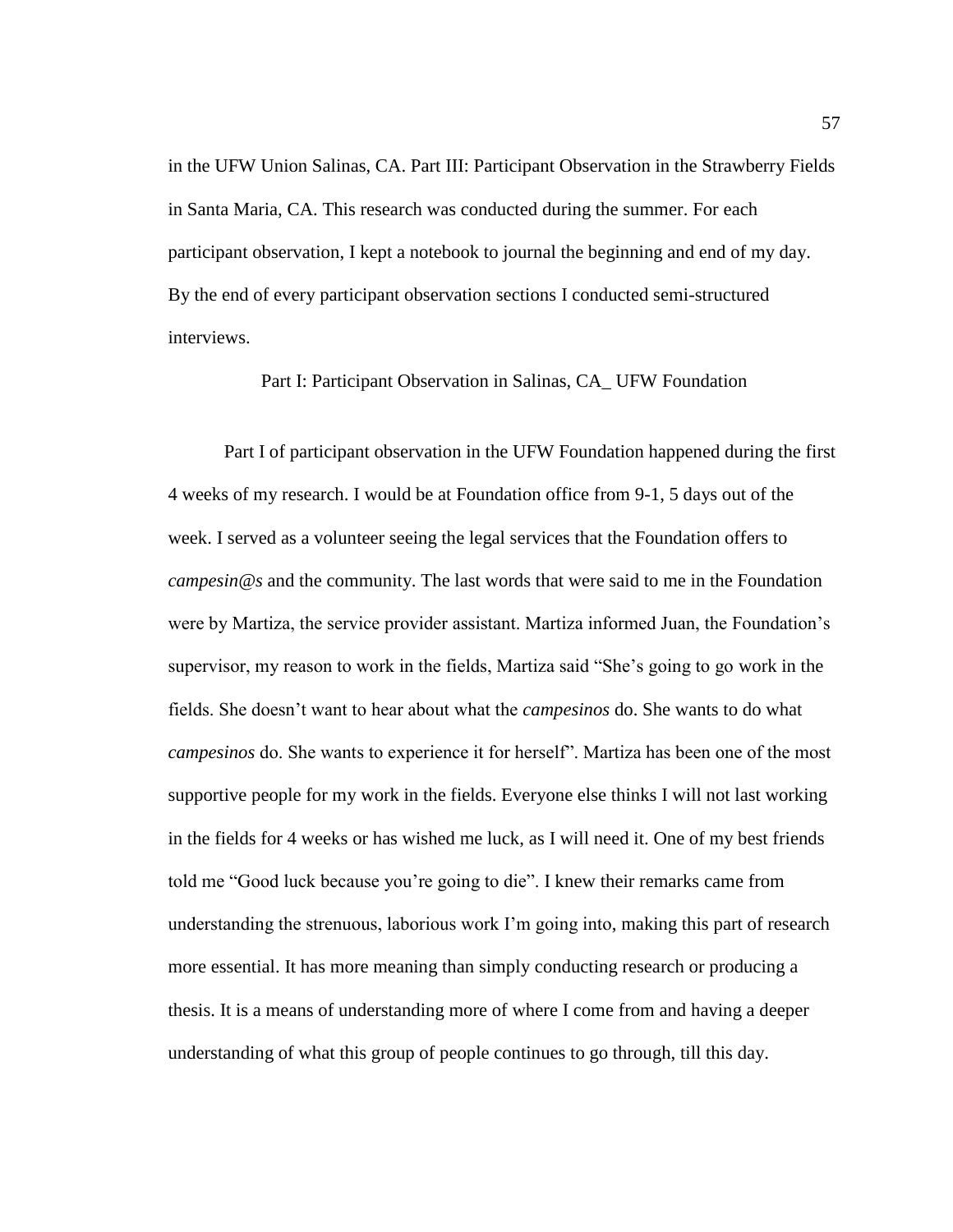In the beginning of my research I wanted to seek the answers to the questions: What contributes to the identity of a *campesin@*? What constitutes and makes a community among *campesin@s*? Why do some community members engage and help one another? Why are some parents so involved or supportive in their children's education or future? And how does this all play and important role in contributing to the environmental discourse? I volunteered with UFW Foundation for 4 weeks from Monday to Friday 9-1pm. The Foundation was walking distance to where I was living and I was able to sometimes witness when *campesinos* would get off early from work as they rode in a big brown bus that was owned from the company they worked for. These *campesinos*  were contracted, meaning that they were probably under the H-2A visa; they lived in hotels that were near the Foundation, in rooms that only were suppose to fit 2 persons but allowed for 4-6 men to live without no refrigerator and the bare necessities. As I walked by these hotels my heart sank thinking of how these people are treated as second class citizens, they were brought under a U.S. working visa yet treated with no value. This is one of many realities that my *raza* goes through, as they are marginalized and oppressed due to their legal status. These helped me narrow down my research questions to: What encompasses the formation of the *campesin@s'* identity in Salinas and Santa Maria? and How will understanding the complexity of the *campesin@s'* identity contribute to the environmental discourse in a manner that will integrate a more inclusive, accurate representation of the *campesin*@: What encompasses the formation of the *campesinos'* identity in Salinas and Santa Maria? and How will understanding the complexity of the *campesinos'* identity contribute to the environmental discourse in a manner that will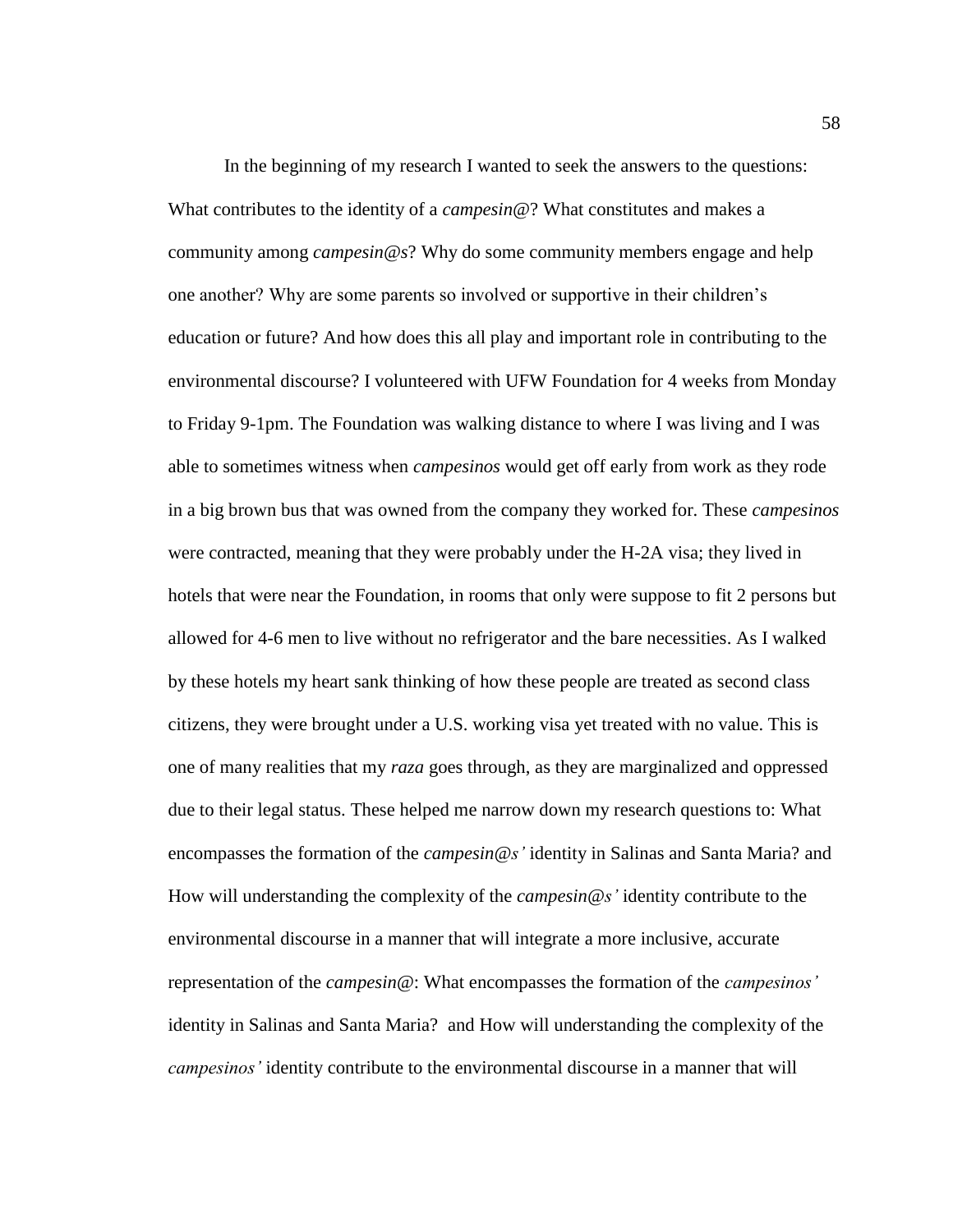integrate a more inclusive, accurate representation of the *campesino* community? By focusing on these two questions I was able to emphasize on identity while exploring how knowing *campesin@s'* identity was pivotal to further expanding the environmental discourse.

# Part II Participant Observation in Salinas, CA\_ UFW Union

Part II of participant observation took place on the fifth week where I meet with one of the UFW union organizers. I was able to see how the Union organized with *campesin@s* that are part of the Union. Gustavo, is one of the UFW Union organizers who meets with *campesin@s* that have a union contract between the UFW and the company they are working for. As I begin asking Gustavo questions he tells me that it looks like I am interested and invested in what is taking place. He asks me more of my motives of wanting to volunteer with the Union, what this whole research is about and what will be the outcome of this whole thing I'm doing. I share with him that I care for *campesin@s* because they are a community that has been forgotten and marginalized because they have no papers, because they are brown. I shared with Gustavo that have a personal connection because my parents used to be *campesin@s* and it's the community that I grew up around. I never embraced such community as I was too embarrassed of my *raza*. My own insecurities, self hate towards my skin color and my accent, didn't allow me to see the beauty of our *gente,* people. There are some people in our *raza* that get caught up in the mix of confusion, division, and violence due to life, bad experiences, mainstream media brainwashing our *raza*, and societal structures and forces that are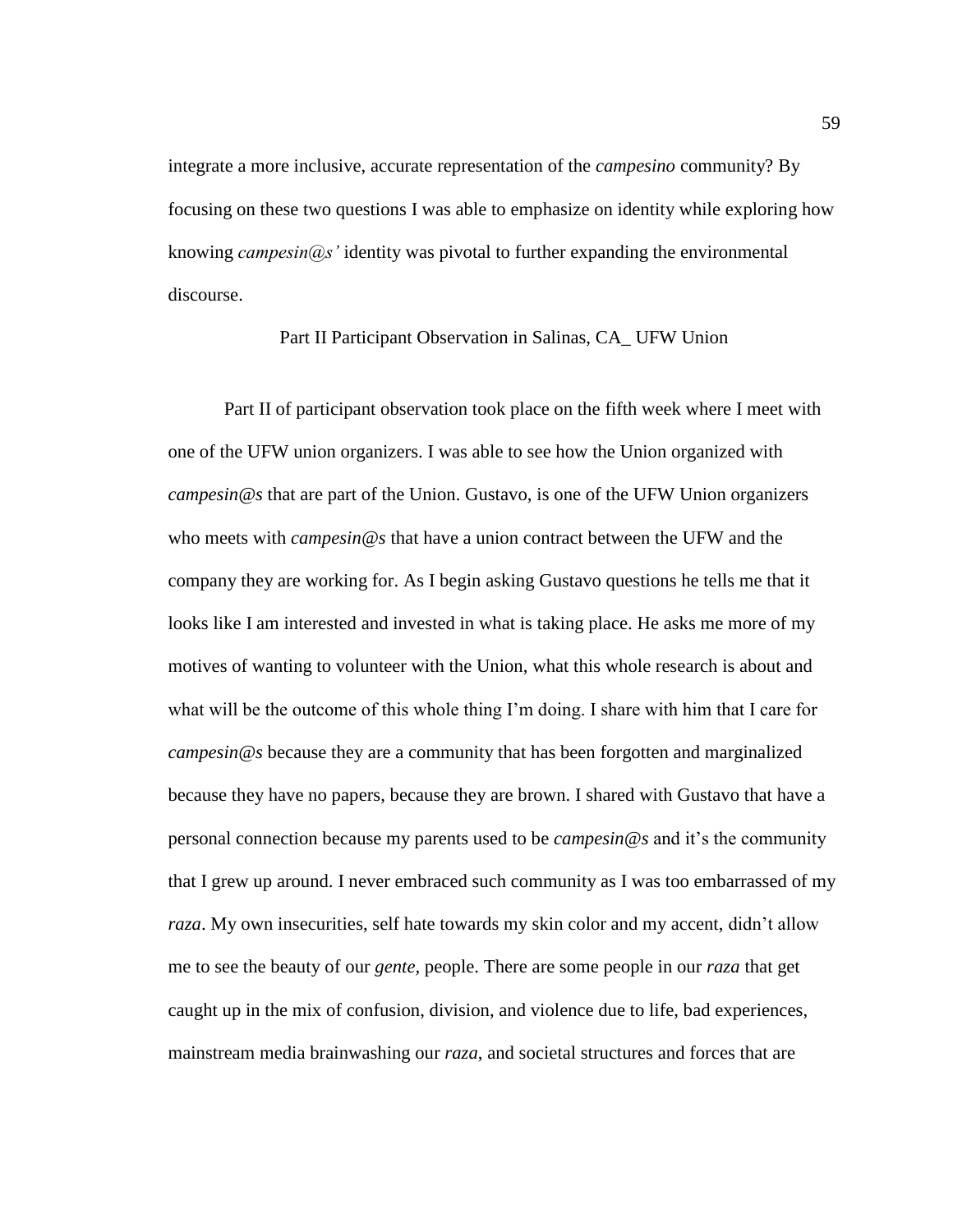constructing and implemented among our society. Yet our *gente* continue to go forward, *pa lante* as our *raza* says. Having the privilege to do some participant observation with the UFW Foundation and Union, prepared me to conduct further research that also entailed participant observation.

Part III Participant Observation in Santa Maria, CA- Strawberry Fields

Part III of participant observation consisted of moving down south to Santa Maria, CA where I filled the paperwork in order to work in the fields. I only worked for two weeks but those two weeks seemed like two months. I worked from 6:30am till 4:30pm, 10 hours. No overtime pay. The work schedule entails working from Monday through Saturday. Saturdays are shorter days--eight hour work shifts instead of 10 hours. I worked in the strawberry fields among *campesinos*, farm workers and for a brief second I was able to identify as a *campesina*. I felt the part, I looked the part, I even spoke the language. Yet, even calling myself a *campesina* didn't sound right. I only worked as a *campesina* for two weeks and I knew that once my research was over, I no longer depended on the fields. To many *campesin@s* the fields are everything. *Campesin@s* need the fields to survive- to make their ends meet, to provide a better future to their children, or to maintain their families, which at times are family members not only that reside in the U.S. but south from the border. I come from a community that has been oppressed and marginalized due to their skin color, native language, and legal status. Working along these people and *campesin@s* liberated and impacted me in so many ways. I was liberated by the strength of my *gente*. I became empowered by allowing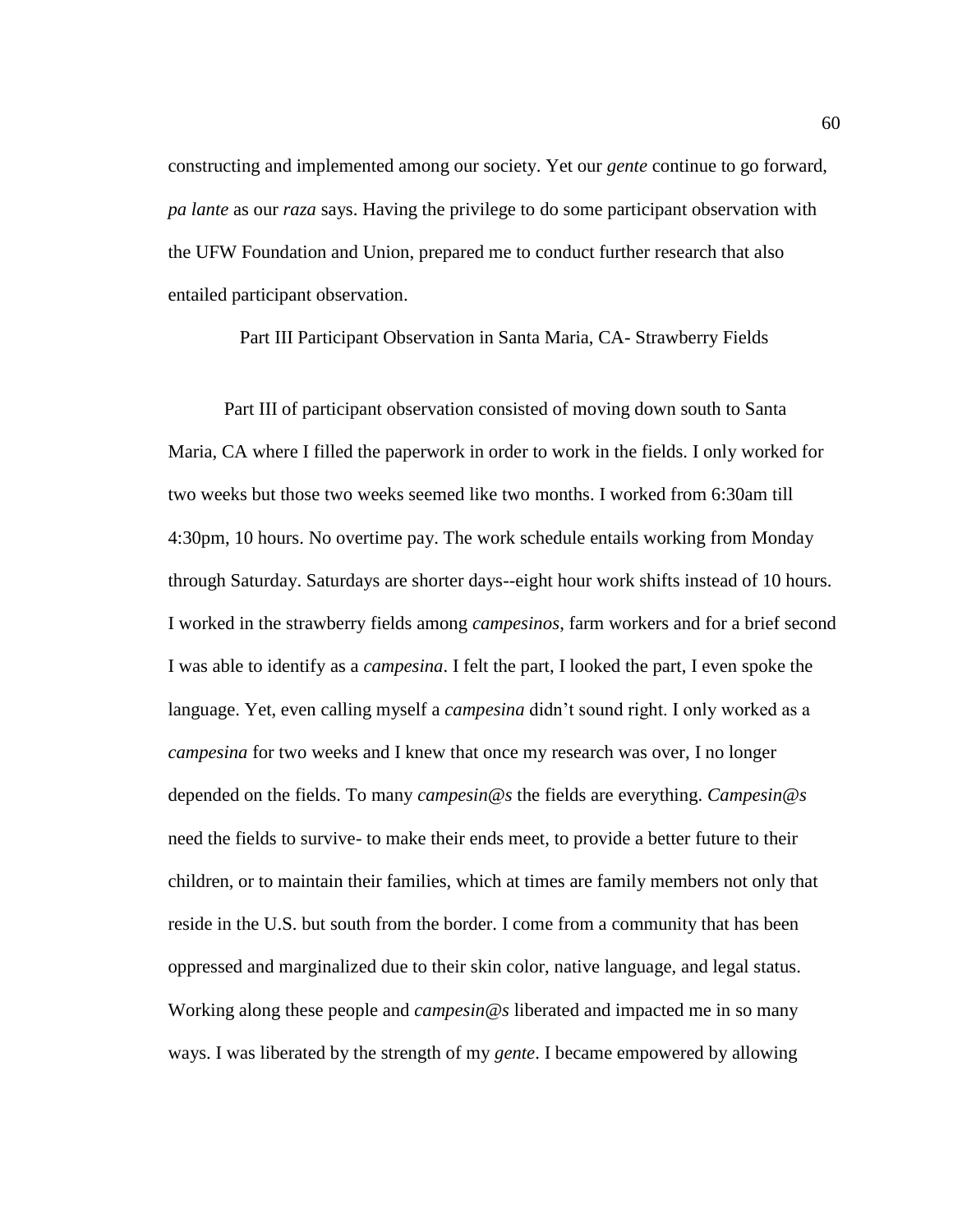myself to be vulnerable in front of my *gente*. I worked among them and realized that the power that had been stolen since Colonialism had failed to endure as power and fire dwells in us. In the lyrics of B-side Players, a radical thought provoking band "El fuego carga su mensaje a todos los continientes. Revolución ya va llegando. Pa lante la gente del sol. Que viva la revolución" (2012). It translates, the fire carries its message to all continents. Revolution is on its way. Forward people of the sun. Long live the revolution.

I only was able to catch a glimpse of *their* world and while I might have several similar elements that identified me as a *campesina,* in many ways I could never truly understand the complexity of their oppression and marginalization. Collins describes identity politics as a way of knowing that see lived experiences as important to creating knowledge and crafting group-based political strategies. It is also a form of political resistance where an oppressed group rejects its devalued status (Collins, 2000). Collins elaborates how outsider-within locations are social locations or border spaces marking the boundaries between groups of unequal power. Individuals acquire identities as "outsiders within" by their placement in these social locations (2000). I had the advantage of knowing certain things before conducting research as I was raised in the community I researched, I grew up having interactions and relationships with *campesin@s*, and my father was once a *campesino*. All these factors opened my eyes, my mind, and heart to not only have a better understanding of this community but to *feel* and *standby* the *campesin@* community. All in all, people need to comprehend one's personal narrative, if people lose their story they lose their sense of identity. The environmental discourse whether they know it or not is written off the *campesin@* story by not being inclusive and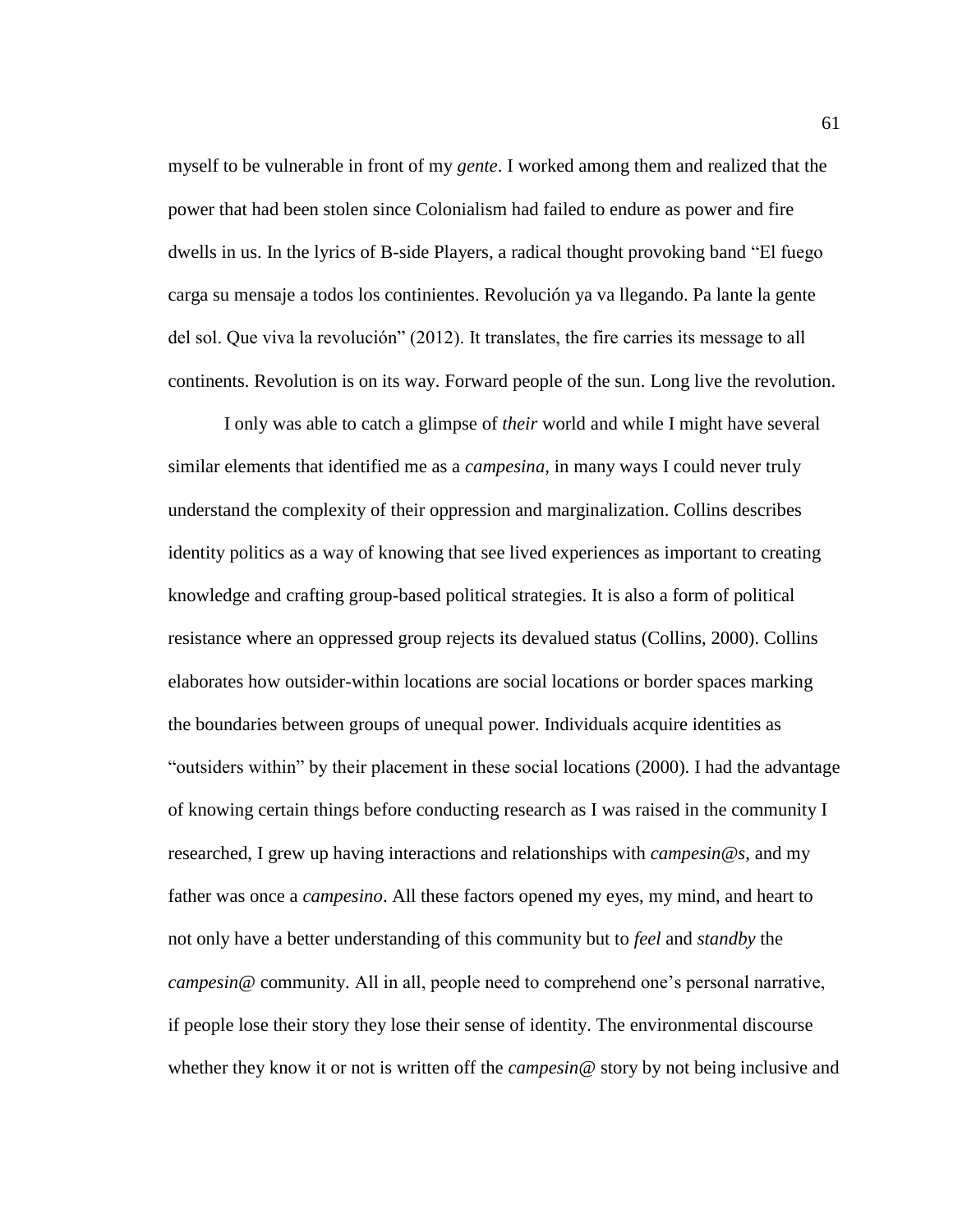humanize *campesin@s*. They are both intertwined in environmental discourse when noting the question, how does food get from the farm to the table? *Campesin@s* play a vital role in the middle passage of this process. One cannot have food without picking it. Noting that scholarly work on *campesin@* life and value are being conducted does not take away the power that the dominate narrative has built within the culture of this society. In short, it is hard to view the lenses of the *campesin*@ identity in the realm of environmental discourse after years of oppressive dismissal of these people. My role is to let the personal narrative of the people being mentioned in this thesis be heard and continue to fight against the struggle of a hundred plus years of Colonized academic language and division. Division in the sense of what is and is not important in terms of who stories matter and who stories do not matter.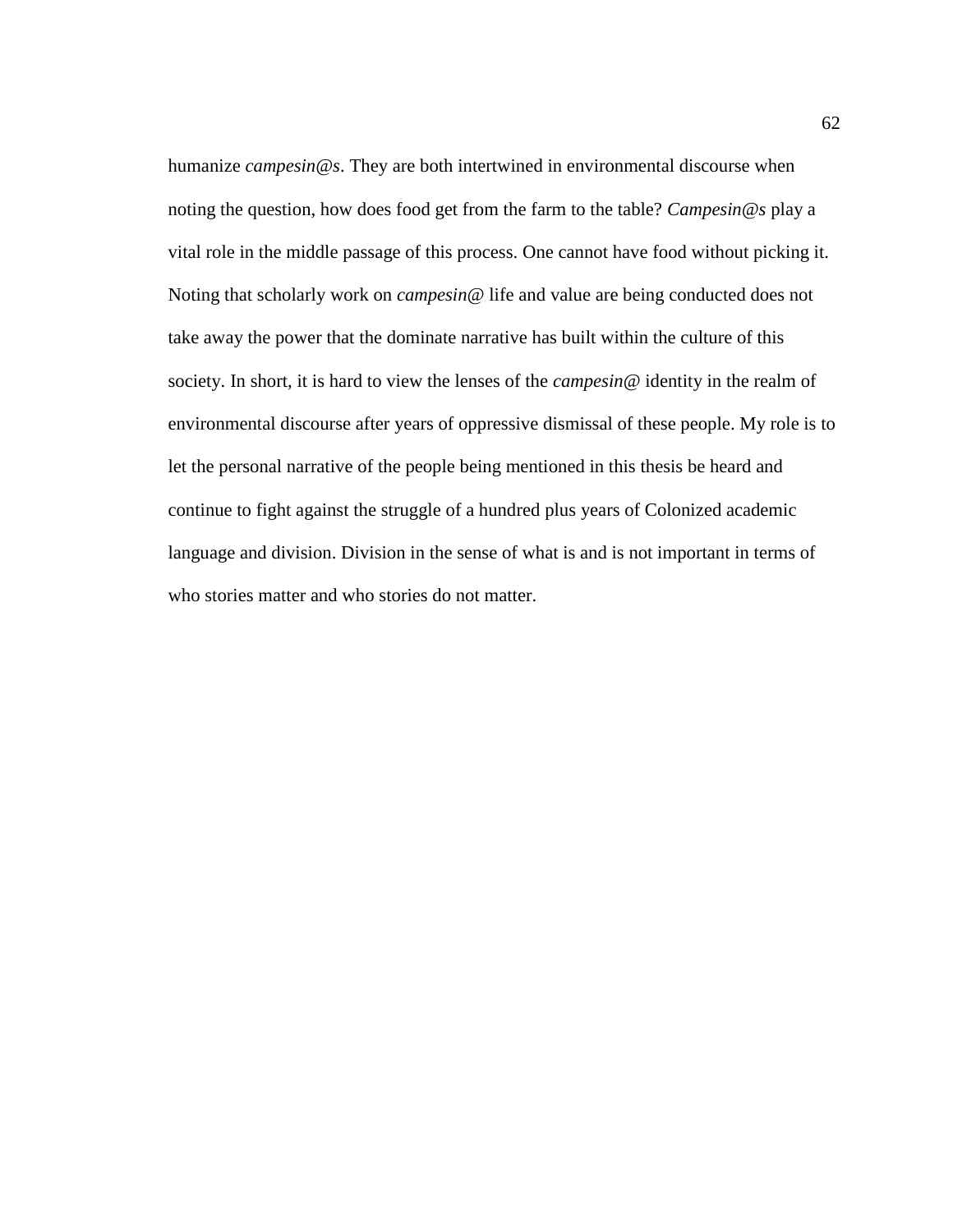### TABLES

| Table 1: UFW Employees' Responses to relation among campesin@s & agricultural |  |  |  |
|-------------------------------------------------------------------------------|--|--|--|
| fields                                                                        |  |  |  |

| <b>UFW Employees</b> | Q5.) How important is to work in the fields to be able to support<br>a campesin $(a)$ 's family?                                                                                                                                                                                                                                                        |
|----------------------|---------------------------------------------------------------------------------------------------------------------------------------------------------------------------------------------------------------------------------------------------------------------------------------------------------------------------------------------------------|
| Martiza              | Sometimes it's the only option they have.                                                                                                                                                                                                                                                                                                               |
| Juan                 | It is a matter of circumstances. I don't think anyone says, I want<br>to go and break my back. It depends on the area (you migrate)<br>Salinas, agriculture is big here. L.A. it would be factory. It's not<br>so much about the fields but <i>working</i> to support family.                                                                           |
| UFW Employee1        | It's very important. It also depends in the circle you are in. If you<br>are working, you can't work 100% it has to be 200%.                                                                                                                                                                                                                            |
| Jasmine              | It's important because it helps support one's family.                                                                                                                                                                                                                                                                                                   |
| UFW Employee2        | For people that do not have education it's important. They<br>migrate, don't have any other option- it's essential. Families tend<br>to stay together. Migrate and immigrate is different. They<br>migrate with the harvest. It is a way of life. It's important to<br>understand their culture in the Foundation. We might have<br>different cultures. |
| UFW Employee3        | If given the opportunity it is very important. Certain families<br>only have one member that is able to support them.                                                                                                                                                                                                                                   |

Table 2: UFW employees' responses to campesin@s' role

| <b>UFW Employees</b> | $Q.10$ ) Do <i>campesin</i> @s hold a stake in or play a role in<br>preserving the earth's resources we live in?             |
|----------------------|------------------------------------------------------------------------------------------------------------------------------|
| Martiza              | Yes the campesinos are the ones that work on it. You need the<br>labor hand and its <i>fruits</i> in order to work the land. |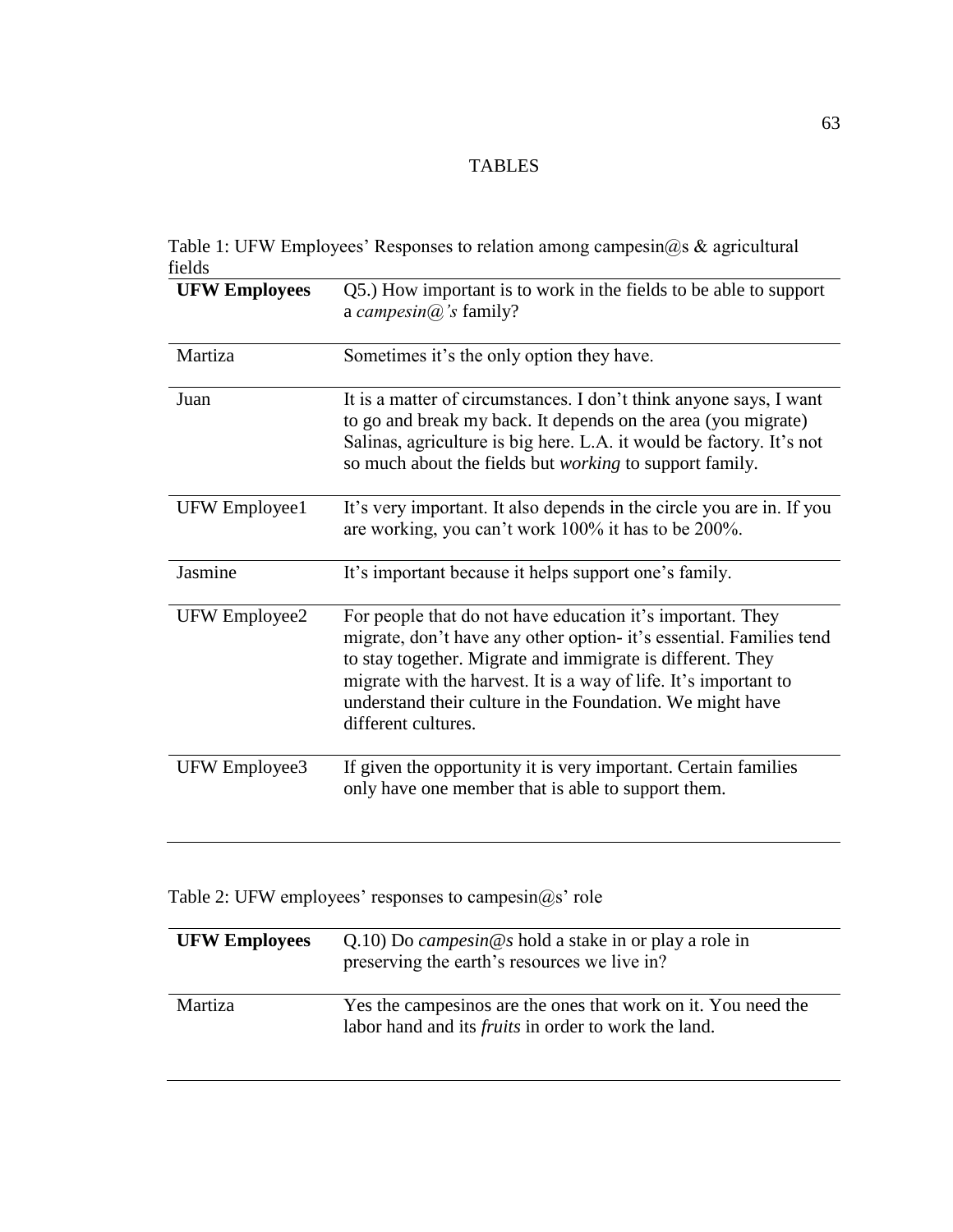| <b>UFW Employees</b> | $Q.10$ ) Do <i>campesin</i> @s hold a stake in or play a role in<br>preserving the earth's resources we live in?                                                                                                                                               |
|----------------------|----------------------------------------------------------------------------------------------------------------------------------------------------------------------------------------------------------------------------------------------------------------|
| Juan                 | Yes and no. They do understand conservation, those that have<br>always been farmers. But one get here they're workers. They<br>have the knowledge to conserve. But it depends on their position.                                                               |
| UFW Employee 1       | I think so. They know the land. If they had access to land they<br>would cultivate it without doing so much harm to it.                                                                                                                                        |
| Jasmine              | They do since they are the ones that spray pesticides but not by<br>choice. Following directions. More of an indirect way than a<br>direct way.                                                                                                                |
| UFW Employee 2       | They understand how the land, crops function. Many have a<br>background. They do understand. Tie it with conservation might<br>not fully understand. Crops being irrigated, might be a different<br>approach in preserving/conserving lands. Need to ask them. |
| UFW Employee 3       | Somewhat 50/50. Campesinos are out there a lot they could<br>participate in preserving the land, in part of what they do. The<br>owner of the land does part.                                                                                                  |

Table 3: UFW Employees' responses on campesin@s contribution to the environment

| <b>UFW Employees</b> | Q44c.) How do you think the campesino community can<br>contribute to the environmental discourse?                                                                                                                                                                                     |
|----------------------|---------------------------------------------------------------------------------------------------------------------------------------------------------------------------------------------------------------------------------------------------------------------------------------|
| Martiza              | They are able to help maintain and tend the land.                                                                                                                                                                                                                                     |
| Juan                 | If they share their knowledge, like organic. If they can educate<br>the community how to install irrigation systems. If they can find<br>a way to share their knowledge such as a task course for<br>campesinos, have a representative. But sometimes competition<br>gets in the way. |
| UFW Employee 1       | If you educate The ones that have the power are the rangers on<br>what they are going to put on the land. The Union and                                                                                                                                                               |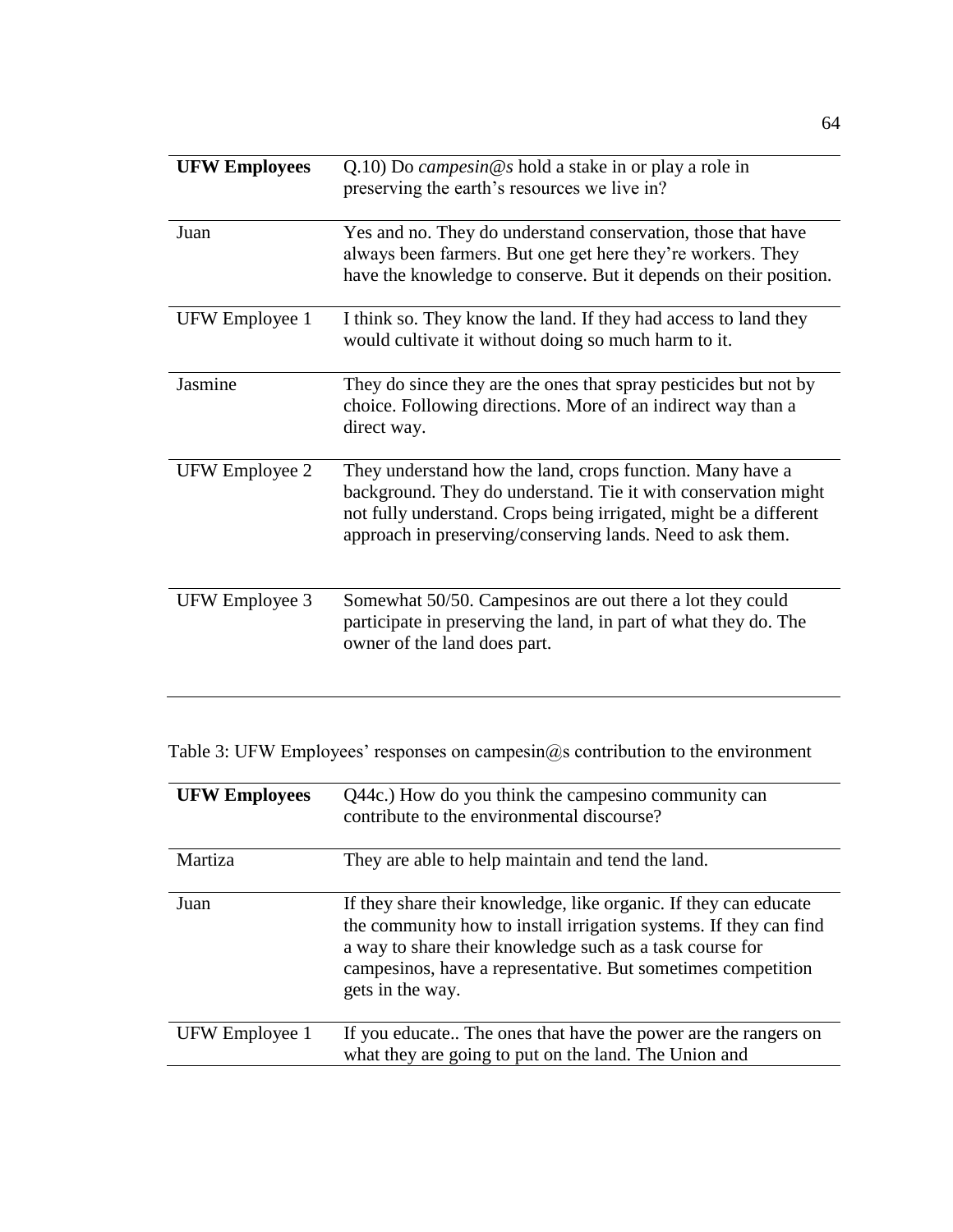| <b>UFW Employees</b> | Q44c.) How do you think the campesino community can<br>contribute to the environmental discourse?                                                                                                                                                                                                                                                                                                                                           |
|----------------------|---------------------------------------------------------------------------------------------------------------------------------------------------------------------------------------------------------------------------------------------------------------------------------------------------------------------------------------------------------------------------------------------------------------------------------------------|
|                      | farmworkers can enforce laws to protect lands with their<br>participation you can bring changes.                                                                                                                                                                                                                                                                                                                                            |
| Jasmine              | Throw away trash. Less plastic usage. Pesticides, don't put them<br>on land. But that is not their (campesinos) fault.                                                                                                                                                                                                                                                                                                                      |
| UFW Employee 2       | They are. They are seeing the effects or living it. Environment<br>it's a big scope, it can be water, pollution. There's been a lot of<br>miscarriages because of the water that is being irrigated. Farm<br>workers are advocating. A lot of them understand. There should<br>be a lot of education on how it can affect them, the products that<br>their purchasing. Looking at the long term effects not just the<br>short term effects. |
| UFW Employee 3       | Some people do respect the value of land. There is a lack<br>education, such as why is protecting the land valuable not just<br>food. Advocating for that is needed.                                                                                                                                                                                                                                                                        |

| Campesin@s             | <b>Question 12</b>                                             | <b>Question 13</b>                                                                | <b>Question 14</b>                                                                        |
|------------------------|----------------------------------------------------------------|-----------------------------------------------------------------------------------|-------------------------------------------------------------------------------------------|
| Campesino Fresco       | N/A                                                            | Experiences, people, $\&$<br>sickness                                             | Yes, its part of my<br>persona.                                                           |
| Campesina Doña Jasmine | Good work ethics                                               | N/A                                                                               | No, working as a<br>campesina or in another<br>type of job, I'm still the<br>same person. |
| Campesino Villa        | <b>Names</b>                                                   | People                                                                            | No. It's just work. Also,<br>haven't work long<br>enough to claim the title.              |
| Campesino Jorge        | Person, like everyone<br>else.                                 | My dad. Taught me a lot<br>of things                                              | No, anyone could work<br>in the fields.                                                   |
| Campesino Herberito    | Difficult to answer. I<br>guess it would identify<br>as a man. | Work. Didn't want to<br>be bad or be caught up<br>in things that weren't<br>good. | Yes. I know how to do<br>everything.                                                      |
| Campesina Fuerza       | Deriving from the<br>countryside.                              | Parents. Taught me to<br>value work.                                              | Yes, its part of where I<br>come from. My roots are<br>there.                             |

## Table 4: Campesin@s' Identity Responses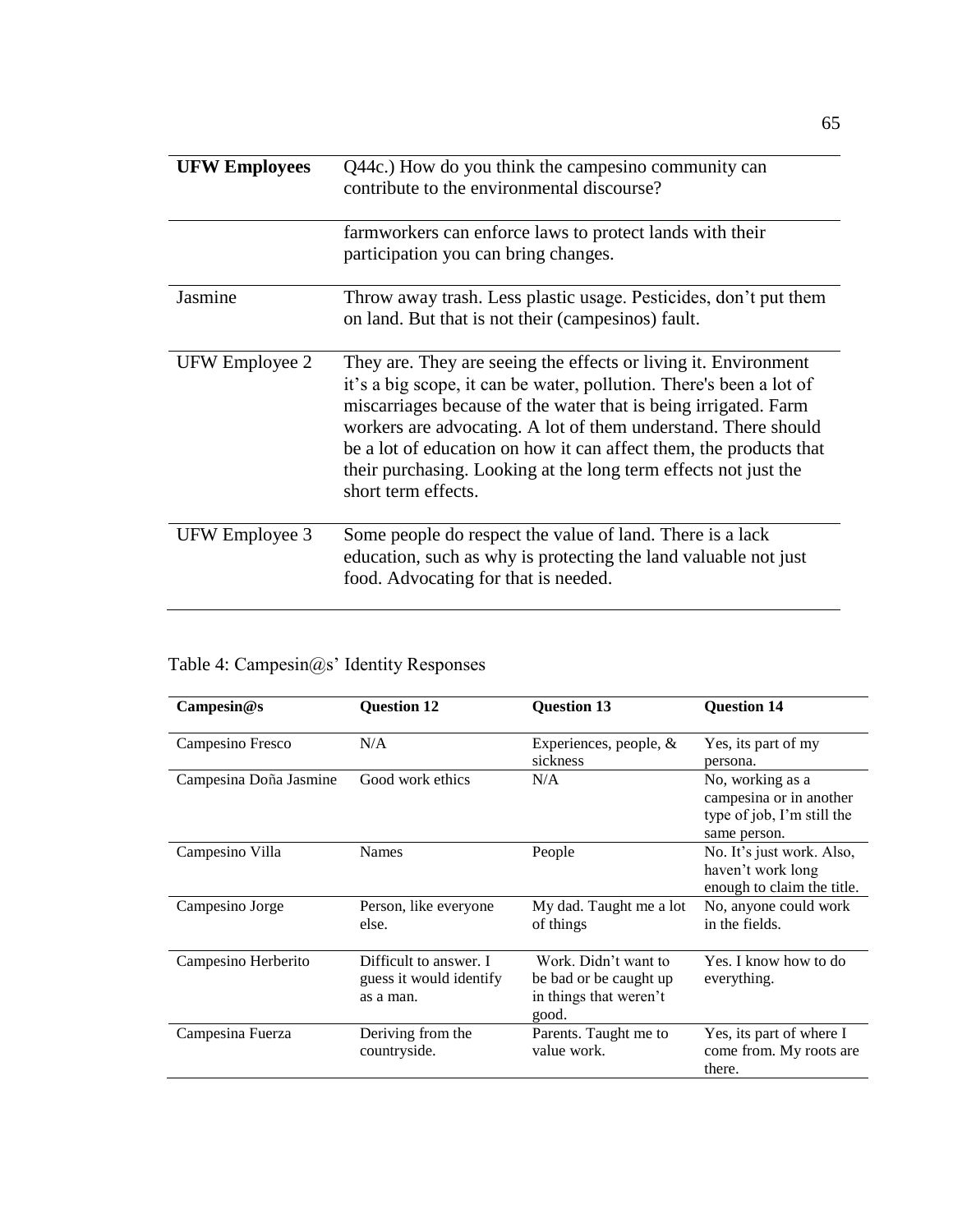| Campesin@s          | <b>Question 12</b>                                                 | <b>Question 13</b>                                        | <b>Question 14</b>                                                     |
|---------------------|--------------------------------------------------------------------|-----------------------------------------------------------|------------------------------------------------------------------------|
| Campesino Lucino    | Work                                                               | Parents & grandparents.<br>Shared with me their<br>story. | No, its a job.                                                         |
| Campesino Reservado | Origins to one's roots                                             | People from my roots.                                     | Yes. My parents were<br>campesinos, survived<br>because of the fields. |
| Campesino Gabriel   | Mexican, not trying to<br>be someone else.                         | People                                                    | No. Your identity is one.<br>thing $&$ campesino is<br>another thing.  |
| Campesino Javier    | Where I'm from, where<br>I'm going, $\&$<br>Know who I'm here for. | People                                                    | No, it does not define<br>you.                                         |
| Campesino Roberto   | Know who you are $\&$<br>what you want                             | People                                                    | No, it's just a job. It<br>does not mean you are<br>different.         |

# Table 5: Campesin@s & Entities

| Campesin@s             | <b>Question 22</b>                                                      | <b>Question 23</b>                                                   | <b>Question 28</b>                                                                                                                                                                                                                                                                                                              |
|------------------------|-------------------------------------------------------------------------|----------------------------------------------------------------------|---------------------------------------------------------------------------------------------------------------------------------------------------------------------------------------------------------------------------------------------------------------------------------------------------------------------------------|
| Campesino Fresco       | Doing straight.                                                         | Good social security                                                 | Yes they are partners.<br>The U.S. calls <i>La Migra</i> .                                                                                                                                                                                                                                                                      |
| Campesina Doña Jasmine | To have papers.                                                         | Having papers. In this<br>country you have to<br>everything legally. | They do work together.<br>US & immigration,<br>along with the police.<br>Because if they (the<br>police) gives someone a<br>ticket for whatever<br>reason, the first thing the<br>police does is ask "Do<br>you have papers?"<br>"No". You get your<br>sentence, they hand over<br>you to immigration, $\&$<br>they deport you. |
| Campesino Villa        | Its not right for someone<br>to be illegal. We all<br>need to be equal. | Passing without a<br>permit.                                         | Yes all the time. At<br>times I think that La<br>Migra will arrive at the<br>ranch (at the fields). It'll<br>be over for me. I<br>recently arrived here &<br>there's many<br>opportunities. And to<br>loose them all in an<br>instant. For one its over.<br>And then again you<br>have to start over.                           |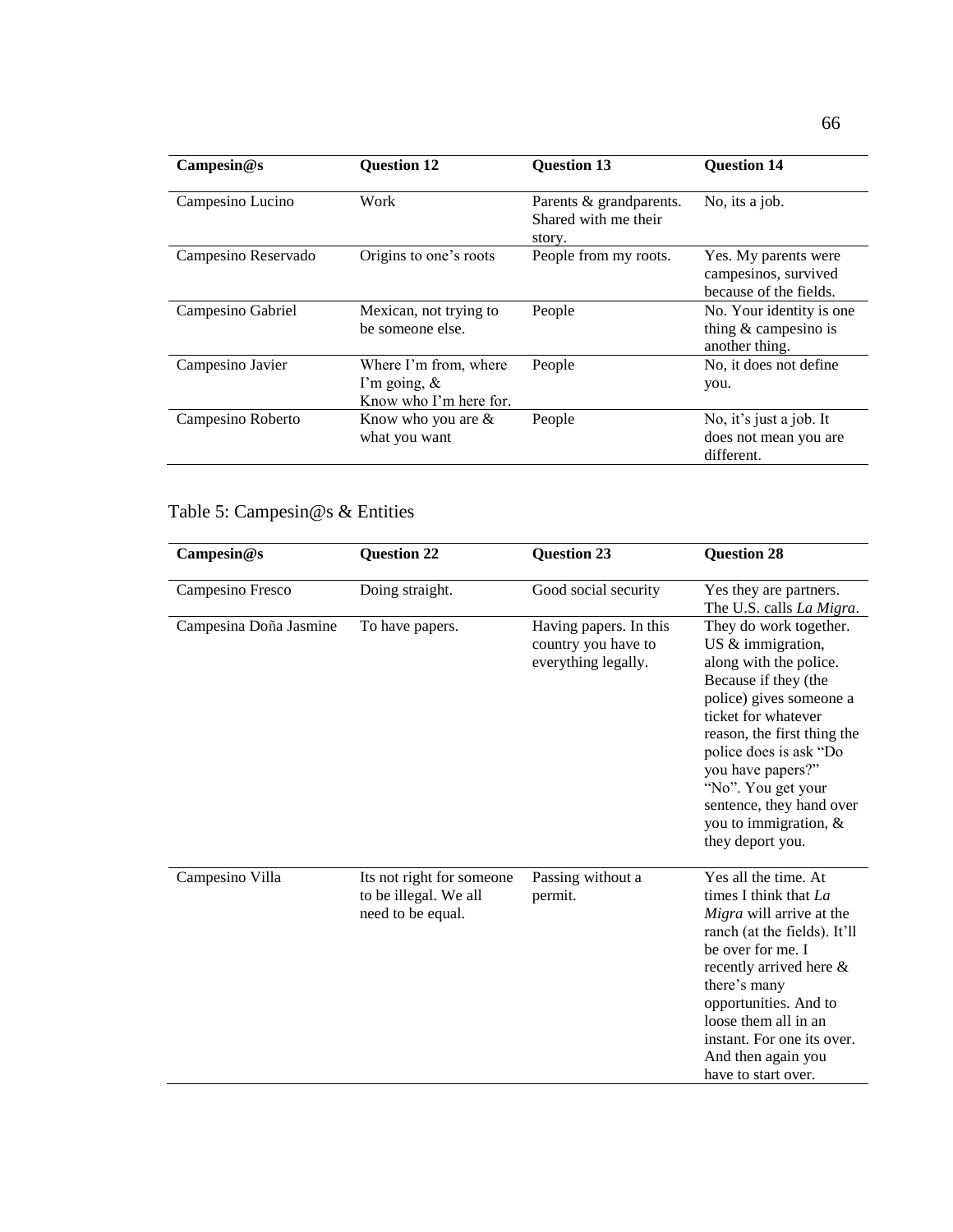| Campesin@s          | <b>Question 22</b>                                                                                                                                                                           | <b>Question 23</b>                                                                                                                                                                                                                                            | <b>Question 28</b>                                                                                                                                                            |
|---------------------|----------------------------------------------------------------------------------------------------------------------------------------------------------------------------------------------|---------------------------------------------------------------------------------------------------------------------------------------------------------------------------------------------------------------------------------------------------------------|-------------------------------------------------------------------------------------------------------------------------------------------------------------------------------|
| Campesino Jorge     | (Illegal)Like an alien.<br>Like someone that<br>doesn't belong<br>somewhere.                                                                                                                 | (Illegal)A person that<br>doesn't looks like they<br>shouldn't be in the U.S.                                                                                                                                                                                 | I think they work<br>together because if<br>someone gets stopped or<br>jail time they get<br>reported. So that's when<br>they call immigration.                               |
| Campesino Herberito | Has many benefits. Not<br>discriminated as much.                                                                                                                                             | Being here without any<br>fear.                                                                                                                                                                                                                               | Well they are taking<br>care of their country.<br>You think of them (La<br>Migra) a lot because you<br>are not sure when they<br>will take you away.                          |
| Campesina Fuerza    | To be good in society.<br>Not to worry so much<br>about your future as<br>you're secure of<br>yourself.                                                                                      | Aside from having many<br>benefits you can have a<br>lot of opportunities. We<br>think of our children &<br>their opportunities. Even<br>though they are born<br>here you still worry<br>because you aren't. You<br>leave them alone when<br>you are at work. | They work together.                                                                                                                                                           |
| Campesino Lucino    | Means a lot of things.<br>Used to be that if you<br>didn't have papers you<br>didn't have work. At<br>times you're scared of<br>walking in the streets.<br>Having a good social<br>security. | In my son's school's<br>meetings they ask who<br>has papers. They<br>seperate us to see who<br>has a driver's license or<br>who could help them out<br>(with school events).                                                                                  | Oh yes. Everytime when<br>you come from there to<br>here that is what you're<br>thinking. The only fear<br>that you have when<br>come from over there to<br>here is La Migra. |
| Campesino Reservado | Complete at work. It<br>means two things but<br>I'm not going to<br>mention the other one.                                                                                                   | Its important to have it<br>in this country. You<br>need to obey the laws.                                                                                                                                                                                    | La Migra is part of the<br>U.S. It's here. La Migra<br>comes & seperates.                                                                                                     |
| Campesino Gabriel   | Being part of this nation.                                                                                                                                                                   | It means to be one less<br>undocumented.                                                                                                                                                                                                                      | They are only fulfilling<br>the job that the U.S. is<br>giving them.                                                                                                          |
| Campesino Javier    | To not cross so many<br>puddles (being sarcastic<br>as he is referring to the<br>Rio Grande). Not have<br>to think about so many<br>deserts. To be legal I                                   | No longer having to live<br>in clandestine in this<br>country.                                                                                                                                                                                                | Well yes because they<br>are doing their job so<br>that no more people will<br>come to their country.<br>Thus, they do have a<br>relation to protect the                      |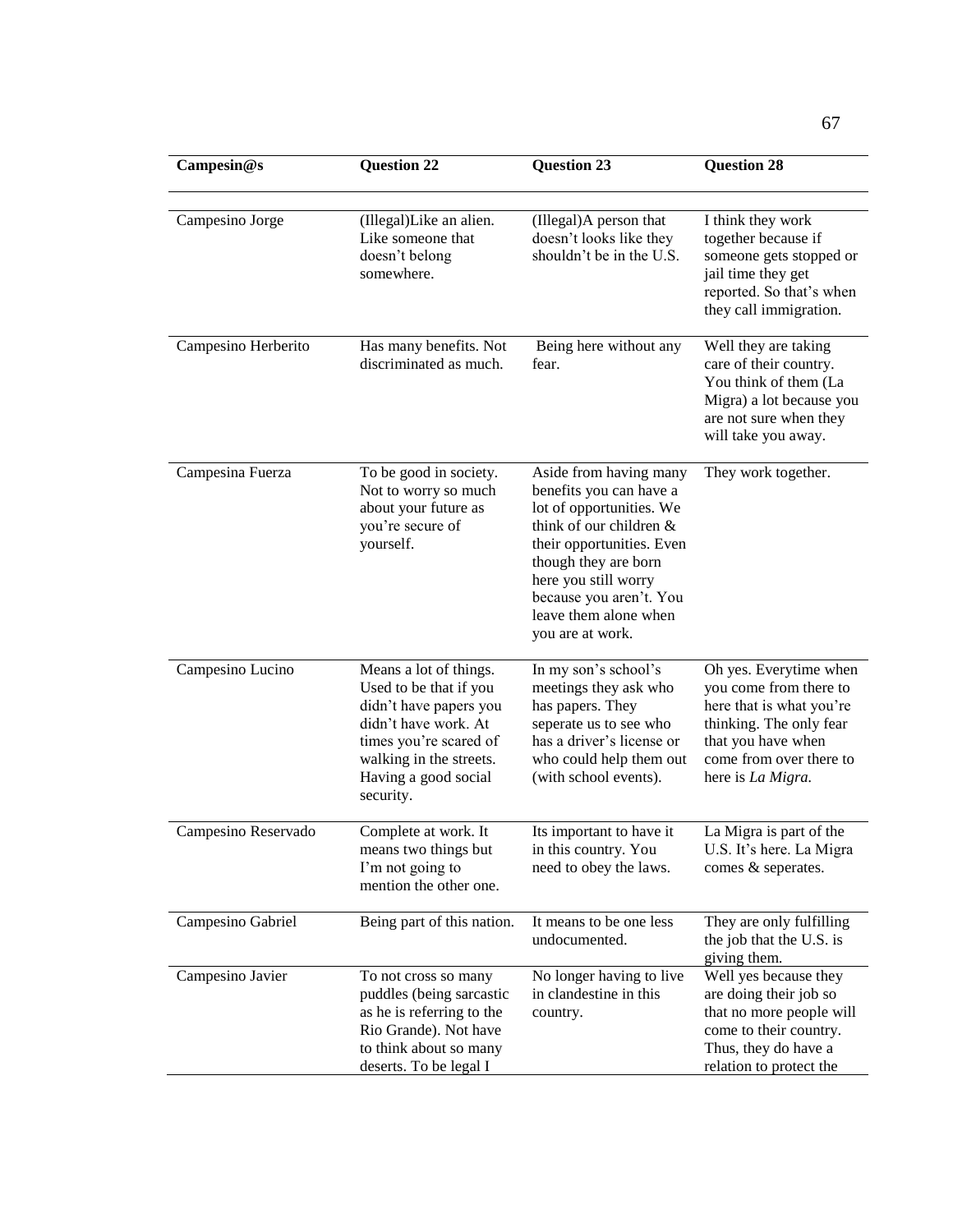| $\mathbf{Campesin}\mathcal{Q}\mathbf{s}$ | <b>Question 22</b>                                                                                                         | <b>Question 23</b>                                                | <b>Question 28</b>                                                                            |
|------------------------------------------|----------------------------------------------------------------------------------------------------------------------------|-------------------------------------------------------------------|-----------------------------------------------------------------------------------------------|
|                                          | would be able to be back<br>in my town $&$ be able to<br>see my parents. To be<br>legal leaves you to your<br>imagination. |                                                                   | well being of their<br>country.                                                               |
| Campesino Roberto                        | I would have papers $\&$<br>wouldn't have to cross<br>like a "wetback". To be<br>able to come $&$ go.                      | To have all the<br>privileges. To be able to<br>help your family. | They do have a relation<br>as they serve one<br>another to protect their<br>country together. |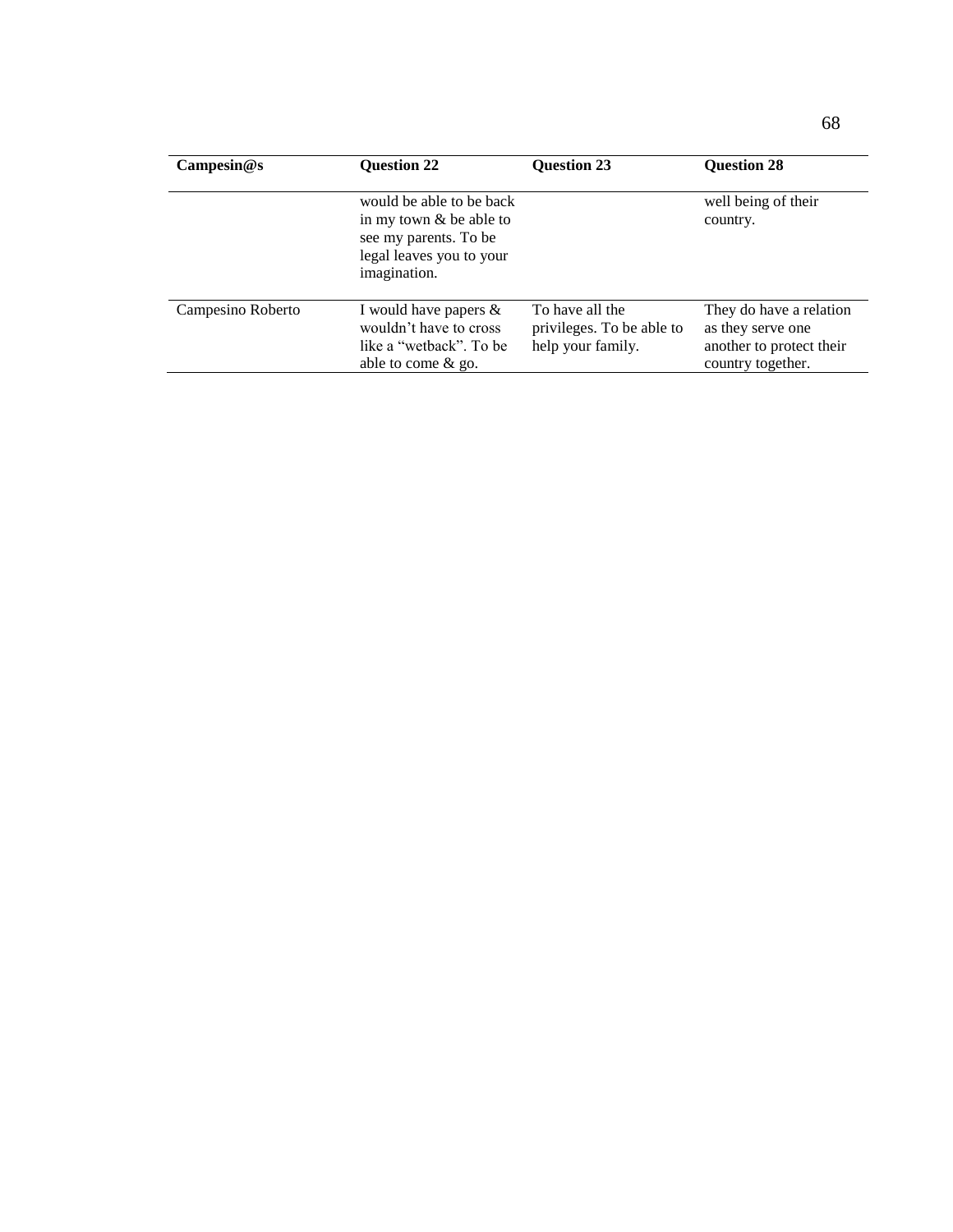#### RESULTS AND ANALYSIS

This chapter examines two case studies of research conducted in Salinas, California and Santa Maria, California. In both, I focused on the importance of narrative, the first told by an organization that works closely with the *campesin@* community, and the second is a collection of *campesin@* narratives. In the first case study, the research consists of two parts that take place in United Farm Workers (UFW) Foundation and Union. In the second case study, I centered my research in the strawberry fields, thereby studying both "up" (at an institutional level) and "down" (at the level of the workers themselves). Throughout my research, I used participatory research methods and adhered to Paulo Freire's (1982) guidance:

If I perceive the reality as the dialectical relationship between subject and object, then I have to use methods for investigation which involve the people of the area being studied as researchers; they should take part in the investigation themselves and not serve as the passive objects of the study (34).

Freire's words resonated with my research as I recognized that *campesin@s* were the only ones who could speak for themselves, and I had to learn from what they were saying. With Freire's words in mind, I used participatory research to help me identify where *campesin@s* stood in the process of the three strategies of participatory research: 1) the reappropriation of knowledge (within the paradigm of knowledge) 2) development of that knowledge, and 3) participation in social production (Gaventa1988, 122). It was essential for me to use participatory research, as I aimed to challenge the roles of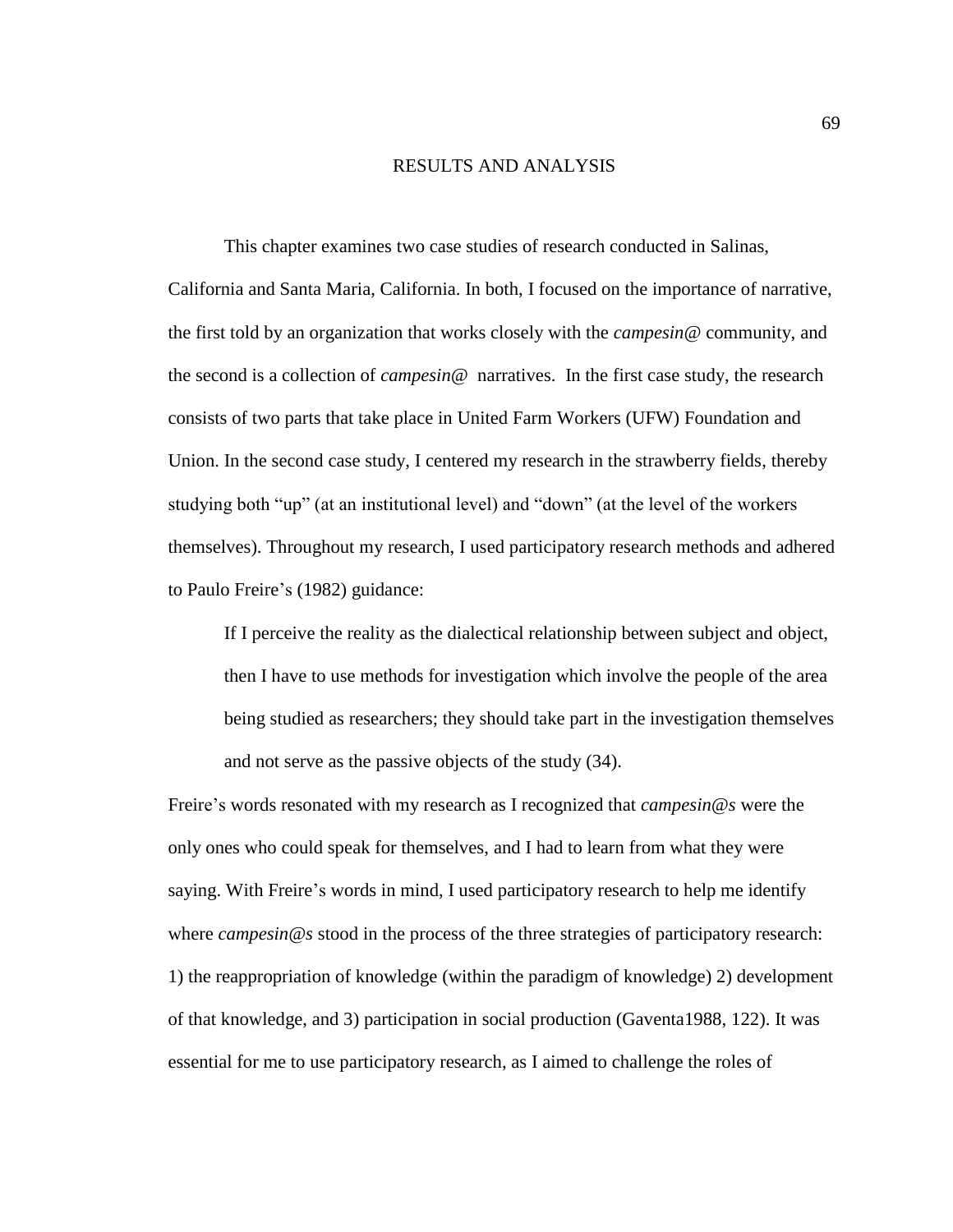"research and researched and the subjects-objects of knowledge production" not only for academic purposes but for personal and communal reasons. From a more personal account, as I present the research findings and analyze the outcomes, I include my thoughts and feelings that were provoked during fieldwork. To refrain in order to remain objective would perpetuate the very thing I aim to challenge, the dominant narrative, which would suggest that I, the researcher, am a neutral observer gaining some unique access to "truth" about the *campesin@*'s lives. I realize now that the voices of people, like my father and grandfather, and their experiences all directed me that they are the true scholars of this study. Far too often, these voices are muted by the dominant narrative because they threaten to challenge that narrative, when they should be at the forefront if we are researchers claiming to portray their realities.

I never recognized people like my father and grandfather's knowledge of working in the fields as being critical to my growth as an educator, activist, and community member. K-12 did not teach me to acknowledge their work as indispensable to society, nor to identify them as instructors of my education. Because they lack a higher education, my father and grandfather are not validated educators or critical contributors to the knowledge produced. Instead, I was taught that my father and grandfather are cheap an indispensable labor. John Gaventa, in *Toward a Knowledge Democracy: Viewpoints on Participatory Research in North America,* states how research is viewed not only as a means of creating knowledge; it is a simultaneously a tool for education and development of consciousness as well as mobilization for action (1998). Serving as a research, I saw how interlocked *campesin@s* knowledge and environmental discourse were. I saw how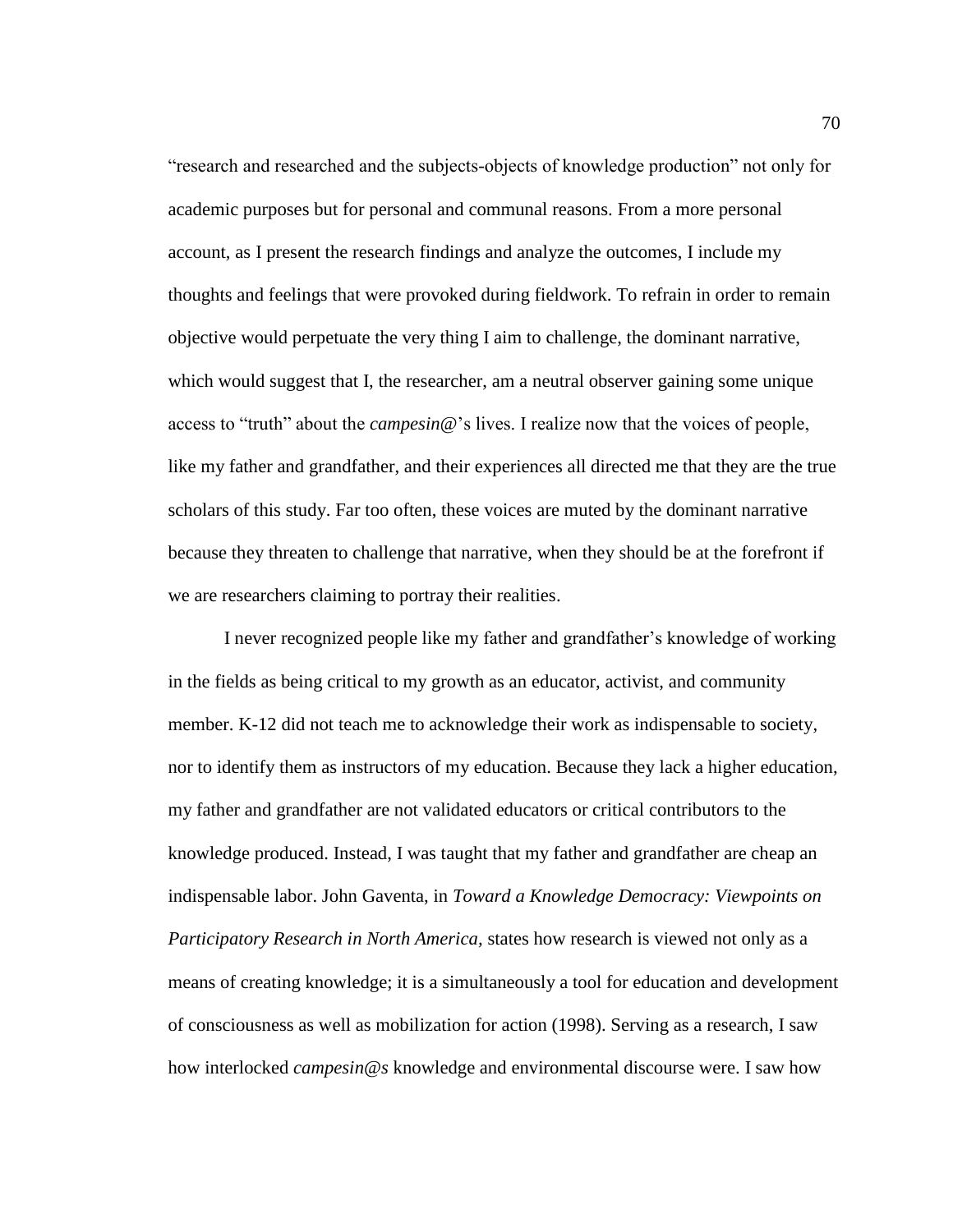personal narrative not only empowers an individual but how it can transform and even transcend one's community. The following case studies demonstrate how overlapping and interdependent they are to another. In addition, the studies will indicate how *campesin@s,* although not claiming to be educators, are scientists, leaders, and teachers of their profession.

Case Study I: United Farm Workers Foundation- Salinas, CA

The first case study focused on qualitative research at the United Farm Workers (UFW) Foundation. For four weeks, my work centered on understanding how such an established organization serves the *campesin@* community and the role they play in *campesin@s'* lives. Within the four weeks, I learned the information and services UFW Foundation provided to the *campesin@* community, how that information is disseminated, and the type of relationship that *campesin@s* have with the Foundation. I gathered data by participant observation, journaling, and semi-structure interviews that I conducted in the last week.

My initial inquiry was answered during the semi-structured interviews with UFW Foundation employees when asked the following questions: Q1. What has been the most given services that people have been asking from the UFW Foundation? Q2. How does UFW Foundation serve its community?, and Q3. How is the UFW perceived and treated among the community? (the complete interview guide is included in the **Appendix section**). I summarized the responses and included the recurrent responses for all three questions. For question number one, the services most wanted were immigration and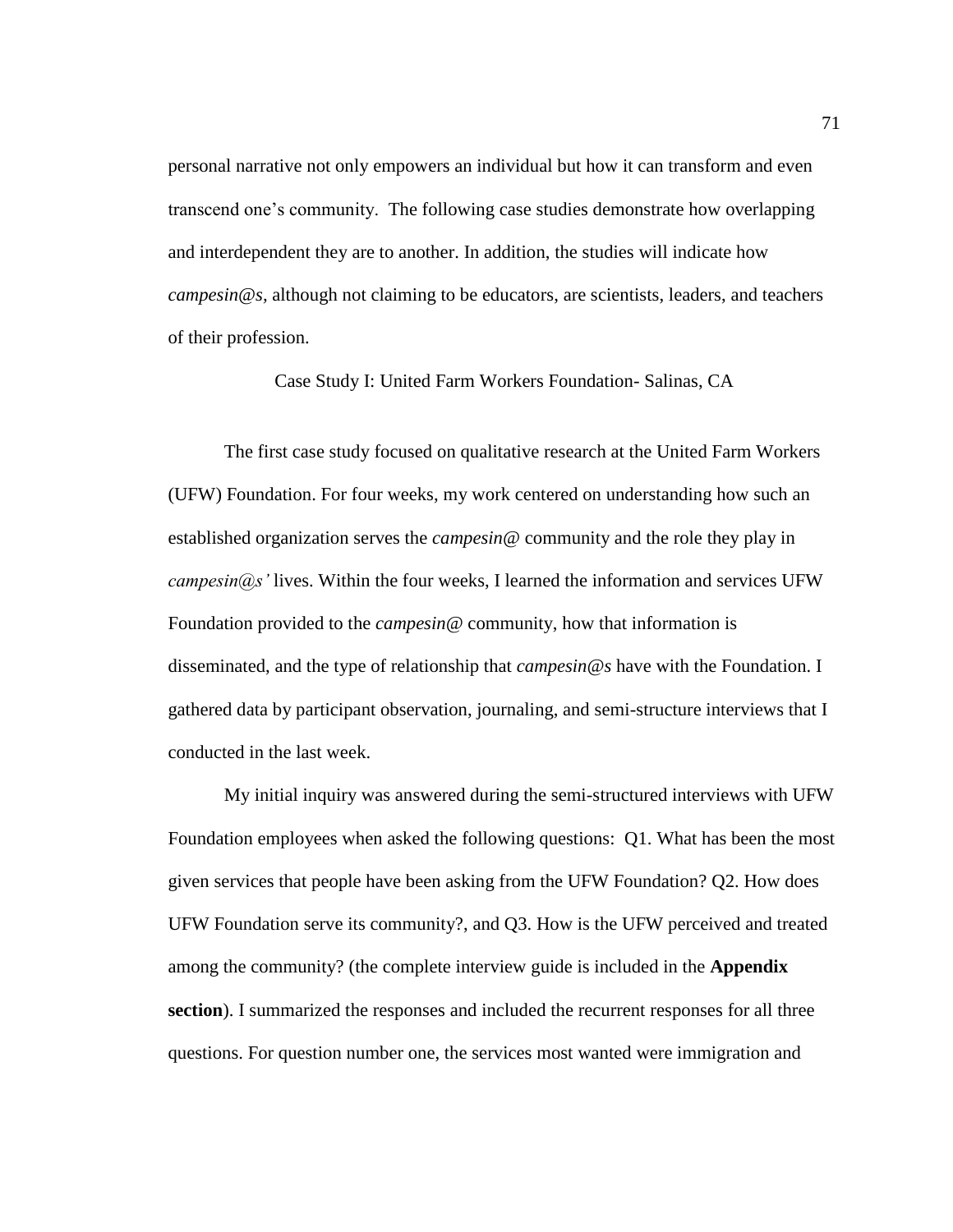citizenship. For question number two, the Foundation serves the *campesin@* community by providing immigration services, education on immigrant rights, and education on social rules to avoid jeopardizing their stay in the U.S. Some UFW employees expressed that the Foundation has served by supporting and being a bridge to the *campesin@* community. This is an essential component for both the Foundation and the *campesin@* community to have in order for their relationship to exist. In the second case study I discuss how being part of such setting thoroughly prepared me for fieldwork in the strawberry fields. For question number three, the *campesin@* community perception of the Foundation is divided as some *campesin@s* are very supportive of the Foundation while others are skeptical; there are those that view the Foundation in a positive manner whereas others view it in a negative way. A UFW employee informed that this skepticism often derives from the *majordomos* [supervisors' assistants] who threatened to fire *campesin@s* if they visit UFW offices. One of the UFW employees stated that *majordomos* do not want *campesin@s* to know their rights, which is one of the services that the Foundation provides.

I asked the following question to the UFW employees to have a better understanding of the relation between *campesin@s* and agricultural fields Q5.) How important is to work in the fields to be able to support a *campesin@'s* family? The interviewees' responses can be found in **Table 1.**

While all UFW Foundation employees had different responses to question five, all answers carried a similar theme. Yes, working in the fields is important but what is at stake here is the opportunity that *campesin@s* see from working in the fields. The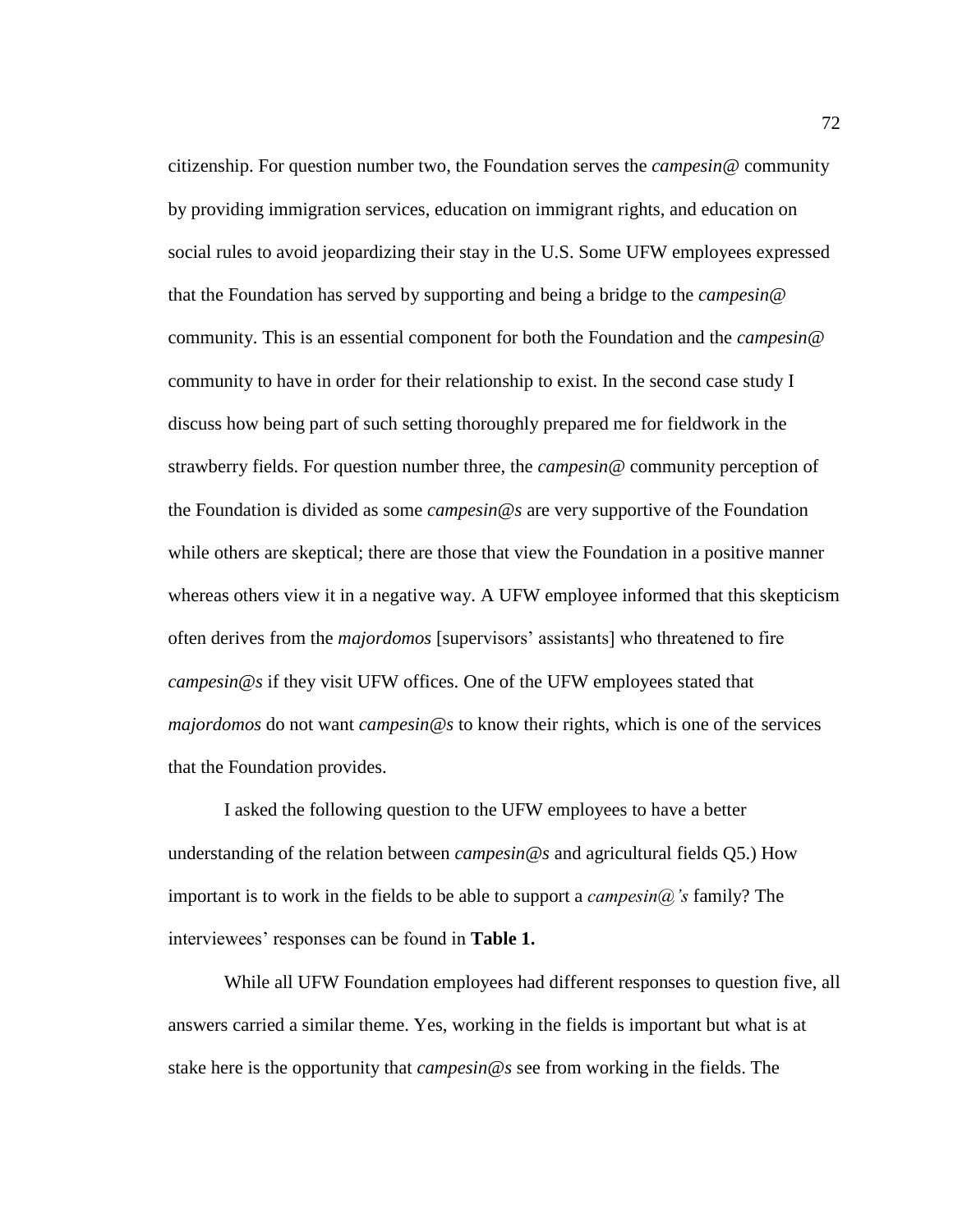temporary relief that *campesin@s* feel is they will be financially supporting and providing for their families. Yet, what is being compromised for this given opportunity is their health; health issues that come in increments- weeks that lead to months, and months that lead to years of back pains, never healing aches, exposure to pesticides- to name a few. According to Jose, UFW employee and supervisor, what too often is left out of the conversation when discussing *campesin@s* working in the fields is that "it is a matter of circumstances. I don't think anyone says, I want to go and break my back. It depends on the area [you migrate] Salinas, agriculture is big here. L.A. it would be factory". The issue here is not that "illegals" strive to steal American jobs, as media portrays. The problem is that *campesin@s* are left with minimal options. With their limited opportunities, they become a vulnerable labor force due to their legal status, ethnicity, and being economic refugees. *Campesin@s* leave their native home with either having a background of working and living in the country or are made *campesin@s* throughout the years of working fields. In both scenarios *campesin@s* are forced to adapt due to the circumstances they find themselves in. It is a matter of survival, not choice. This insight counters the narrative that *campesin@s* are the problem; their "choice" to migrate to the U.S. is not the problem; the problem lays in the reasons they had to migrate.

In order to have a better understanding who *campesin@s* are, we must listen to what they are sharing, but most importantly we must allow ourselves to connect with who they are as human beings with unique stories. If we are able to connect with *campesin*@s, we are able to live with them and accept that although they are from different lands they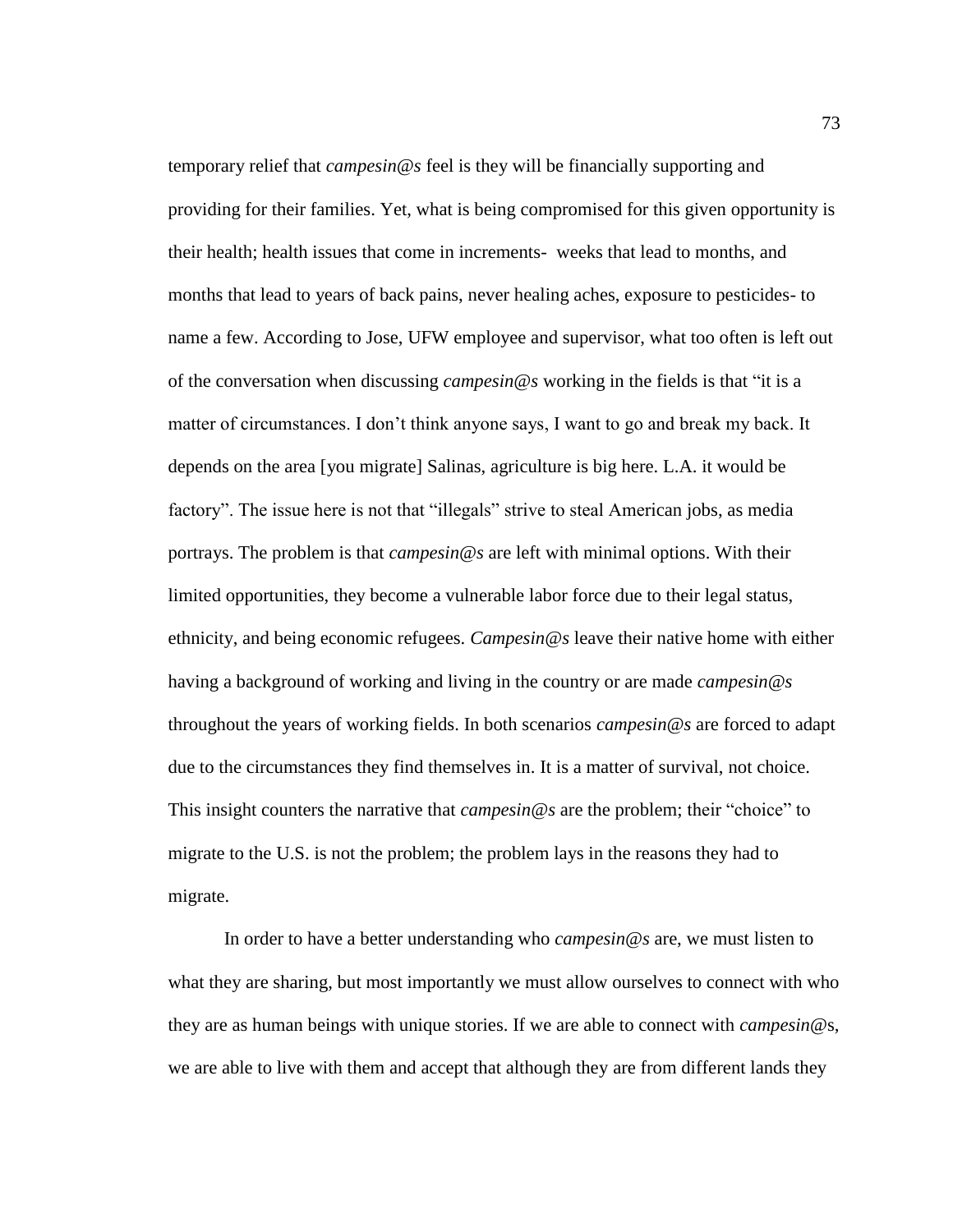are of existence and value in *every* land. They are not less human because they come from south of the border; their lives should not be measured by assumptions about the country they migrated from. We must see *campesin@s* as our equals, only then can we treat them as such. They have the knowledge and background that can contribute to the environmental discourse. To elaborate, when I state that *campesin@s* can contribute to environmental discourse I am intentionally not singling the food movement or the environmental movement. I am making a broad, not vague, critique to both movements and *all* movements that want to discuss about "progress" and "justice" yet, fail to include this group of people in their so called "environmental discourse". I refer to environmental discourse because all the *campesin@s* that I interviewed did not know either movements. My purpose is not for *campesin@s* to get involved and become members of such movements. Many *campesin@s* I came across might not even be interested in partaking in these green movements because of the very thing I am arguing for- include the *campesin@s'* narratives and voices into this environmental discourse. *Campesin@s* for the majority are not in the movements' conversation or in their agenda. What I am challenging is that *campesin@s* be given spaces and opportunities to be part of this environmental discourse that needs to go further than the food movement or the environmental movement, *campesin@s* need to be in *all* conversations that talk about food and the environment. bell hooks discusses in her book, *The Will to Change: Men, Masculinity, and Love,* her use of the phrase 'imperialist white-supremacist capitalist patriarchy' to describe the interlocking political system that are the foundation of our nation's politics (2004, 17). hooks expands that these terms are systems, not individual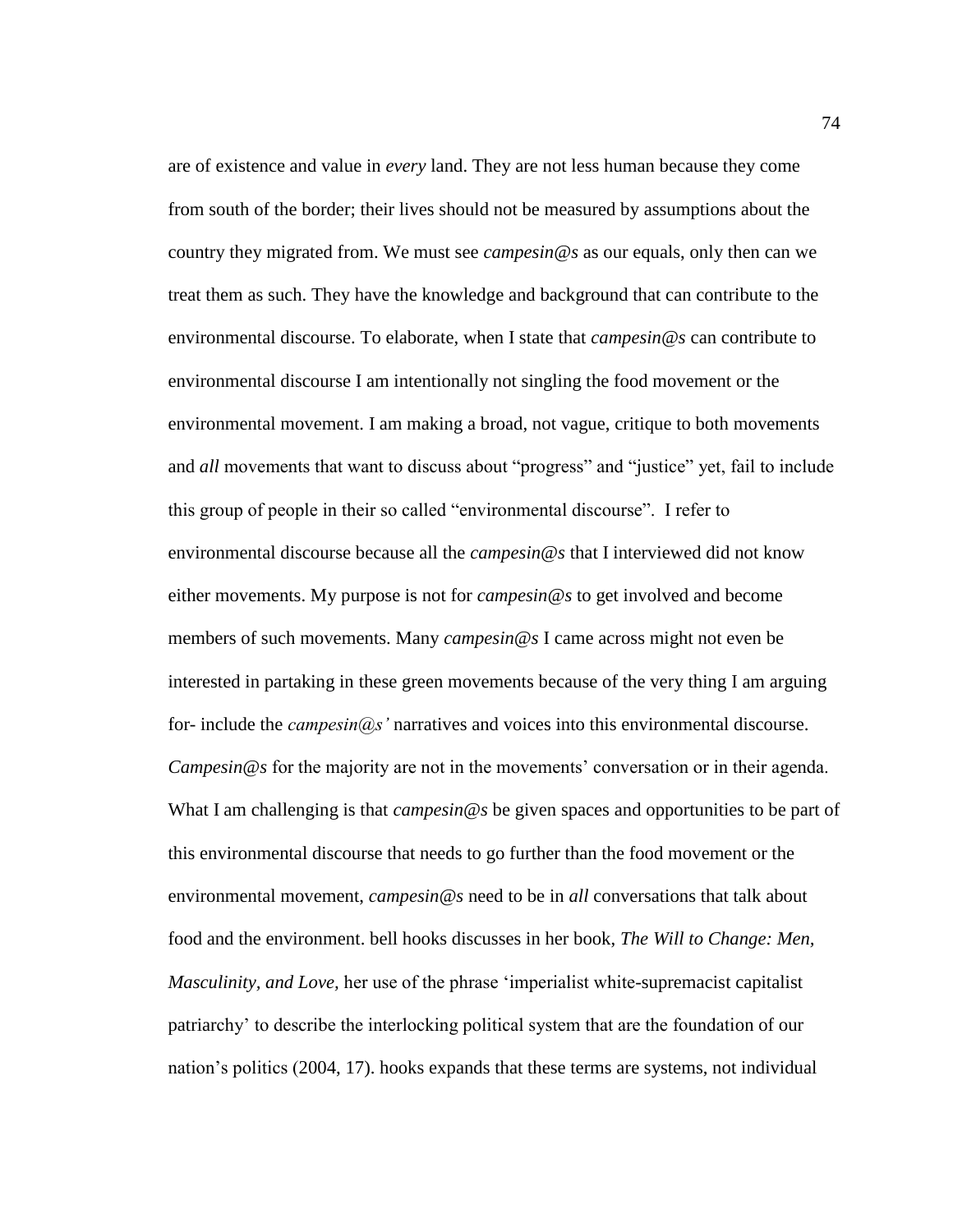people or groups as the term is conceptual and cannot refer to a specific person or group of people. In similar manner I challenge that the *campesin@s'* voices and narratives not only be listen by one individual, groups, or movements but be heard in all conversations as they all support, uphold, or perpetuate under the similar theme- environmental discourse. We cannot divorce the conversations and limit *campesin@s* narratives to only be included in the food movement or the environment movement, inevitably we will continue to have more movements and be scattered, instead of creating coalitions. The environmental movement, the food movement, the *campesin@* community all interlock as they all correspond to one another. Furthermore, opening this conversation to this group of people could bring self-determination and empowerment into their communities, as much as into our communities rather than continuing to alienate ourselves from *campesin@s*.

Interview question ten asked UFW employees regarding the role *campesin@s* play: Do *campesin@s* hold a stake in or play a role in preserving the earth's resources we live in? The UFW employees' responses are found in **Table 2.** UFW employees understand that *campesin@s* play a significant role in the fields. They recognize the background and knowledge that *campesin@s* bring to the fields but they also realize the potential that *campesin@s* have if given the opportunity. Juan stresses on the mental shift that *campesin@s* have adapted, from being farmers in their native lands to being laborers in the U.S. This mental shift takes place due our government and society placing worth on individuals not on their skills, intelligence, or knowledge. Instead, what is valued is one's ethnicity, skin color, and legal status. Our government and society fails to see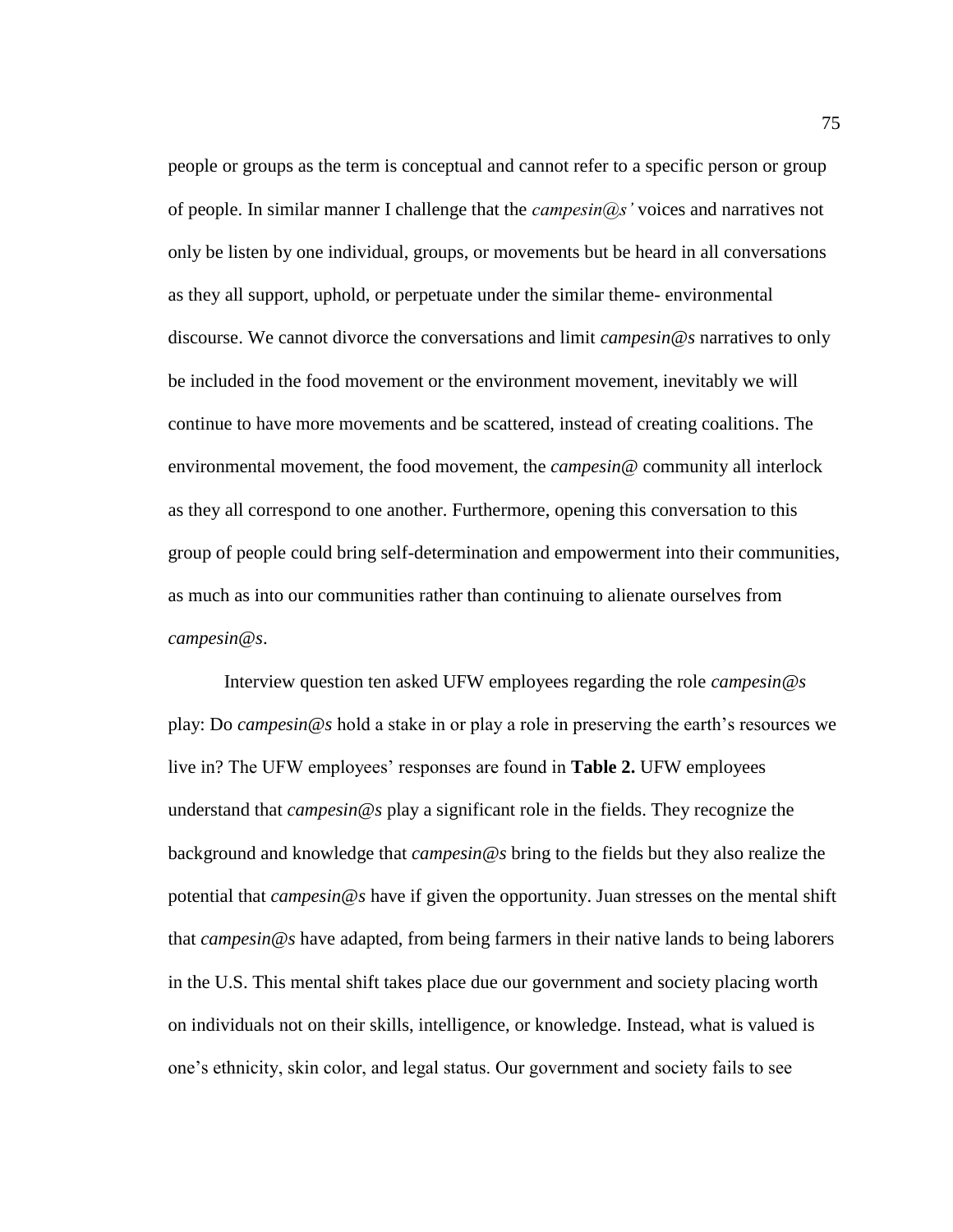*campesin@s* as humans. They are written off as they are categorized as cheap labor, not human beings with their own motives, lives, and stories. What is of worth is the amount of profit that can be reaped from exploiting *campesin@s*. Juan notes when *campesin@s* arrive to the U.S. they are solely workers, emphasizing how *campesin@s* have the knowledge to conserve but it depends on their position.

The last question I analyzed was question 44 which asked UFW employees how the *campesin@* community could contribute to the environmental discourse allowed me to see more restrictions rather than empowerment. I intentionally chose to use the term environmental discourse in the interview guide to note if the informants were familiar with the term, they were unfamiliar with the term. When I clarified what the term meant the informants were quickly able to engage and respond to the question because they understood how such conversation pertain to *campesin@s*. UFW employees' responses are found in **Table 3**. By proposing that *campesin@s* contribute to environmental discourse we risk the flow of creativity and ideas that *campesin@s* can engage when discussing environmental issues that pertain to them. What I propose is to serve as facilitators and educators; for too long we, the research community, have imposed what is best for "them", telling subjects what they ought to do to improve their situation. What is best is not solutions from outsiders but from within the community. As an outsider within, I find myself that I am limited in adding to the conversation without jeopardizing the fluidity of genuine, untampered dialogues. By providing the space and times for *campesin@s* to interact with their community, they can begin to discuss the state of the agricultural environment.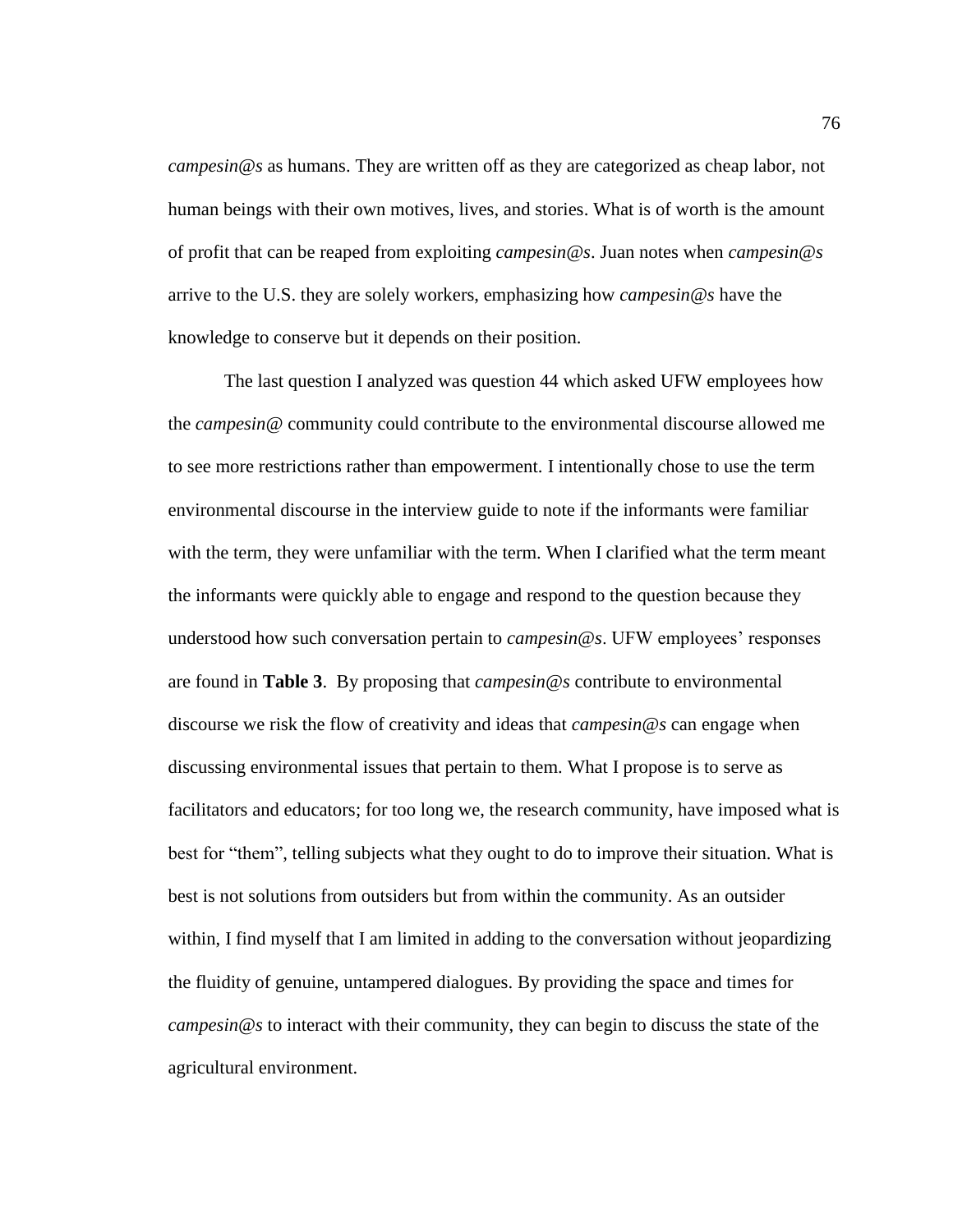UFW Employee #2 response to question 44 by stating that farm workers are advocating; explaining that farm workers understand the issues that are occurring not only because they are witnessing it but due to the fact that they are living it. UFW Employee #2 argues that education needs to cover how farm workers are being affected by the products they purchase; emphasizing that long term effects need to be discussed as much as short term effects. UFW Employee #3 highlights the need for more education and more people advocating for not only food but also land. Concurring with UFW Employee #3 along with advocating for land, we must advocate and demonstrate with the people that labor the land. Land and labor go hand in hand, in our country they are inevitable pair. In our society land that is not worked and harvest, is land wasted. By no means I am voicing that our society should determine what we should advocate and protect. On the contrary, we must dismantle society's proposed advocacy and decolonize how we mobilize in order to stand strong in what we are fighting for.

Case Study I: United Farm Workers Union- Salinas, CA

The union is only chosen by the people, *campesinos*. They have to vote, only the workers can decide, no representative of the Union or *mayordomo*, can vote for or against. The Union gives the *campesinos* voices. We are doctors, lawyers, we have to be everything. If we are not informed then we look bad in front of the worker, *campesino*. We need to be informed. Here we are more than organizers. We are sometimes marriage counselors.

Gustavo, UFW Union Organizer 2016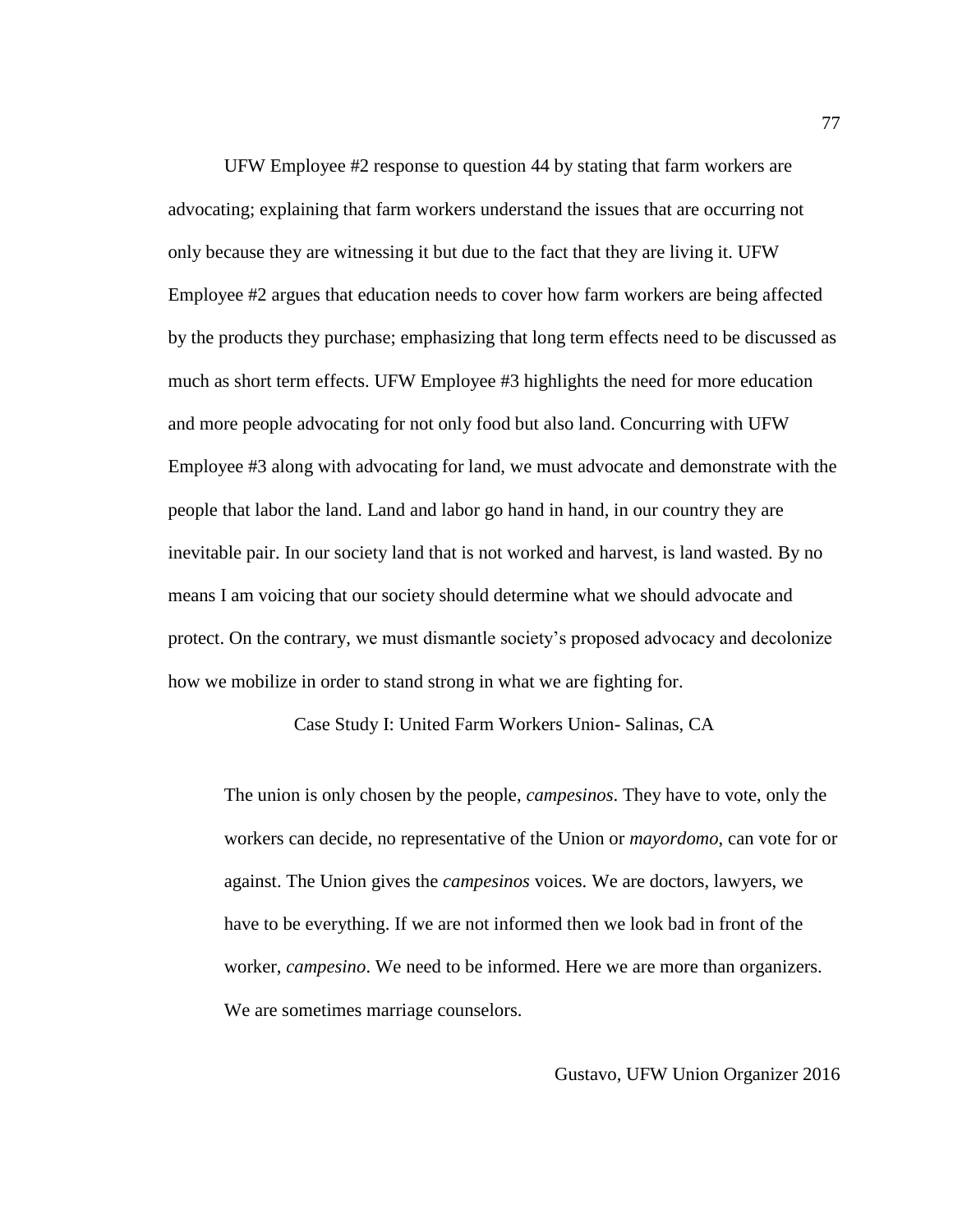Doing participant observation with UFW union organizer Gustavo enabled me to see the many tasks that the Union has to take. Gustavo drove to us to many field sites to inform *campesin@s* how the Union serves the *campesin@* community. On other sites he provided *campesin@s* with any updates or took note of any concerns that *campesin@s* had with the company they worked with. Once we left the sites, Gustavo shared with me the daily fight he has as a union organizer: "We are fighting against a monster, with a lot of cash and many people that have low education that only listen to the *patroncito* [boss, but with endearment tone]. Who doesn't want to be of support". Gustavo tells me how agricultural companies are diligent on just *using* workers and once they are done with *campesin@s,* they fire them. Gustavo informs me how "some companies even have gone to the extent of changing their company's name. The companies use many strategies to make sure that *campesinos* don't join the Union. But some *campesinos* are happy with simply getting *carne asada* [bbq] and a little raise, that the companies do as an incentive. Some *campesinos* ask me 'What will the Union give me?'". Gustavo responds back by saying there is strength in numbers.

Gustavo discloses that not all agricultural companies are ill-intended, explaining how there are several that do want look after the well being of their workers. Gustavo worked as a *campesino* for 16 years as a *piscador* until an UFW organizer approached his *cuadrilla* regarding signing a union contract between UFW and the company they worked for. From working as a *campesino* to becoming an organizer Gustavo has a thorough understanding of the strong coalition that takes place and the possibility of growing further if both parties are willing to collaborate. Simultaneously, Gustavo differentiate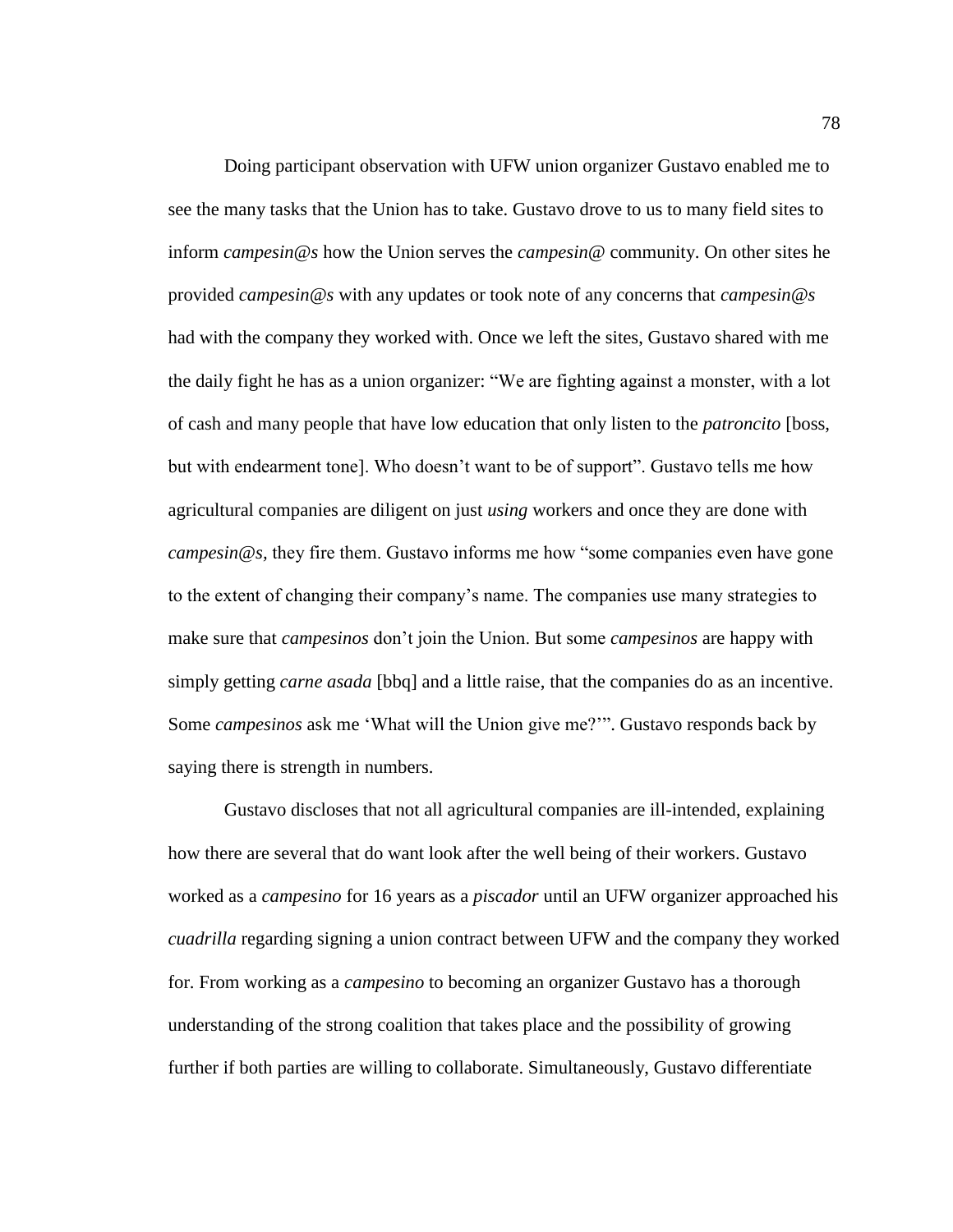how UFW is not there to be the solution but a tool to help the *campesin@* community combat the injustices they face in the fields.

While interviewing Gustavo in the Union office, I asked him about his identity. Gustavo's response was "My identity would be, well I hear a lot of being an American and saying that I am American. I could also say that my identity is American." I asked Gustavo if he could comment what contributes to his identity Gustavo state the following:

Well it's the territory that sounds bad. But the thing is that God gave us this earth. For someone to say that this all mine, who I'm I to say that… That is an abuse of mankind, just because they have firearms. Imagine when all this territory used to be Mexico. Myself being of this world, which God gave us this earth- the water, the air, everything. And look we can't even have a little piece to sleep. And the other one, you pass by their hills all because he is the general. What does it matter that I used to be a *campeon* [a champion, a given title that a *campesin@* wins after setting a record of picking the quickest and most produce in his/her *cuadrilla*] or that I knew *campeons* if we don't have a place to live. And the other one that is not a *campeon*, I don't see him killing himself under the sun. But he reigns over the whole planet, why, because he has firearms. I don't think God gave us weapons for them to come over here and reign [referring English and Spanish colonization]… All these laws are made by the ones that have power. It is as though there are two children, one child has two plates of food, the other one has none. What would you call that? That is where we are, we are defenseless.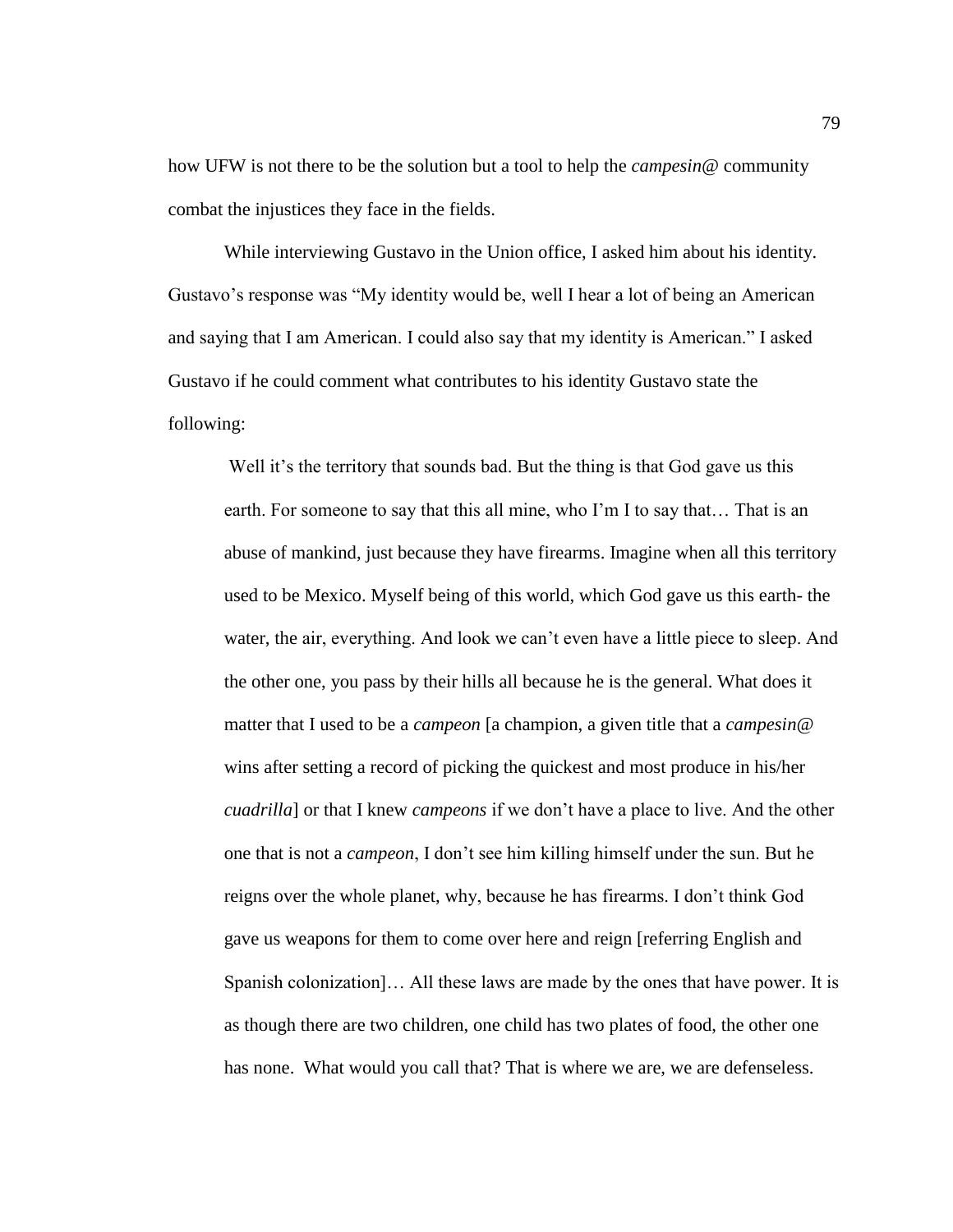We don't have anything to defend ourselves with. That's why we don't have anything. The only power that we do have is for people to say- we had enough. To stop working to see what they eat… We all eat from the earth.

Gustavo's words spoke volumes as he went full circle on his identity from the totality that took form of his identity to where he presently finds himself. Gustavo is not content with the mediocre wages and inequalities that *campesin@s* still face. Yet, he understands that this battle he is fighting cannot be won individually or from one union, it will take the *campesin@* community as a whole to revolutionize the current state they are in. I asked Gustavo how he thought society viewed *campesin@s*, and how accurate or inaccurate that perception was. Gustavo's response "Among the community (*campesin@*) they know. The only one that doesn't understand is the one that is not inside. That's the difference…They don't have much power as to make laws and that's why we have to fight for something just for us". I followed up with the question of what kind of affects do these perceptions have towards *campesin@s*. Gustavo replied:

They see them different. It's like something I buy and I don't know how it was built or fabricated. If you go to the fields and see them it seems as though they aren't doing anything. But once doing it (working) you'll feel it. It's not the same thing if you just stand for 10-20 minutes and looking, then if you end up for the rest of your life in the fields. It's different. Its only there than someone who doesn't understand will understand the life of working in the fields.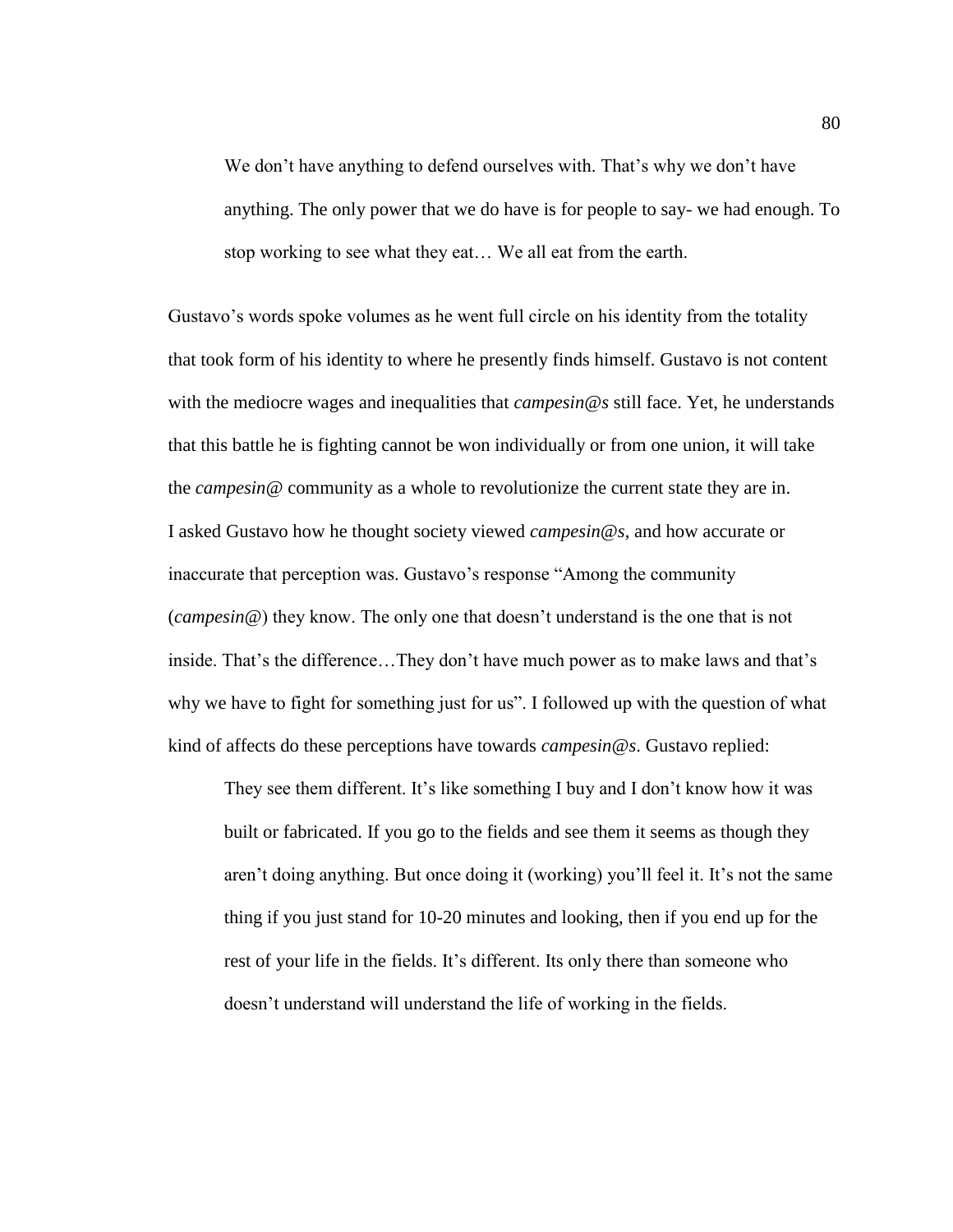Gustavo's words encapsulate the history that our country has with the *campesin@* community while illustrating the condition that we still find ourselves in relation to our relationship with *campesin@s*. Gustavo's experience and insights served as cornerstones as I mentally and emotionally prepared myself for the fieldwork in Santa Maria.

Case Study II: Strawberry Fields- Santa Maria, CA

The second part of the case study consisted of conducting fieldwork for three weeks in Santa Maria. The first part of the case study was participation observation in the fields for 2 weeks and the last week I conducted interviews with *campesin@s.* When I partook in participation observation I immersed myself in the strawberry fields while I worked like a *campesin@*. If I wanted to have an understanding of who *campesin@* are, solely just watching how *campesin@s* worked would not do, I had to become one. This of course, is an overstatement, as my privileges would not allow me to become a *campesin@.* The privileges I gained are countless: My mother prepared my breakfast and meals for the day, my brother provided me with transportation, I am an American citizen who is fluent in English and pursuing a master degree. I found comfort in knowing that my livelihood did not depend on my job, fear of deportation was nonexistent, and a warm meal and hot Epsom salt bath was waiting for me at home every evening. I realized that my privileges would interfere and as much as I strived to know who *campesin@s* are, I could never truly know as I never truly became one. No one can, unless they decide to denounce all their privileges and rights. Research can only go so far unless the researcher asks the real researchers, in my case they were the *campesin@s*. I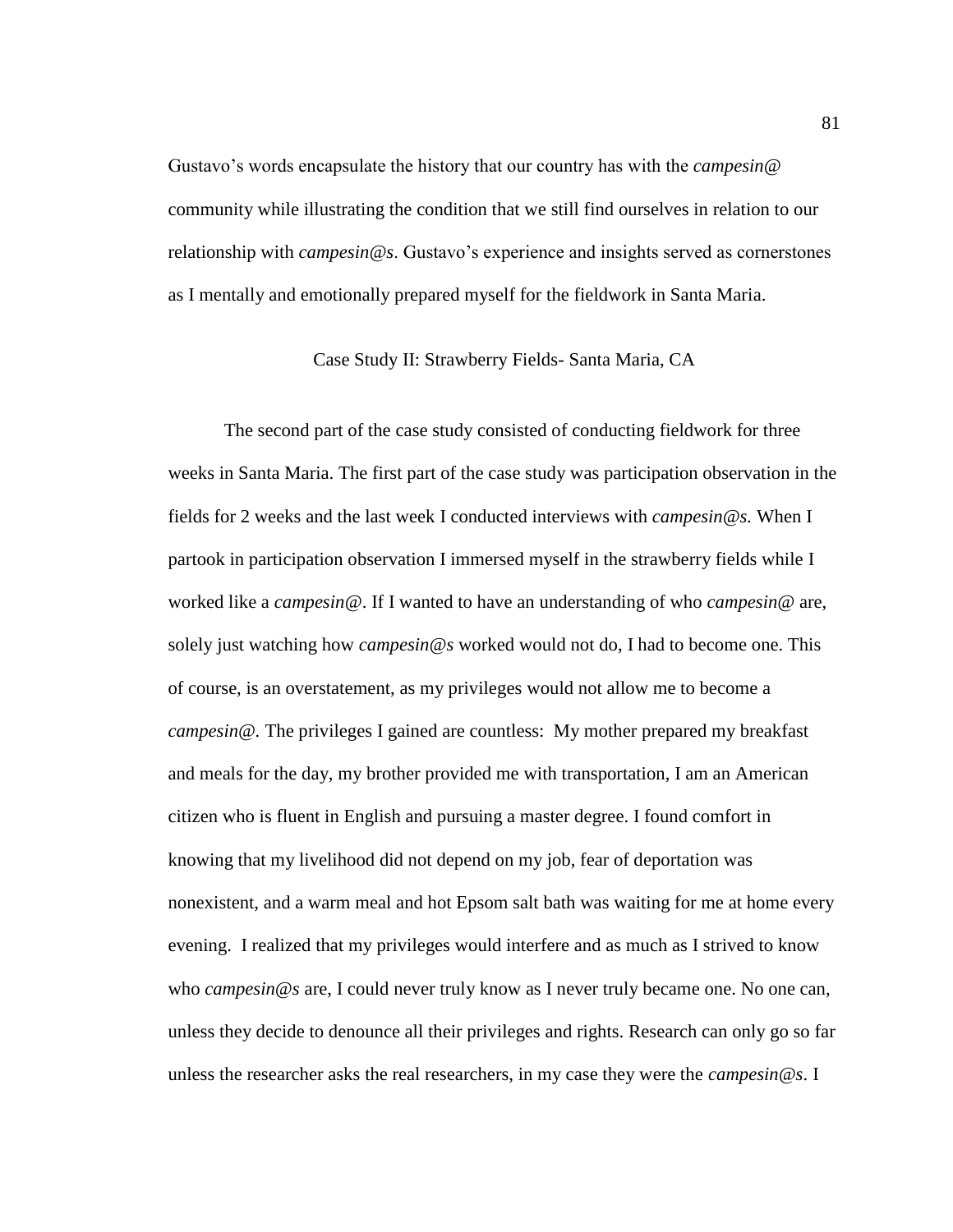remembered what I learned from UFW and witnessed how an effective, reciprocal relationship coexisted because there was a foundation of understanding, transparency, and trust from both ends. Yet, if I was to apply such method I had to do so with caution and sensitivity. Announcing who I was could have potentially brought up barriers and suspicion, and rightfully so. I humbled myself being as authentic and transparent as I could when given the time and space. I was in sacred grounds and if I was to be trusted, I had to remove my sandals to show respect to my fellow coworkers. I was a foreigner in their lands and if I wanted to learn from them then I had to listen. I was an outsideinsider as my family started in the fields, picking strawberries and now I was continuing where my parents left off.

From K-12, I attended schools with classmates and friends that had parents that worked in the fields or they themselves would work in the fields during summer breaks. I grew up hearing the many challenges of working in the fields and watched how the news would bombard our society with how "illegal immigrants" were stealing American jobs. While, I never worked in the fields until last summer, I developed a conscience and compassion for the people that labor the lands that many non-people of color would dare to. I understood the importance of how being an outsider-insider would help me explore and better understand the connections between our environments and my *raza*. *La causa* (the cause) symbolizes the struggle that our *raza* has constantly being fighting, in the current state we find ourselves *la causa* has never been more vital and urgent.

*La causa* first took place in the fields when UFW organized *campesin@s* and activists to boycott grapes due to the excessive pesticide spraying that not only sprayed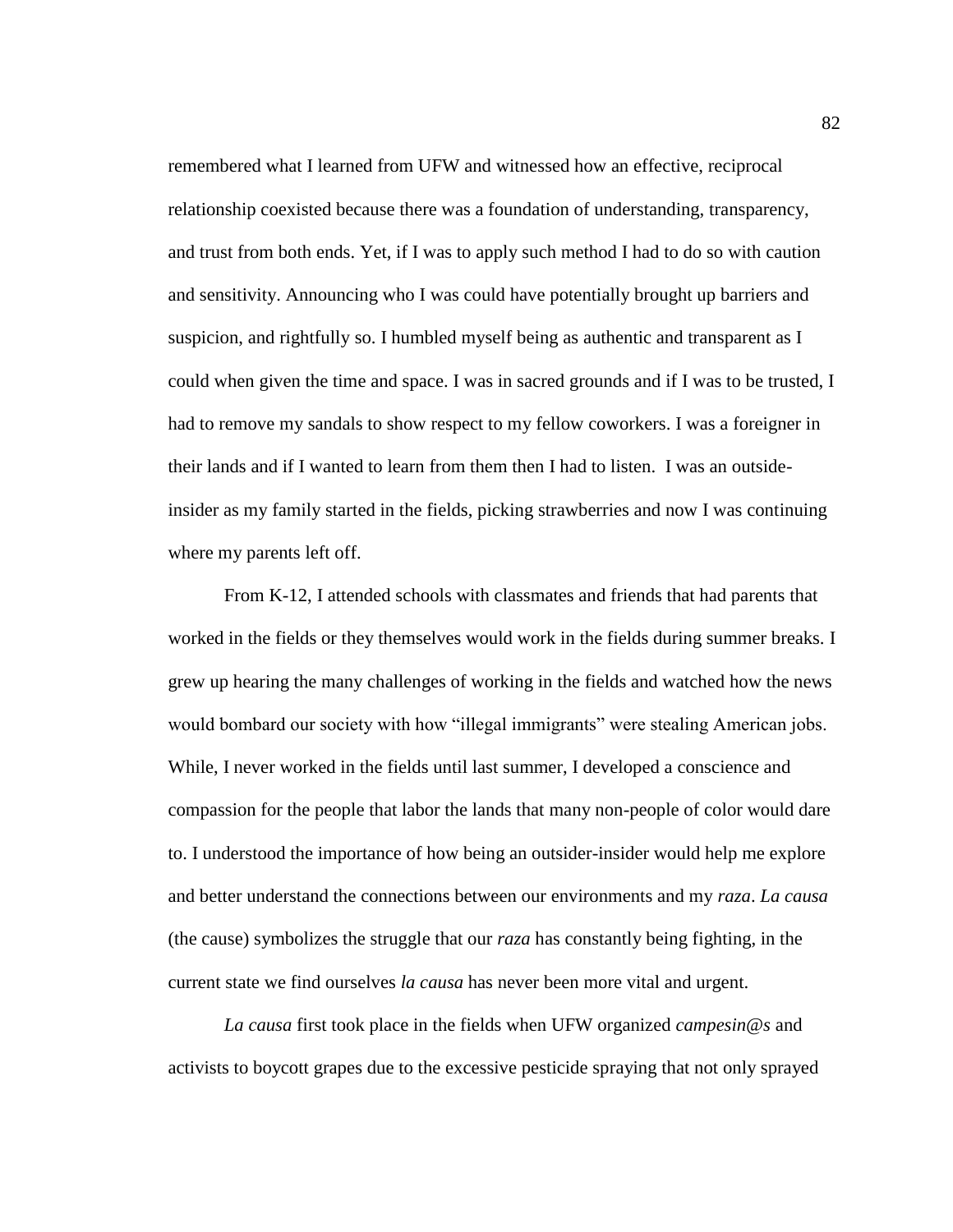the produce but also *campesin@s*. Yet the fight is not over, it must continue not only in the fields but also in our communities. While *campesin@s* may be less exposed to pesticides, they still are being affected by the residue of pesticides. The fight not only lies on terminating pesticide contact but enabling *campesin@s* to have a say on using organic, less harmful pesticide in general. *Campesin@s* are employees of the agricultural industry. Yet too often, it seems as though *campesin@s* are cattle, domesticated beasts used for profit and easily disposed once reached maximum yield. The environmental conditions and treatment of *campesin@s* are similar to the conditions and treatment that cattle endure. When conducting fieldwork at the strawberry fields in Santa Maria I witnessed how *campesin@s* worked for 10 hours with no overtime pay, had two 15-minute breaks, and one 30-minute lunch break. During breaks, neither shade nor tables were provided, thus, *campesin@s* would sit or lay down in the dirt to rest. Beside the three breaks, *campesin@s* remained working standing up with their backs bend all day. *Campesin@s* only receive benefits and insurance if they are part of a union. The majority of *camapesin@s* are not part of a union since it is not mandatory for agricultural companies to offer their employees. The federal Fair Labor Standards Act of 1938 was constructed to regulate minimum wage and overtime standards; however, this did not include agricultural workers (Ulloa and Myers, 2016). Furthermore, U.S. Representative Dana Rohrabacher has proposed that the U.S. government build a brick wall with electric wire on top, the purpose of which would be "to electrify these illegals not to kill them but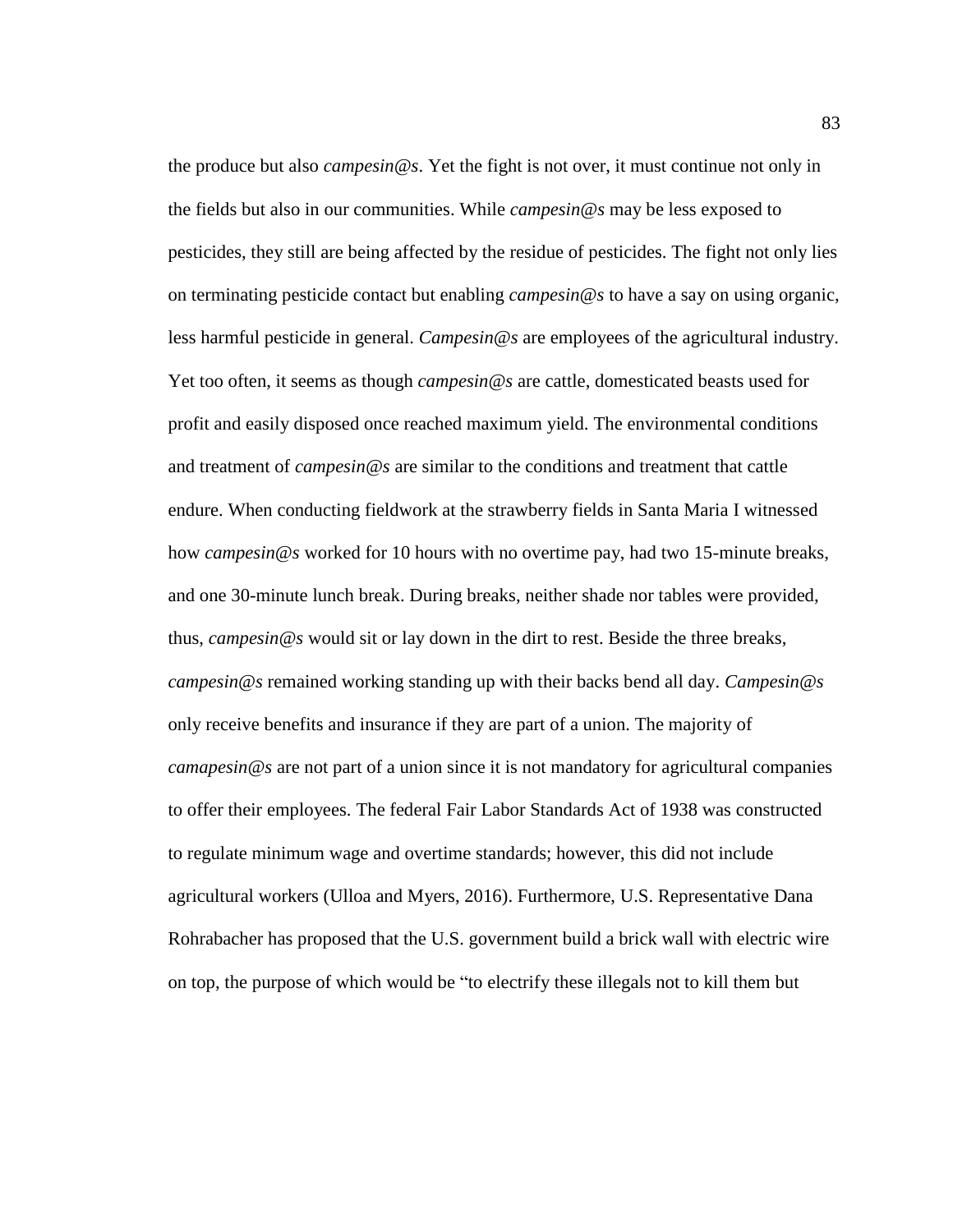enough to scare them. Just like how it is done with livestock". **<sup>12</sup>** This dehumanizing rhetoric coming from the country's political leaders makes it difficult for the public to see *campesin@s* as U.S. workers, regardless their status or lack of work permit, as living, breathing human beings.

When working with my *cuadrilla*, work crew, and other *cuadrillas*, I learned there was a diverse set of backgrounds that worked in the fields. Besides the obvious that the majority of *campesin@s* were Latin@s and Spanish speaking, the age ranged from as young as 16 years to 70 years. Some *campesin@s* had years of experience while others had none. Each person was distinct with a different story of how they ended up working in the fields. Some viewed the job as quick money while others viewed it as hard earning money. Yet, besides the reason of them working in the fields, what matters here is the story of how they began working in the fields and why they remained there. Research that abides to the colonized framework, that avoids discussing the racial inequalities and systems of oppressions aspects, is quick to dismiss the story of the *campesin@*, rather it emphasizes on numbers or solutions. Furthermore, such research denies personal narratives as they continue to exclude these narratives in their work. The value that narratives bring is the start of humanizing people that too often are seen anything but humans. If we begin to listen and talk less we will learn that there is knowledge, wisdom, value- a beating human heart beneath the surface of the constructed, mechanical *campesin@* that corporations and the U.S. government strive to manufacture. If we apply

 $\overline{a}$ 

<sup>12</sup> Juan Carlos Frey. *800 Mile Wall*, 2009. Documentary was viewed in a sociology course.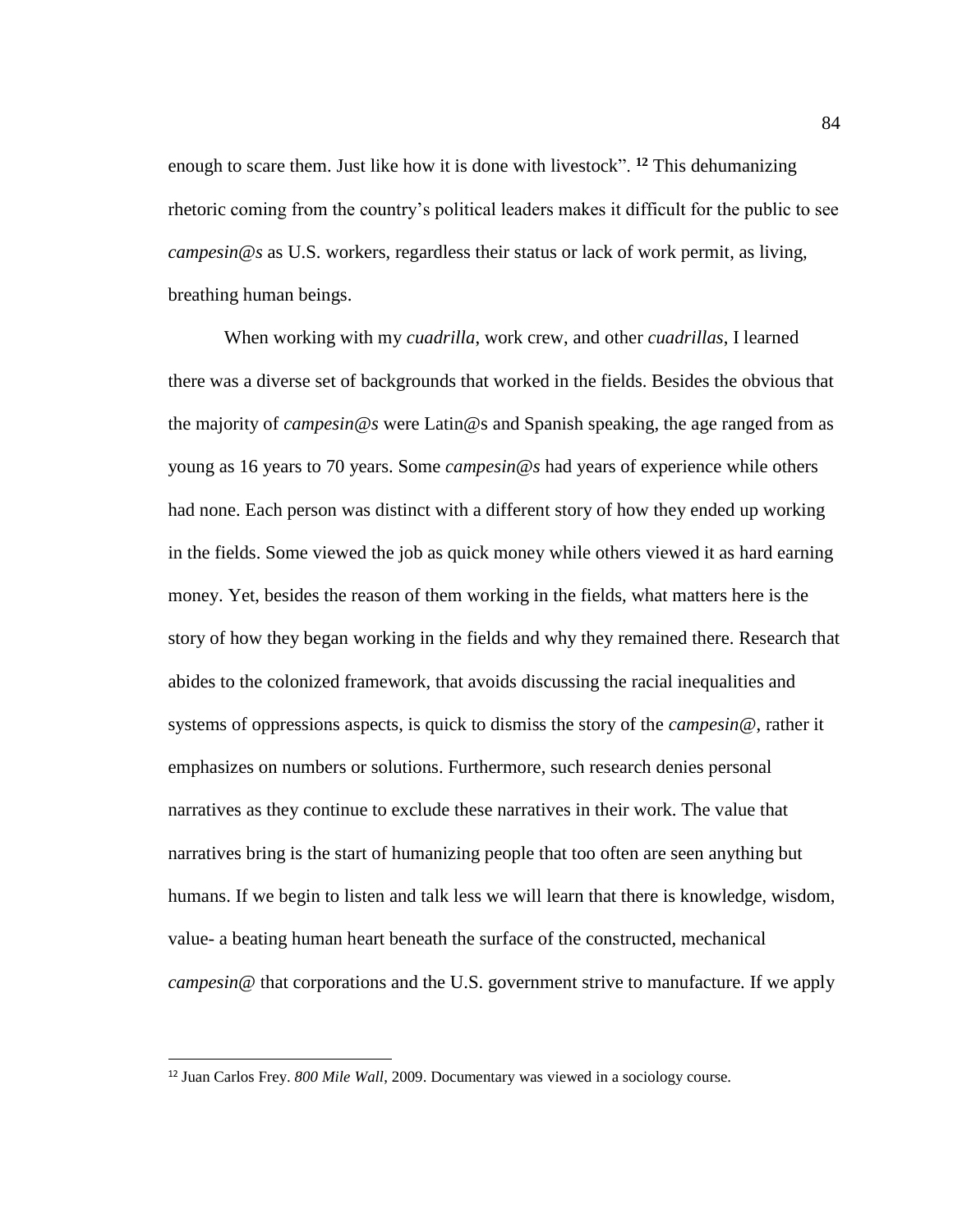relational instead of transactional approaches, including liberatory research methods, then we can build a coalition with our brothers and sisters in the fields. Francisco Jimenez author of *The Circuit*, and professor at Santa Clara University stated in community event *The Experience of the Immigrant: A Personal Story* "Your story is the history of this country" (2017). Jimenez was referring to the *campesin@s'* and immigrants' story that were among the audience, throughout his talk he recognizes how *campesin@s* and immigrants were the foundation and inspiration of his book. Jimenez exemplifies a camaraderie with the *campesin@* community because of his work and understanding of who *campesin@s* are. In similar light if we are to build a coalition with the *campesin@* community we must comprehend the work that must be done in order to build coalitions, we must begin in the fields- in the lands where we find *campesin@s*.

I learned how to work with my hands to alleviate some of the back pain- meaning I had to be quick with by hands in order to be able to finish my circuit and be able to take a water break. I learned how to laugh to ease my aches by joking around and sharing stories with my fellow comrades. I learned that at the end of the day, when *campesin@s* felt the heavy weight of working a 10-hour shift, without overtime pay, instead of complaining they would chuckle and say aloud "I've gotten lazy. I don't want to work no more". I could only respond by telling them "You haven't gotten lazy. Your body is tired. You've worked so hard. It makes sense why you would want to stop". They would smile back and reply "I guess you're right. It's almost time to home anyway *muchacha* [young woman]. You ready? When the *mayordomo* tells us *'Ya vamonos!'* 'Come on let's go!' We go". I learned from their stories and experiences how to survive in the fields. The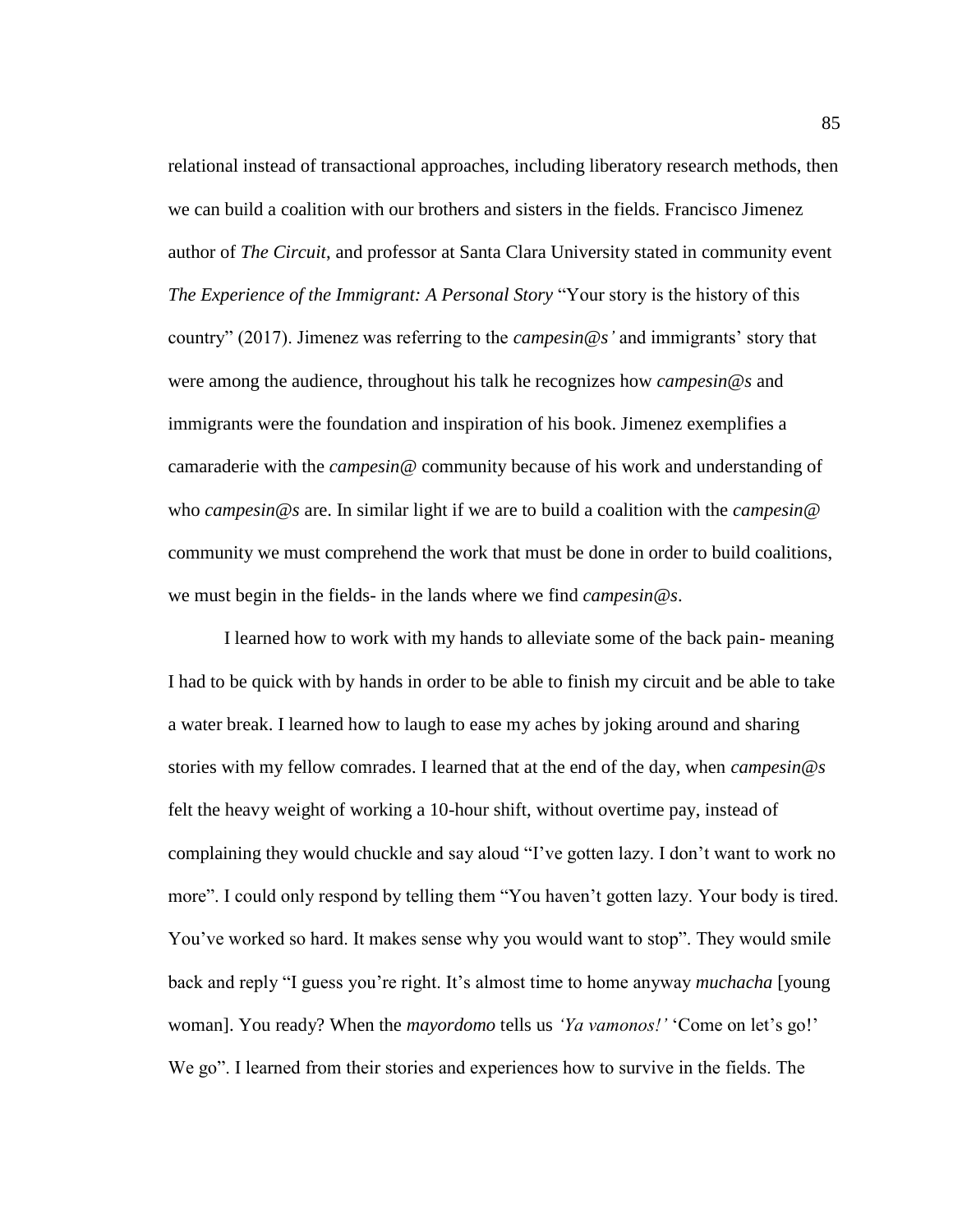pain never went away, like they told me, instead I had to find ways to cope with it by embracing it. I took about four ibuprofens and bought the *dragon* cream for aches like they recommended. Knowing that they pain would never go away rather the pain would be less severe each day, brought both hope and dismay at the same time. My pain would only be temporary as being a *campesin@* was not my livelihood, but for the *campesin@s,* the pain would always remain with them. They were much stronger than I was, not because they were born a certain way, but because they had to, they had no other choice. The last week of research completed the second part of the case study in Santa Maria. I conducted interviews with *campesin@s* resulting in a small sample group. I realize that my sample is a small percentage and that the proportion yield is less than 99%. However, after going into the field and conducting interviews I recognized that although my proportion only represented less than 1%, I had reach the point of data saturation. I had interviewed a sufficient amount of informants, transcribing and analyzing 11 interviews. In order to underline the variables and interpret the responses of my interviewees, I selected the most prominent and relevant questions regarding identity, *campesin@s'* relation to the land, and what being a *campesin@* meant to them. The following questions, Q. 12, 13, and 14 (the complete interview guide is included in the **Appendix)** were the questions chosen to bring insight to the first research question. These questions were asked as a direct approach of inquiring what identity meant to *campesin@s*. I wanted *campesin@s* to share their perspective on I.C.E., legalization, and entities in order to examine whether these variables affect them in regards to their identity. However, understanding the sensitivity of the topics I took in consideration that I had I pose the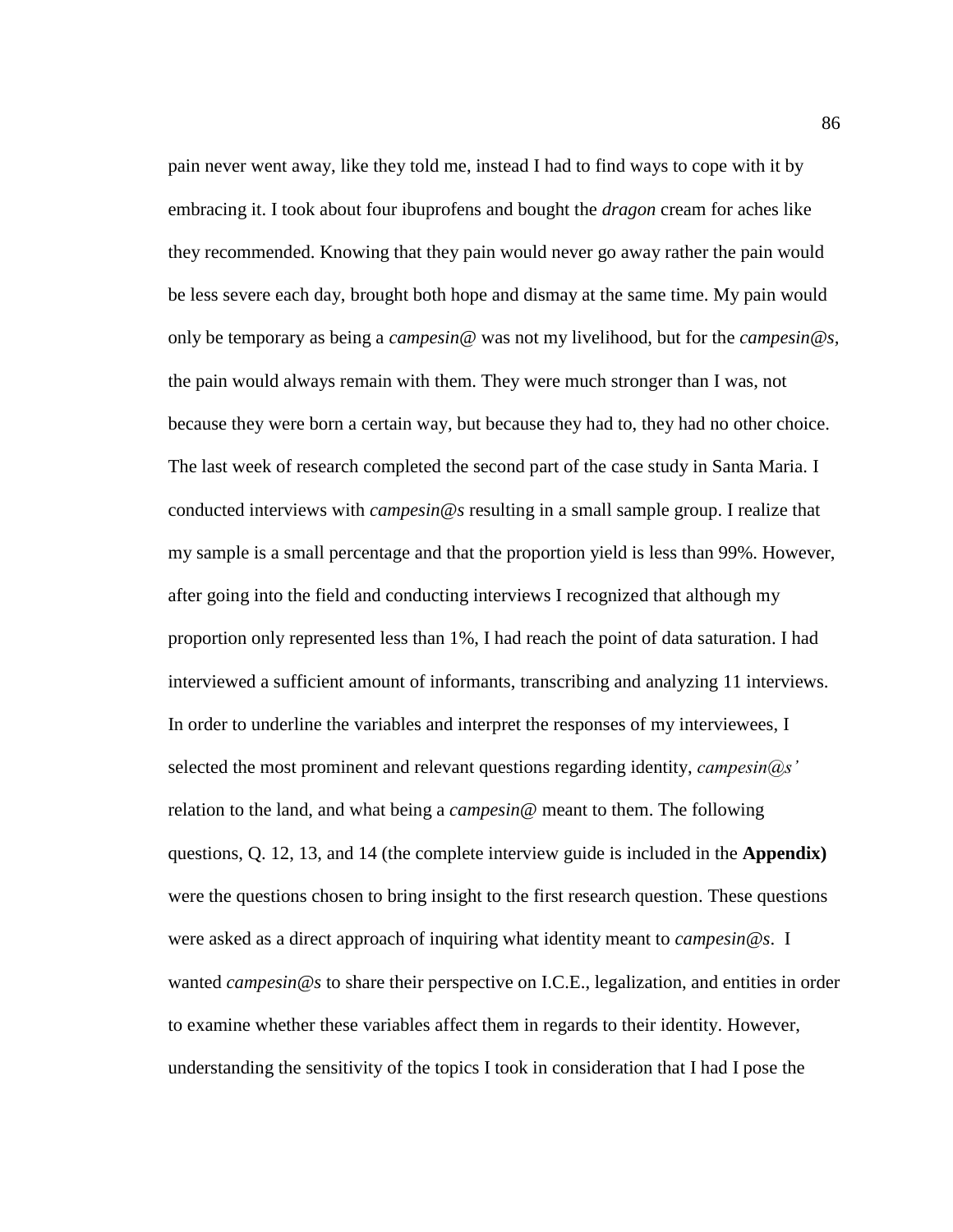questions in a more indirect manner. Questions 22, 23, and 28 exemplify the take and stance that *campesin@s* have toward all three topics.

#### *Campesin@s* and Identity

Asking Q.12 "What does identity mean to you?" caught many informants off guard which several could not answer. The question could have been too ambiguous or a question that they never were asked before. The interviewees' responses can be found in **Table 4**. Interviewees' response to identity were the following: understanding where they are from, where they are going, who they are here for, know what they want, identity is being who they were, and not trying to be someone else. This response solidifies that an individual must be given the liberty to claim their own identity and not have to accept an identity to which they do not identify with. The informants' responses demonstrate how identifying identity can derive from different scenarios and occasions. Question 13 looks at variables that contributed to *campesin@s'* identity asking, Q.13 "What elements do you believe contribute to the formation of your identity?" Interviewees responses' varied, stating that experiences, people, specifically parents and grandparents, people, and people from their roots contribute to their identity. Two informants shared how their parents and grandparents shared their story, acknowledging poverty as part of their upbringing. What stood out was how *campesin@s* mentioned a story that was shared with them indicating how narrative holds value in different forms. Question 14 asks: Does being a *campesino* define who you are or is it part of your identity? This question examined whether *campesin@s* considered themselves a *campesin@* and if they did, what did that mean for them. Out of the 11 interviewees, four informants identified as a *campesin@* and the rest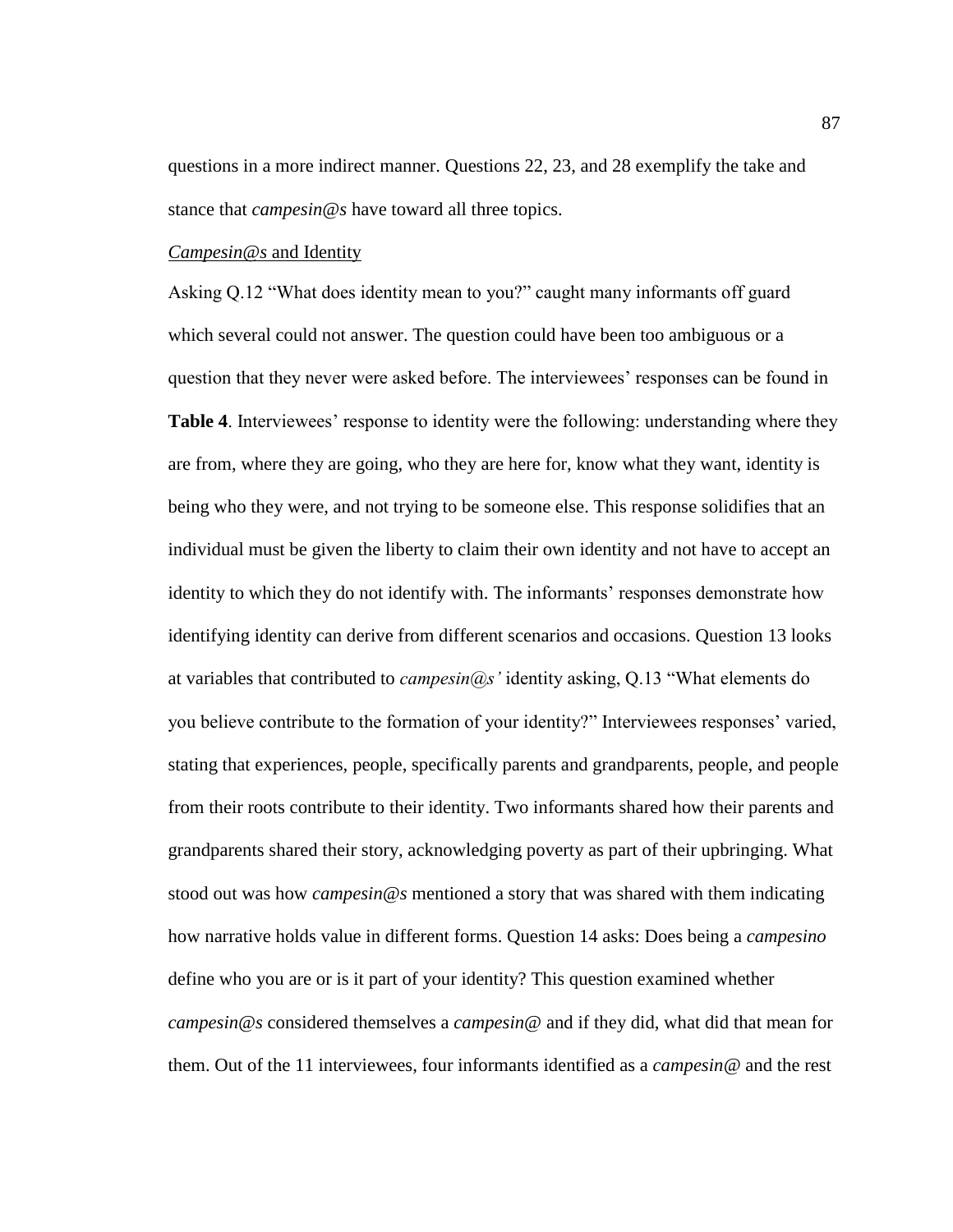did not identified as a *campesin@*. The informants' response to question 14 is found in Table 4. *Campesin@s* that did identify as a *campesin@* stated that being a *campesin@* was part of their persona, their roots derived from such work, it was what they learned, or a trait that was passed down. *Campesin@* Fuerte's response regarding her roots as a campesin@ also shared that her paths were limited and thus, she stayed with what she knew. Fuerte's response exemplifies how few, if any opportunities are given to *campesin@s*. *Campesin@* Heriberto answered that being a *campesino* is what he learned and knew everything in regards to being a *campesino*. He said this with much humbleness and pride at the same time. Lastly, *Campesin@* Reservado mentioned how his parents had passed down their skills and the fields is what helped him survive. *Campesin@s* that did not identify as *campesin@* responded that it was not part of their identity because: it did not change who they were, anyone could work in the fields, or they hadn't work enough time to claim the title. While other *campesin@s* saw *campesin@* and identity as two different things. When *Campesina* Doña Jasmine responded that being a *campesin@* didn't change who she was and that she still remained the same person, I did not grasp the depth of her answer until further analysis. Doña Jasmine believed that being *campesina* did not change her perspective of how she viewed herself nor did she think she needed to be treated any more or any less. This concept of how a *campesin@* should be treated, whether claiming or rejecting a *campesin@* identity translated throughout *campesin@s*' responses. This phenomenon which was constructed to benefit corporations that *campesin@s* are meant to work this type of job as they were born or built for it, is disputed by how *campesin@s* view themselves. *Campesino* Ricardo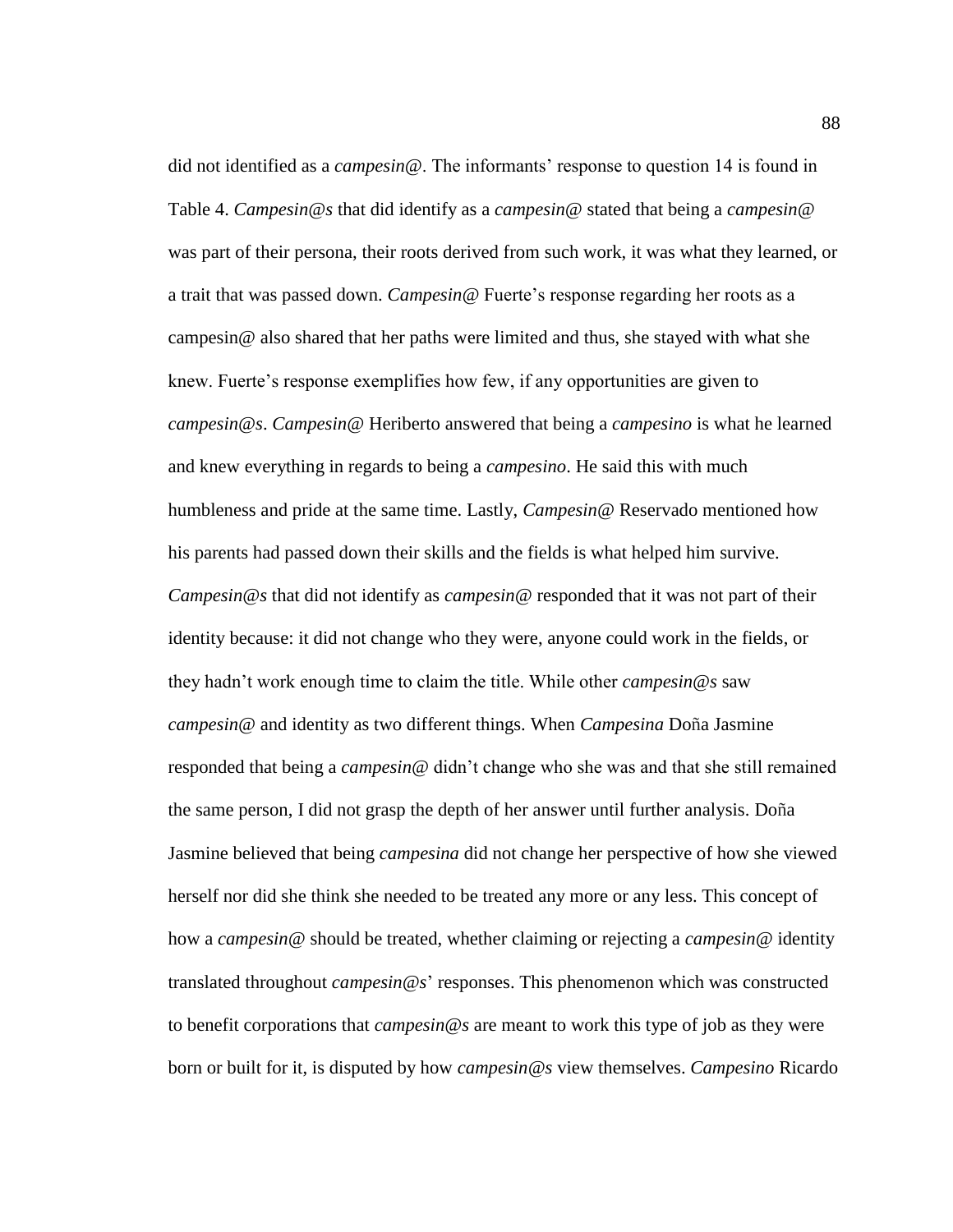believes that anyone could work in the fields, one just had to work hard. *Campesin@s*  remain working in the fields not because their body was shaped or constructed to withstand the hardships of the fields but because their minds have learned to become stronger than their flesh. Their incentive to work in the fields surpasses the aches and sacrifices that take place when working as a *campesin@.*

#### Campesin@s & Entities

 $\overline{a}$ 

I asked the following questions to the *campesin@s* in order to try to understand from their perspective how I.C.E., legalization, and entities affected their lives while taking into account their identity. Question 22 asked "In your own words what does it mean to be legal, how do you define it?" *campesin@s* answered to be legal means: "someone does straight, being good with society, having papers, to be illegal means being an alien- that doesn't belong". The informants' responses can be found in **Table 5**. *Campesino Javier's response reminded of what Latin@s' and immigrants' minds have* been preoccupied since the presidential campaign that is, *pelos de elote*, [corn hair] referring to President Donald Trump. Latina@s and immigrants have been the scapegoat of *pelos de elote* with his allegations of them beings criminals or his strategic plans of deporting them, regardless of their citizenship or residency status. <sup>13</sup> *Campesino* Javier response "when no one is legal they don't have to worry instead they have the freedom to

<sup>&</sup>lt;sup>13</sup> Referring to Deferred Action for Childhood Arrivals (DACA) program which President Trump wanted to overturn. Catherine E. Schoiechet, Susannah Cullinane, and Tal Kopan. *U.S.Immigration: DACA and Dreamers explained.* CNN Politics. October 11, 2017.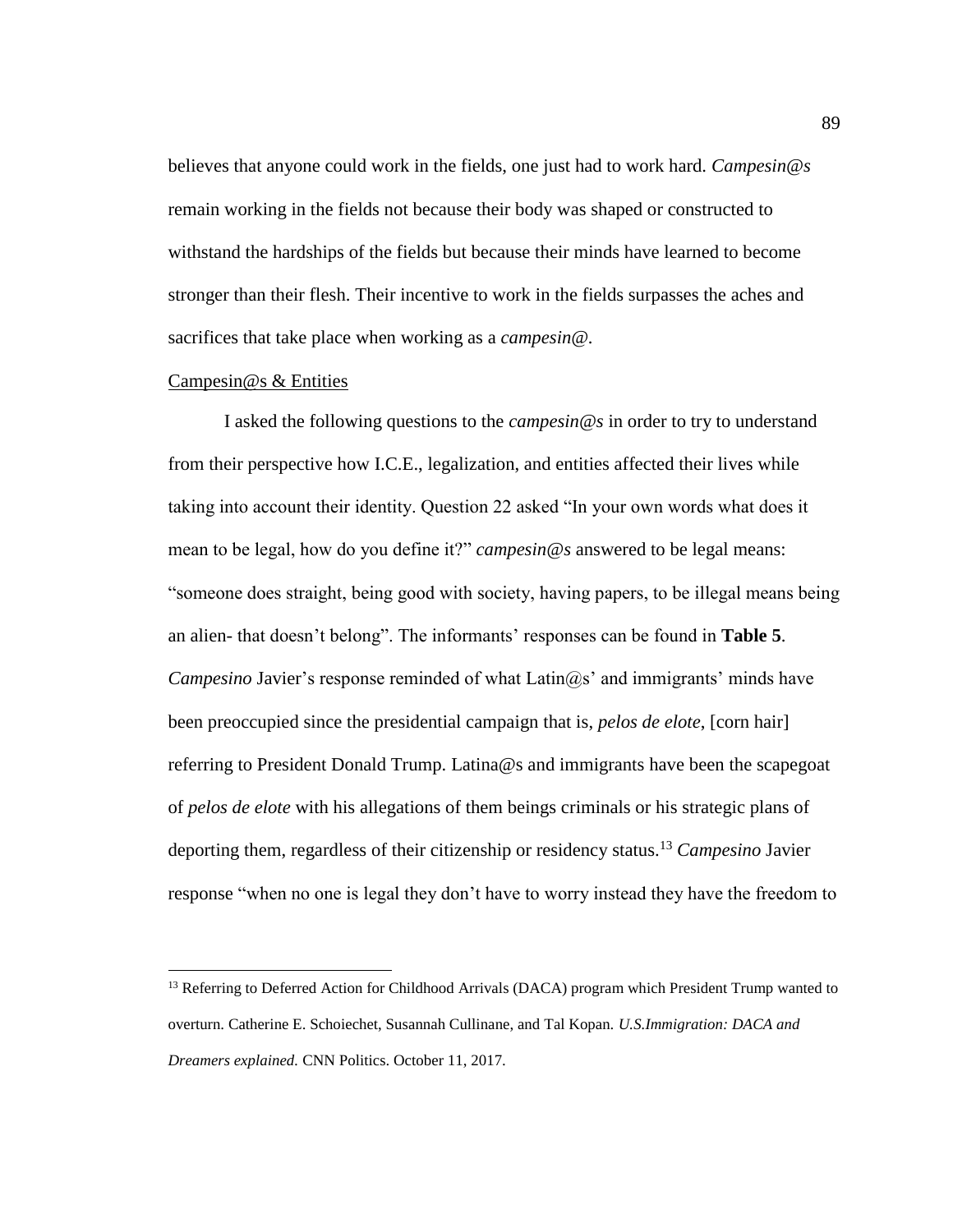imagine". Imagine a world where they are able to accomplish their dreams without the fear of being deported by *La Migra* or be categorized as a criminal because of your legal status. Javier shares he would be back in his town, seeing his parents. To have dreams does not necessarily mean that you have to come to the U.S. to obtain the "American Dream".

Expanding on *Campesino* Javier's response on imagery and legalization illustrates how interdependent they are. Having dreams does not mean to leave one's home country, one's native tongue, one's culture- one's family. In this case, it means one is able to reach their dreams and live their life in a country they consider home, as it is not necessary to abandon it. There is no reason to cross the border as one's imagination has no borders, no longer forced to migrate for the audacious "American Dream" which enslaves one rather than transcending one. The "American Dream" prides itself as a dream that one can obtain if they work long and hard for it but the truth is that it becomes a nightmare. A nightmare that colonialists conceived during the mass genocides, establishing a system that allows for white supremacy to govern while placing people of color in a racial caste system. From the first genocide committed against Native American tribes to politicians assassinating countless immigrant lives that illegally cross the south border, the "American Dream" has been nothing but a dream. One's dream translates to one's perception of how they are seen to who they actually are. Drawing from *Migrant Imageries* which argues "the particular formation of Mexicans as a transborder laboring class forced migrants to articulate expansive definition of civic life and community that defied conventions of national citizenship in both Mexico and the United States"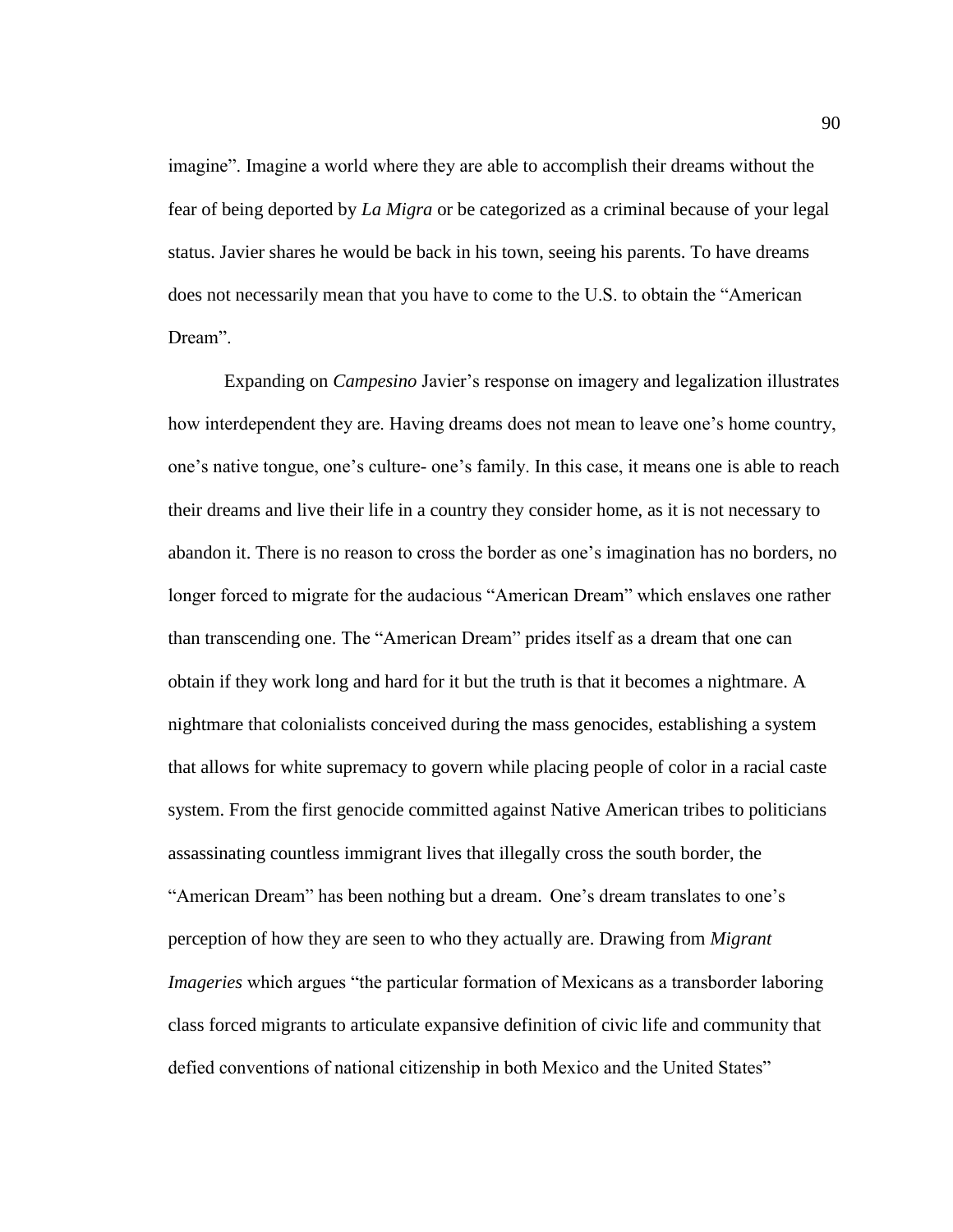(Camacho, 2008) reflects a similar theme that *campesin@s* undergo with their identity and sense of place. Furthermore, the work of migrant social movements has aimed to secure a precarious space of collective agency autonomous from either nation-state through narrating the histories of conquest, labor exploitation, and racial terror (Camacho, 2008). Through personal narrative and allocate spaces *campesin@s* have the freedom of cultural expression for the ethnic Mexican and American communities in which they share bonds of kinship, camaraderie, language, and cultural affinity.<sup>14</sup>

Question 23 asks the informants, "What does it mean to be legal in U.S. society?" Informants' responses can be found in **Table 5**. There were two common themes among the informants' answers, which were having papers and worrying less. *Campesina* Fuerte stated, "Aside from having many benefits you can have many opportunities. We think of our children & their opportunities. Even though they are born here you still worry because you aren't. You leave them alone when you are at work". Fuerte emphasized on the extensive worry that an individual has when not being "legal". Simultaneously, Fuerte recognized the benefits and opportunities that one is denied when they are not "legal". Meanwhile, *Campesino* Jorge highlighted on being illegal meant "a person that looks like they shouldn't be in the U.S." Jorge's words convey that an "illegal" individual whose physically appearances does not fit the criteria of a "legal" American citizen. Hence, an individual that does not belong in the U.S. society because not only is their legal status

 $\overline{a}$ 

<sup>14</sup> Inspired by the work of Alicia Schmidlt Camacho. *Migrant Imaginaries: Latino Cultural Politics in the U.S.- Mexico Borderlands (Nation of Nations)*. New York: New York University Press. 2008.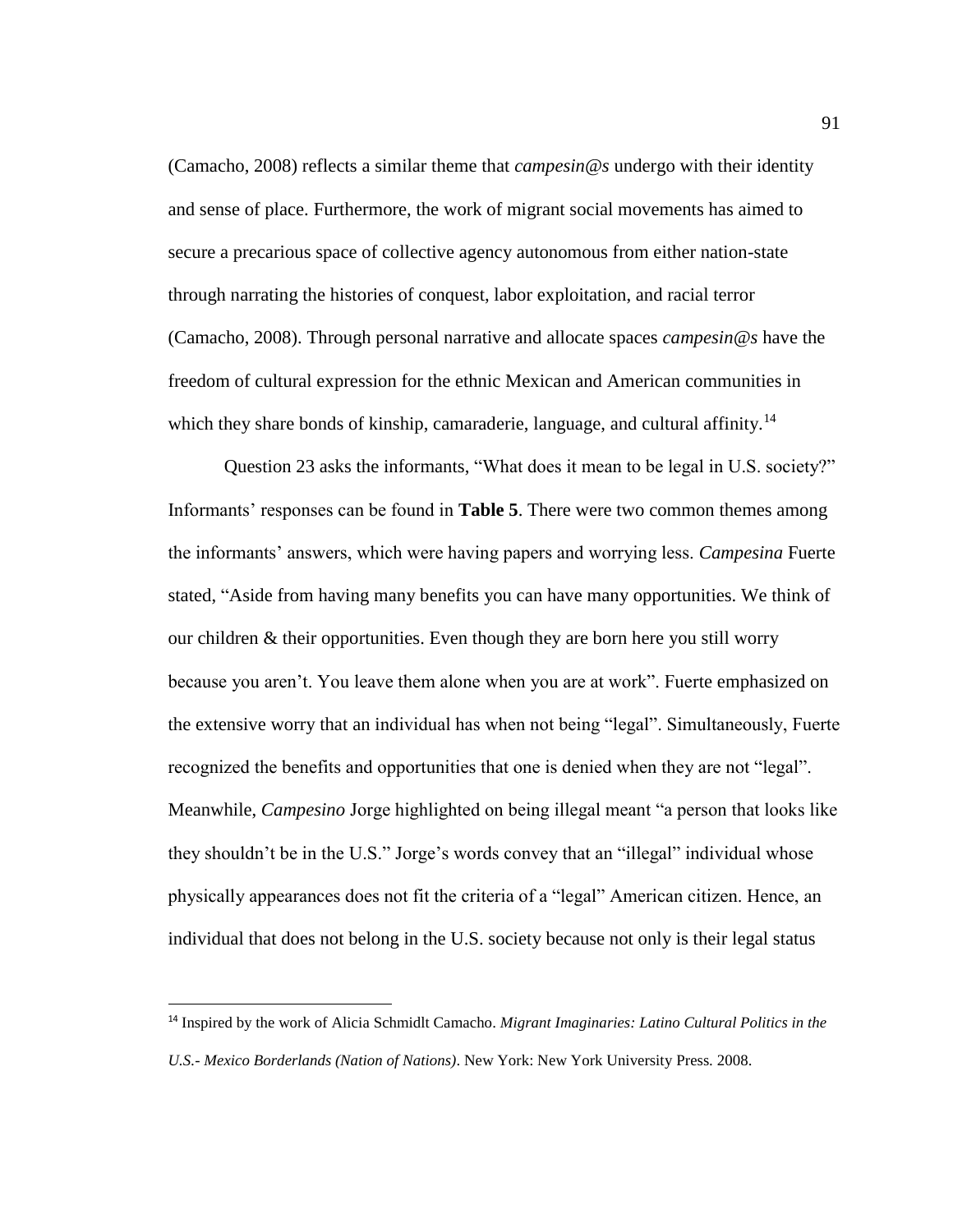contempt but their exterior characteristics do not fit the racist, white supremacist ideology of what a "true American" is.

Question 28 "Do you see some relation or have any perception between *La Migra* and the United States?" examines both the position of *La Migra* [I.C.E.] and the reality that *campesin@s* daily face with *La Migra*. Informants' responses can be found in **Table 5**. *Campesino* Herberito expressed both his understanding of *La Migra's* obligations and the uncertainty it brings to his life "Well they are taking care of their country. You think of them (*La Migra*) a lot because you are not sure when they will take you away". Living in apprehension not only brings a high level of stress but leads to physiological trauma. *Campesino* Lucino shared his thoughts, stating "Oh yes. Every time when you come from there to here that is what you're thinking. The only fear that you have when come from over there to here is *La Migra*"*. La Migra* was established to regulate and control entries into the U.S. but it also was constructed to produce fear to certain groups of people. It is a fear tactic that the government built to distort the lives who not are "legal" and do not fit the racialized profile of a "true American".

*Narrative IV*: I broke down by the first week of working in the fields as I played the song I.C.E-Hielo by Santa Cecilia to my mother, I could no longer fight the tears. The lyrics mention how "I.C.E. is on the loose on the streets, never knowing when it might be our turn, now the children are crying as she leaves, crying as they see that their mom will not return, some stay here, others stay over there, that's what happens when you leave for work". Overwhelmed by what I was seeing and feeling when I worked with the *campesin@s* all I could do is turn to my mom for answers. I asked my mom "How can people treat *campesin@s* so horrible, degrading and humiliated them as though they are criminals? They are anything but that. They work so hard, all day. I don't know if I can keep up with them, you've seen how I come back from the fields. They do this every day without complaining, just wanting to work in peace". My mom held me and said "One day they will be compensated for what they do. If not here on earth then in heaven". My mother's words settled in, bringing both comfort and distress.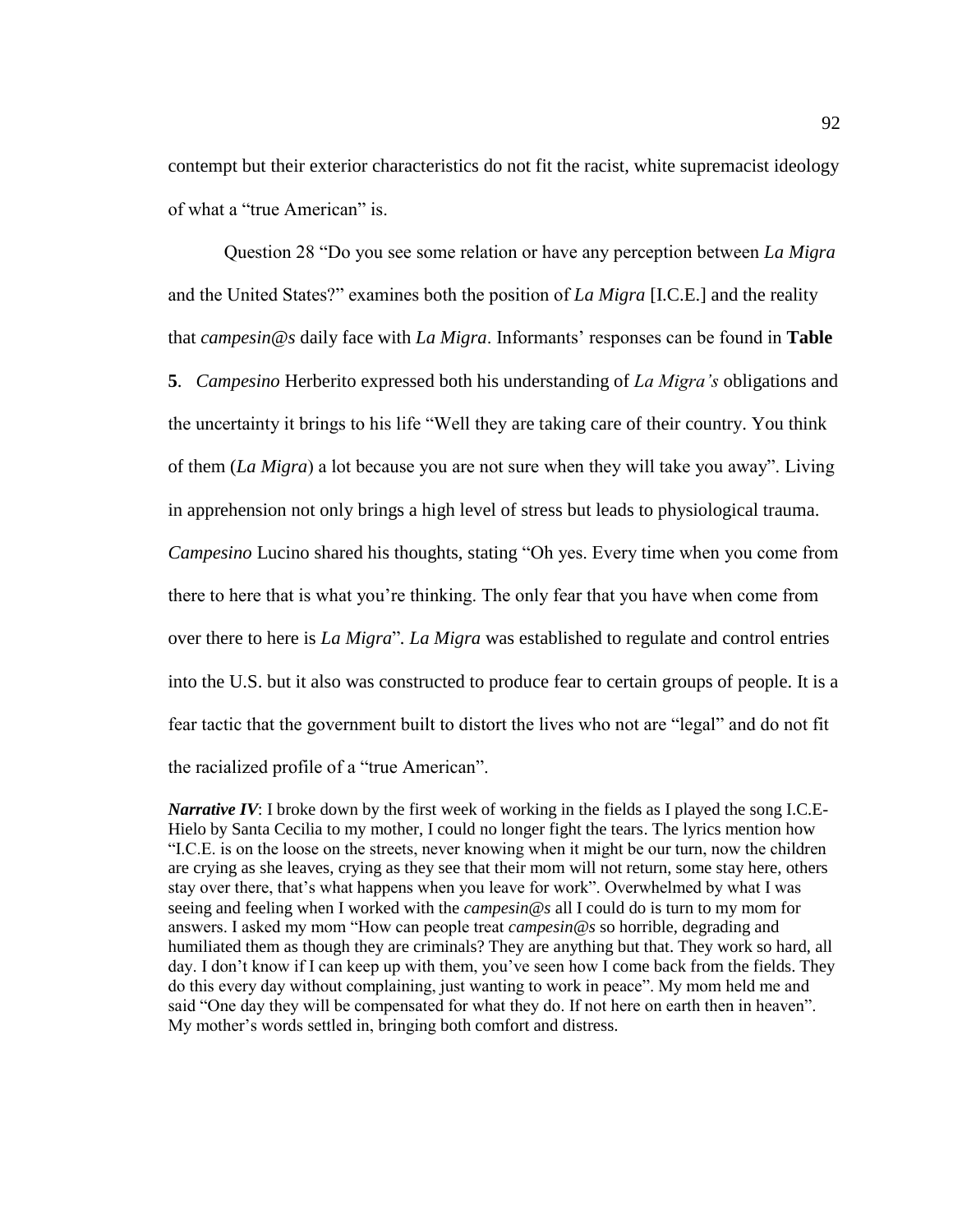#### BELONGING NOT BECOMING: BRIDGES NOT BARRIERS

Comprehending *campesin@s* and their identity is pivotal to the environmental discourse. The reader must first realize that the argument lies between the food movement, the environmental movement, and society at large. These three groups are vitally intertwined. On the subject of society at large, the reader needs to comprehend this group is an umbrella that controls what is and is not normal. To understand society one needs to recognize the limitations society has on people to be "normal" in order to be accepted. If people do not fit into these limitations, then they are often pushed away from what is believed to be essential to function in society. Personal narratives are marginalized when society as a majority defines who is normal and accepted by its own made up standards. If someone does not fall into "normality" they are often dismissed, in academia they are often not written about due to such dismissal. What's more when looking at the environmental movement we see a similar pattern, again because *campesin@s* do not fit into societal and academia standards. Although, I acknowledge that environmentalists and scholars are noting *campesin@s* in their work, it is still a very low percentage among the overall environmental movement and environmental discourse. To fully realize what is at stake, the reader has to internalize how important *campesin@s* are to U.S.' survival, and how important their story is to their identity and existence. Lastly, the food movement shares an oppressive resistance in grasping the *campesin@* identity and their existence when food is only recognized as important. The movement centers its work in the fields where produce is grown and the end result which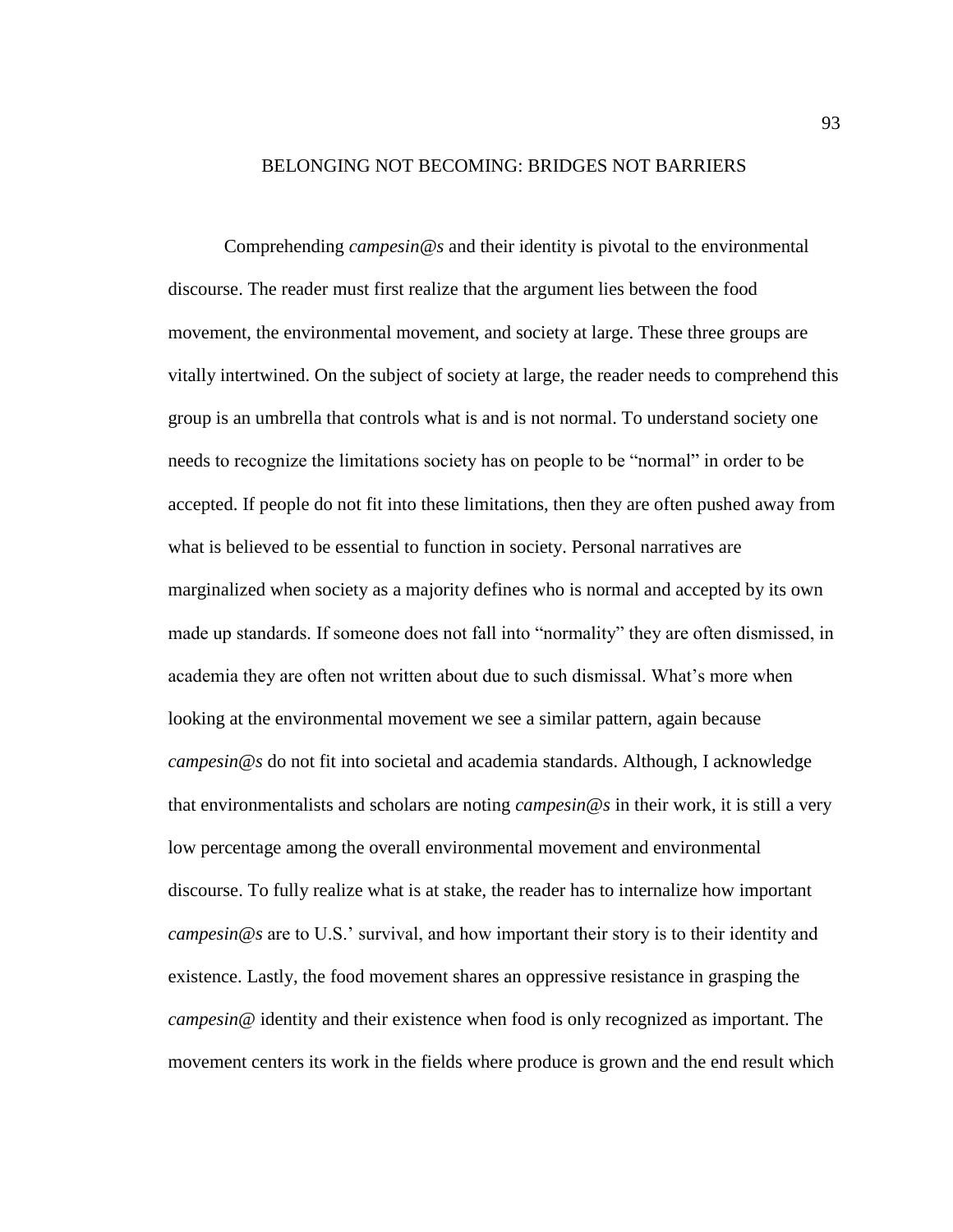is food at one's table, yet neglects to list the middle passage. In fact, the idea of not noting *campesin@s* in the food movement is elitist and further reflects how society views *campesin@s.*

Consequently, it then becomes inevitable for *campesin@s* to be "aliens" in our country not for the reason that they come from different lands, but because our society does not perceive them as individuals. Society views *campesin@s* as a threat and a burden. They are neither. Years of oppression and exploitation both in *campesin@s'* native land and in the recent established U.S., in which *campesin@s* are not only consider foreigners in land that once belonged to their ancestors, but far worse- they are seen and treated as criminals. It is crucial to comprehend the essence of who these human beings are and grasp the meaning of what they are saying. There is a scripture in the Holy Bible that speaks of language and meaning, I bring this specific scripture into this chapter because it brought clarity to the two main components of my thesis, identity and personal narrative. The scripture is first Corinthians "If then I do not grasp the meaning of what someone is saying, I am foreigner to the speaker, and the speaker is a foreigner to me" (*New International Version*, 1 Corinthians 14:11 ).We are foreigners to one another, as we remain lost in translation.<sup>15</sup> By not comprehending what we are saying to one another, we leave others to misinterpret who people are. People that work and look after agricultural lands. Yet, without proper interpretation and understanding of who

 $\overline{a}$ 

<sup>&</sup>lt;sup>15</sup> My thoughts here are shaped by scriptures from the Holy Bible. New International Version. 1 Corinthians 14: 11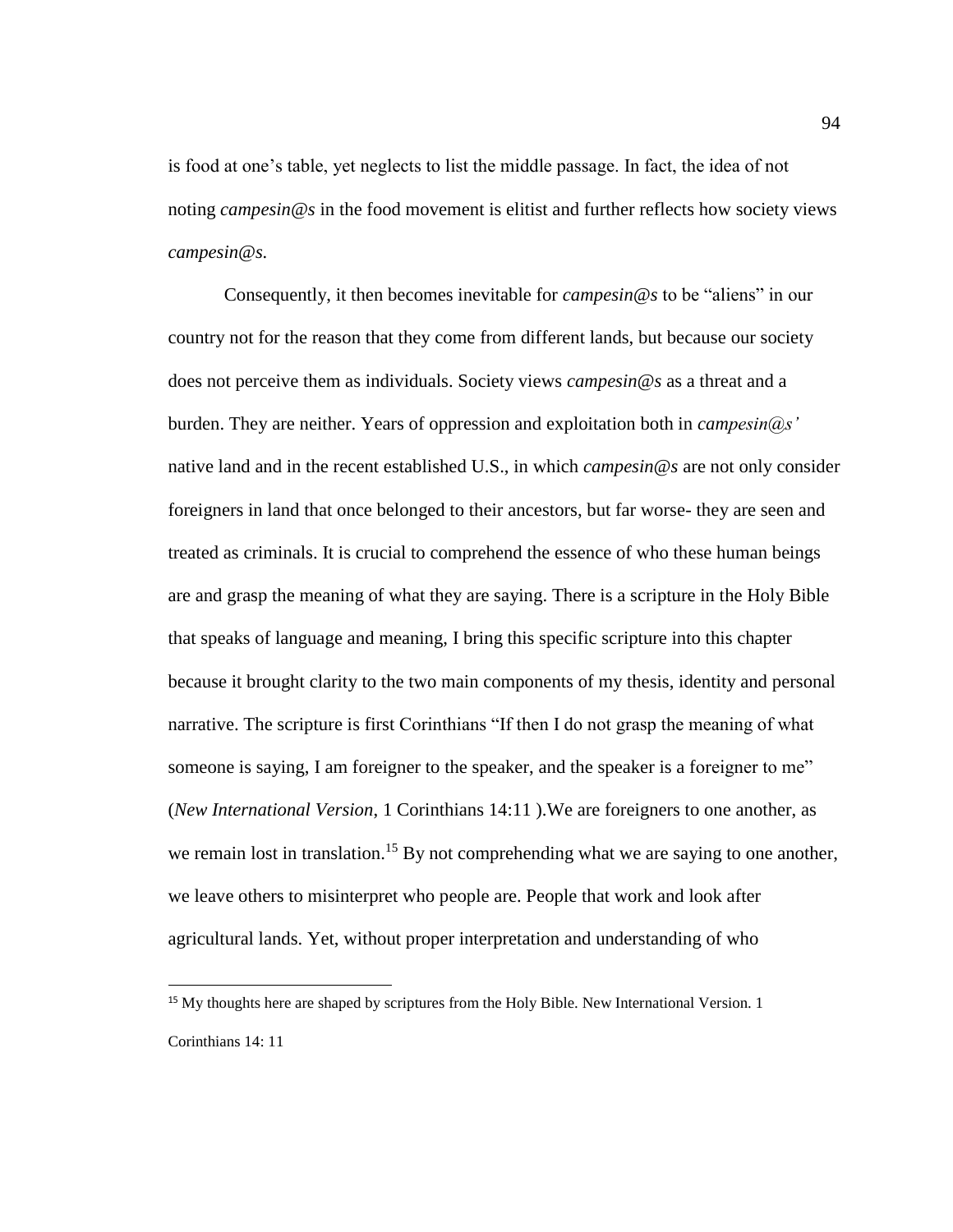*campesin@s* are we will continue to write them off from our society and as a human beings. However, if we integrate them to the environmental language and dialogue that they too belong, we will dismantle the hegemonic structure that continues to exist.

The mainstream media and the government have fed us framed imagery and feigned stories that have disconnected us with the *campesin@* community*.* In order to dismantle the fabricated "truth" of who *campesin@s* are, influencing our perception and interaction with them, reframing must take place. Reframing is about taking control over mainstream concepts of "truth" in regards to my *raza*, comrades, narratives, and identities in which I find myself intertwined, as I am part of all of these elements.<sup>16</sup> Reframing takes places when *campesin@s* refuse to identify to anything that *they* do not identify themselves with, when they reject an identity that restricts them to only their occupation because they may or not choose to identify with that line of work.

If you are absent from someone's life how can you connect to them?<sup>17</sup> Through *campesin@* narratives we can better comprehend who *campesin@s* are in our communities and beyond our physical and abstract borders. I began my thesis knowing that I will never completely understand what it means to be a *campesin@,* as I couldn't become one. Yet, what I came out with was that it was never about becoming, but about belonging. I am privileged to say that after my research I felt as though as I did belong to

 $\overline{a}$ 

<sup>16</sup> Inspired by Chisa Oros' thesis. *The Role of Humboldt during the California Gold Rush: A Focus on Local Indigenous Women's Struggle, Resistance, and Resilience*. Humboldt State University: Environment & Community M.A. program. May 2016.

<sup>&</sup>lt;sup>17</sup> Inspired by a message given at Mercy Church, Santa Maria, CA. October 15, 2017.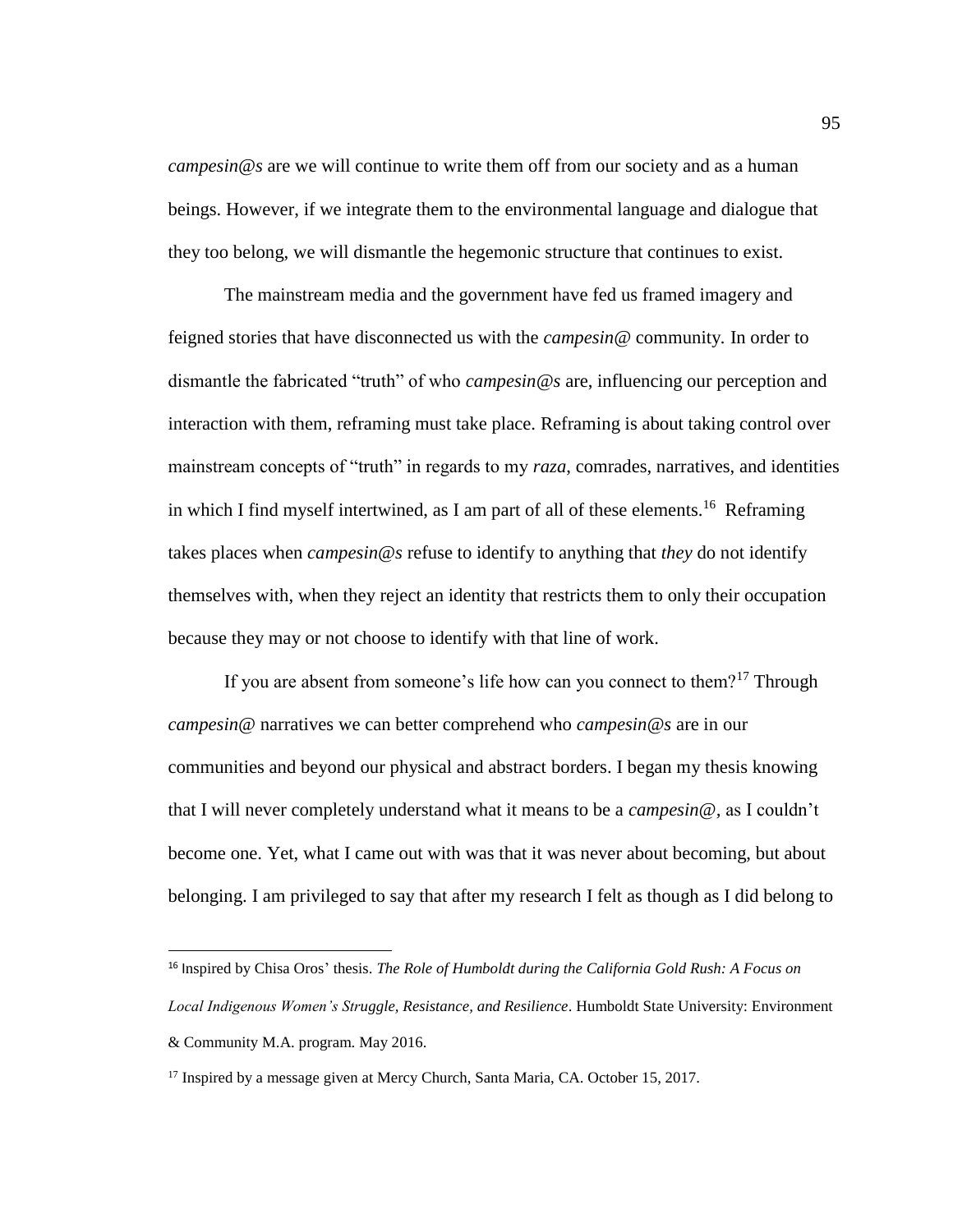the *cuadrilla* that I worked in. I knew who my *cuadrilla* was and they knew who I was. I keep in contact with several of my comrades as we share how we are doing and wish each other well thoughts. I was able to form a community within the *campesin@* community, one that gave me more knowledge and purpose to my life. I found myself as a bridge between the social sciences and the *campesin@* community as I whole heartedly devoted my sweat, time, and who I was with both sides. With my fellow comrades, I served next to them-- not beneath or above them--in the long 10 hours of work I humbled myself and learned what *campesin@s* wanted to share with me.

#### *Cultura Cura*, Culture Cures

Throughout this research, I have come across numerous contradictions about identity and who is entitled to claim their identity. I have found that *campesin@s* are in a paradox where they can claim an identity but in this nation of great contradiction- of land and liberty, but only to a few and selected, it means nothing when you your legal status is "illegal" and the color of your skin is brown. The *Los Tigres de Norte*, a Mexican band that formed in San Jose, California during the 1960s singing *corridos* (Mexican ballads) while having a political stance on illegal immigration, reinforce this rhetoric of contradictions as their lyrics continue to resonate with many *campesin@s*, and people across the Americas. Their lyrics connect with their fans not only because of their unique talent and blend of music but how they identify to the musicians' words. The band sings about the harsh realities and injustices that immigrants from south of the border face as they constantly have to fight who they are and where they belong.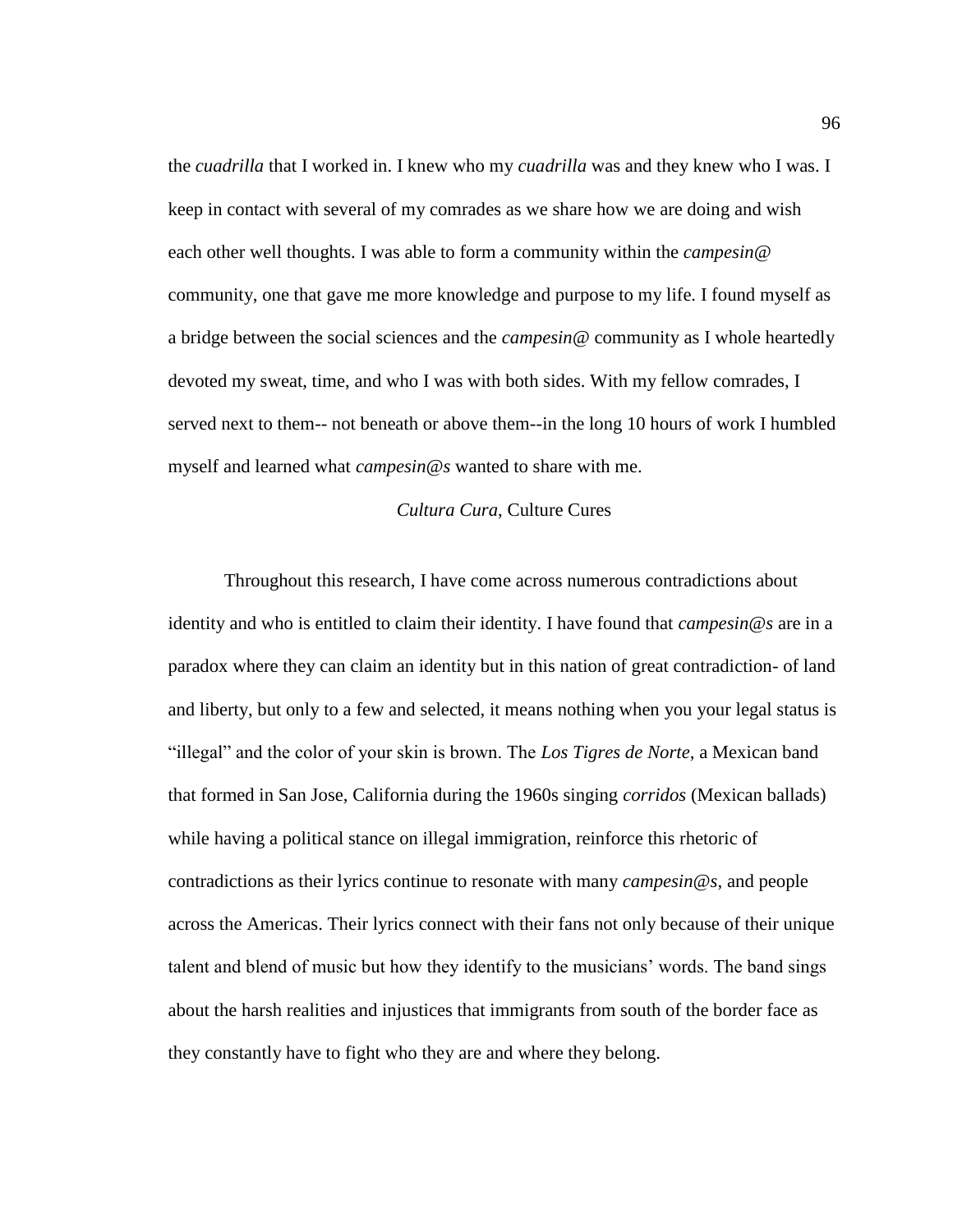A thousand times they've yelled at me to return back to my country because I don't belong here. I want to remind the *gringo* [yankee] that I didn't cross the border, the border crossed me. America was born free, men were the ones that divided it. They are the ones that painted the line so that I could jump it. And they call me the invader. It's a great error, very well documented, that we were taken away eight states. Who is the invader here? I am stranger in my own land and I don't come to start a war. I am a working man. And if history doesn't lie, here the great nation sits among brave warriors of two nations, indigenous mixed with Spanish. And if we are basing ourselves by centuries then we are more Americans, we are more American than an Anglo-Saxon' child.

*Los Tigres del Norte*, Somos mas Americanos

*Los Tigres del Norte* lyrics encapsulate the very essence of the *campesin@s'* struggle. From the countless times they are told to go back to their country to the constant battle that they are not "true" Americans, *campesin@s* are left in no man's land. Forced to leave their own country due to both corrupted nations, Mexico and the U.S. that exploit them, they are left to migrate to the very country that initially led them to exile. In the following lyrics, *Los Tigres del Norte* embody the state that *campesin@s* find themselves having migrated and working in the U.S.

From work to my house, I don't know what is going on with me. Despite me being the man of the house, I hardly go out, because I am afraid that they might approach me and deport me. What value does this money have if I am like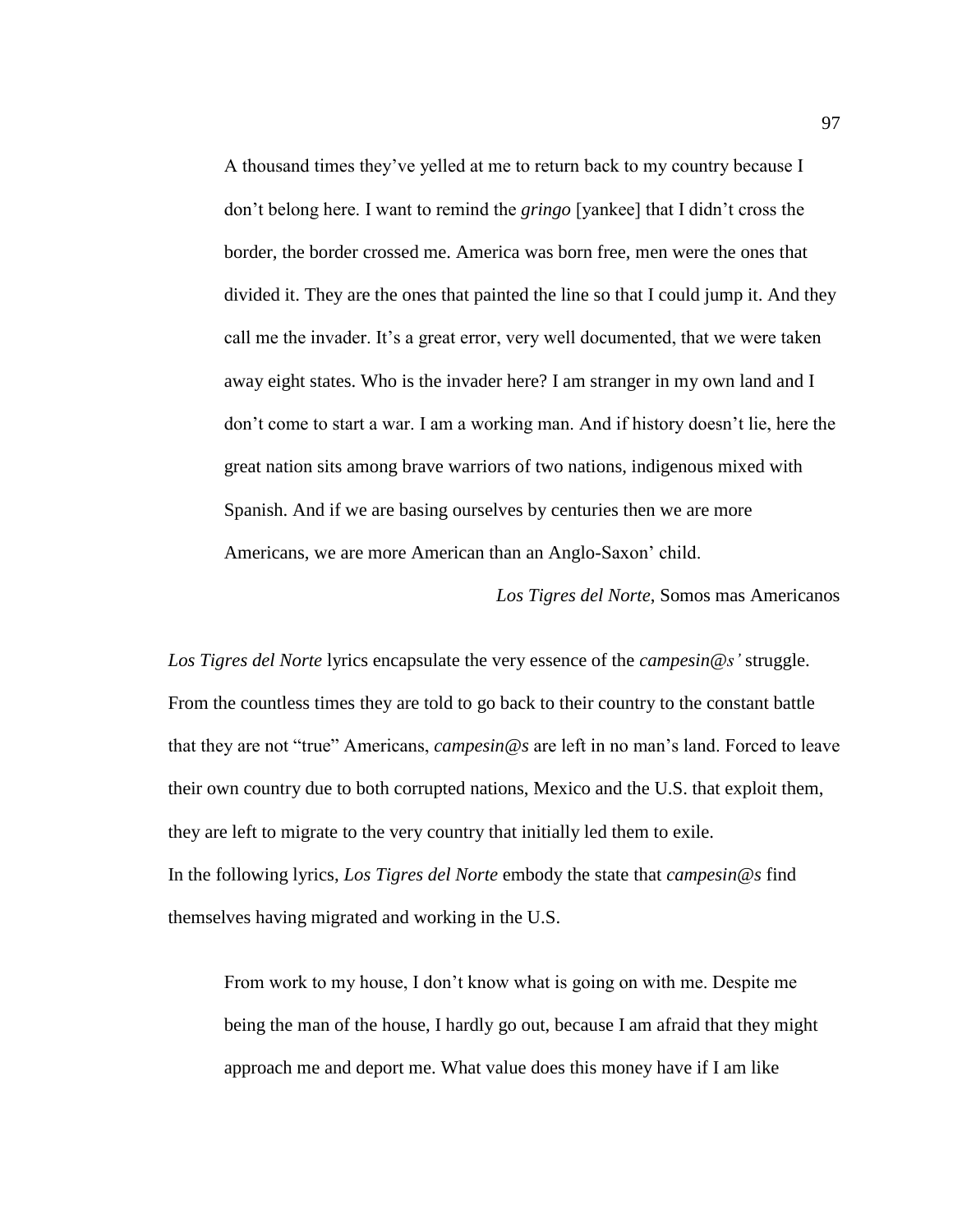prisoner in this great nation. When I think about it I begin crying, even though this jail cell might be of gold, it doesn't stop from being a prison.

#### *Los Tigres del Norte*, La Jaula de Oro

*Los Tigres del Norte* have been able to connect with numerous group of people as they sing of the oppression and inequalities that many relate with. The musicians sing in all Americas uniting both their similarities and differences, as they come together despite looking different and deriving from diverse backgrounds. *Los Tigres del Norte* is part of the *campesin@* culture as their lyrics are a form of culture healing as it brings comfort and hope. As I wrapped up my research analysis and would drive pass the agricultural fields it was inevitable not to feel discouraged when knowing the state that *campesin@s* are in. Playing *Los Tigres del Norte* would remind me of the purpose of my thesis and to not lose hope in *la causa*. Their lyrics served as an indicator that this was bigger than me, and that *la causa* would continue to evolve and transform through time. The lyrics of *Somos Mas Americanos* embodies my research analysis through culture and as a form narrative "I am stranger in my own land and I don't come to start a war. I am a working man. And if history doesn't lie, here the great nation sits among brave warriors of two nations, indigenous mixed with Spanish". Transitioning to another form of narrative and healing are found in the words of Francisco Jimenez, who writes about *campesin@s* and his experience, noting "My story is not a unique story. It is a story of the present and the past. It might even be your story" (2017). Jimenez's work has served as a form of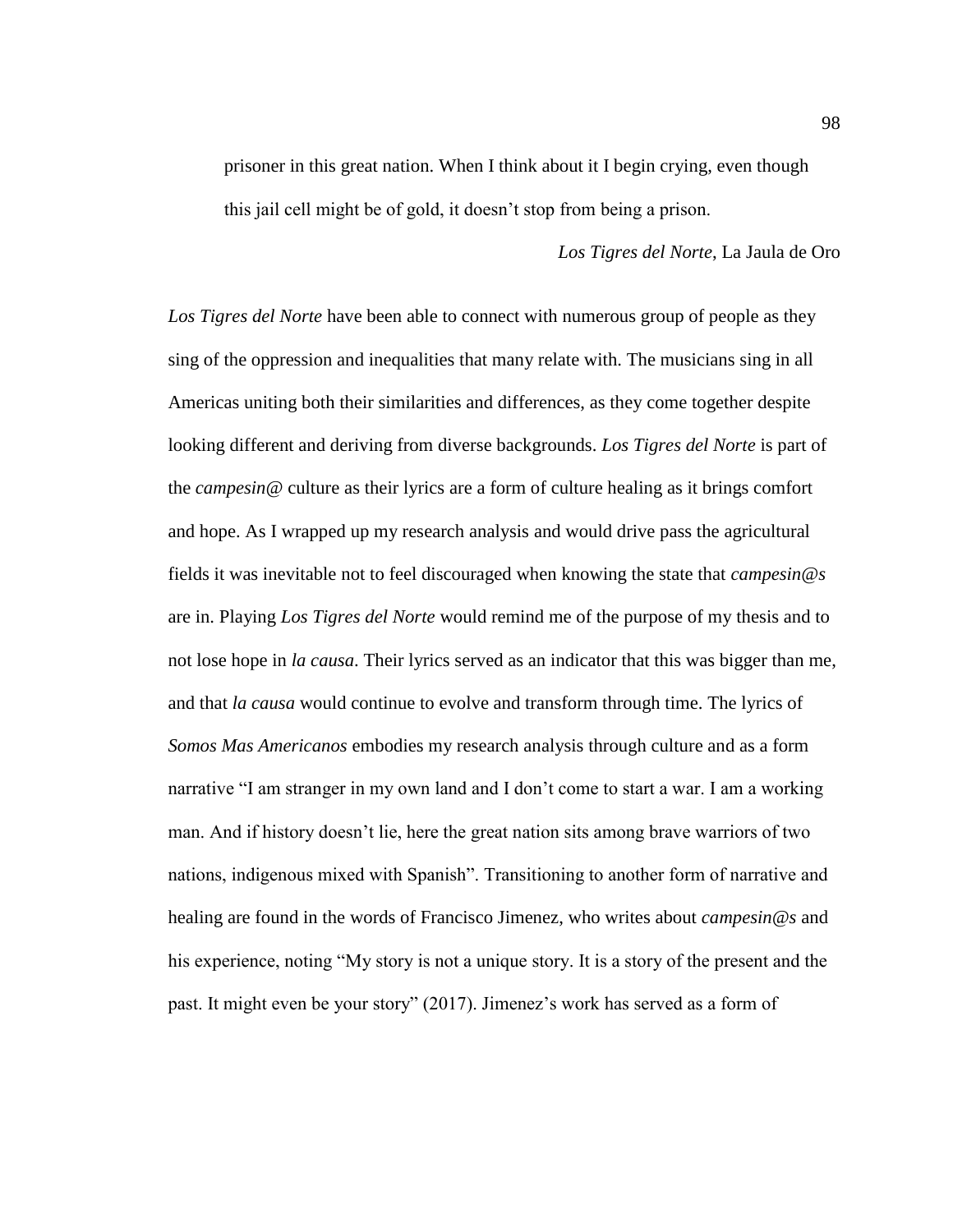antidote as *campesin@s* are given the recognition that many scholars, movements, and discourses neglect.

In the process of the three strategies of participatory research I found *campesin@s* to be in between strategies one and two: 1) the reappropriation of knowledge and 2) development of knowledge. Providing the appropriate resources and allocated spaces, *campesin@s* can transcend from reappropriating knowledge to knowledge developing whether that is through: oral testimonies, art expression, community development, building coalitions, documented narratives or leaving the canvas blank for the *campesin@* to decide for him/herself. A proposed framework that could help transition them from reappropriation to development is found in the work of The National Compadres Network. The Network bases its work on the philosophy of *La Cultura Cura* (Transformational Healing) which propose that:

La Cultura Cura is a transformative health and healing philosophy that recognizes that within an individual's, families and community's authentic cultural values, traditions and indigenous practices exist the pathway to healthy development, restoration and life-long well-being. This culturally based framework focuses on building on the natural opportunity factors and on what is healthy within an individual, family, community or culture. This indigenous based life view promotes what is right based on culturally grounded physical, emotional, mental and spiritual principles and practices. (2017)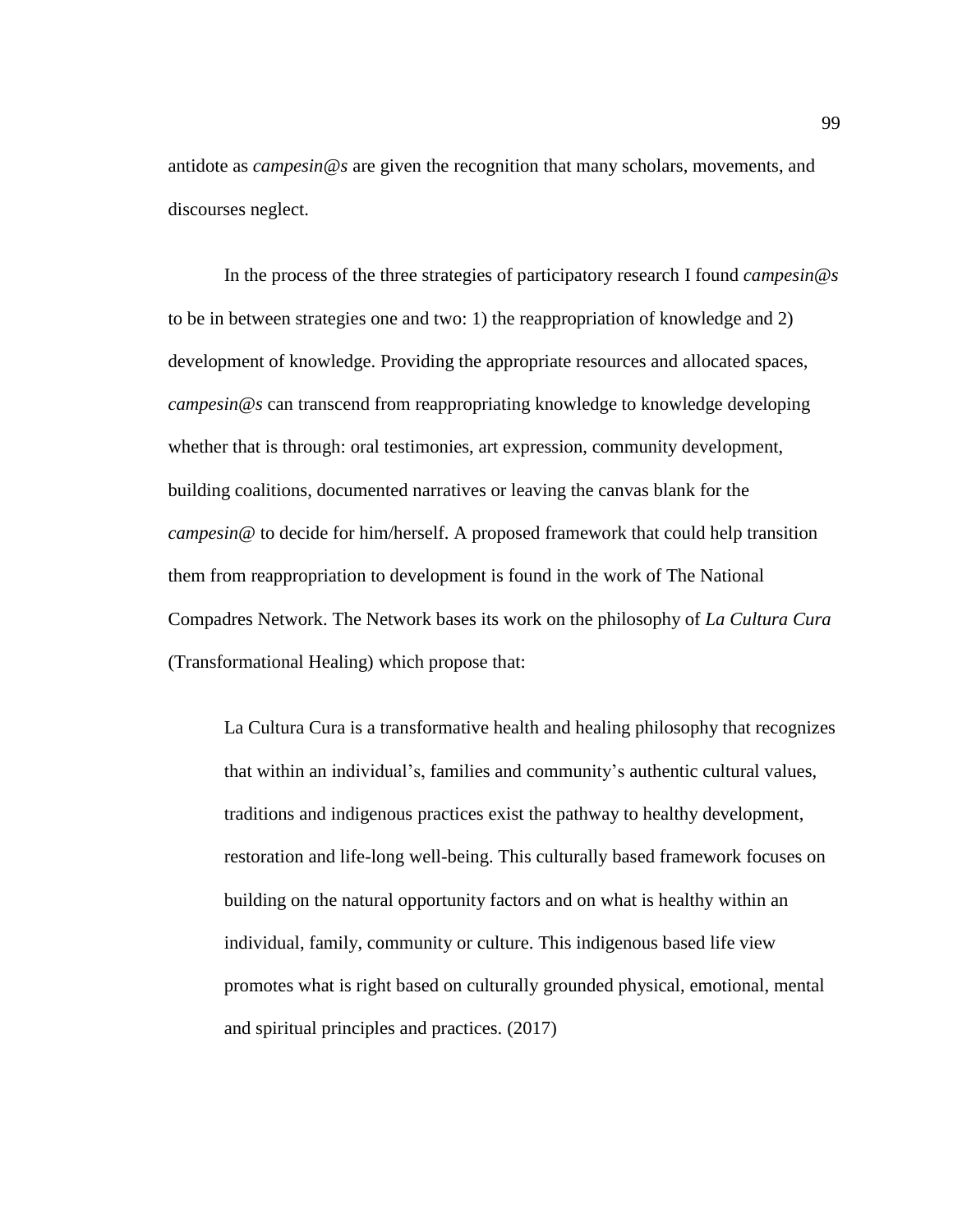The Compadres Network recognized how their communities transformed when engaging with their roots. Their philosophy and process of transformational health and healing is exemplified in the following elements, as in the parts of a tree that root an individual, family and/or community. This interconnected movement is vital to consider for integrated health, healing, growth, leadership development and individual, family and community P.R.I.D.E.- Purpose, Responsibility, Interdependence, Development, and Enthusiasm (The National Compadres Network, 2017). Of the five aspects that P.R.I.D.E. consists of I will focus only two, Responsibility and Interdependence.

Under Responsibility, which is based on respect, it is necessary for the individual to be guided enabling them to dream, reflect, and rediscover the life-enhancing values and gifts of his/her own indigenous culture. The National Compadres Network note that this process it is vital for them to know and understand their history in order to understand the process that created their present situation. By this process, and with the proper guidance, a boy, man, girl, woman will be able to disconnect the pain and imbalance that they and their people are experiencing from the essence and strength of the positives aspects of their culture. As part of their indigenous heritage, all people have traditions and customs for clarifying and rediscovering this vision of growth (2017). Meanwhile interdependence is based on individual, family, and/or community, trust being at the core, *acknowledging the* strengthen of a community, and the families within it, directly, enhances the development and healing of its individuals. The National Compadres Network illustrate how individuals heal and grow, they reintegrate with the positive vision of the community. Families/communities, and the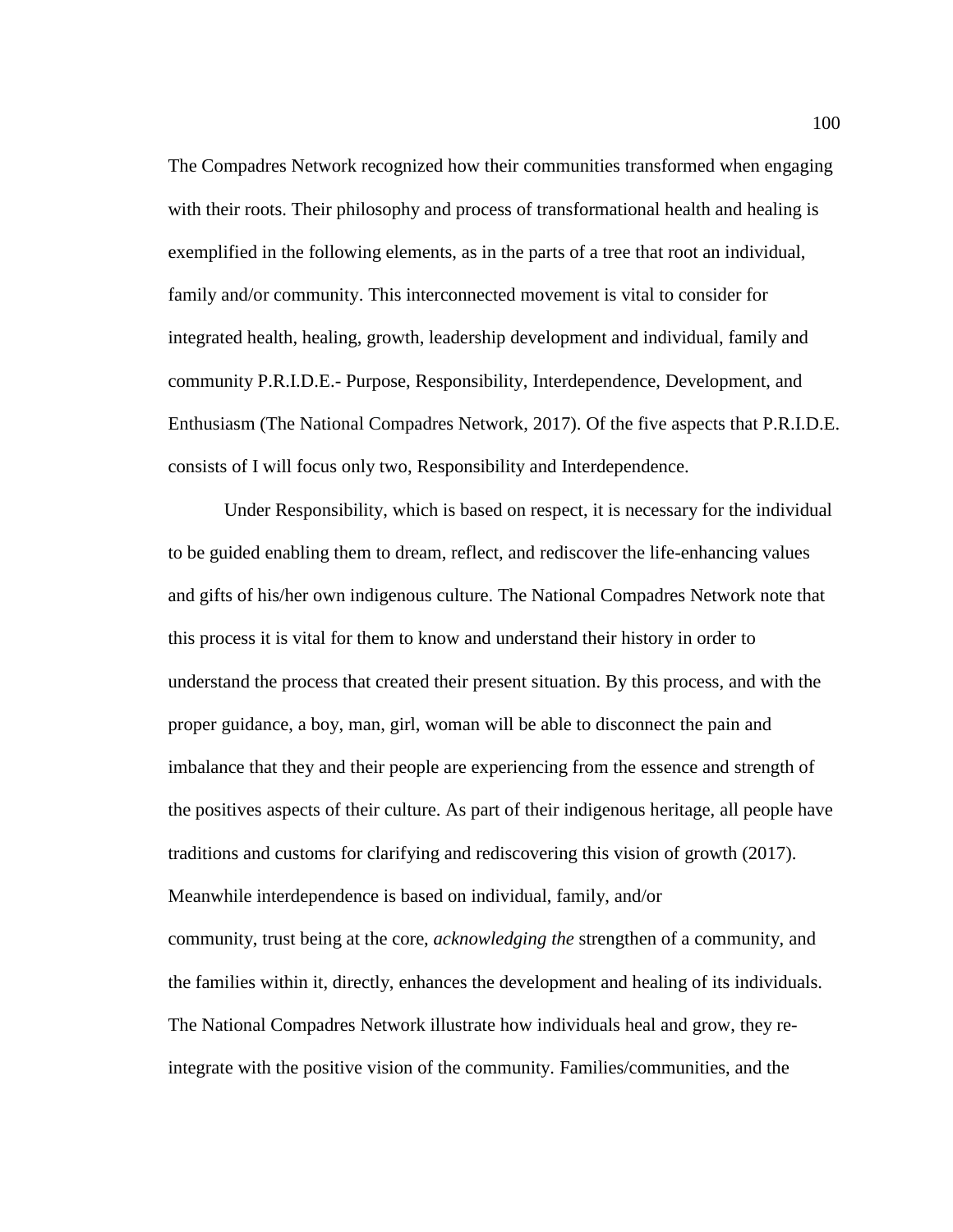individuals within them, must develop interdependently. If one is missing, then disharmonious growth occurs, which leads to false hope and development. Through the redeveloped interconnectedness, (Transformatonal Healing and Development: *Circulos*) cycles of generational destruction and pain are interrupted and a commitment to generational healing and development is initiated, individual by individual, family by family, community by community (The National Compadres Network 2017).

This proposed framework can allow for *campesin@s* to engage in spaces that have a more bottom-up approach as they centralized on indigenous roots, cultural background, and knowing one's history to better understand their current state. With the *campesin@* community engaging to such framework or a similar or a new paradigm, *campesin@s* can claim spaces where *they* can disengage from accounts, narratives, identities that are not theirs- instead be part of a larger community that exist from within. Many *campesin@s* are already there, some are in a transformational period, while others have not been given such opportunity; whatever state they are in they are interconnected and together they can bring the change *they* want to see and need to see. This change can take form and size in the agricultural lands, their environment, their backyards but above all it needs to come from within, individually decided or coherently.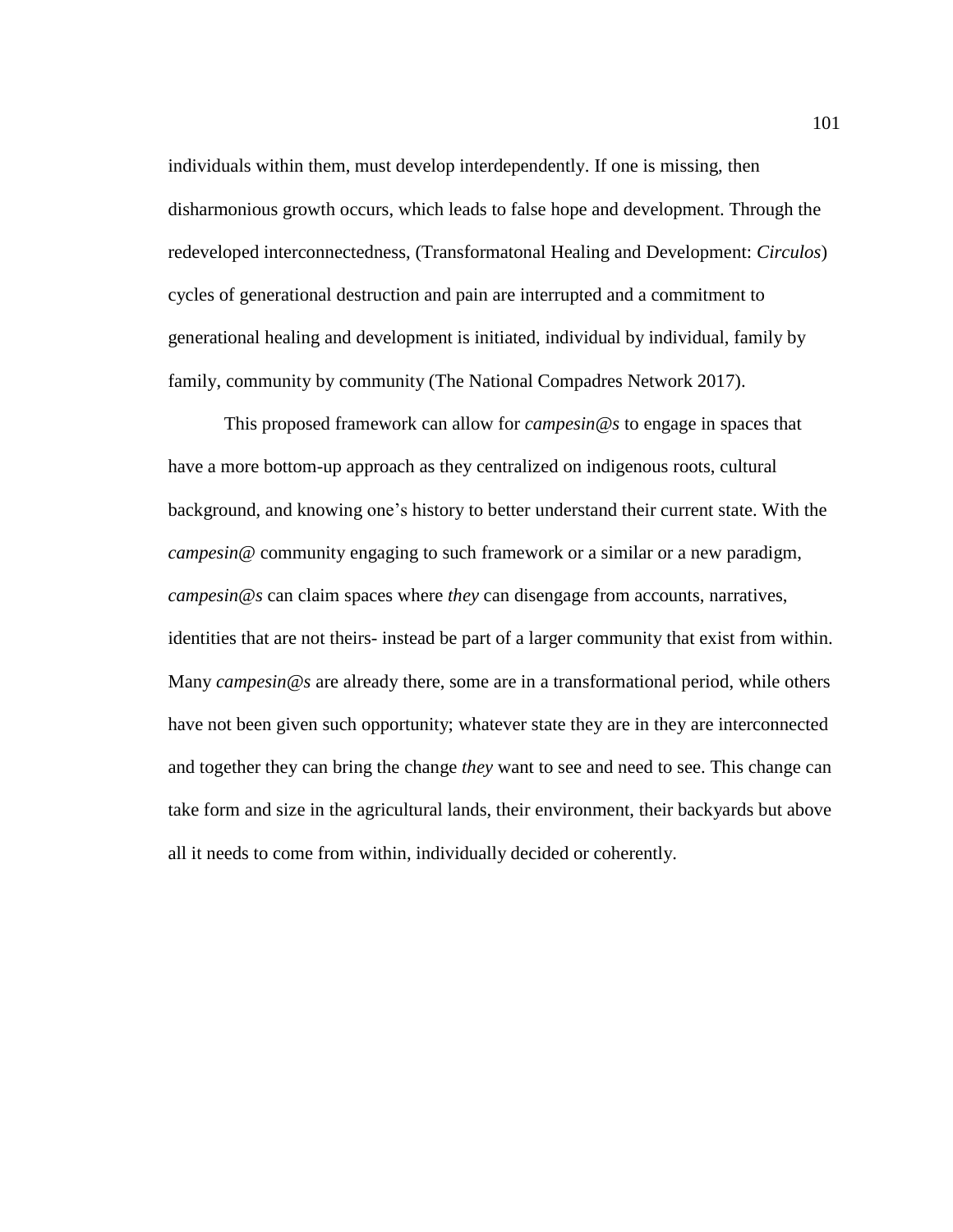## **CONCLUSION**

Dominated communities engaged in environmental struggles do not disaggregate their various identities and needs. Although they may engage in strategic essentialism, the practice of reifying aspects of one's identity for political purpose, they recognize their multiple-identities and the various lines of domination and power that need to be resisted and challenged.

(Paulido, 1996, xv)

After completing my thesis I have to the conclusion that this study has been bigger than me or a Master of Arts in Social Sciences degree. This thought initially stimulated while attending graduate classes and recognizing how my people's struggle does not take a break, it continued as I sat during lectures. Laura Paulido articulates how dominated communities simultaneously comprehend their multiple-identities and the need to resist and challenge as they combat domination and power. When narrowing down my research topic I felt overwhelmed whether I would do justice to the work that I was to collect and present. I come to realize that I cannot capsulate everything I observed, gathered, or analyzed because words cannot do justice to what I saw and felt; it must be lived in order to grasp a sample of what is going on in the fields.

I learned the language of the Mainstream Environmental Movement, rarely questioning the knowledge that was disseminated but, ultimately accepting as truth. It was not until I began to critically think of the information that was considered as knowledge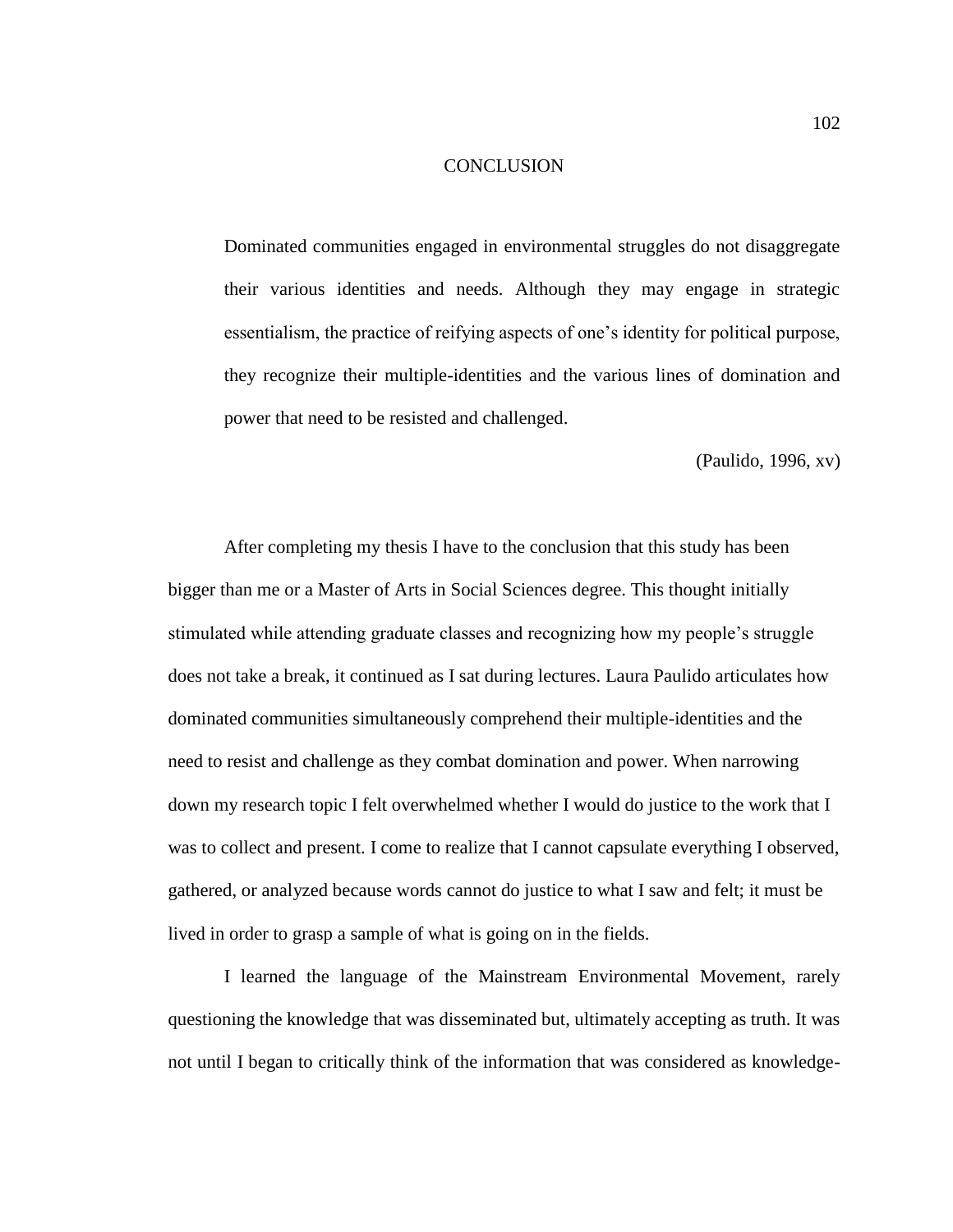consequently then seen as truth, that I began to deconstruct and realize that the Mainstream Environmental Movement was exclusive and with limitations. The Movement created a perpetual narrative, that reflects a colonized mentality and mirrors a language, discourse, and motives of colonial strategies- divide and conquer. The Movement negates to create spaces for people to have a dialogue of environmental issues that directly impact the individual. In this case *campesin@s'* livelihoods which depend on these so called green spaces but most importantly was is at stake are *campesin@s'* breathing, human lives. What is critical here is for any environmental discourse that may take place is to acknowledge the history, intersectionalities, and knowledge that *campesin@s* carry within.

The purpose of doing research at the UFW Foundation and Union was not to romanticize the UFW. There is much respect that the UFW has earned due to its longwithstanding trials of speculation and harassment. However, they are not the solution to what is at stake here. The UFW has definitely served as a means to amplify the *campesin@s'* voices since the 1960s, their work is invaluable. But we cannot solely rely on the UFW to defeat the many struggles that *campesin@s* face and expect them to provide spaces for *campesin@s* to call theirs. I came in challenging environmental discourse and while I still am, what is stake are the spaces and the appropriate resources that *campesin@s* need or ask for.

hooks reinforce how it is vital to refer to white supremacy when tackling critical issues emphasizing how there needs to be some language that would actually remind us continually of the interlocking dominations that define our reality (2006). We can draw from hook's proposed language when creating a language that must exist among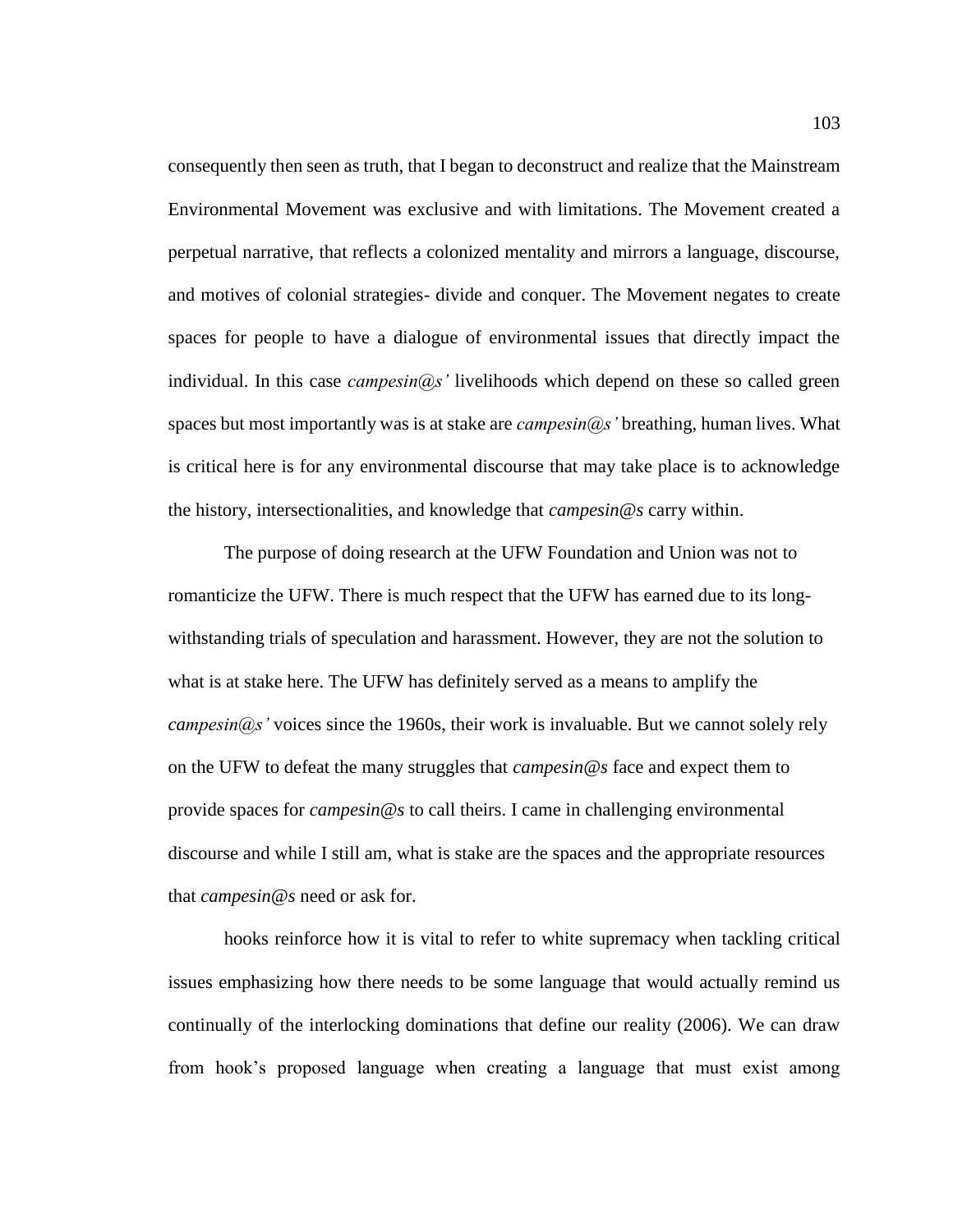*campesin@s* and non *campesin@s*. It is vital to learn a different language in order to be able to communicate with one another. We must expand our vocabulary and concepts to be able to understand each other differences and similarities. Furthermore, we must listen when communicating as we learn to empathize with one another- we learn to understand one's experiences and realities. Along with listening we must engage in suffering together as it exemplifies the deepest form of love. *La causa* takes different shape and size. It is through our suffering together that there is change, character formation, and relationships form. *La causa* is not death with our ancestral fire we fight against the mass oppressions and systemic injustices. Through understanding our own identity we can liberate ourselves and one another. Laura Paulido (1996) illustrates both the complexity and commonalities that identity carries as she states:

People, regardless of how oppressed they might be, do not inevitably have a common identity. A share identity must be cultivated and refined through interaction and struggle with other groups. The development of a collective identity allows people to forge an emotional attachment to each other, but it is more than that. (46)

Paulido illustrates the importance of collective and individual identity as it perpetuates the indispensable value of identity. Yet it is through comprehending one's identity that we can collaborate and unite. *La causa* is alive more than ever alive. When we are united we can bring forward change and transformation. *Que Viva La Causa! Que Viva!* Long Live *La Causa*! Long Live!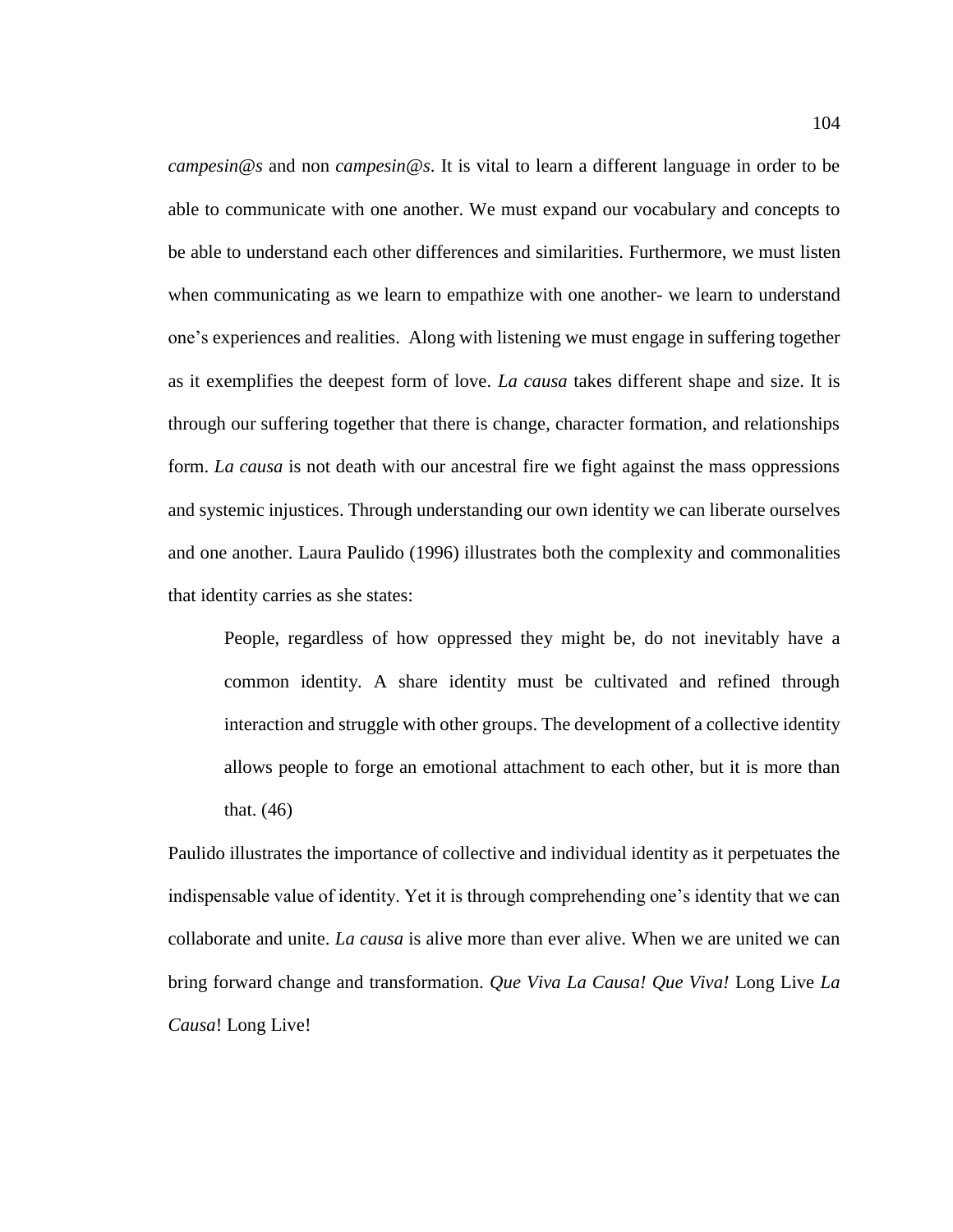*Narrative V*: "She is going to write a book about us. One that tell us of what goes on in the fields. The struggles we go through. Come on, help her out. This will help us out. Right *muchacha*?" *Campesino* Lucino asks me, as he finishes his conversation with his brother in law, who is hesitant in being interviewed. I clarify with Lucino that I am not writing a book, at least not yet. I inform him again that this a piece of writing that aims to capture their narratives with them being the authors, who speak volumes of what is going in the fields and who they are. I reassure Lucino that with this writing product I will bring awareness and share with people that are not familiar with the realities and injustices that *campesin@s* continue to bear. I express to Lucino that I want him and any other *campesin@s* that are willing to be part of the environmental discussion to share what is going on in the lands they work. He response with a smile and says "That would be something *muchacha*".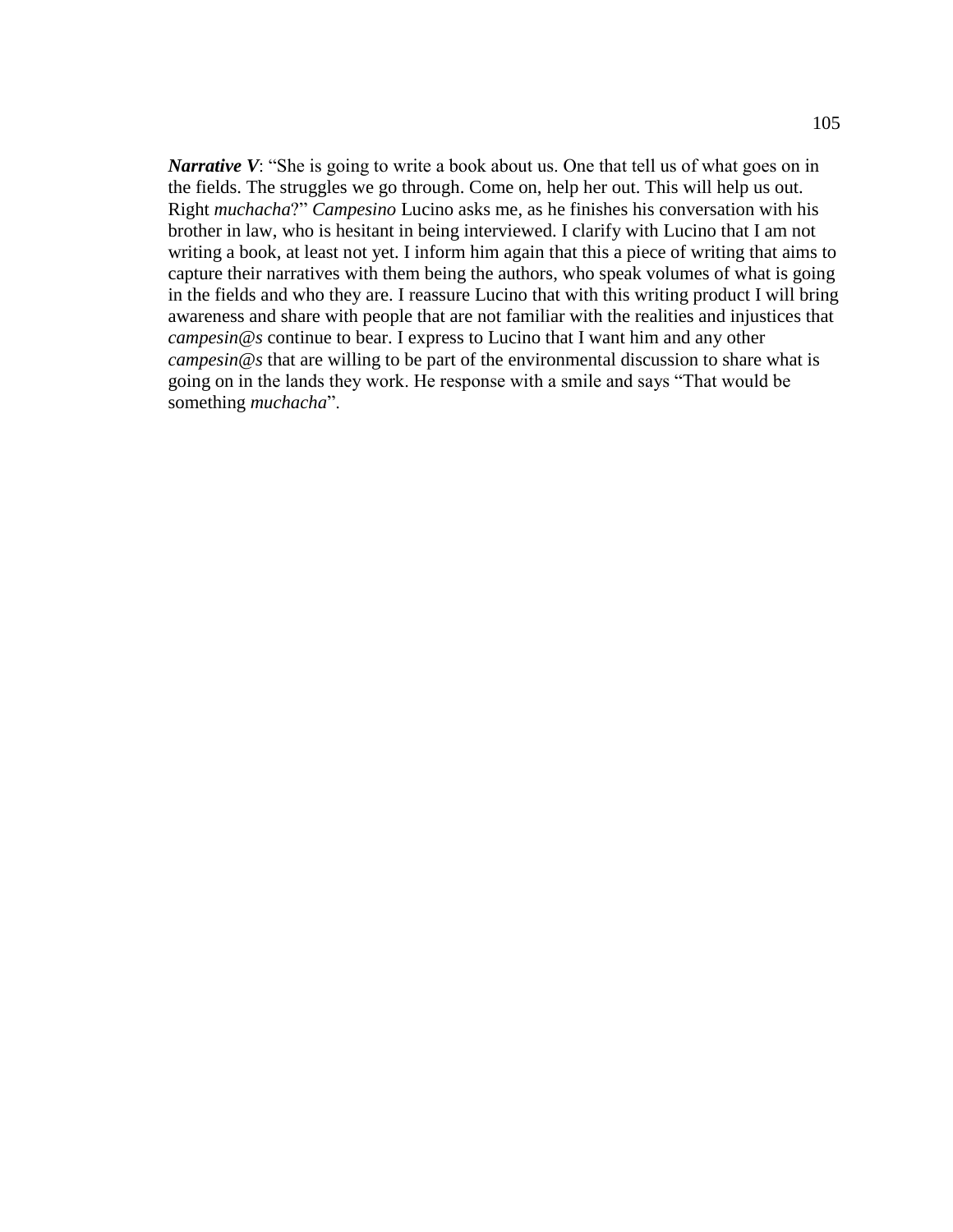## REFERENCES

- Berg, Bruce L. *Qualitative Research Methods for Social Sciences 7th Edition.*Pearson Education Inc, 2009.
- Bevington, Douglas *The Rebirth of Environmentalism: Grassroots Activism from the Spotted Owl to the Polar Bear.* Island Press, 2009.
- Blauner, Robert and David Wellman. *Toward the Decolonization of Social Research.* In The Death of White Sociology: Essays on Race and Culture. Edited by Joyce Ladner. Black Classic Press, 1998.
- Brulle, Robert J. *Agency, Democracy, and Nature: The U.S. Environmental Quality from a Critical Theory Perspective*. MIT Press, 2000.
- B-side Players. "Revolutionize". *Global Noize Records*, 2012.
- Camacho, Alicia S., *Migrant Imaginaries: Latino Cultural Politics in the U.S.- Mexico Borderlands (Nation of Nations)*. New York University Press, 2008.
- Charmaz, Kathy. *Grounded theory in the 21st century: Applications for social justice studies*. In N. Denzin & Y. Lincoln (eds.) The sage handbook of qualitative research, 3rd Edition. Sage Publication, 2005.
- Chicano Coordinating Council. *El Plan de Santa Barbara*. 1969. La Causa publications.
- City-Data. 2017. <http://www.city-data.com/city/Salinas-California.html#b> . Accessed January 2017
- Collinson, Stephen and Diamond, Jeremy. *Trump on Immigration: No Amnesty, No Pivot*. CNN Politics. 2016. [http://www.cnn.com/2016/08/31/politics/donald-trump](http://www.cnn.com/2016/08/31/politics/donald-trump-immigration-speech/index.html)[immigration-speech/index.html](http://www.cnn.com/2016/08/31/politics/donald-trump-immigration-speech/index.html) . Accessed January 2017.
- Creswell, John W. *Research Design: Qualitative, Quantitative, and Mixed Methods Approaches*. SAGE Publications, INC, 2013/
- Delgado, Richard and Jean Stefancic. *Critical Race Theory: An Introduction*. New York University Press, 2012.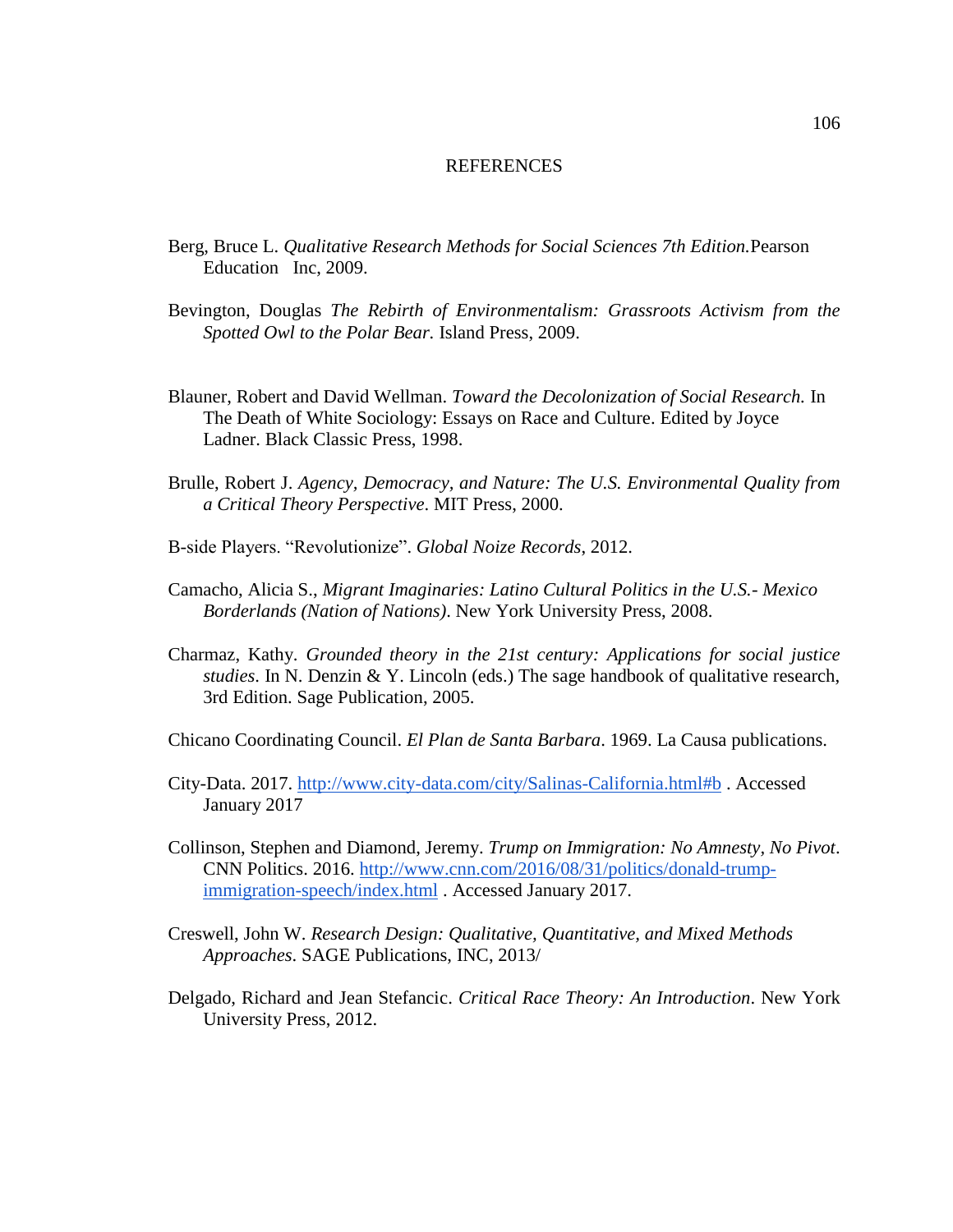- Denzin, Norman K., and Yvonna S. Lincoln*. Introduction: The Discipline and Practice of Qualitative Research*. The sage handbook of qualitative research, 3rd edition. Sage Publication, 2005
- Du Bois, W.E.B. *The Souls of Black Folk.* Vintage Books, 1990.
- Foster, John B. *The Vulnerable Planet: A Short Economic History of the Environment.* Monthly Review Press, 1994.
- Freire, Paulo. *Pedagogy of the Oppressed*. Continuum. 1982.
- Gaventa, John. *Toward a Knowledge Democracy: Viewpoints on Participatory Research in North America.* Convergence 21.2,1988.19.
- Gonzalez, Rodolfo. *Yo Soy Joaquin. I am Joaquin*.1967. [http://www.latinamericanstudies.org/latinos/joaquin.htm.](http://www.latinamericanstudies.org/latinos/joaquin.htm) Accessed Nov. 2015
- Gottlieb, Robert, and Anupama Joshi. *Food Justice*. MIT Press, 2010.
- Hesse-Biber, Sharlene, Patricia Leavy, and Michelle Yaiser*. Feminist Approaches to Research as Process: Reconceptualizing Epistemology, Methodology, and method*. In Sharlene Nagy Hesse-Biber and Michelle L. Yaiser (eds.) Feminist Perspectives on Social Research. Oxford University Press, 2004.
- Hill Collins, Patricia. *Black Feminist Thought: Knowledge Consciousness and the Politics of Empowerment.* Routledge, 2000.
- Holmes, Seth M. *Fresh Fruit, Broken Bodies: Migrant Farmworkers in the United States.*University of California Press, 2013.
- hooks, bell. *Cultural Critism and Transformation*. 2006. Media Education Foundation. Challenging media. [https://www.youtube.com/watch?v=zQUuHFKP-9s.](https://www.youtube.com/watch?v=zQUuHFKP-9s) Accessed on March 2017.
- hooks, bell. *Talking Back: Thinking Feminist, Thinking Black*. Routledge,1989.
- Khokhar, T. (2013). Zapatista Development: Local Empowerment and the Curse of Topdown Economics in Chiapas, Mexico. *Kennedy School Review,* 13(41). 1-5. [http://www.schoolsforchiapas.org/wp-content/uploads/2014/07/Zapatista-](http://www.schoolsforchiapas.org/wp-content/uploads/2014/07/Zapatista-Development-Local-Empowerment-and-the-Curse-of-Top-Down-Economics-in-Chiapas.pdf)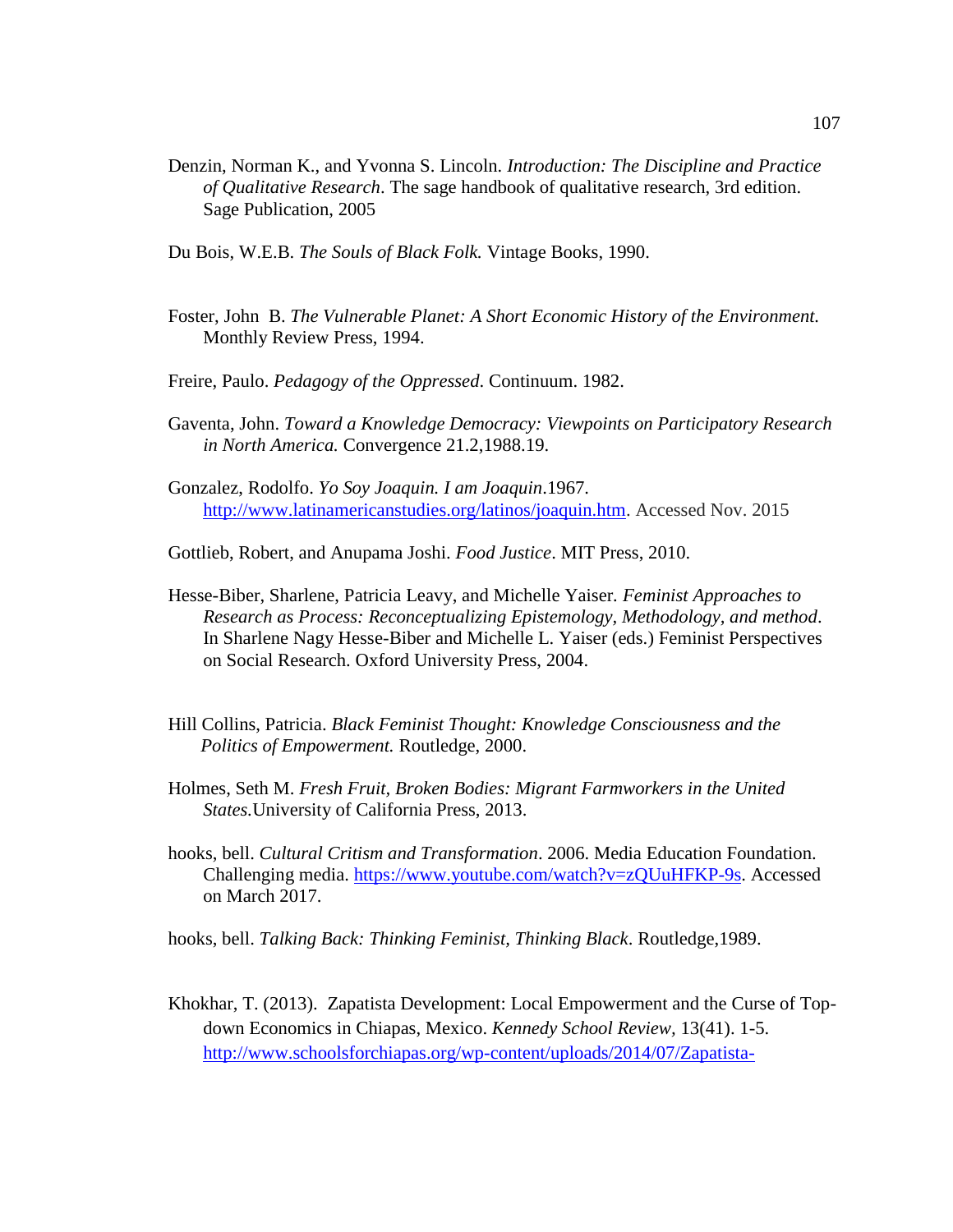[Development-Local-Empowerment-and-the-Curse-of-Top-Down-Economics-in-](http://www.schoolsforchiapas.org/wp-content/uploads/2014/07/Zapatista-Development-Local-Empowerment-and-the-Curse-of-Top-Down-Economics-in-Chiapas.pdf)[Chiapas.pdf](http://www.schoolsforchiapas.org/wp-content/uploads/2014/07/Zapatista-Development-Local-Empowerment-and-the-Curse-of-Top-Down-Economics-in-Chiapas.pdf)

*Los Tigres del Norte*. 2017. [http://lostigresdelnorte.com/main/.](http://lostigresdelnorte.com/main/) Accessed October 2017.

- M.E.Ch.A. *The Philosophy of Movimiento Estudiantil Chicano de Aztlán.* Phoenix. 1999. [http://www.nationalmecha.org/philosophy.html.](http://www.nationalmecha.org/philosophy.html) Accessed December 10, 2015.
- Mengel, Gregory. *Race and Class Privilege in the Environmental Movement*. Pachamama Alliance. 2012. [https://www.pachamama.org/news/race-and-class-privilege-in-the](https://www.pachamama.org/news/race-and-class-privilege-in-the-environmental-movement)[environmental-movement.](https://www.pachamama.org/news/race-and-class-privilege-in-the-environmental-movement) Accessed January 2017.
- *The National Compadres Network*. 2017. http://www.nationalcompadresnetwork.org/Accessed October 2017.
- Oros, Chisa. *The Role of Humboldt during the California Gold Rush: A Focus on Local Indigenous Women's Struggle, Resistance, and Resilience*. Thesis, Humboldt State University. 2016.
- Paulido, Laura. *Environmentalism and Economic Justice: Two Chicano Struggles in the Southwest*. University of Arizona Press, Society, Place and Environment Series, 1996.
- Peña, Devon. *Mexican Americans and the Environment: Tierra y Libertad*. University of Arizona Press, 2005.
- Ray, Sarah J. *The Ecological Other: Environmental Exclusion in American Culture*.

University of Arizona Press, 2013

- Schoiechet, Catherine E., Susannah Cullinane, and Tal Kopan. *U.S.Immigration: DACA and Dreamers explained.* CNN Politics. [http://www.cnn.com/2017/09/04/politics/daca-dreamers-immigration](http://www.cnn.com/2017/09/04/politics/daca-dreamers-immigration-program/index.html)[program/index.html.](http://www.cnn.com/2017/09/04/politics/daca-dreamers-immigration-program/index.html) Accessed October 2017.
- Schweizer, Thomas. *Epistemology: The Nature and Validation of Anthropological Knowledge.* Handbook of Methods in Cultural Anthropology. H. Russell Bernard. AltaMira Press,1998.
- Swanston, Brenna. No Vacancy. Growers Struggle to House their Temporary Foreign Farmworkers. *Santa Maria Sun Newspaper.* 17 (15) 2016.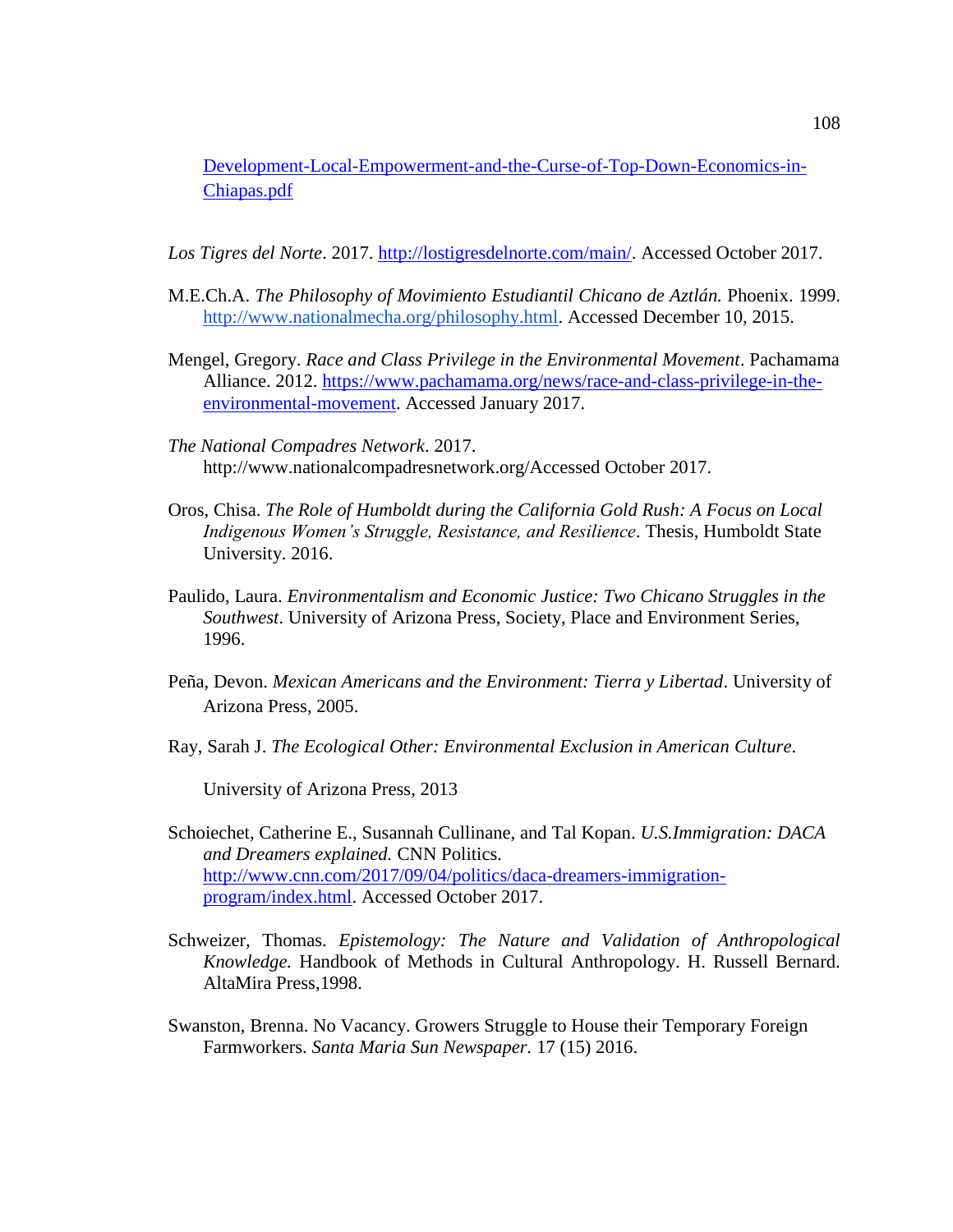- Sundberg, Juanita, and Kaserman, Bonnie. "Cactus Carvings & Desert Defecations: Embodying Representations of Border Crossings in Protected Areas on the Mexico-US Border." *Environment and Planning D: Society and Space,* 25(4), 2007. 727-744 *The Holy Bible*. New International Version. Biblica Inc, 2011.
- Ulloa, Jazmine and John Myers. "Gov. Jerry Brown expands overtime pay for California farmworkers." *Los Angeles Times,* September 12, 2016.
- Wald, Sarah. *The Nature of California: Race, Citizenship, and Farming since the Dust Bowl*. University of Washington Press, 2016.
- *Welcome to Bonipak*. Santa Maria. 2016. <https://www.bonipak.com/> Accessed, October 20, 2016
- *800 Mile Wall*. Directed by Juan F. Carlos. Documentary. 2009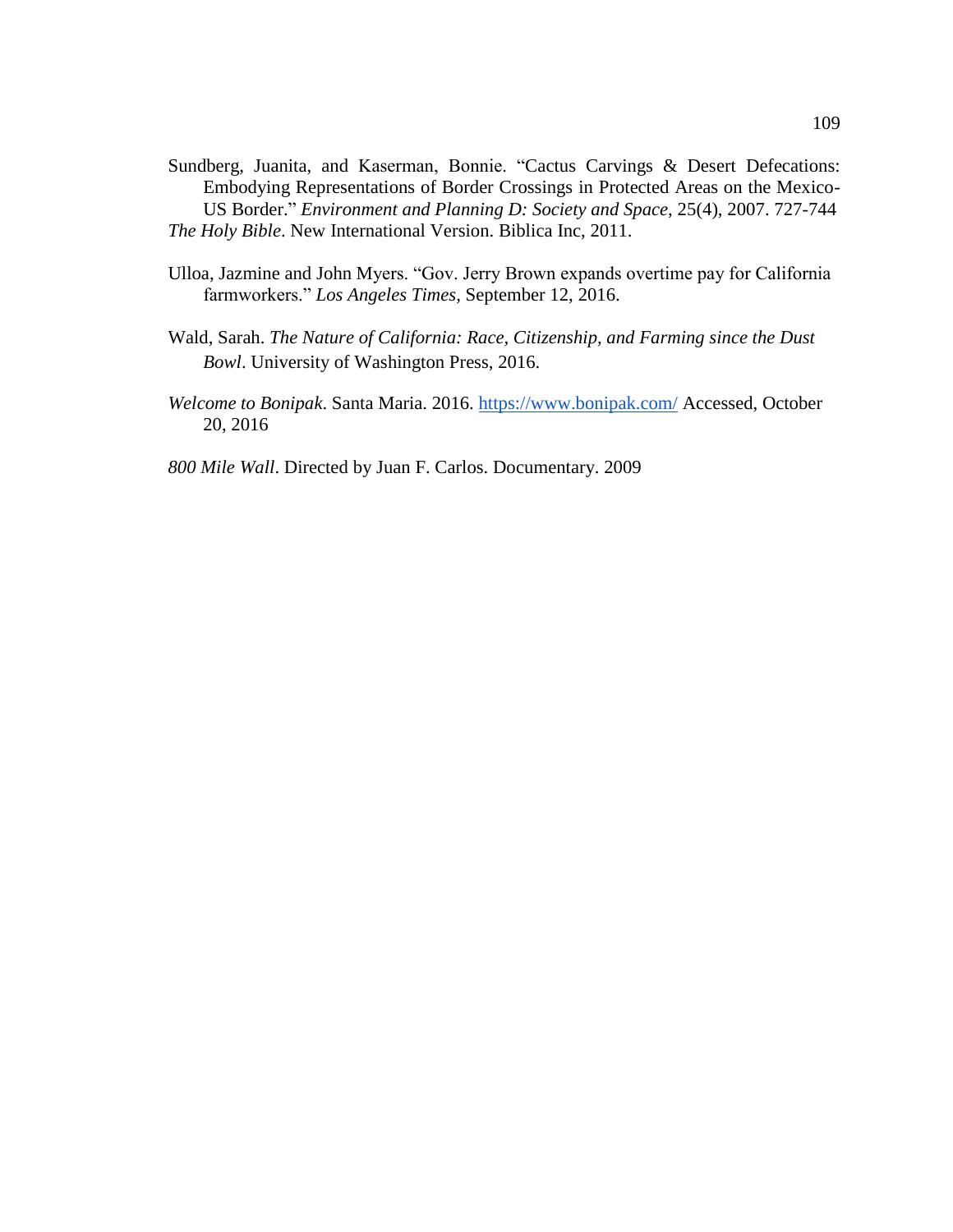# **APPENDICES**

# **The Other side of the Spectrum: Semi-structured Interview**

*UFW Foundation and Organization Employees* Date: Start Time: End Time:

## **Background Information**

What is your race? What is your nationality?

How old are you?

What is your sex?

What is your educational background?

How did you first hear about United Farm Workers (UFW)? How old were you?

How long have you been working for UFW?

Is your family involved or do they support UFW?

## *UFW Services*

1.) What has been the most given services that people have been asking from the UFW Foundation?

2.)How does UFW serve its community?

3.)How is the UFW perceived and treated among the community?

## *Value & Land*

4.)To what extent do you put value on your family? (How important is family to you)

**No.**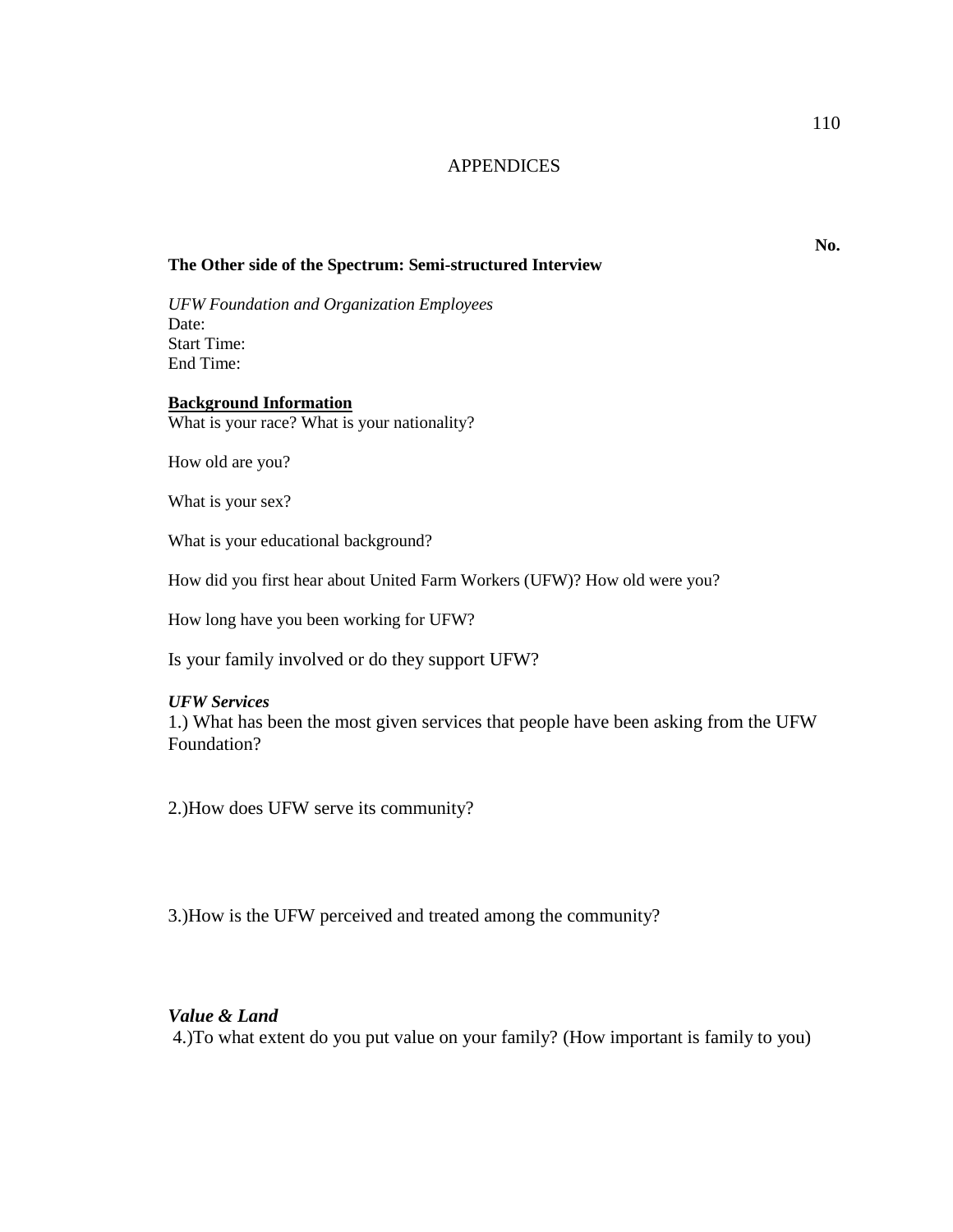5.)How important is it to work in the fields to be able to support a campesinos' family?

6.)Do you see value in the land that campesinos work in?

7.)How do you feel survival makes you value the world we live in?

8.)How do you feel the United States puts value on land in comparison to how you put value on land?

9.)In your own words, how do you define conservation?

10.)Do *campesinos'* hold a stake in or play a role in preserving the earth's resources we live in? Please explain your answer.

11.)Who benefits from the work campesinos do?

# *Identity Formation*

12.)Have you ever worked in the fields? If so, for how many years?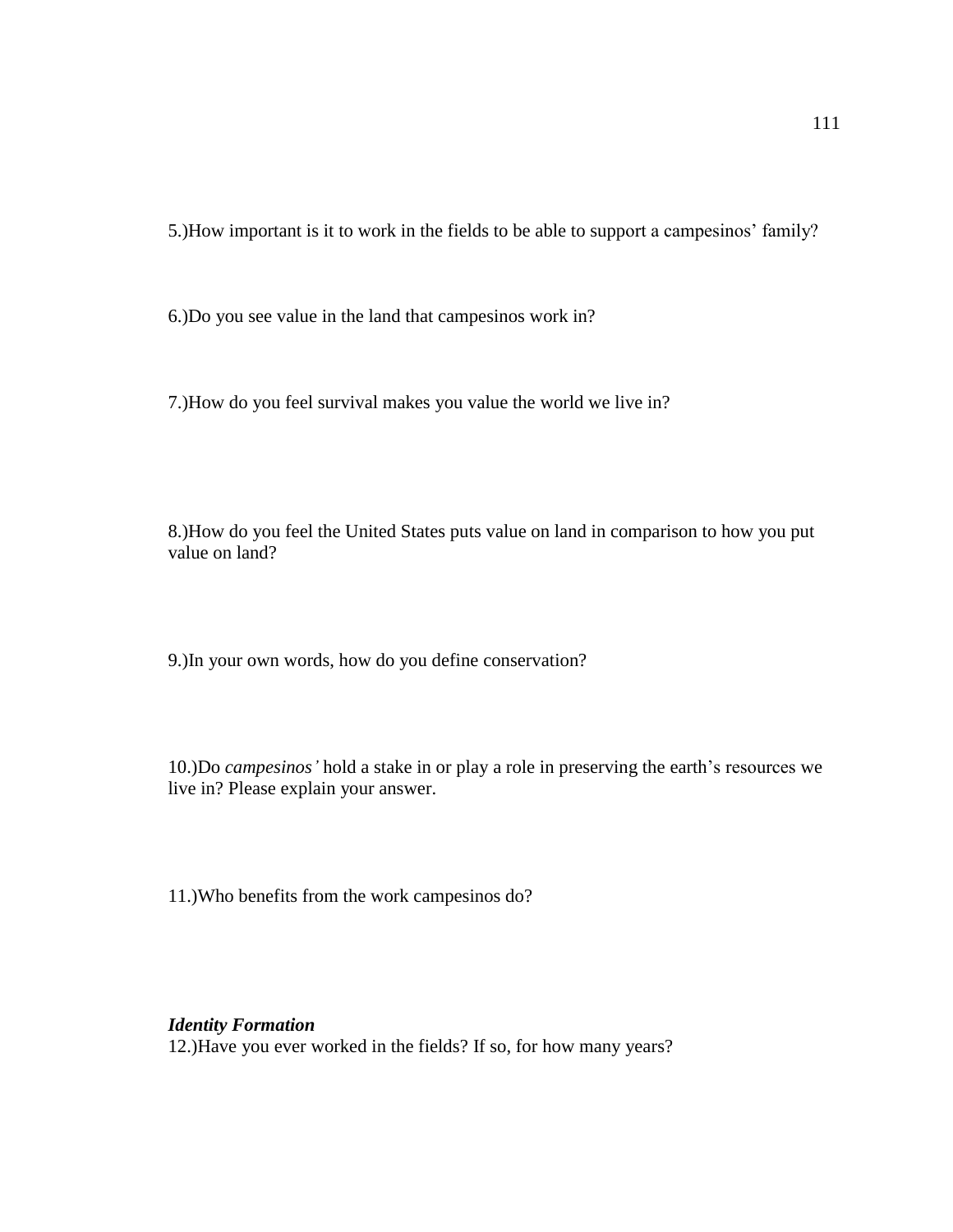13.) Has any of your family members worked in the fields? If so, has this type of work skills being passed down in your family?

14.)If you have children, is this a job that you would want to pass down to your children or share your experiences with your children?

15.) What other type of jobs have you had?

16.) What does identity mean to you? How do you define it?

17.) What elements do you believe contributes to the formation of one's identity?

18.) How would you describe your identity, such as what factors or experiences in life have shaped the person you are?

19.) What is your native language?

20.) Do you speak another language? Which language do you feel more comfortable or prefer speaking in?

21.) If you speak English, what are the reasons you speak it?

22.) Is language a factor that contributes to your identity? Please explain.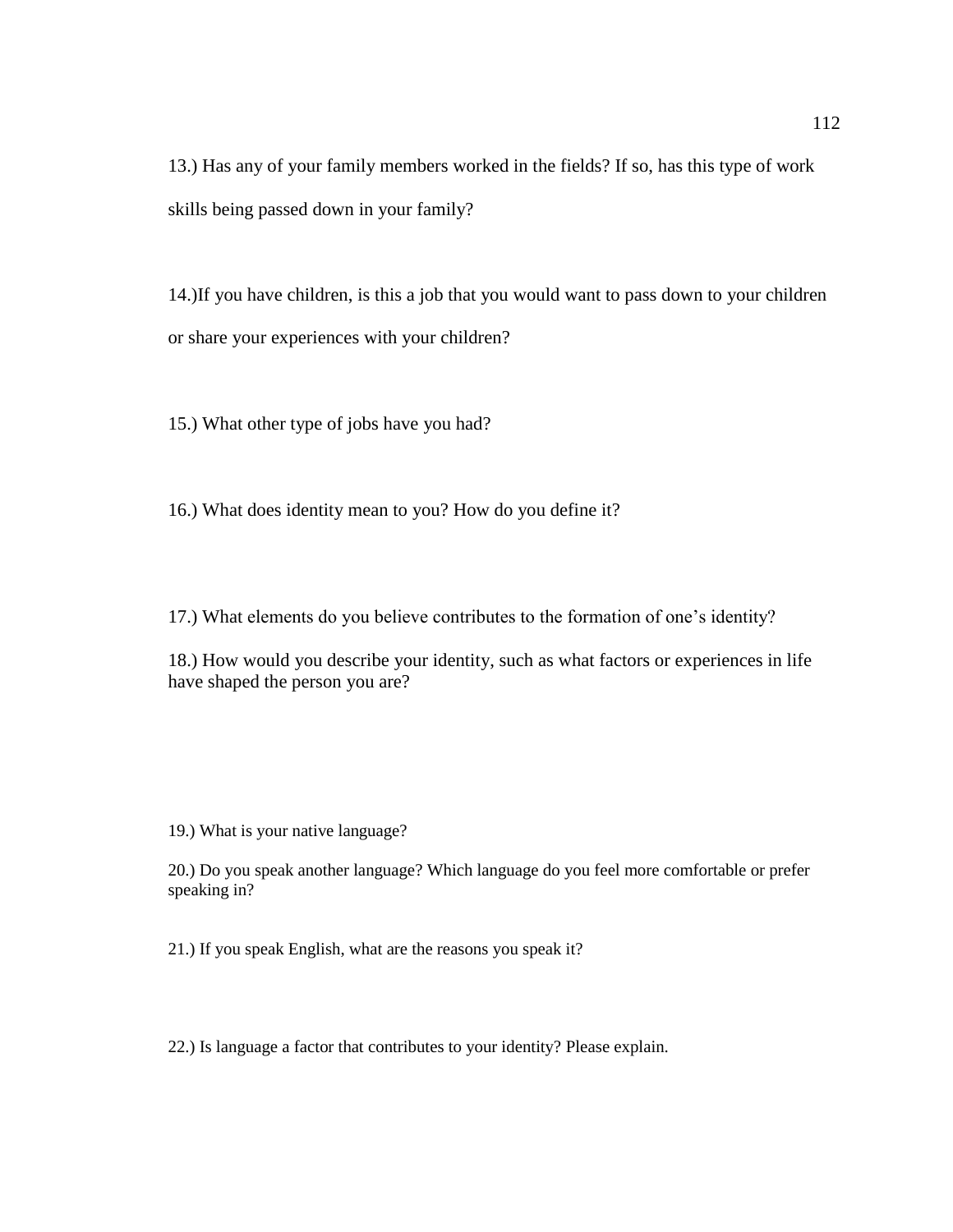23.) How does it impact you, whether empowering you or limiting you in this country? Please elaborate.

24.) Have you ever felt that you had limited access to resources and/or opportunities in the U.S.? Please explain your answer.

# *Campesinos & the Community*

25.) Are campesinos' part of your community? Please explain your answer.

26.)What role do they play in our society?

27.)What kind of responsibility should campesinos have towards this country, if any?

28.) How do you think society views them? How accurate is that perception?

29.)What kind of effects does that preconceived view have on them, if any?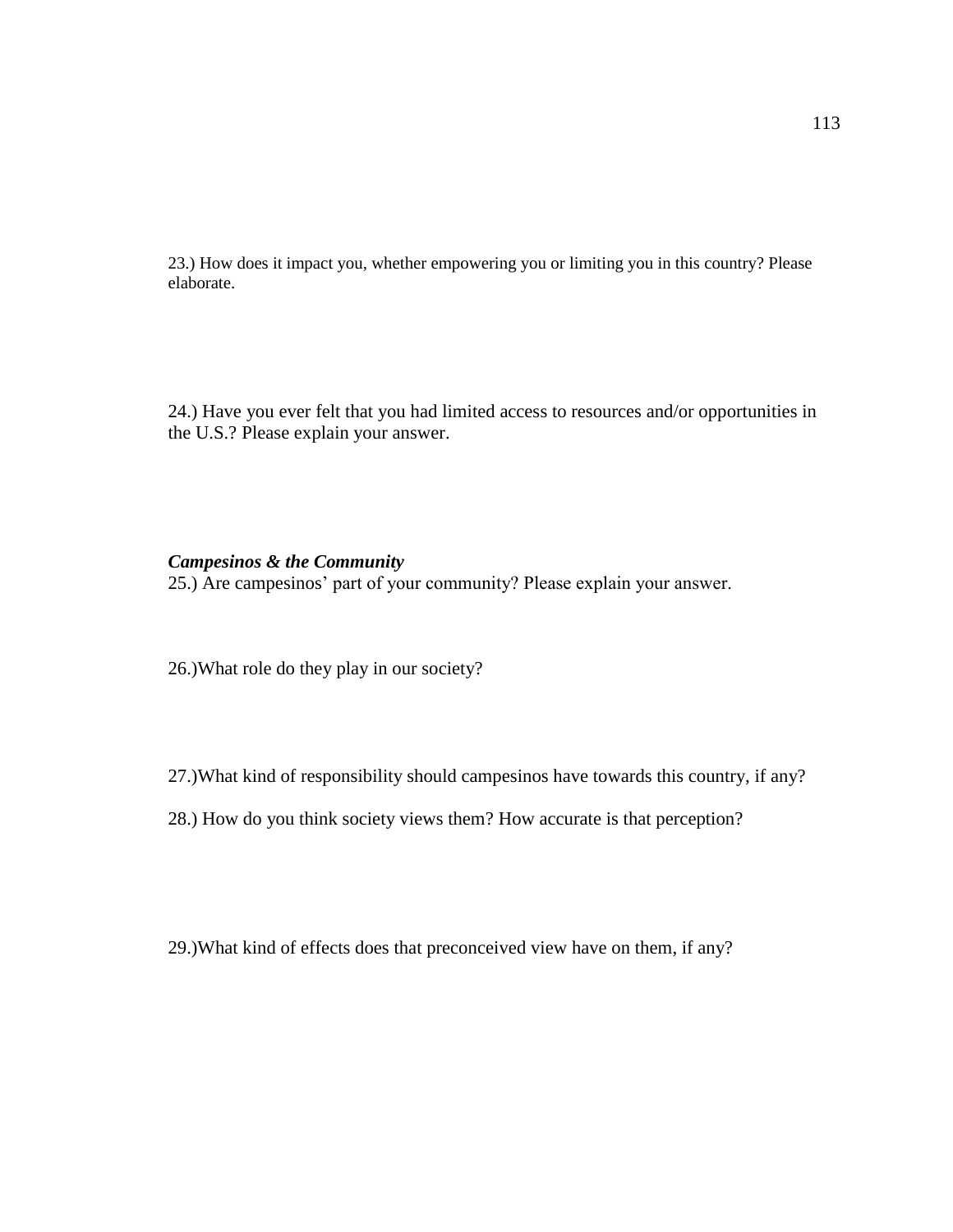# *Legalization and Identity*

30.)In your own words, what does it mean to be legal, how do you define it?

31.)What does it mean to be legal in this U.S. society?

32.)Was such word as prevalent in your original country? (For individuals that were born or raised in a different country)

33.)How does not being able to speak the English language or not having "true" citizenship affect one in the U.S.?

*La Migra- ICE* 34.) What does La Migra represent to you?

35.) What kind of effects does La Migra, have on the community?

36.) How do you feel the fear of deportation affects campesinos?

37.) What is the relation or perception that campesinos have between La Migra and the United States?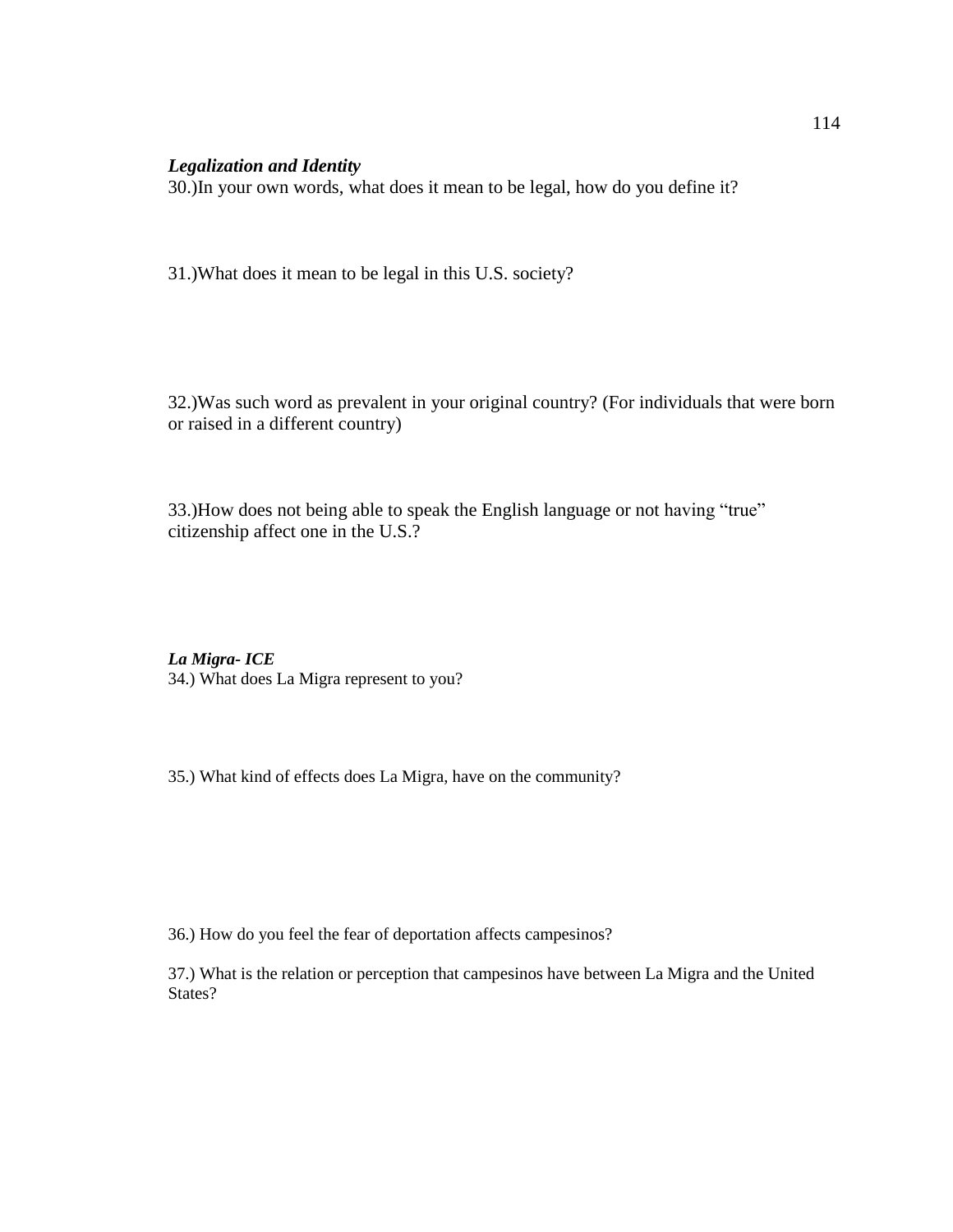38.)What is your opinion on La Migra, whether they serve their purpose on this society or fails to do so?

# *Social Movements*

39.) Are you familiar with the Chicano Movement? If yes, ask the following questions. If no, continue on to Q41.

40a.)What are some significant things that the Chicano Movement did to help the Chicano/Mexican community?

40b.)Has the Chicano Movement contribute in the formation of your identity?

41.) How has UFW help the *campesino* community?

42a.)Is the UFW still advocating and serving the community as strongly as they did in the 1960s when it was established?

42b.)Do you think *campesino* community is as motivated and involved with the UFW as they were in the 60s? Please explain your answer.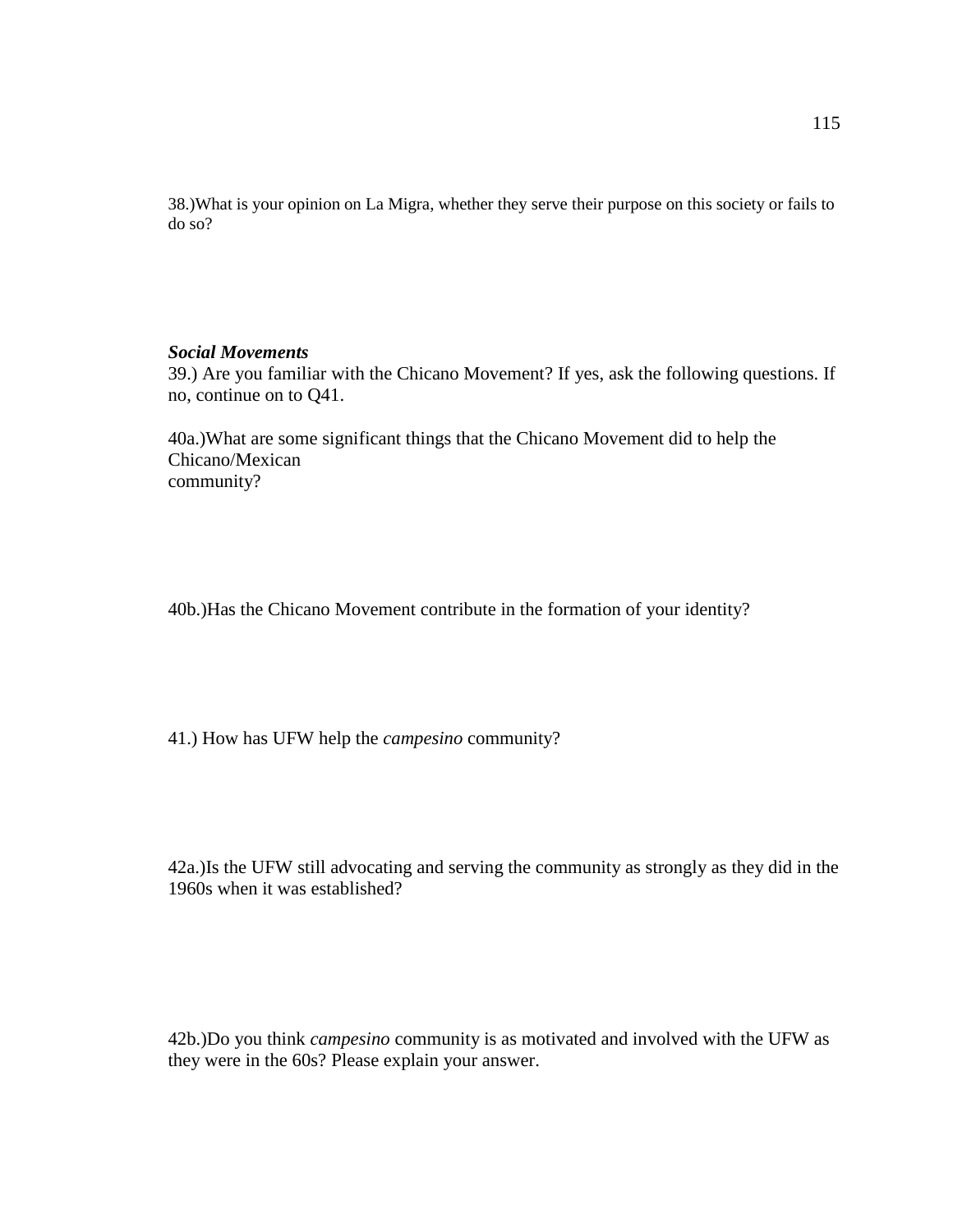42c.) Do you believe the UFW has contributed to the formation of your identity?

42d.)In your opinion, how do you think campesinos identify with the UFW?

43.)Are you familiar with the Environment Movement? If yes, ask the following questions. If no, explain what the movement is.

44a.) How do you think the Environmental Movement portray and represent the *campesino* community?

44b.) Where do you stand with this whole movement?

44c.) How do you think the *campesino* community can contribute to the Environment

Movement discourse?

Any additional comments or anything you wanted to share.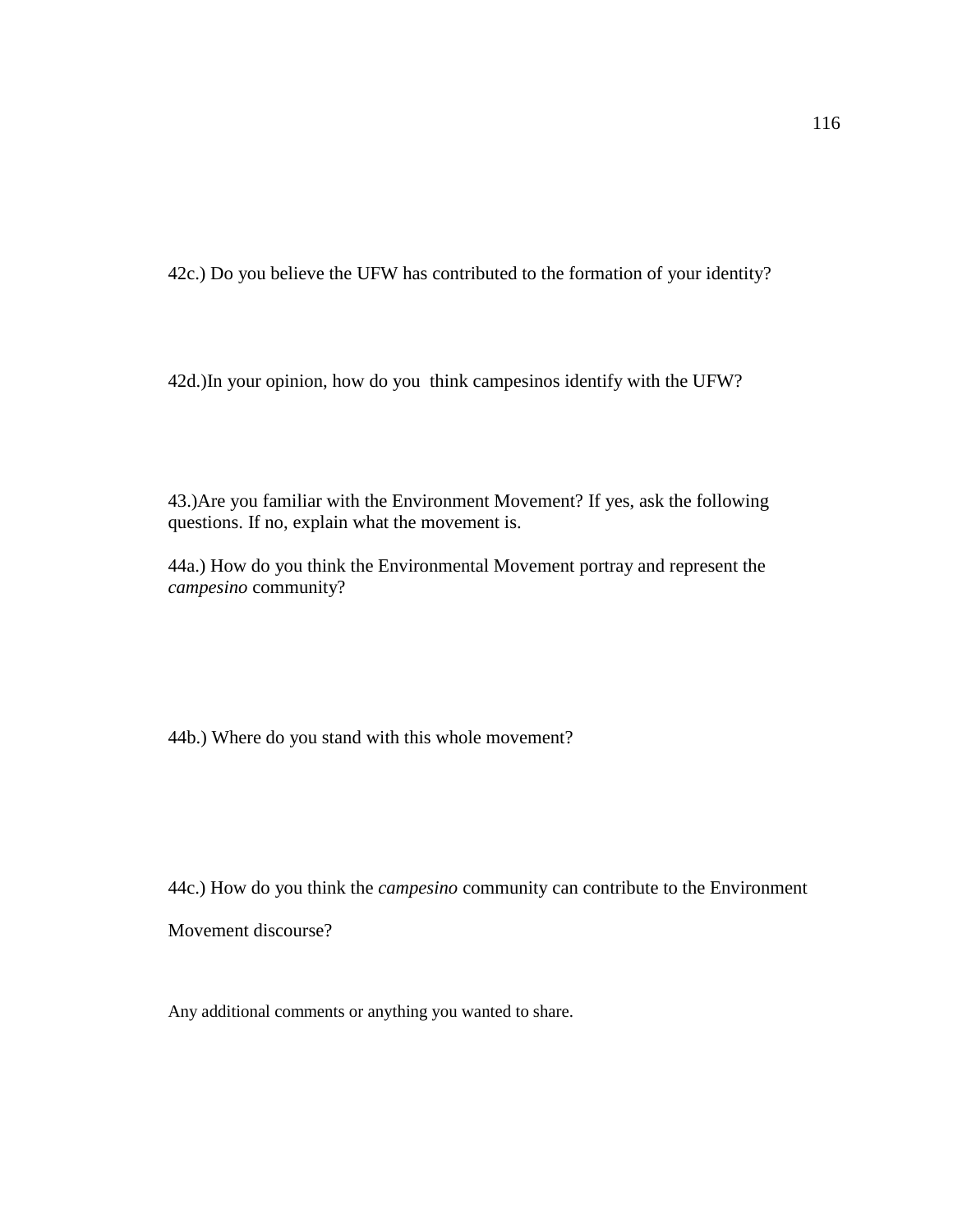#### **Semi-Estructurado Entrevista de Campesino/a**

**Fecha: Empezar Tiempo: Terminar Tiempo:**

## **Información del Entrevistado**

Cual grupo de edad pertenece a:

A.) 18-25 B.) 25-30 C.) 30-35 D.) 40-45 E.) 50 and up

Cual es su sexo?

Cual es su nacionalidad y de que estado es?

Que tipo de educación tiene, sea de la institución o de otro tipo?

#### *Valor y Tierra*

Q1.)En sus propias palabras que significa el valor para usted?

Q2.)Tiene algún tipo de valor hacia la tierra que trabaja?

Q3.) El aspecto de poder sobrevivir afecta el valor que tiene hacia el mundo que vivimos en? Porfavor explique.

Q4.) Como cree que los Estados Unidos pone valor a la tierra a comparando del valor que su original país pone a la tierra?

Q5.) Desde el punto de vista de un *campesino,* que cree que ayudaría conservar el planeta que vivíos en?

Q6.) Quien beneficia del trabajo que usted hace?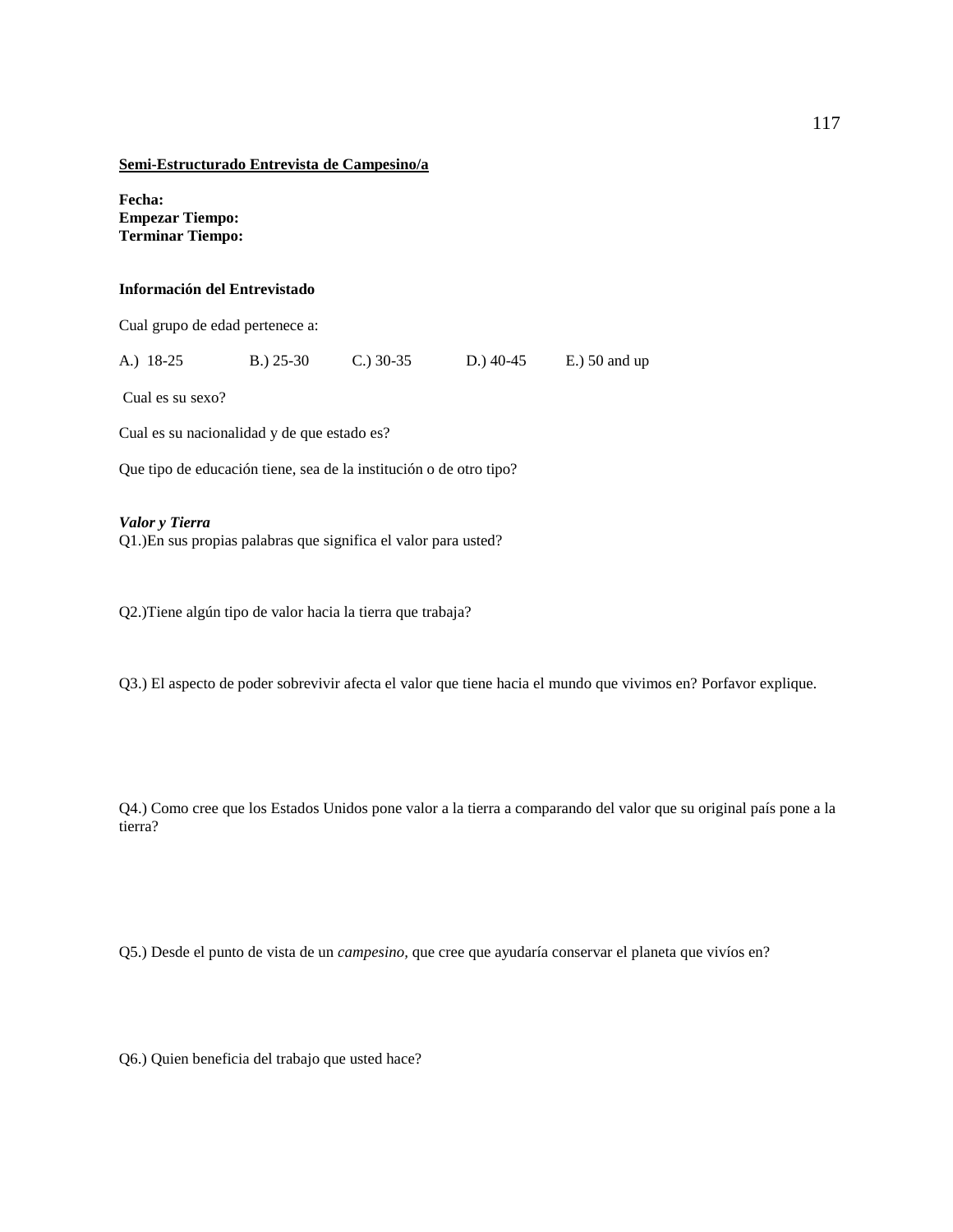#### *Formación de Identidad*

Q7.) Por cuanto ha trabajado en los fieles?

- Q8.) Quien le enseño a trabajar en los fieles?
- Q9.) Esta obra de trabajo ha sido pasado adentro de su familia?
- Q10.) Si tiene hijo/as, quisiera pasar este trabajo a sus hijo/as o compartir sus experiencias con sus ellos/as?

Q11.) Ha tenido otro tipo de trabajo?

Q12.) Que es la identidad para usted? Como le define?

Q13.) Que elementos cree usted que contribuí a la formación de su identidad, sea experiencias o personas?

Q14.) Ser un *campesino* define quien usted es, o es parte de su identidad? Porfavor explique.

Q15.) Como cree que la sociedad le ve? Que tal exacto es esa percepción de usted?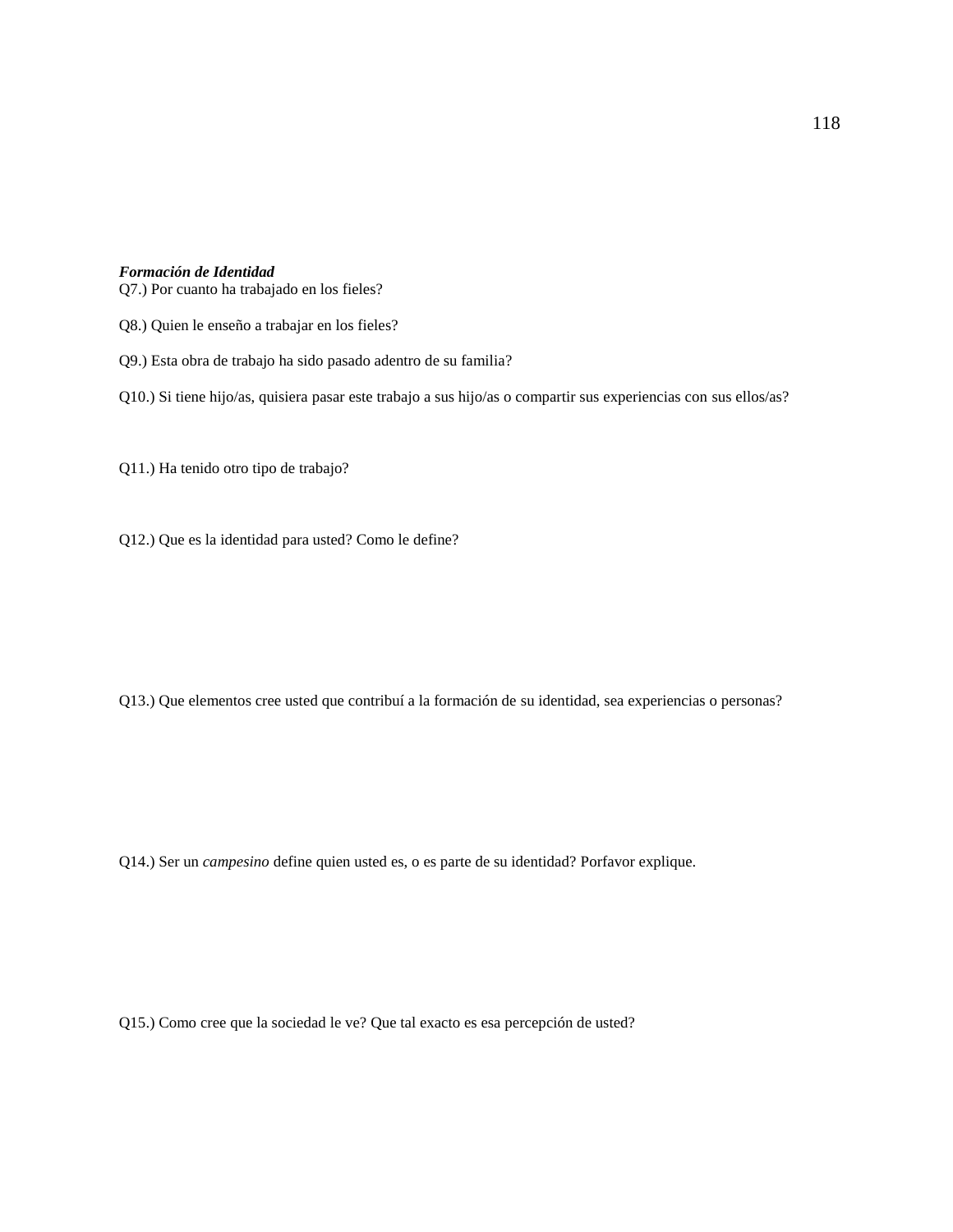Q16.) Que tipo de efectos tiene esa percepción de usted, si alguna?

Q17.)Cual es su nativo idioma?

Q18.)Habla otra idioma? Cual idioma se siente mas cómoda o prefiere hablar en?

Q19.)Habla ingles? Porque razones le habla (o no le habla)?

Q20.)Cree que el idioma es un aspecto en cual contribuye a su identidad? Por favor explique.

Q21.)Como cree que el idioma le impacta, sea que le empodérese o le traga restricciones en este país? Por favor elabore.

*Legalización y Identidad* Q22.)En sus propias palabras, que significa ser legal, como le define?

Q23.)Que significa ser legal en la sociedad de los Estados Unidos?

Q24.)Alguna vez se ha sentido que tenido acceso limitado para recursos y/o para oportunidades en los Estados Unidos? Por favor explique.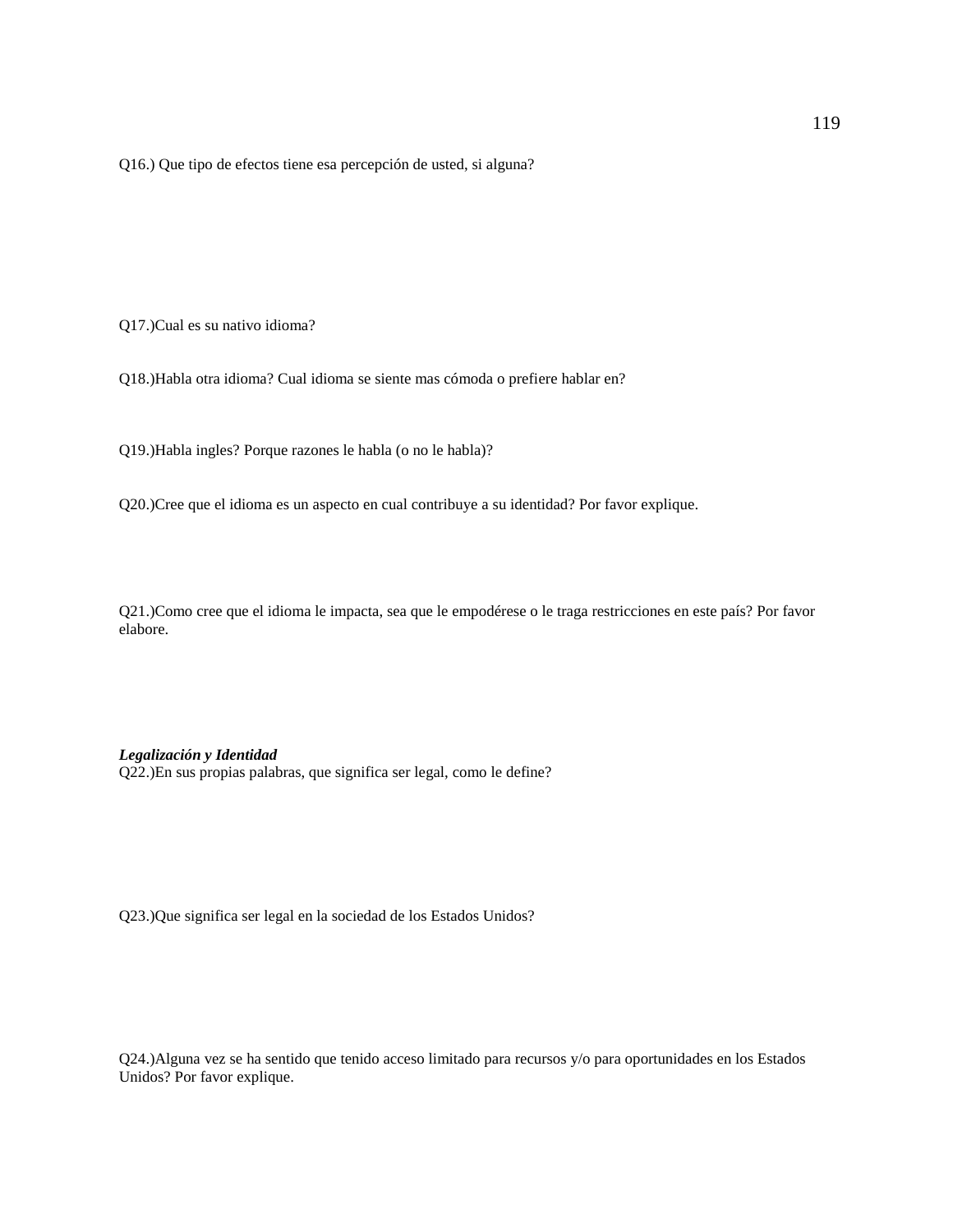*La Migra- ICE* Q25.)Que es su opinión de La Migra?

Q26.)Que tipo de efectos tiene La Migra en la comunidad?

Q27.)Como cree que el temor de deportación afecta a campesinos?

Q28.) Ve alguna relación o percepción entre La Migra y los Estados Unidos?

*Movimientos Sociales*  Q29.) Conoce sus derechos como *campesino/a*?

Q30.) Quien le informado sobre sus derechos?

Q31.) Como *campesino/a* cree que su voz es escuchada en esta sociedad? Por favor explique.

**Q32.) Conoce del Movimiento Chicano? Si su respuesta es sí, pregunta las seguidas preguntas. Si su respuesta es no, continua a Q24.** 

Q33a.) Cual son cosas significadas que el Movimiento Chicano hecho para ayudar el Chicano/Mexicano comunidad?

Q33b.) Ha contribuido el Movimiento Chicano a la formación de tu identidad? En que manera?